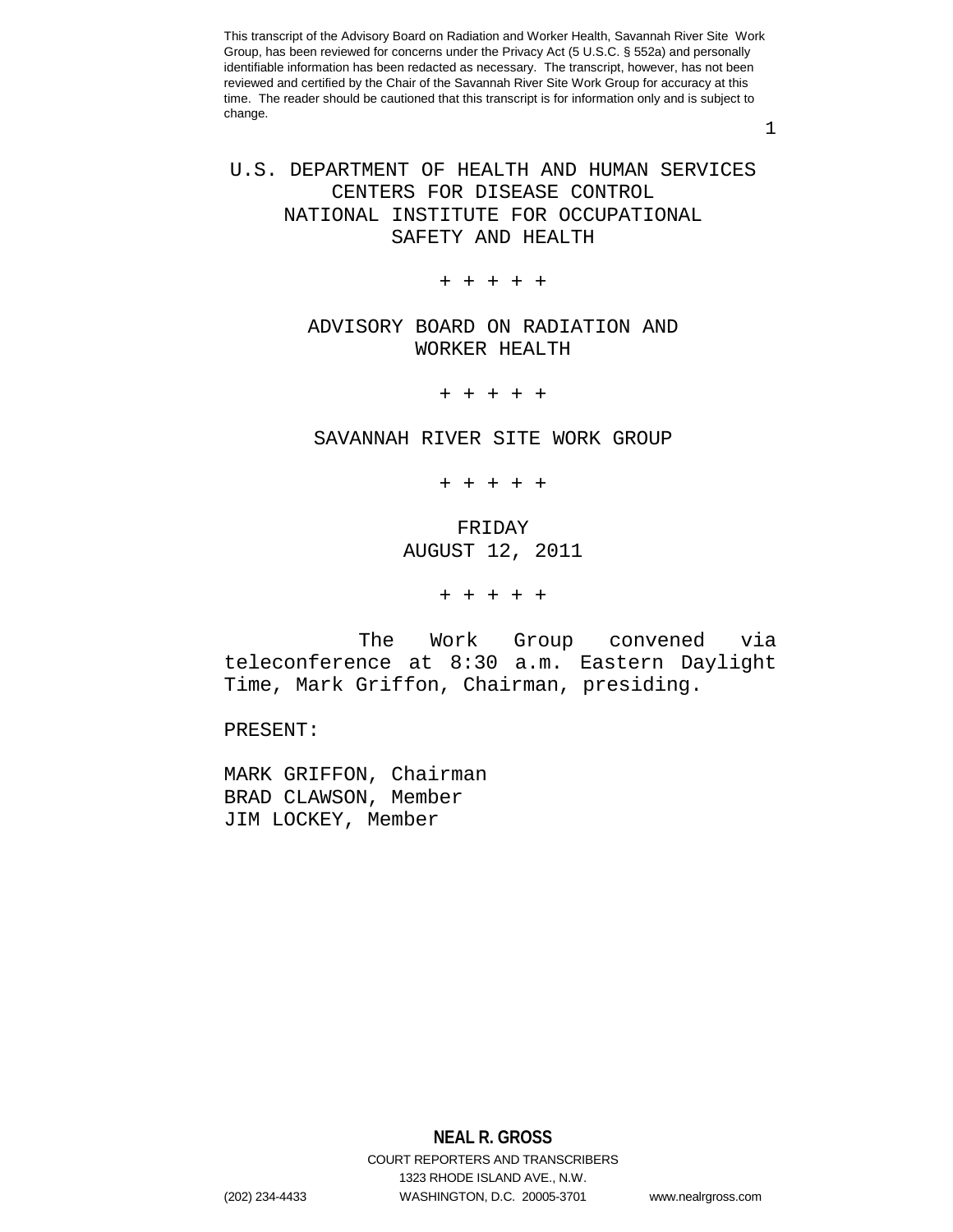2

## ALSO PRESENT:

TED KATZ, Designated Federal Official DAVID ANDERSON TERRIE BARRIE STU HINNEFELD, DCAS JENNY LIN, HHS MARK MAHAFFEY, ORAU Team ARJUN MAKHIJANI, SC&A JIM NETON, DCAS TIM TAULBEE, DCAS

# **NEAL R. GROSS**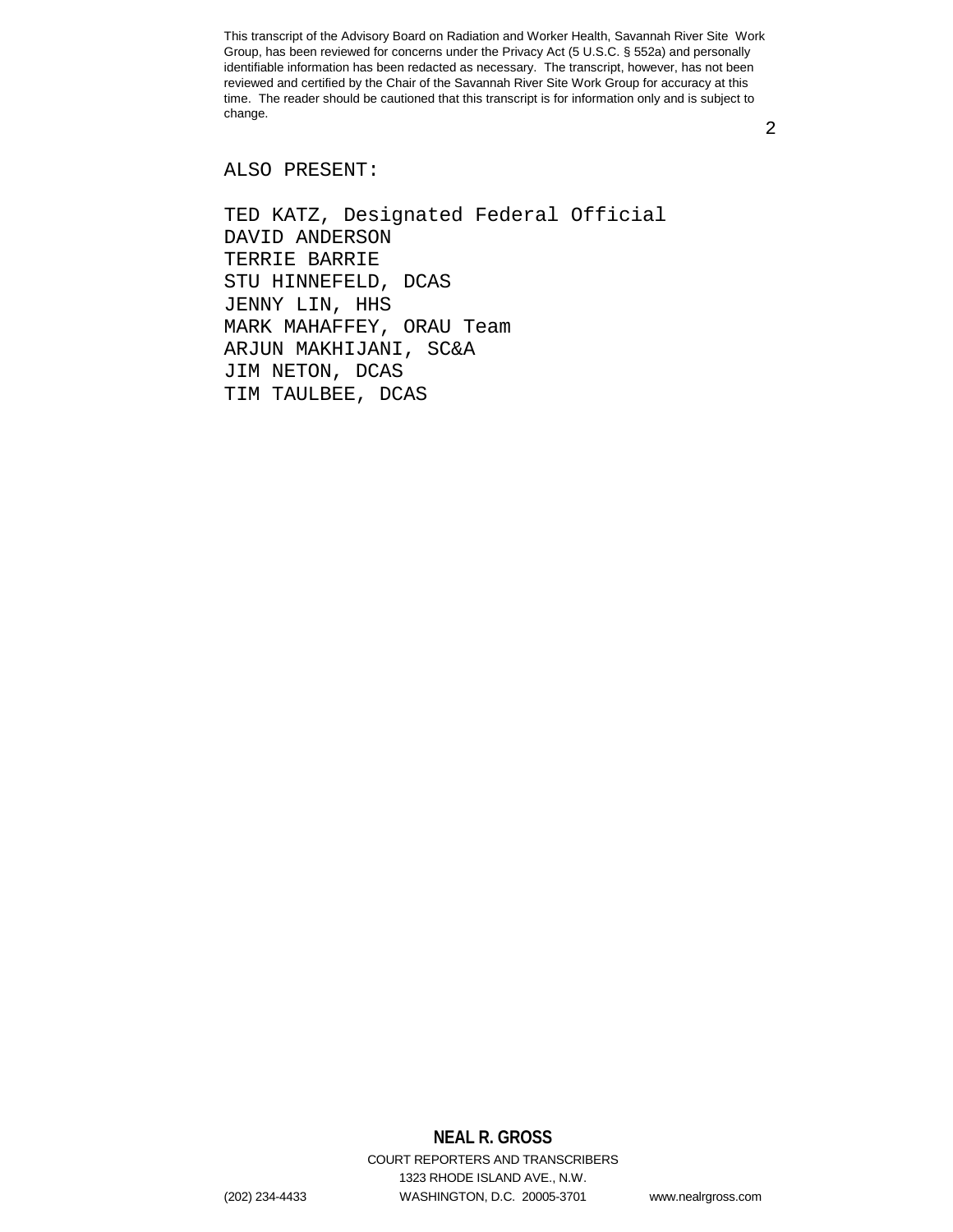1 P-R-O-C-E-E-D-I-N-G-S 2 8:34 a.m. 3 MR. KATZ: Then there's an agenda 4 for the meeting, which is posted at the 5 website at the under the Board section. 6 And, Mark, it's your agenda. 7 CHAIRMAN GRIFFON: Thanks, Ted. I 8 actually should look at the agenda. I was just 9 going to say I believe we have one major focus 10 on the agenda. I just want to make what I say 11 agrees with what's posted. Yes, it should. 12 Okay. 13 The one main item I think is the 14 discussion of the NIOSH SEC Petition ER 15 Addendum, which everyone should have received. 16 Every Board Member I mean should have received 17 yesterday. Jim and -- Brad, I know you have 18 it. Jim, did you receive that? 19 MEMBER LOCKEY: Yes, I have it. 20 CHAIRMAN GRIFFON: Okay. Okay. 21 And then the other part which I've talked to

> **NEAL R. GROSS** COURT REPORTERS AND TRANSCRIBERS

> > 1323 RHODE ISLAND AVE., N.W.

3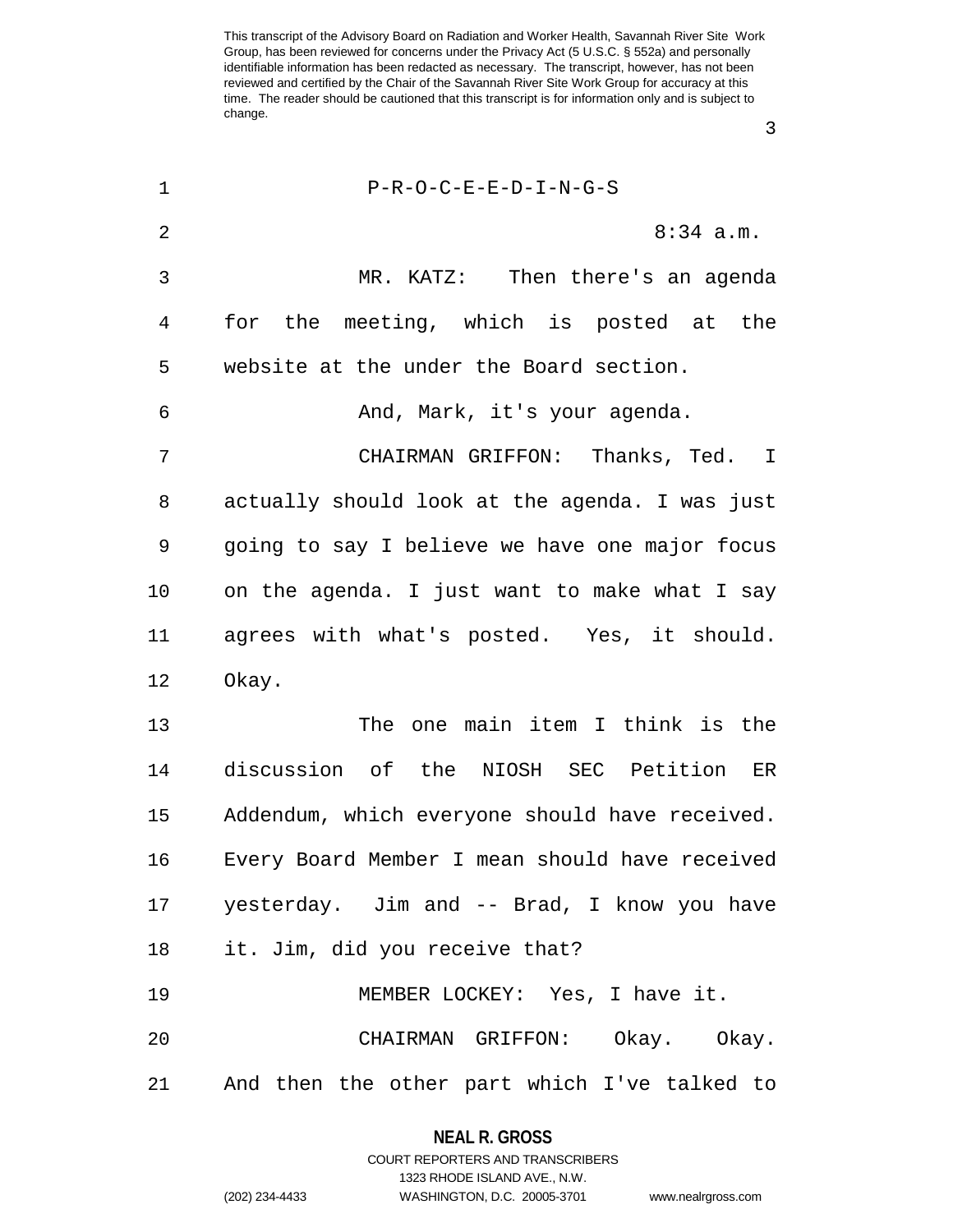4

| 1  | Tim Taulbee, and Tim can correct me if I'm       |
|----|--------------------------------------------------|
| 2  | wrong, but I think since our last Work Group     |
| 3  | meeting a lot of effort and focus has been on    |
| 4  | the thorium issues. So the second part is        |
| 5  | more of just a status update. I didn't want to   |
| 6  | go through the entire matrix item-by-item. If    |
| 7  | Tim can just give us maybe a brief update on     |
| 8  | where he stands on some of the major actions.    |
| 9  | And then the last section might be to discuss    |
| 10 | out of the thorium issue discuss what the Work   |
| 11 | Group if we want to bring a recommendation to    |
| 12 | the August Board meeting.                        |
| 13 | And by the way for those on the                  |
| 14 | phone, I expect this whole thing to take maybe   |
| 15 | a couple of hours. So if you're planning your    |
| 16 | day, I don't think this is going to be           |
|    | 17 certainly a full day, but I expect we can get |
| 18 | through this in a couple of hours.               |
| 19 | So I would just let NIOSH and I                  |
| 20 | assume Tim Taulbee will start off the            |
| 21 | presentation of the Addendum to the ER.          |

### **NEAL R. GROSS**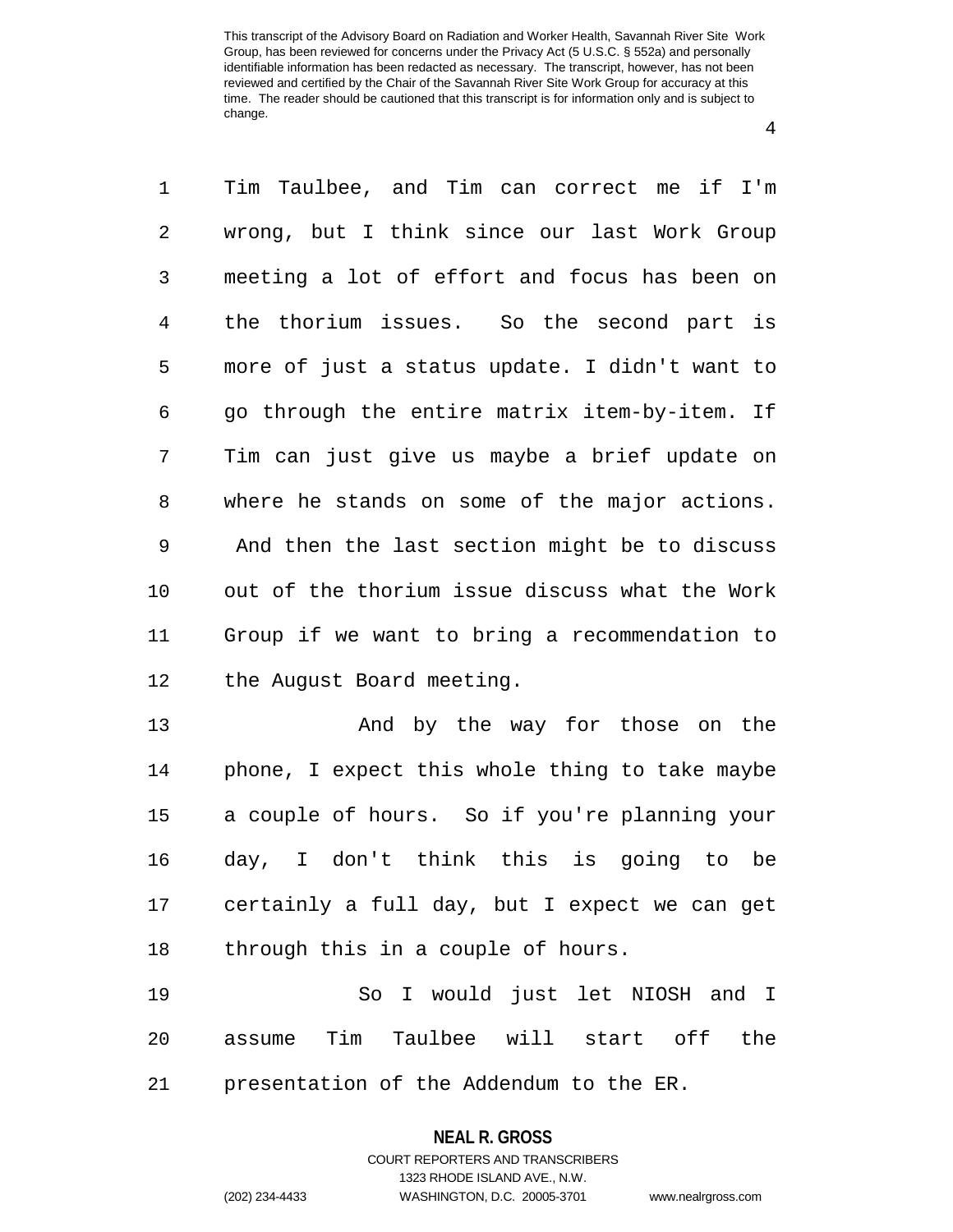5

| identify yourselves when you speak so that the<br>Court Reporter knows who is speaking in each<br>instance because he may not recognize some of<br>your voices.<br>And lastly, let me just ask<br>everyone on the phone except when you're<br>speaking to the group, would you please mute<br>your phones? There's some background noise<br>now. And if you don't have a mute button,<br>press *6 to mute your phone and press *6 again<br>when you want to come off of mute.<br>But,<br>please, everyone mute your phone.<br>Thank you.<br>And, Tim, it's all you.<br>DR. TAULBEE: Okay. Thank you,<br>Ted, and thank you, Mark.<br>Yes. Yes. My plans here for<br>going over this ER Addendum, and this is<br>actually the second addendum to this petition |
|---------------------------------------------------------------------------------------------------------------------------------------------------------------------------------------------------------------------------------------------------------------------------------------------------------------------------------------------------------------------------------------------------------------------------------------------------------------------------------------------------------------------------------------------------------------------------------------------------------------------------------------------------------------------------------------------------------------------------------------------------------------|
|                                                                                                                                                                                                                                                                                                                                                                                                                                                                                                                                                                                                                                                                                                                                                               |
|                                                                                                                                                                                                                                                                                                                                                                                                                                                                                                                                                                                                                                                                                                                                                               |
|                                                                                                                                                                                                                                                                                                                                                                                                                                                                                                                                                                                                                                                                                                                                                               |
|                                                                                                                                                                                                                                                                                                                                                                                                                                                                                                                                                                                                                                                                                                                                                               |
|                                                                                                                                                                                                                                                                                                                                                                                                                                                                                                                                                                                                                                                                                                                                                               |
|                                                                                                                                                                                                                                                                                                                                                                                                                                                                                                                                                                                                                                                                                                                                                               |
|                                                                                                                                                                                                                                                                                                                                                                                                                                                                                                                                                                                                                                                                                                                                                               |
|                                                                                                                                                                                                                                                                                                                                                                                                                                                                                                                                                                                                                                                                                                                                                               |
|                                                                                                                                                                                                                                                                                                                                                                                                                                                                                                                                                                                                                                                                                                                                                               |
|                                                                                                                                                                                                                                                                                                                                                                                                                                                                                                                                                                                                                                                                                                                                                               |
|                                                                                                                                                                                                                                                                                                                                                                                                                                                                                                                                                                                                                                                                                                                                                               |
|                                                                                                                                                                                                                                                                                                                                                                                                                                                                                                                                                                                                                                                                                                                                                               |
|                                                                                                                                                                                                                                                                                                                                                                                                                                                                                                                                                                                                                                                                                                                                                               |
|                                                                                                                                                                                                                                                                                                                                                                                                                                                                                                                                                                                                                                                                                                                                                               |
|                                                                                                                                                                                                                                                                                                                                                                                                                                                                                                                                                                                                                                                                                                                                                               |
|                                                                                                                                                                                                                                                                                                                                                                                                                                                                                                                                                                                                                                                                                                                                                               |
|                                                                                                                                                                                                                                                                                                                                                                                                                                                                                                                                                                                                                                                                                                                                                               |
|                                                                                                                                                                                                                                                                                                                                                                                                                                                                                                                                                                                                                                                                                                                                                               |
|                                                                                                                                                                                                                                                                                                                                                                                                                                                                                                                                                                                                                                                                                                                                                               |
| regarding thorium, is to kind of give a little                                                                                                                                                                                                                                                                                                                                                                                                                                                                                                                                                                                                                                                                                                                |
|                                                                                                                                                                                                                                                                                                                                                                                                                                                                                                                                                                                                                                                                                                                                                               |

## **NEAL R. GROSS**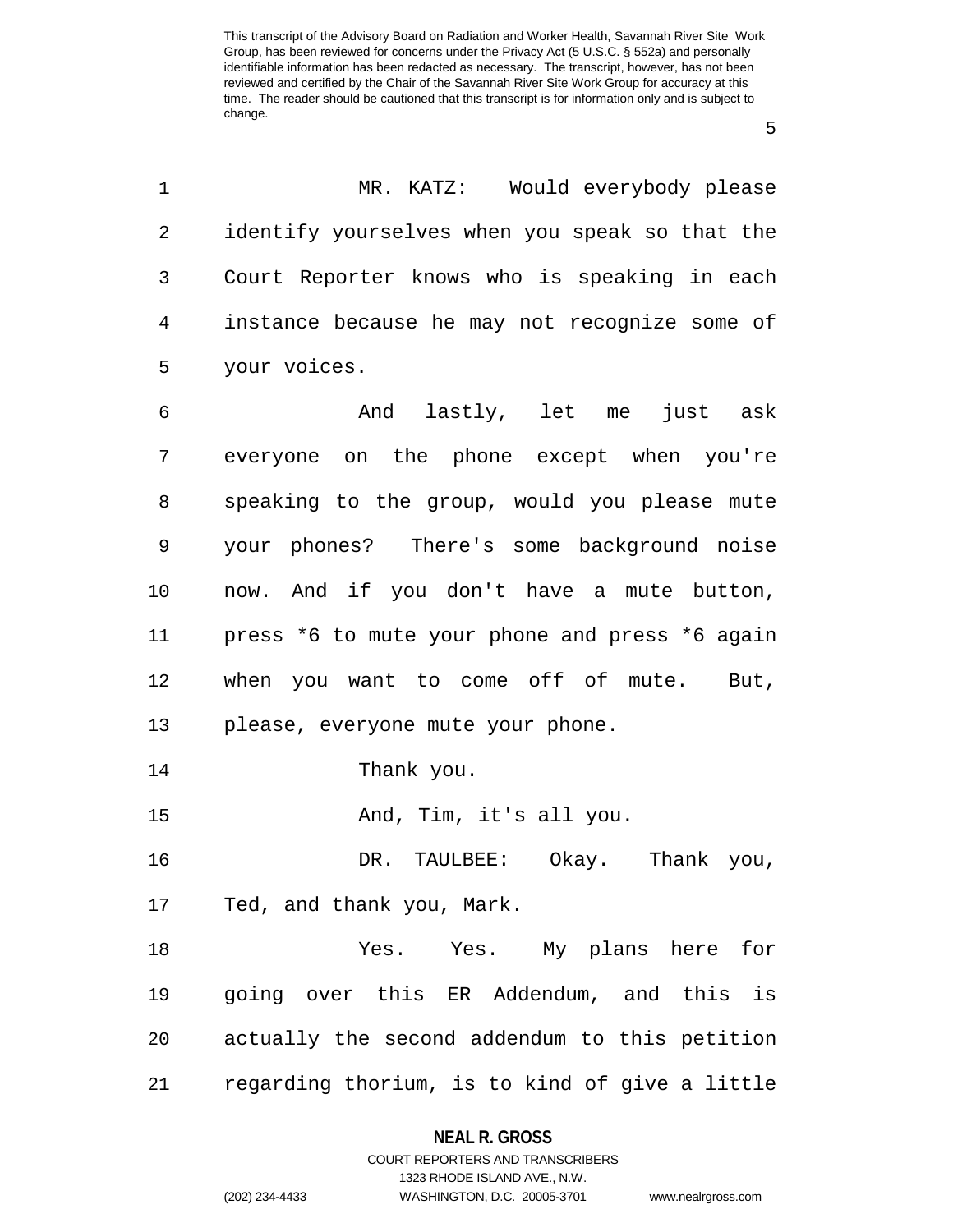6

1 bit of an overview of where we're at to remind 2 everybody. And then we'll talk about new 3 information that we've captured and analyzed 4 over the past since the last Work Group 5 meeting. And hopefully this will build an 6 explanation as to how we came to recommend 7 this particular Class.

8 So to kind of back up, back in 9 January SC&A provided review comments on our 10 first addendum. And one of the most, in my 11 opinion, the most significant finding was 12 Finding #3 about us not evaluating thorium 13 exposures in other areas besides the 300 Area.

14 So we agree that this was an area 15 that we had not addressed sufficiently. And 16 so at that time we began to go back to the 17 site and look at other information to try and 18 characterize what other thorium work was going 19 on. Our perception at that time was that the 20 level of thorium work in other areas such as 21 the 773 Area, the TNX Area, separations were

#### **NEAL R. GROSS**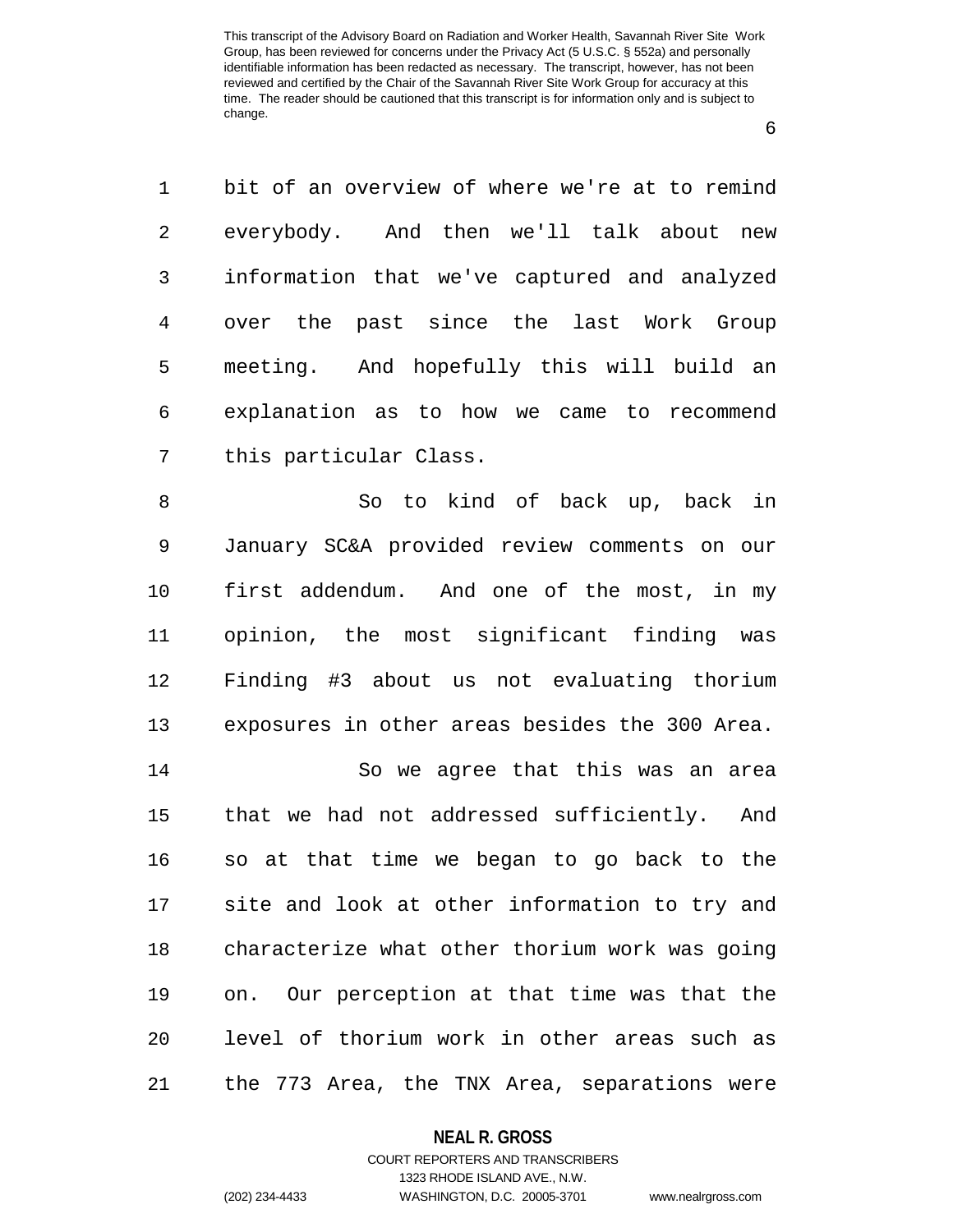7

1 all kind of low-level type of activities as 2 far as not much thorium work going on, just 3 some minor research. And so that was our 4 original opinion.

5 That changed when we did our first 6 data capture, our first data review in March 7 of this year, March 2011, when we went through 8 the classified vaults with SC&A, particularly 9 Kathy Demers and Abe Zeitoun. And what we 10 found there was the inventory reports which 11 catalogued where thorium was on-site through 12 the basically history of this project of 13 making uranium-233. And from those inventory 14 reports it became clear that there was a much 15 larger source term in 773A and the TNX Area 16 than we had anticipated, much larger.

17 And so in addition to those 18 monthly reports we reviewed or those inventory 19 reports, we reviewed the Monthly Technical 20 Reports. And I reported on this at the May 21 Board meeting discussing, giving a little bit

#### **NEAL R. GROSS**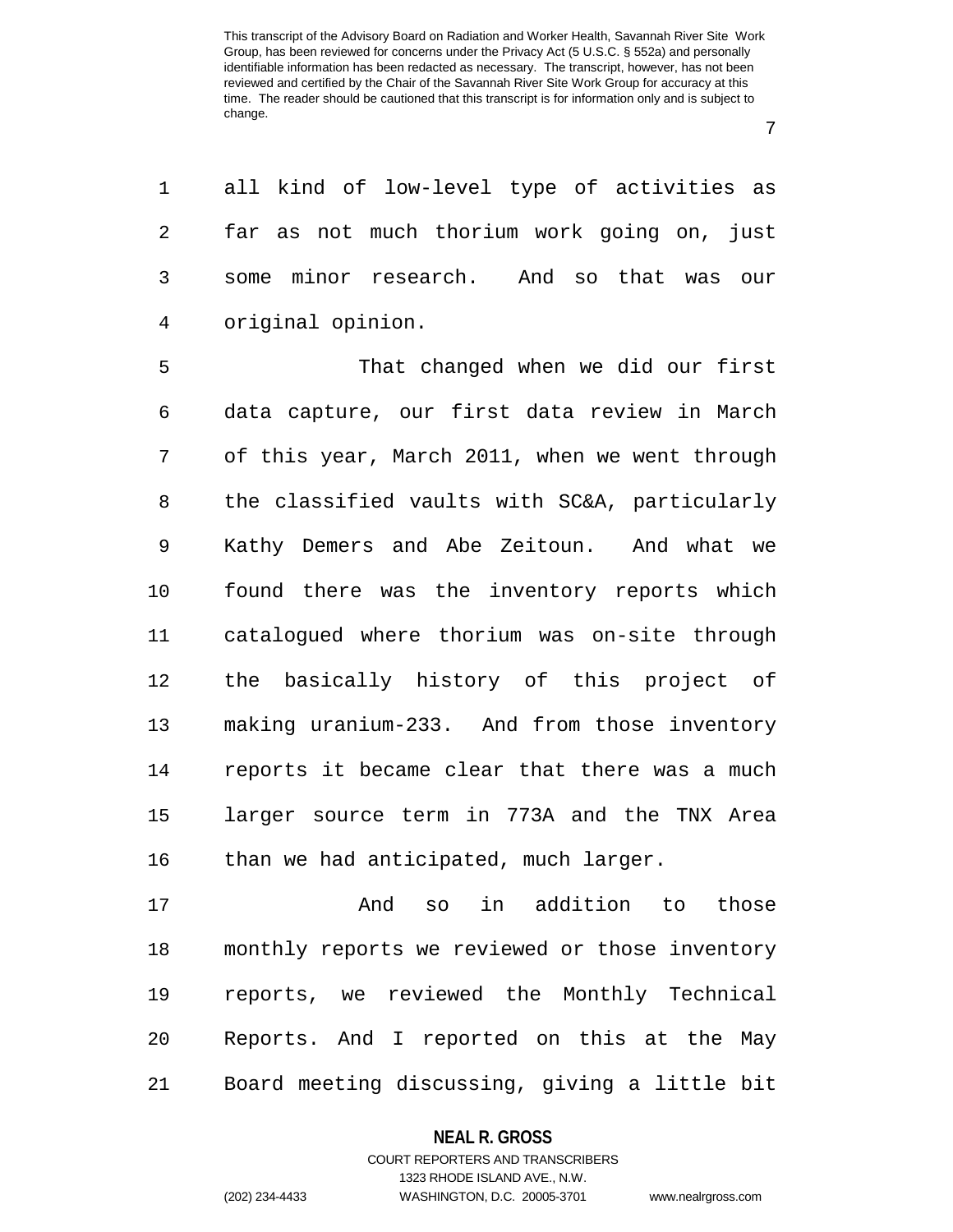8

1 of a preamble of what was to come. But there 2 was a couple of things that we still needed to 3 track down and follow up on, and that was the 4 health physics logbooks for these two 5 particular areas of concern, 773A and the CMX, 6 TNX Area.

7 During this time we also conducted 8 multiple interviews, especially after we saw 9 those inventory reports that were indicating 10 significant quantities, and by "significant" I 11 mean tons of material in 773A. And so we 12 conducted additional interviews to gather more 13 information, more insight, as to what was 14 going on during this time period.

15 So that kind of gives background 16 as to where we were and what we started to 17 look at. What we found from the interviews 18 was that those people were saying it was 19 generally small quantities of thorium that was 20 being worked with in these labs, and this 21 coincided with the reports that we were

#### **NEAL R. GROSS**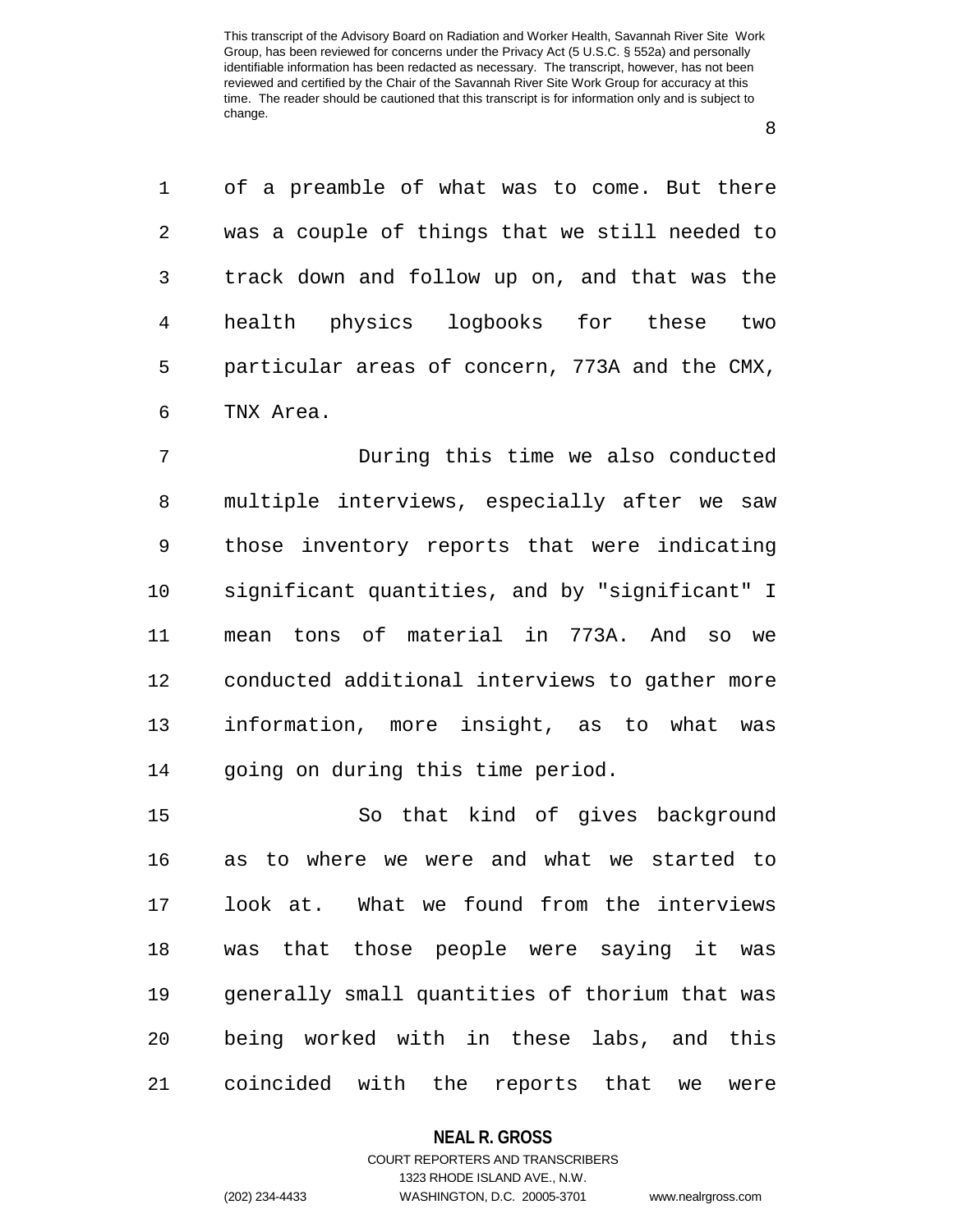9

1 seeing, both from the Savannah River Site and 2 other areas. But when we questioned people 3 specifically about the fabrication lab or the 4 metallurgical lab which is in the back part of 5 the 773 building, that was where people kind 6 of backed off of the low small quantities type 7 of discussion. They're indicating well, there 8 could have been more back there because the 9 capability in that back lab, metallurgical 10 lab, was such that they could make an entire 11 fuel assembly basically from scratch.

12 So from our research what we've 13 come to conclude is that the bulk of that 14 material was in that back laboratory in Area 15 773. And I don't know if you have your ER 16 open in front of you, but if you were to turn 17 to page 20, there's a really nice picture 18 which shows 773A lab and it shows where the 19 caves are, the high level caves section 1B, 20 1C. And what I'm talking here is that section 21 2 of part 3. That's the metallurgical lab

#### **NEAL R. GROSS**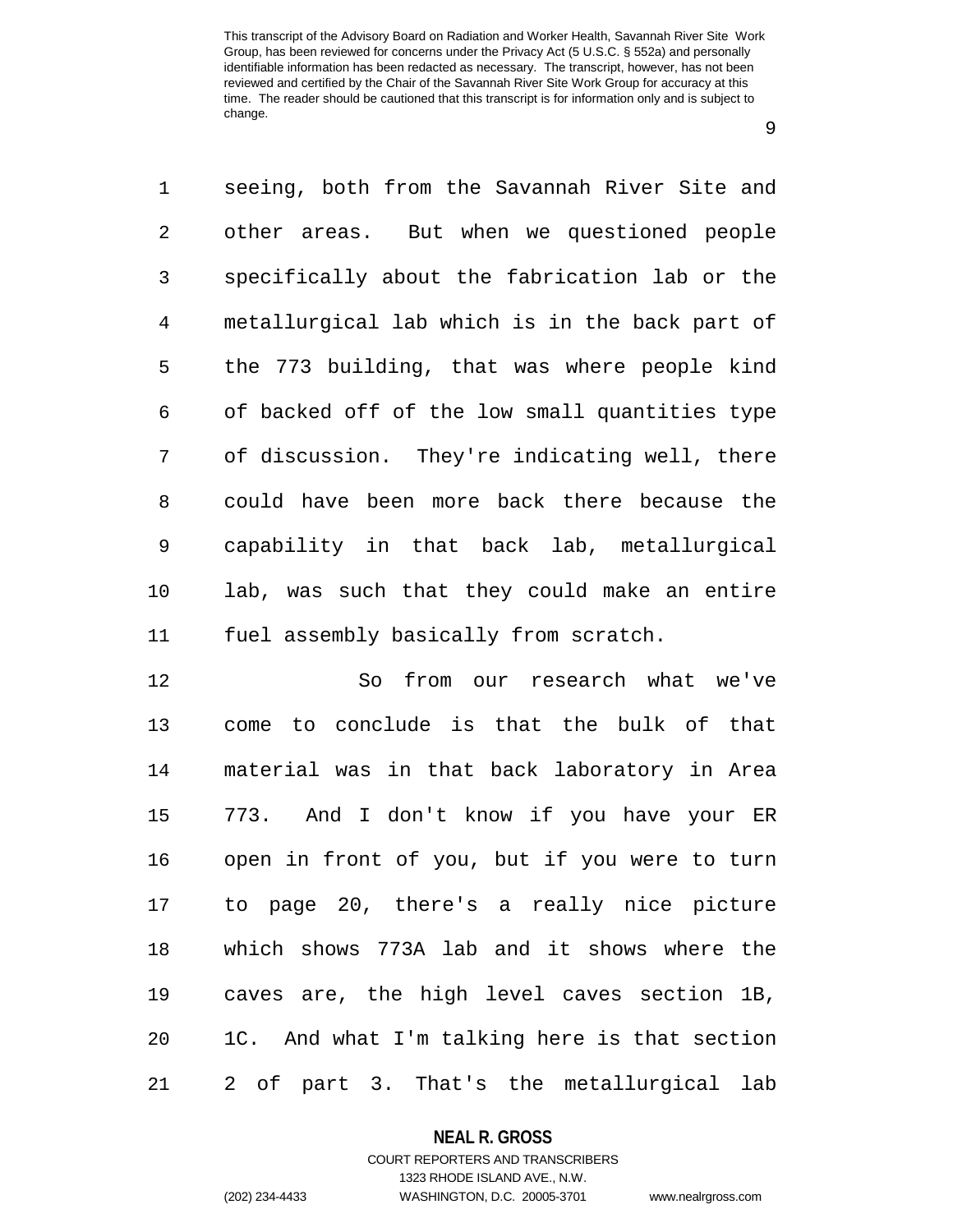10

1 where a few -- actually several tons of 2 thorium were handled. This is where they did 3 some research on the metallurgy of the 4 thorium, and this is the area that we had come 5 to the conclusion that we don't feel we can 6 estimate dose for.

7 We know that there was research 8 going on there in the metal fabrication lab, 9 and actually throughout 773A. I'll turn your 10 attention to page 36. And this is a better 11 layout of that whole building. And one of the 12 things I want to point out to the Work Group 13 here is the grayed areas, these are rooms 14 where we identified the thorium work was going 15 on from the health physics logbooks. Within 16 the health physics logbooks there would be 17 entries and discussion about taking smears for 18 thorium. I believe there's a couple instances 19 of air samples. But mostly it was discussing 20 when spills happened and they would give the 21 room number and they went and they did smears

#### **NEAL R. GROSS**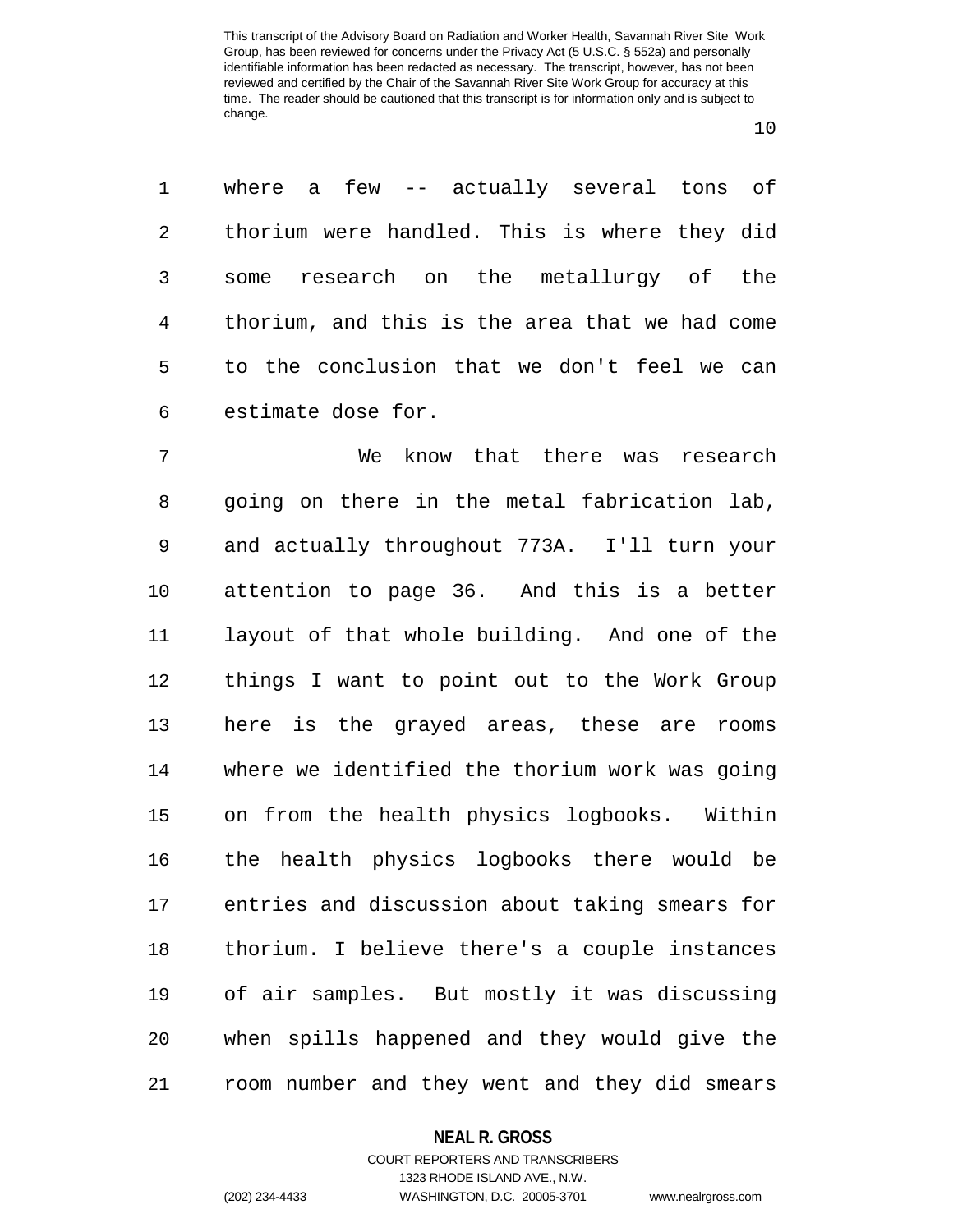11

1 for that particular purpose.

2 And so you can see that in 3 addition to that back metallurgical lab which 4 had extensive thorium, even in section E and 5 section C there were small labs that were 6 doing work, doing research, which was 7 consistent with what most of the people we 8 were interviewing were discussing. That 9 doesn't mean there weren't any exposures in 10 there, even though -- because they're small 11 quantities. Some of the spills were 12 significant that we looked at.

13 This research based upon our 14 limited review of the health physics logbooks, 15 went on literally from 1953 into 1957, early 16 1957. At that point it really appeared to 17 stop There wasn't hardly any mention of 18 thorium in the logbooks at all after that time 19 period. And this was consistent with an order 20 that came down from DOE, or AEC at the time, 21 that the thorium research or the thorium

#### **NEAL R. GROSS**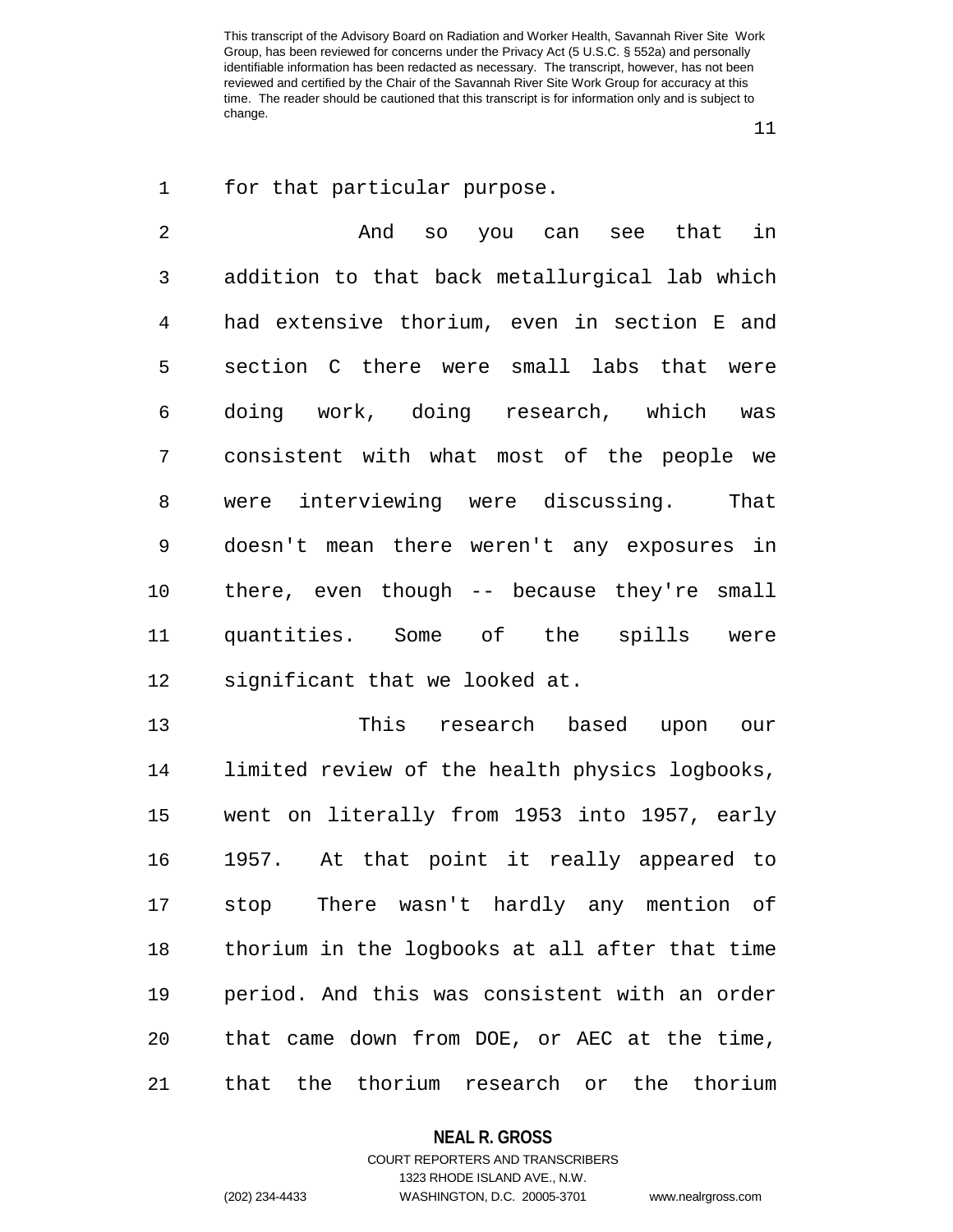12

1 activities to make U-233 were really curtailed 2 at that time period.

3 Savannah River had built a thorium 4 processing building down in the TNX Area. The 5 construction was completed at the end of 1956, 6 but the building never went hot. And, in 7 fact, it got turned into another type of 8 facility. It never had thorium enter that 9 particular building because the project was 10 basically cancelled. And this is consistent 11 with what we see from the health physics 12 logbooks, so we've got a lot of consistency 13 going on there.

14 The interesting part is when the 15 further research appeared to stop, within a 16 year or two there was a lot research to begin 17 on neptunium. And what we found from the 18 monthly reports, and we reviewed these in 19 March, was that although they weren't doing 20 work with thorium, they were using thorium as 21 a stand-in for the neptunium research. So it

#### **NEAL R. GROSS**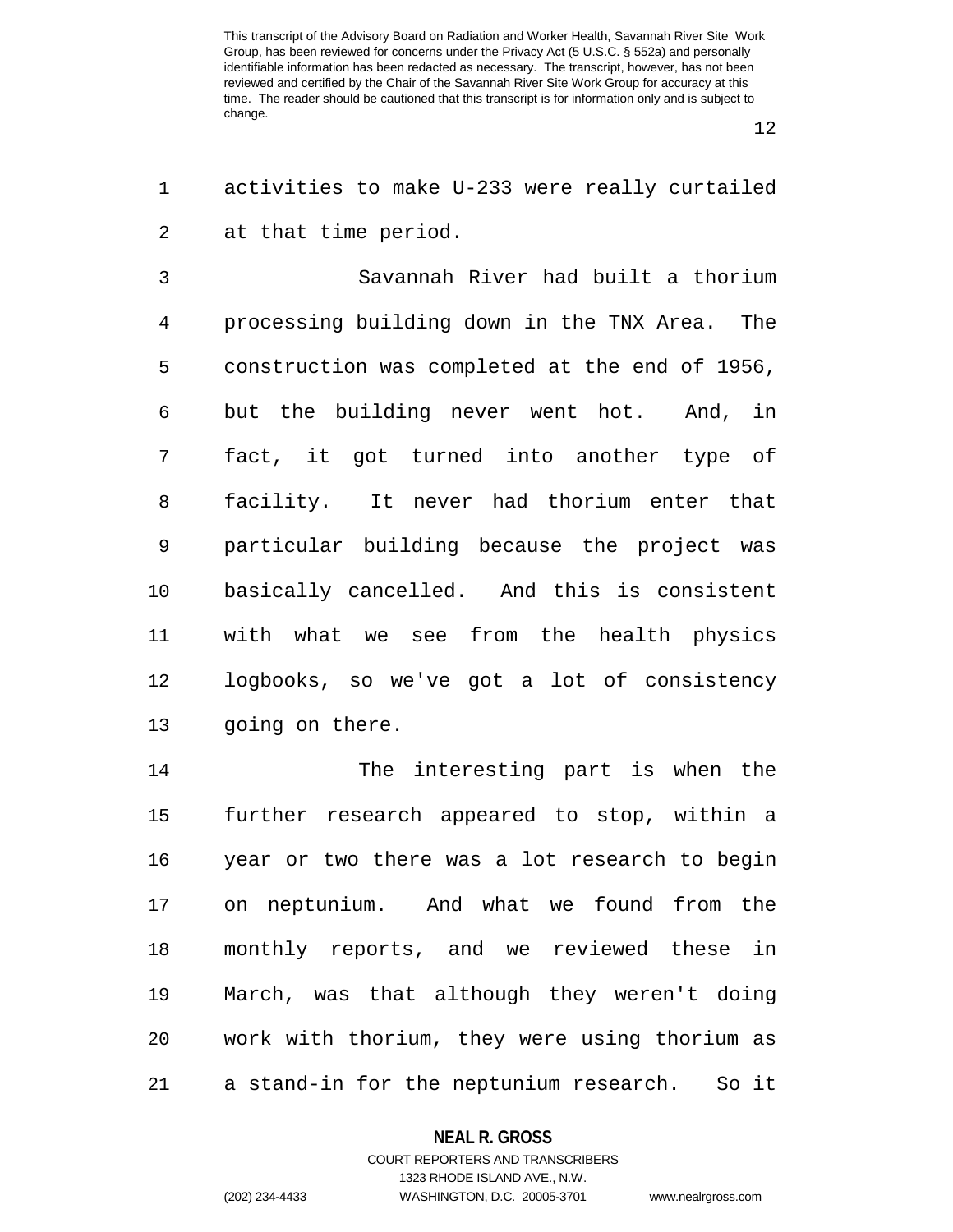13

1 wasn't research for U-233 anymore, they were 2 doing research for neptunium but using thorium 3 as a stand-in chemical, I guess due to their 4 similar chemical properties.

5 And so that continued on, and then 6 by the mid-1960s the thorium research for U-7 233 became prevalent again and this is with 8 thorium oxide. And we see the same push that 9 happened over in the 300 Area of making large 10 quantities of thorium slugs, more radiation, 11 there was a second major campaign to produce 12 uranium-233.

13 So one of the things that we found 14 when we were doing this evaluation of 773A and 15 the work from the health physics logbooks is 16 that they really had an active radiological 17 protection program. There were routine 18 surveys in the corridors, most indicated no 19 contamination detected, but there were clearly 20 documented spills and incidents with thorium. 21 And one of the things that struck me from

#### **NEAL R. GROSS**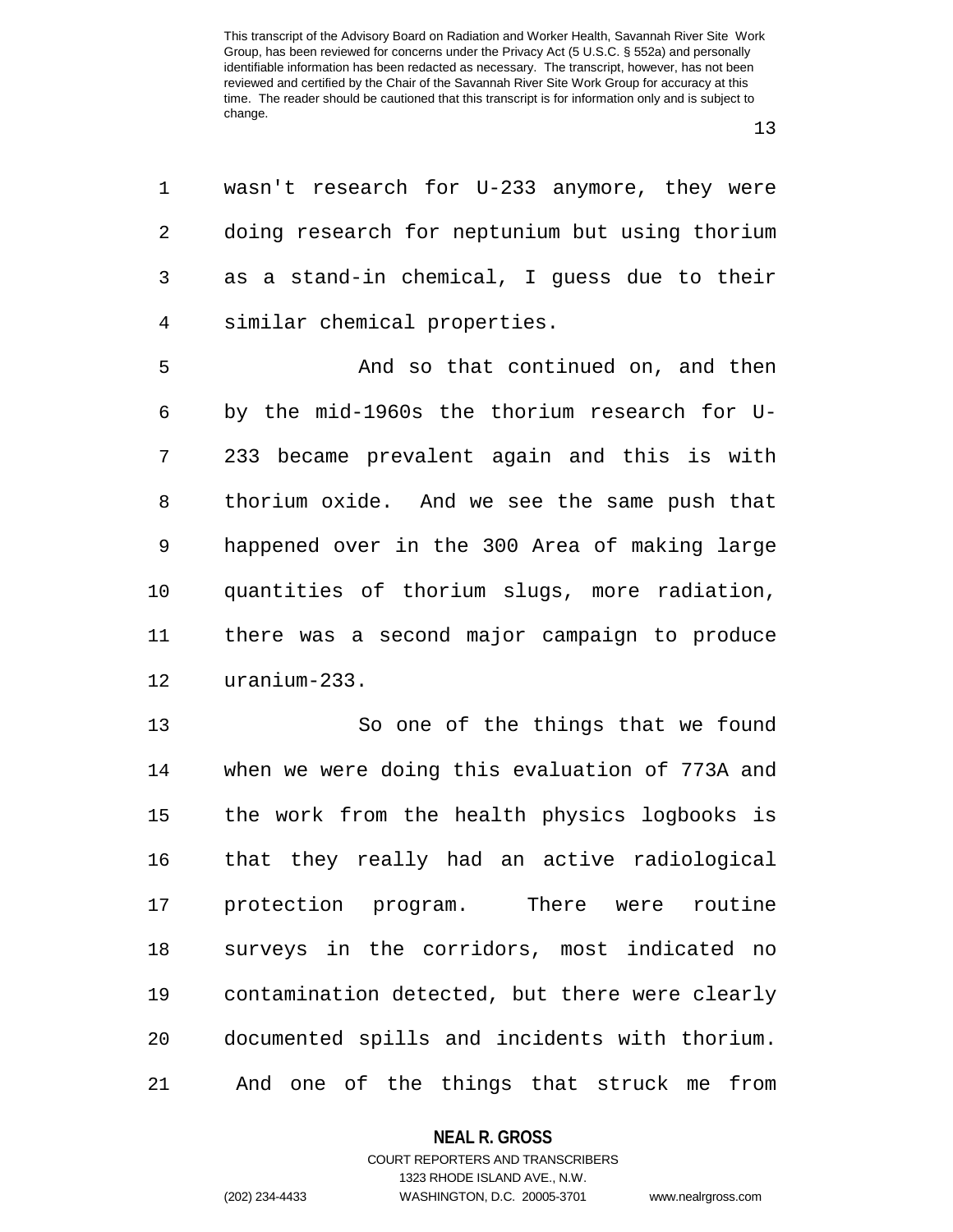14

1 looking at some of these incidents was one 2 spill indicated 37 counts per minute as the 3 highest smearable contamination from that 4 particular spill, which is pretty low. And so 5 anything that was even low-level spills were 6 considered, you know, incidents and health 7 physics responded to them. And there were 8 other spills that indicated several thousand 9 counts per minute. So they weren't all small, 10 some of them were larger. So clearly there 11 was some potential for exposure in these labs 12 that they were doing this work in.

13 One of the other things that 14 struck me from the health physics logbooks was 15 that the researchers, their conduct of 16 operations and I'll call it sometimes was less 17 than formal. And this is where there would be 18 discussions between -- within the logbooks by 19 the radiation control technicians concerning 20 people doing things that they weren't supposed 21 to be doing or outside the scope of the

#### **NEAL R. GROSS**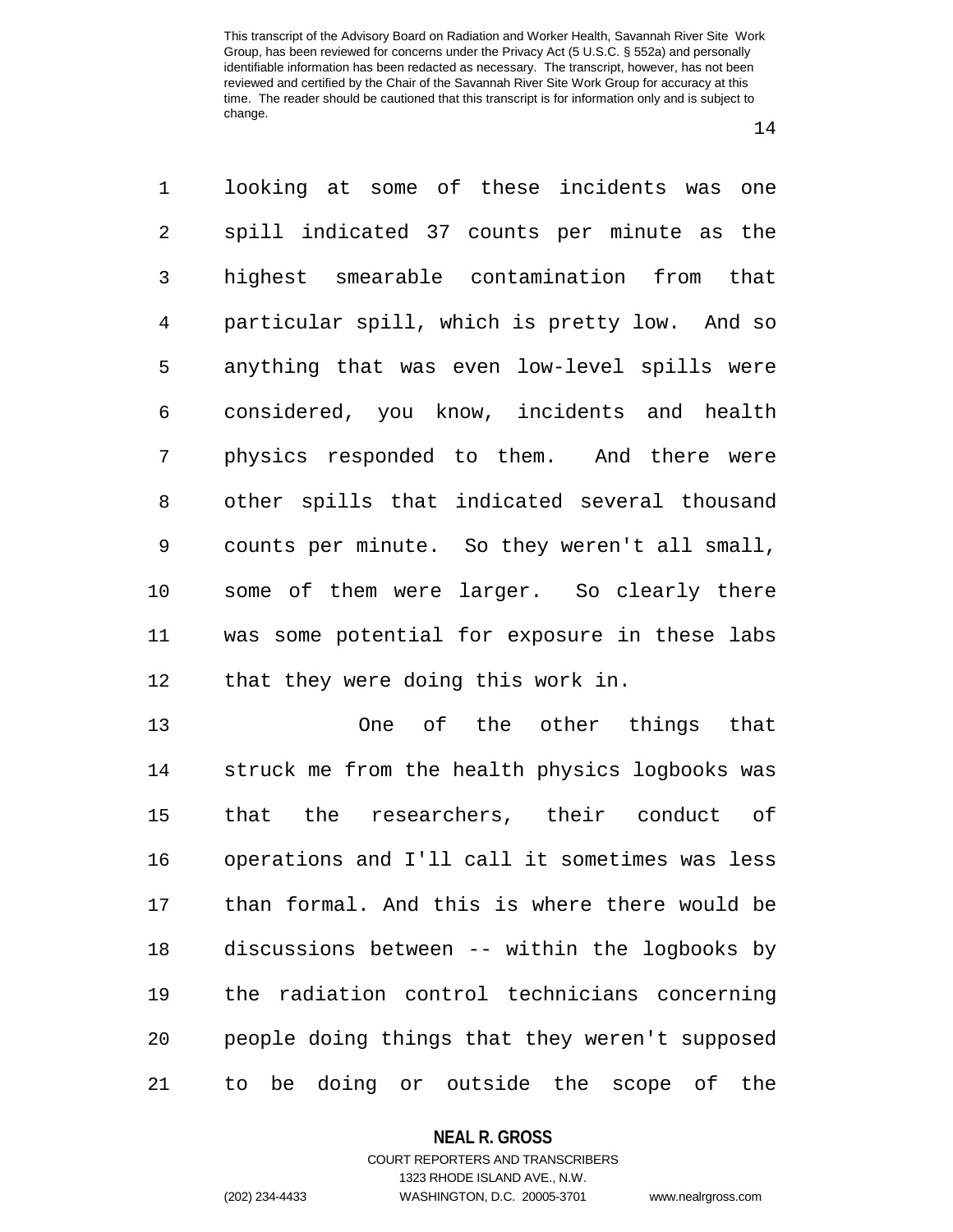15

| 1          | special work permit and they would be caught,  |
|------------|------------------------------------------------|
| $\sqrt{2}$ | effectively, and they would be written up in   |
| 3          | this logbook and reported to the supervisors.  |
| 4          | And so rad control was actually,               |
| 5          | you know, really trying to control the areas   |
| 6          | there. But like any other radiological         |
| 7          | facility, things are going to happen.          |
| 8          | Usually those types of incidents               |
| 9          | aren't a big deal from a dose reconstruction   |
| 10         | standpoint because we have bioassay or air     |
| 11         | sampling data and we can still then estimate   |
| 12         | the dose. The problem with the thorium is      |
| 13         | that the bioassay data has a very low          |
| 14         | sensitivity, and this is why we had never      |
| 15         | proposed to use it. And if you'll recall from  |
| 16         | the bioassay data, we only have data from      |
| 17         | 1956, and this comprises data for 175 workers. |
| 18         | Early indications from the health physics      |
| 19         | logbooks early prior to 1956, I believe it was |
| 20         | around 1954, 1955 time frame, was that they    |
| 21         | were beginning to compile a list of all the    |

## **NEAL R. GROSS**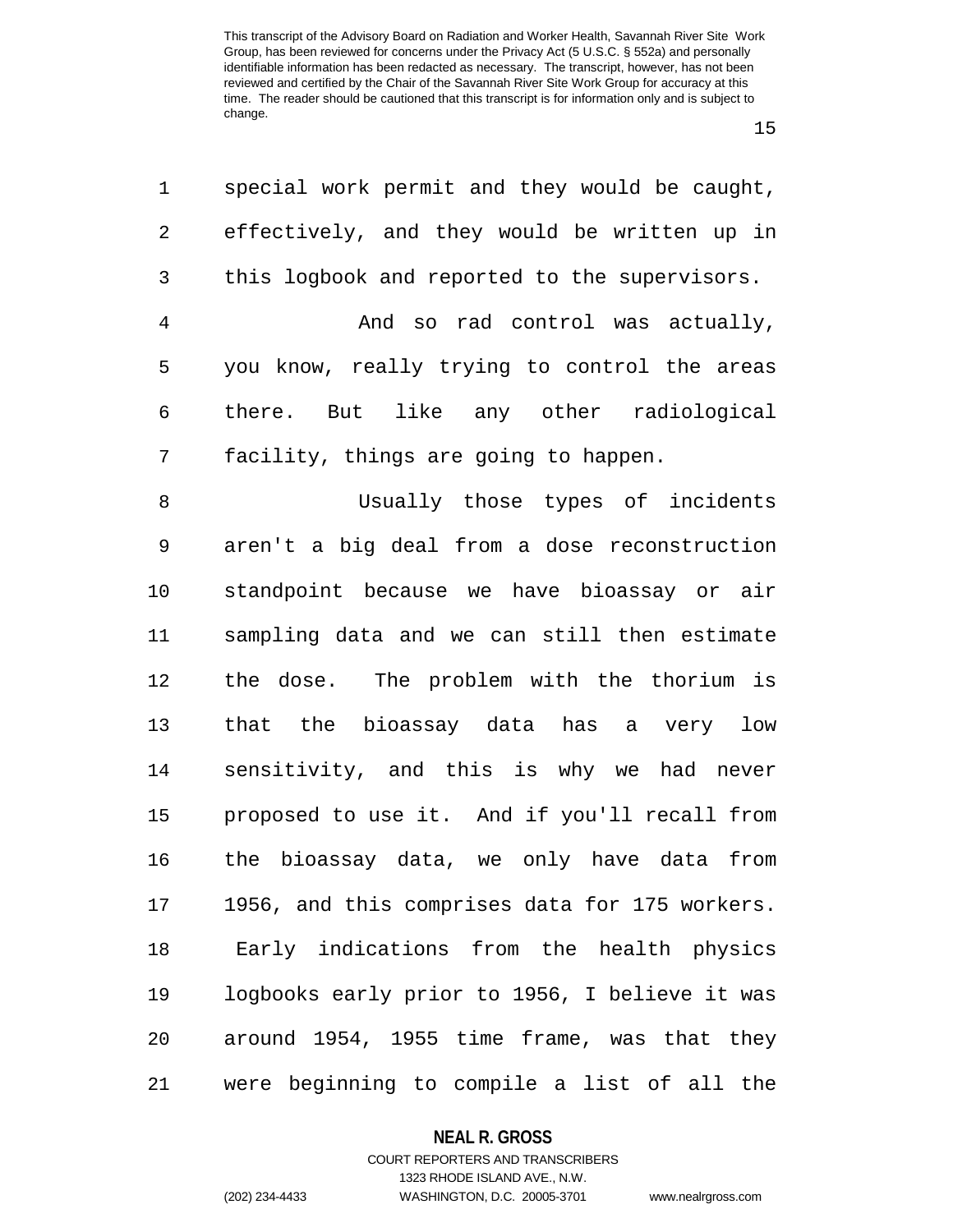16

1 workers who ever worked with thorium. So 2 which kind of explains a little bit of why it 3 is that thorium bioassay logbook only 4 indicates 773A as people who were monitored. 5 And it appears that the health physics control 6 group there started compiling a list of these 7 people.

8 Now the problem is we don't know 9 if this a complete list. The list that they 10 were talking about we have never been able to 11 find to identify that, yes, these are the only 12 people that worked with thorium in 773A or, 13 you know, any other information about it. It's 14 just that we have the thorium bioassay logbook 15 and then we have the sanitation in the health 16 physics logbook indicating that they were 17 compiling a list of workers who worked with 18 thorium to do follow-up bioassay, by the way. 19 That was specifically stated.

20 So it appears that they followed 21 through in 1956 as the program was being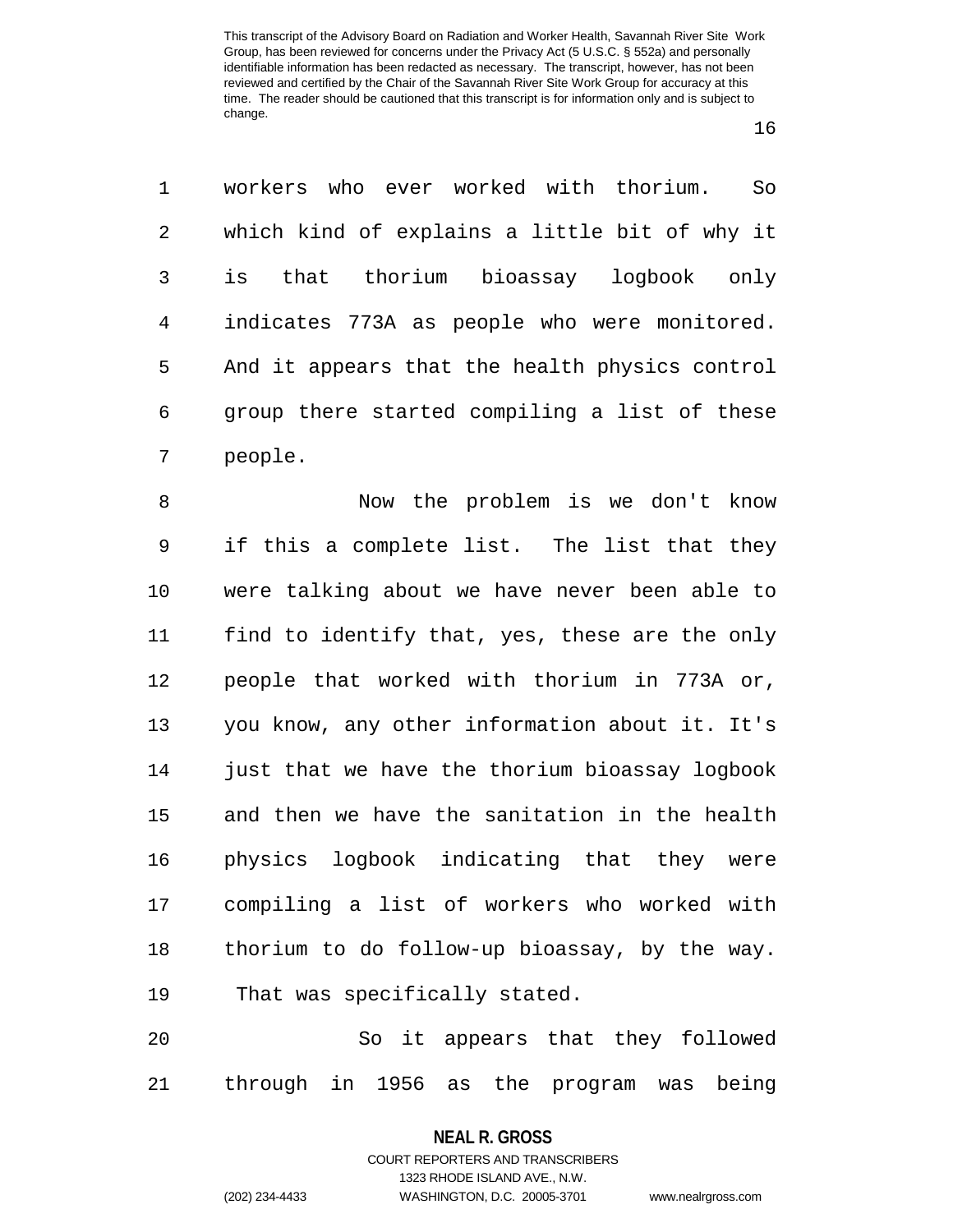17

1 curtailed that they followed through with 2 monitoring workers there. But, again, we don't 3 have a way of confirming it. 4 Other data within 773A is air 5 sampling data. Now in the other areas around 6 Savannah River, particularly the 300 Area, the 7 100 Areas, the 200 Areas we have air sample 8 logsheets that are numerically -- that are 9 numbered. And so starting with a particular 10 day in 1955 you'll see an air sample logsheet, 11 and the next day and the next page will be 12 either one the same day or another day; and 13 they go in sequence. We've not been able to 14 find that for 773A nor for TNX. And my best 15 estimate as to why we can't find it is these 16 were two different divisions.

17 773A and TNX were operated by the 18 Savannah River Site Technical Division, not 19 the Production Division. And so there was 20 basically three divisions, The Technical 21 Division, the Production Division and the

## **NEAL R. GROSS** COURT REPORTERS AND TRANSCRIBERS

## 1323 RHODE ISLAND AVE., N.W. (202) 234-4433 WASHINGTON, D.C. 20005-3701 www.nealrgross.com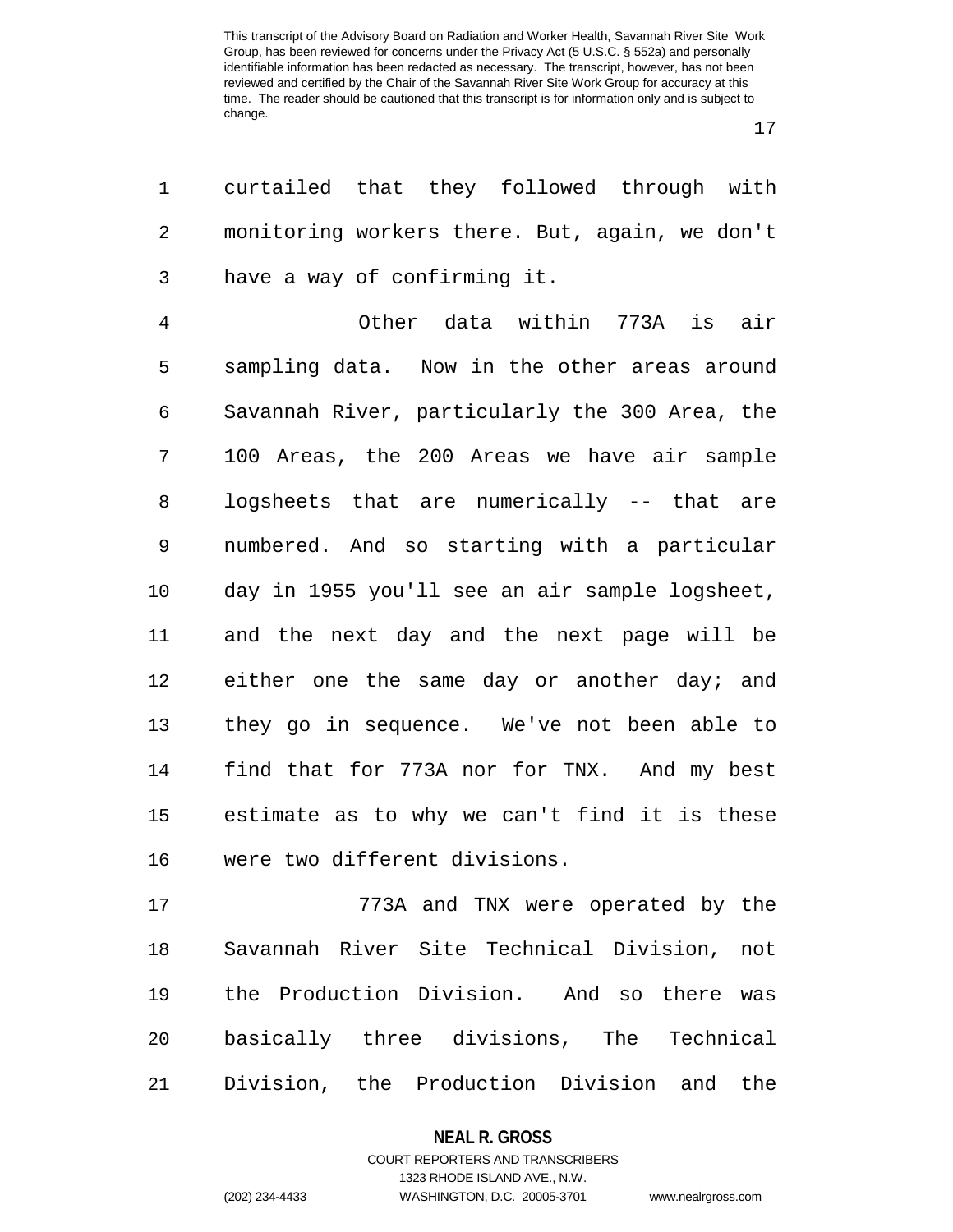18

## 1 Construction Division.

2 So we haven't been able to find 3 any of the data or a significant amount of the 4 data, especially air sampling data from this 5 time period. There's some interfacings in the 6 logbooks, but nothing that I would consider 7 complete. Plainly, they were doing air 8 sampling in those buildings. There was 9 annotations about checking all of the air 10 sampling data, and no abnormals; that type of 11 entry. But one of the things from our 12 interviews that we=ve conducted is we found 13 that the air sampling in these laboratories 14 was not breathing zone representative. Unlike 15 the 300 Area where we talked to a person, 16 talked to the rad tech who took the samples 17 and indicated the position of the sampler at 18 nose height, where the workers were working 19 when he took his ten-minute or five-minute 20 sample, the laboratories that we were looking 21 at people were all indicating that the air

#### **NEAL R. GROSS**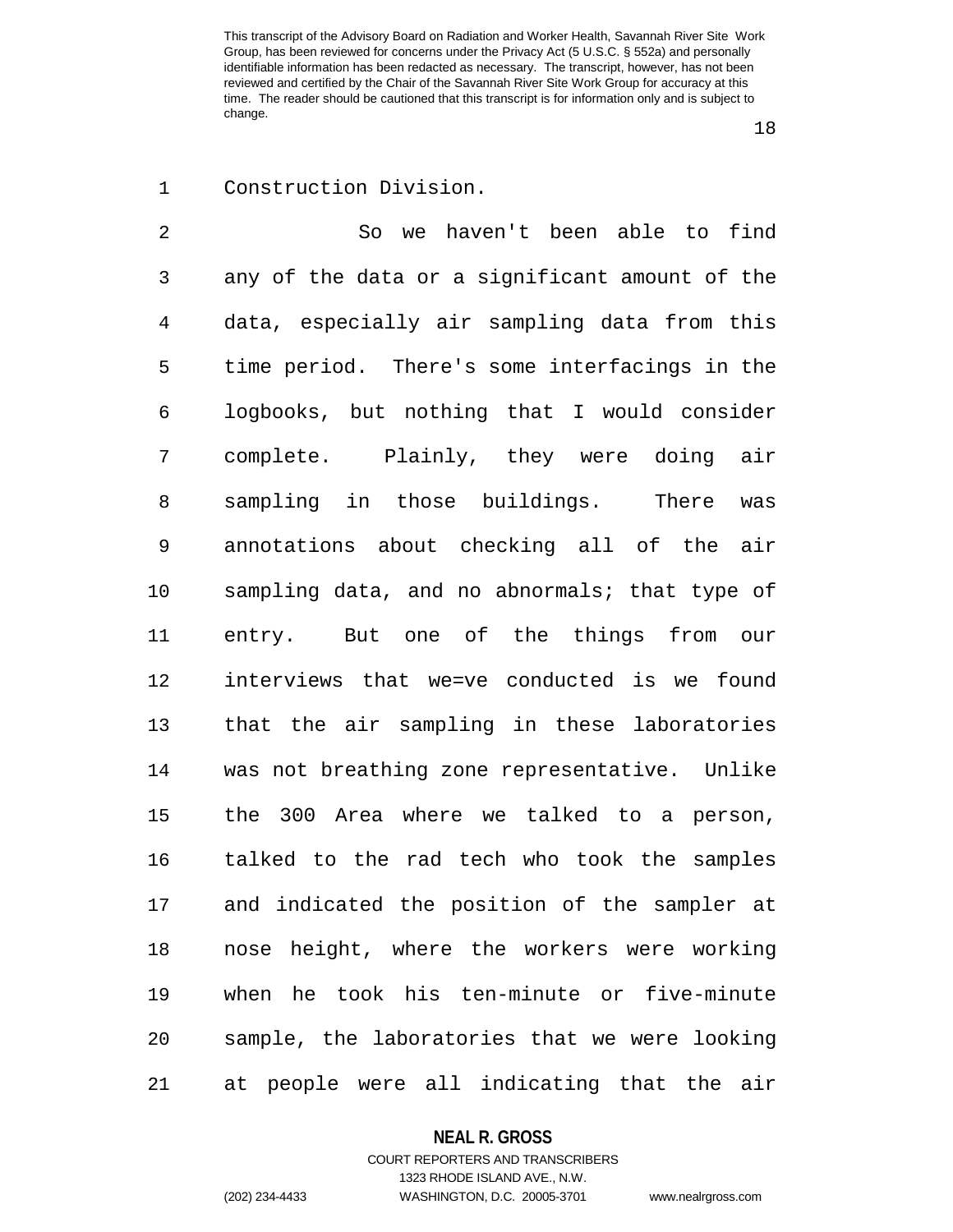19

1 samplers were on the ceilings or on the walls, 2 so they're really not breathing zone 3 representative even if we're able to find 4 them.

5 There was some smear data within 6 these health physics logbooks. Most of it 7 indicates no contamination detected unless 8 there is a spill. But the way these logbooks 9 are filed, we only looked at a small sampling 10 of them. The logbooks are actually filed by 11 individual radiological control technician's 12 name. So once they filled up a logbook, they 13 filed it off and it went off to the Records 14 Center and it was filed as their logbook, even 15 though they weren't the only technician making 16 entries in there. So it wasn't that every 17 technician had their own logbook, it was kind 18 of whoever started that particular log, it's 19 filed under that person's name, which makes it 20 very difficult to find at this time.

21 As I indicated, you know it's

**NEAL R. GROSS** COURT REPORTERS AND TRANSCRIBERS

1323 RHODE ISLAND AVE., N.W. (202) 234-4433 WASHINGTON, D.C. 20005-3701 www.nealrgross.com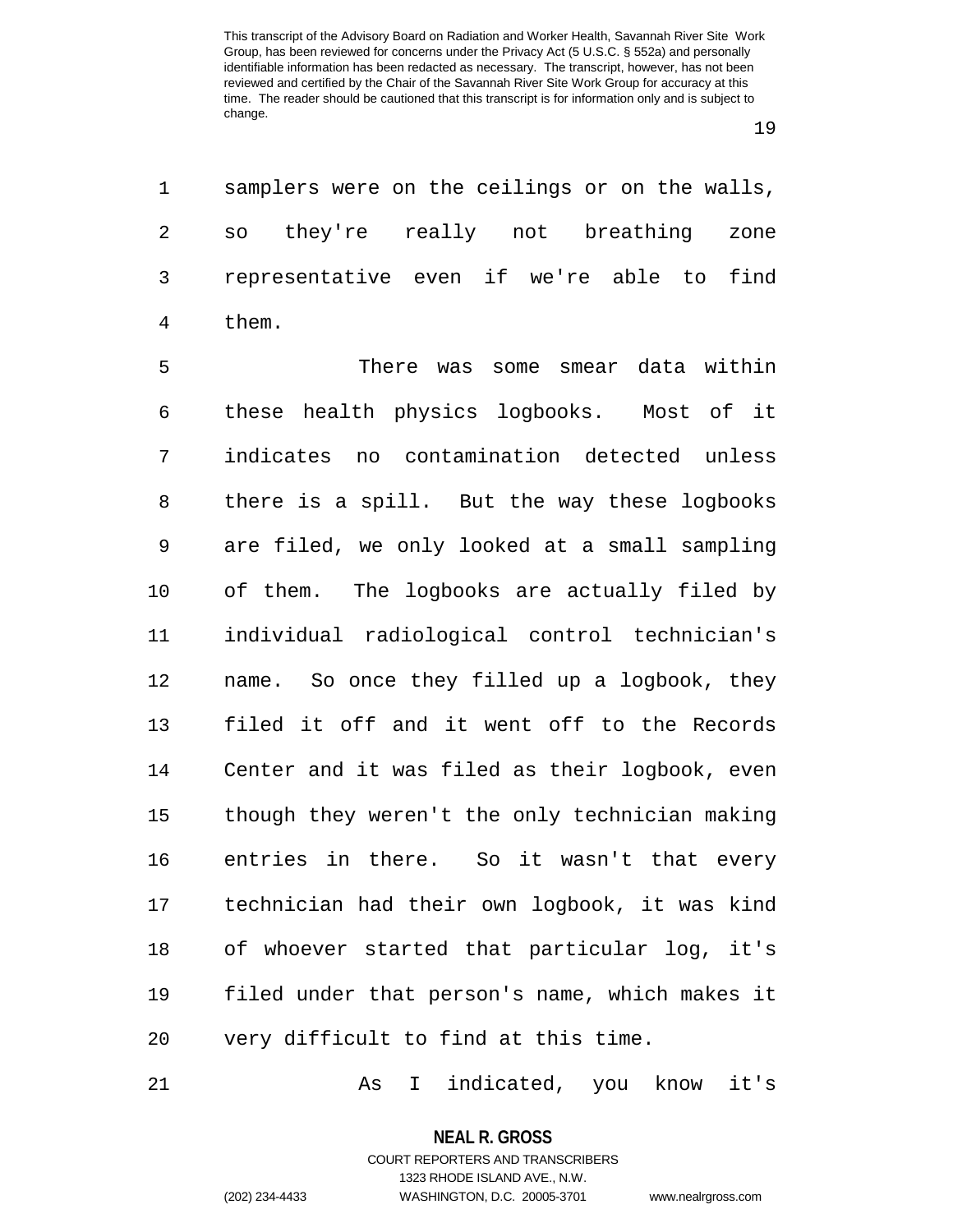20

1 clearly that they were doing checks of the 2 labs, but it's not clear where these routine 3 samples within the labs were taken. Sometimes 4 in the logbooks they would indicate the 5 samples were taken at the edge of the hoods, 6 other times they indicate -- or they don't 7 indicate where the location was.

8 So even if we had all of the smear 9 data and all the air sampling data, I'm still 10 not sure we could actually develop an exposure 11 model that would be reasonable for this 12 particular population.

13 So the final thing that we could 14 do for dose reconstruction would be something 15 like a source term model. The problem with 16 that for 773A was we were looking at different 17 chemical forms and different physical forms in 18 every laboratory and within the laboratories. 19 Mostly the material back in the metallurgical 20 lab, that's a lot better in that it was just 21 metal. But in the laboratories they were

## **NEAL R. GROSS** COURT REPORTERS AND TRANSCRIBERS

1323 RHODE ISLAND AVE., N.W. (202) 234-4433 WASHINGTON, D.C. 20005-3701 www.nealrgross.com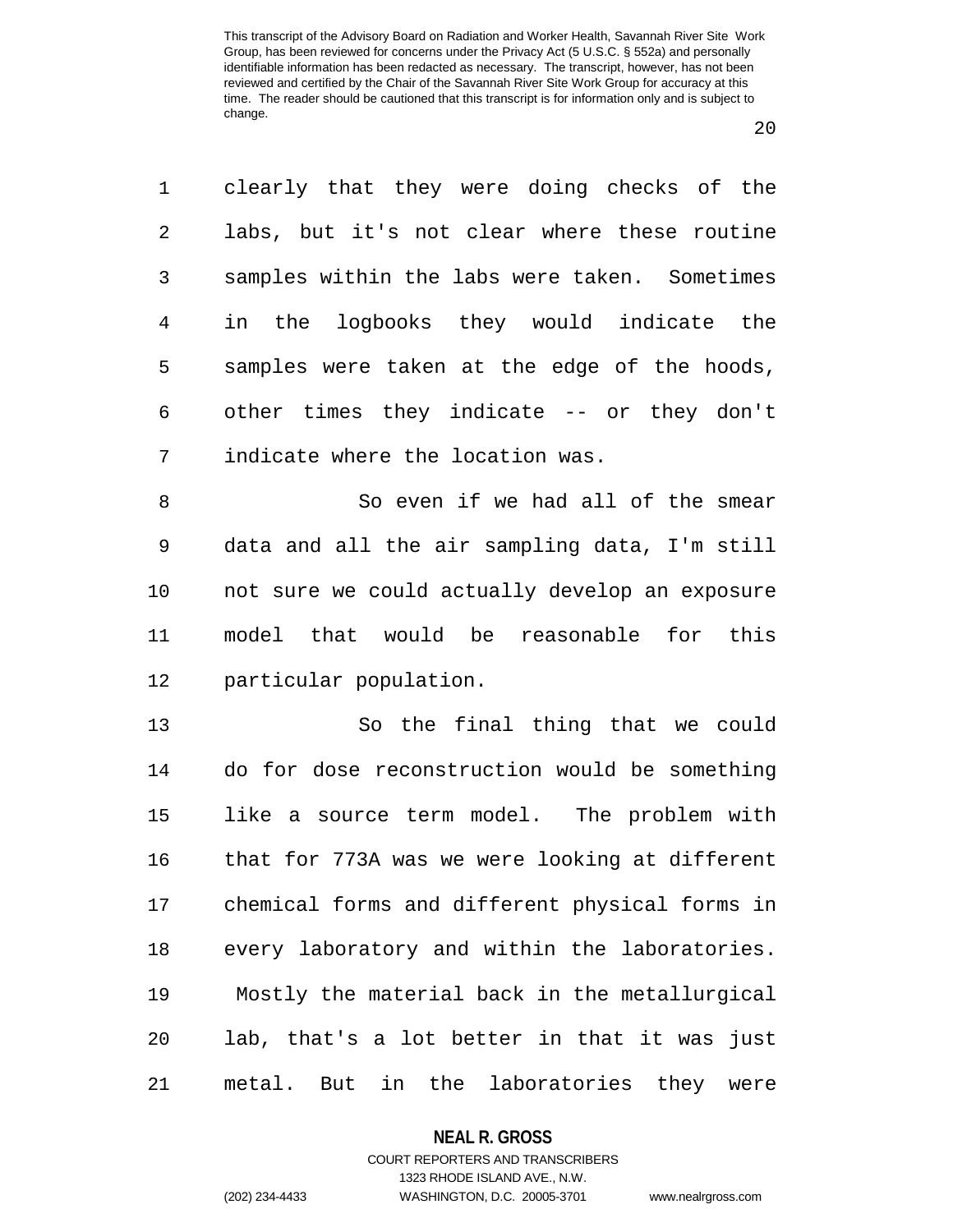21

| 1  | actually doing some dissolving of irradiated   |
|----|------------------------------------------------|
| 2  | thorium and taking it from a metal slug all    |
| 3  | the way into a solution and then extraction.   |
| 4  | And when I say "a section of the metal slug,"  |
| 5  | I=m meaning a very small section, I'm taking   |
| 6  | like an 8 milliliter out of it.                |
| 7  | So small quantities quite highly               |
| 8  | radioactive due to the irradiation component   |
| 9  | of that, but trying to do a source term model  |
| 10 | for this particular facility I think would     |
| 11 | just be virtually impossible. We don't have    |
| 12 | enough information to try and track down where |
| 13 | all the material was all of the time, all of   |
| 14 | the different chemical and physical forms and  |
| 15 | how it was handled within the lab.             |
| 16 | So without having bioassay data,               |
| 17 | air sample data, smear data and not really     |
| 18 | being able to model the source term, we're     |
| 19 | pretty much left with designating an SEC for   |

20 this building for thorium. And so that's how 21 we came to the conclusion to include 773A into

#### **NEAL R. GROSS**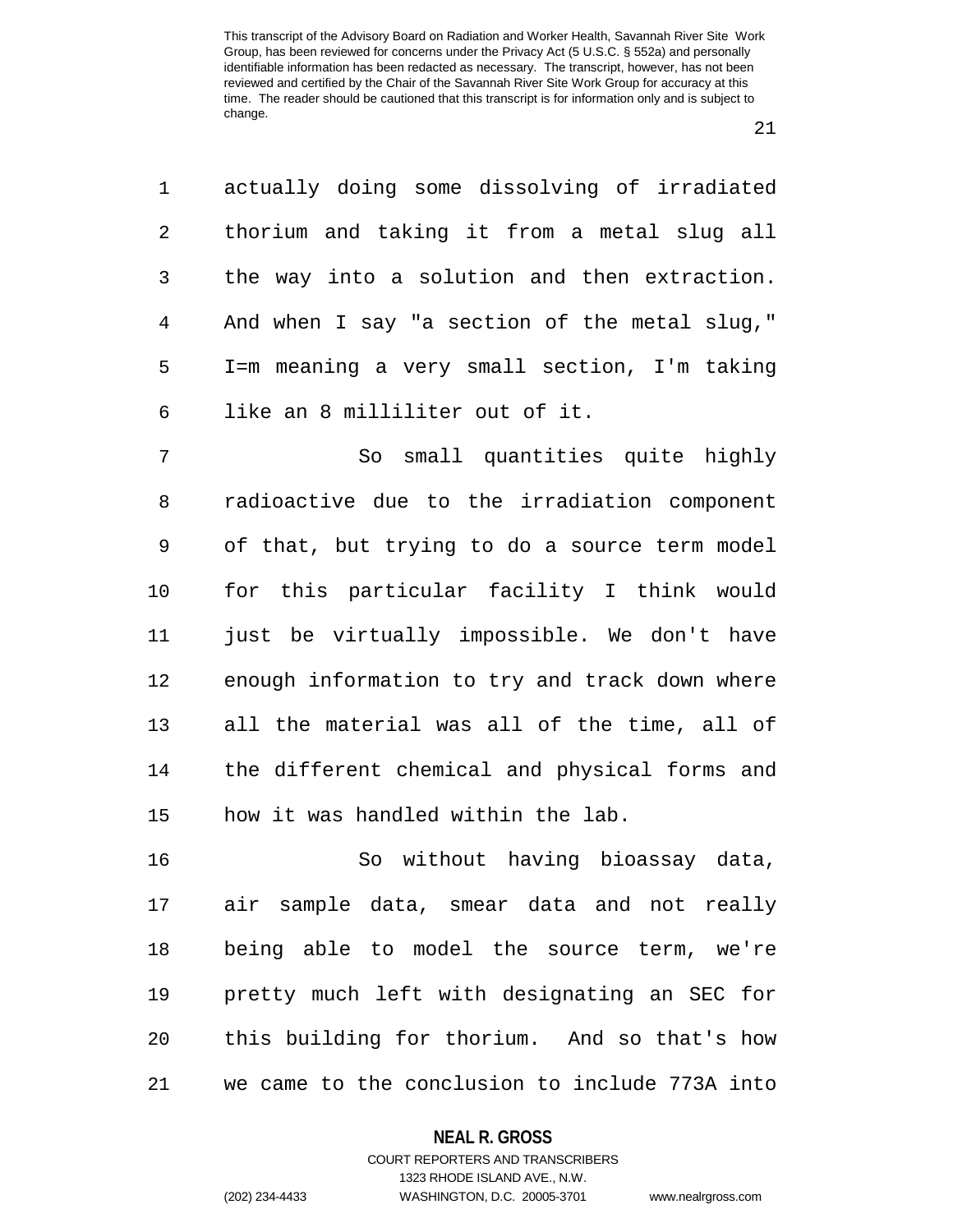22

| 1  | the -- or recommend to you all to include it   |
|----|------------------------------------------------|
| 2  | in the SEC.                                    |
| 3  | Let me pause here for a second.                |
| 4  | Does anybody have any questions at this point? |
| 5  | (No response.)                                 |
| 6  | DR. TAULBEE: Is anybody still                  |
| 7  | there?                                         |
| 8  | MEMBER CLAWSON: Yes, we're here.               |
| 9  | We're just trying to stay on mute.             |
| 10 | I don't have any questions.                    |
| 11 | This is Brad.                                  |
| 12 | DR. TAULBEE: Okay. Thanks, Brad.               |
| 13 | I just wanted to make sure I didn't get        |
| 14 | disconnected and I'm just talking to myself.   |
| 15 | MEMBER CLAWSON:<br>No.                         |
| 16 | MEMBER LOCKEY: No, I heard. I                  |
| 17 | don't have any questions either.               |
| 18 | Jim Lockey.                                    |
| 19 | DR. TAULBEE: Okay. Thanks, Jim.                |
| 20 | Okay. Let me move on to the TNX                |
| 21 | Building or the semi-works. And this is        |
|    |                                                |

## **NEAL R. GROSS** COURT REPORTERS AND TRANSCRIBERS

1323 RHODE ISLAND AVE., N.W.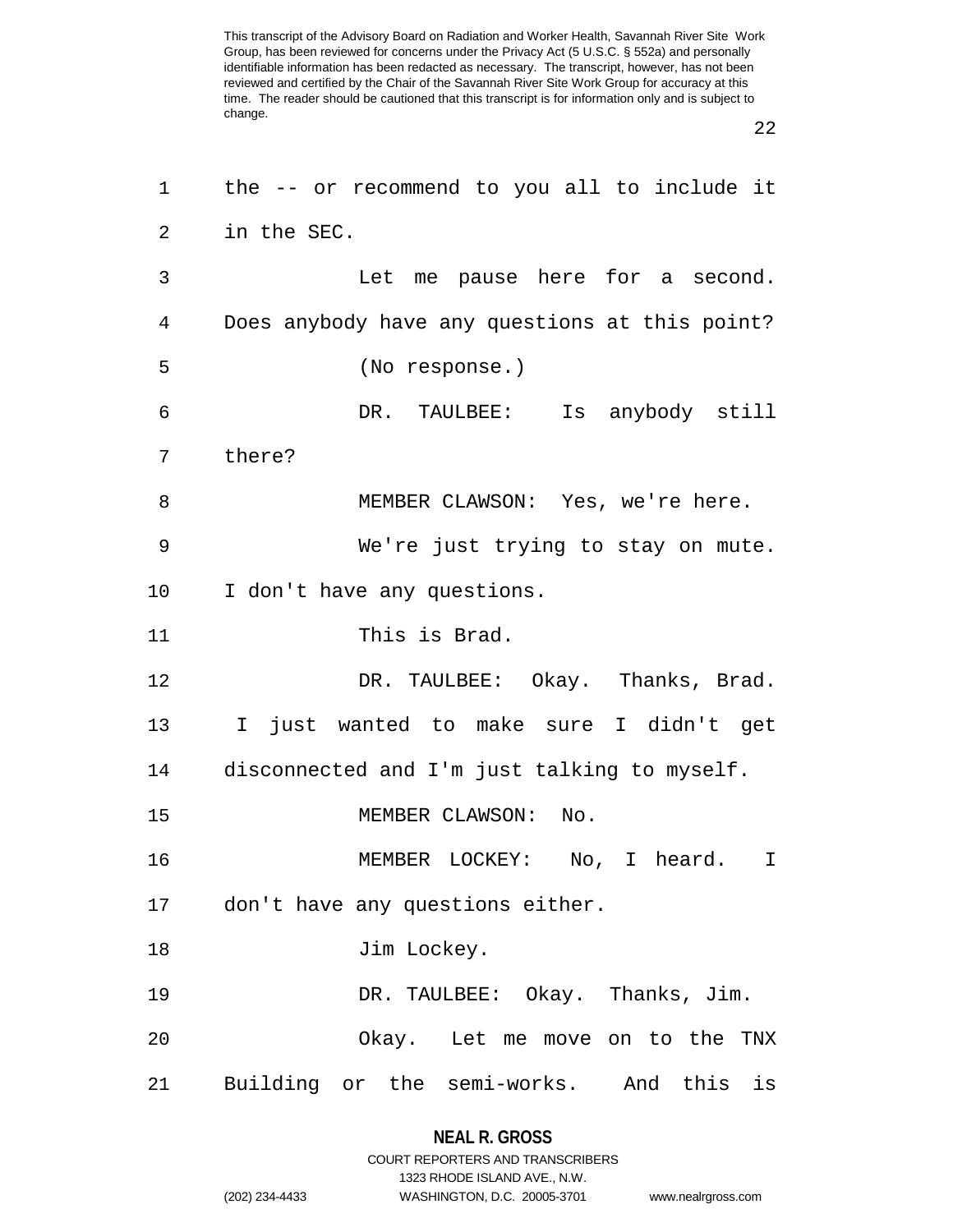23

1 really CMX and TNX, but I'm going to focus on 2 TNX and let me explain why.

3 The CMX/TNX Area was a semi-works 4 plant is what it's called there. Other people 5 might call it a pilot plant. This is an area 6 where Savannah River went from the benchtop 7 scaling in those laboratories of 773A into 8 semi-production. And this is where they would 9 scale up from a beaker to, you know, a 100 10 gallon tank, or something along those lines. 11 And so when we started looking at what 12 operations were going on there, the CMX 13 facility supported reactor research and 14 reactor development and the TNX supported 15 separations.

16 So CMX basically handled mostly 17 canned slugs of thorium, and from that 18 standpoint they were doing thermodynamic 19 testing on the slugs themselves; they would 20 heat up the water and see how they would 21 respond in a reactor. Even though they didn't

#### **NEAL R. GROSS**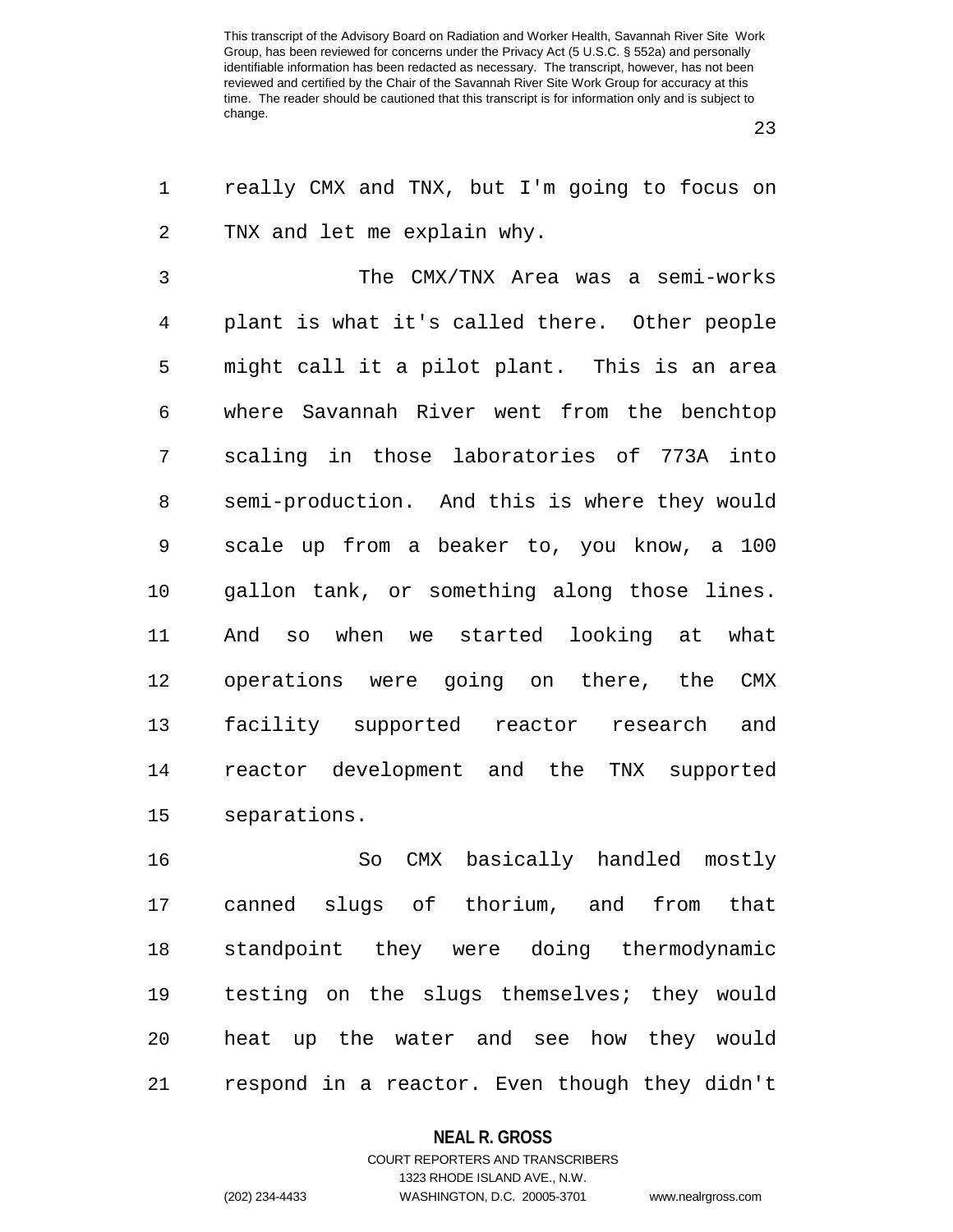24

1 have a reactor down there, they were just 2 doing heat-transfer types of tests; fuel flow, 3 thermodynamics, heat-transfer. And it was 4 mostly with encapsulated thorium.

5 TNX, on the other hand, were 6 chemical separation semi-works. And this was 7 dissolving chemical extraction, taking whole 8 non-irradiated thorium slug and dissolving 9 them down and trying to add things, catalysts 10 to improve the dissolving -- accelerate at the 11 time of that particular step. And so 12 everything was scaled up from the lab and they 13 were doing this down there at TNX.

14 In reality, you can't separate CMX 15 from TNX workers. There is a picture of the 16 CMX/TNX facility. Let me flip to that here. I 17 believe it=s page -- page 21 of the ER. And 18 you can see, these two buildings are right 19 next to each other. So going into this area 20 is where you would be badged. So in reality, I 21 can=t separate out who worked in CMX, who

#### **NEAL R. GROSS**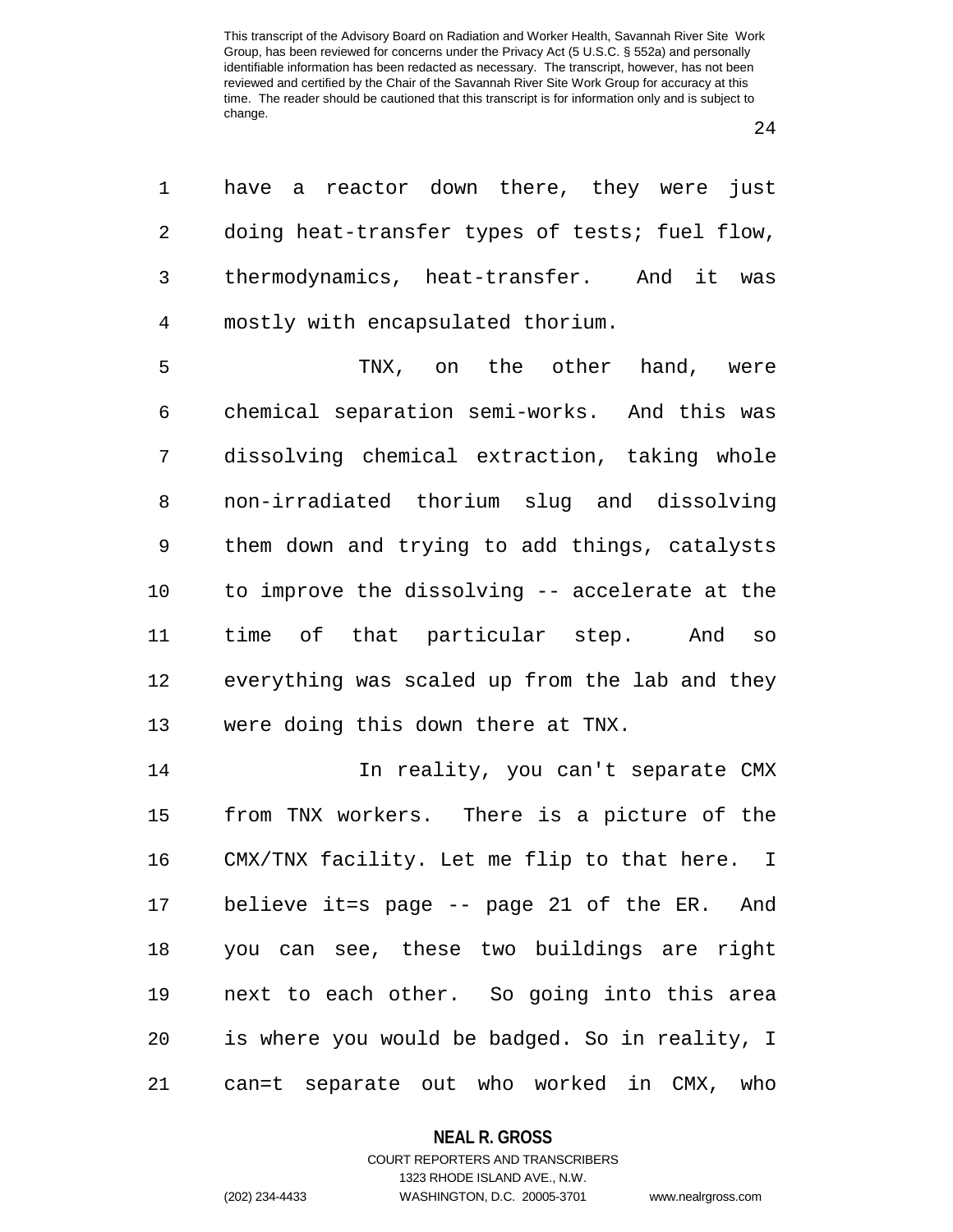25

1 worked in TNX, but TNX is really the area that 2 would cause us concern from an unencapsulated 3 thorium exposure standpoint, which is why 4 we're recommending it. 5 The internal monitoring is similar 6 to 773A. Again, no bioassay for this area. 7 We also don't have any air sample data for 8 this area. 9 The health physics logbooks, we 10 did find a one for this particular area. We 11 could probably locate more, although the one 12 logbook again was much like 773A. It didn't 13 give locations of where the surveys were 14 conducted. It didn't give -- most of the time 15 there was no smearable contamination detected 16 unless something happened, and then there'd be 17 some wipes and discussion of smears. 18 And the source term to try and 19 estimate dose is similar to 773A but not quite 20 as complex. And by the time you got down to 21 the semi-works plant, they had a pretty good

#### **NEAL R. GROSS**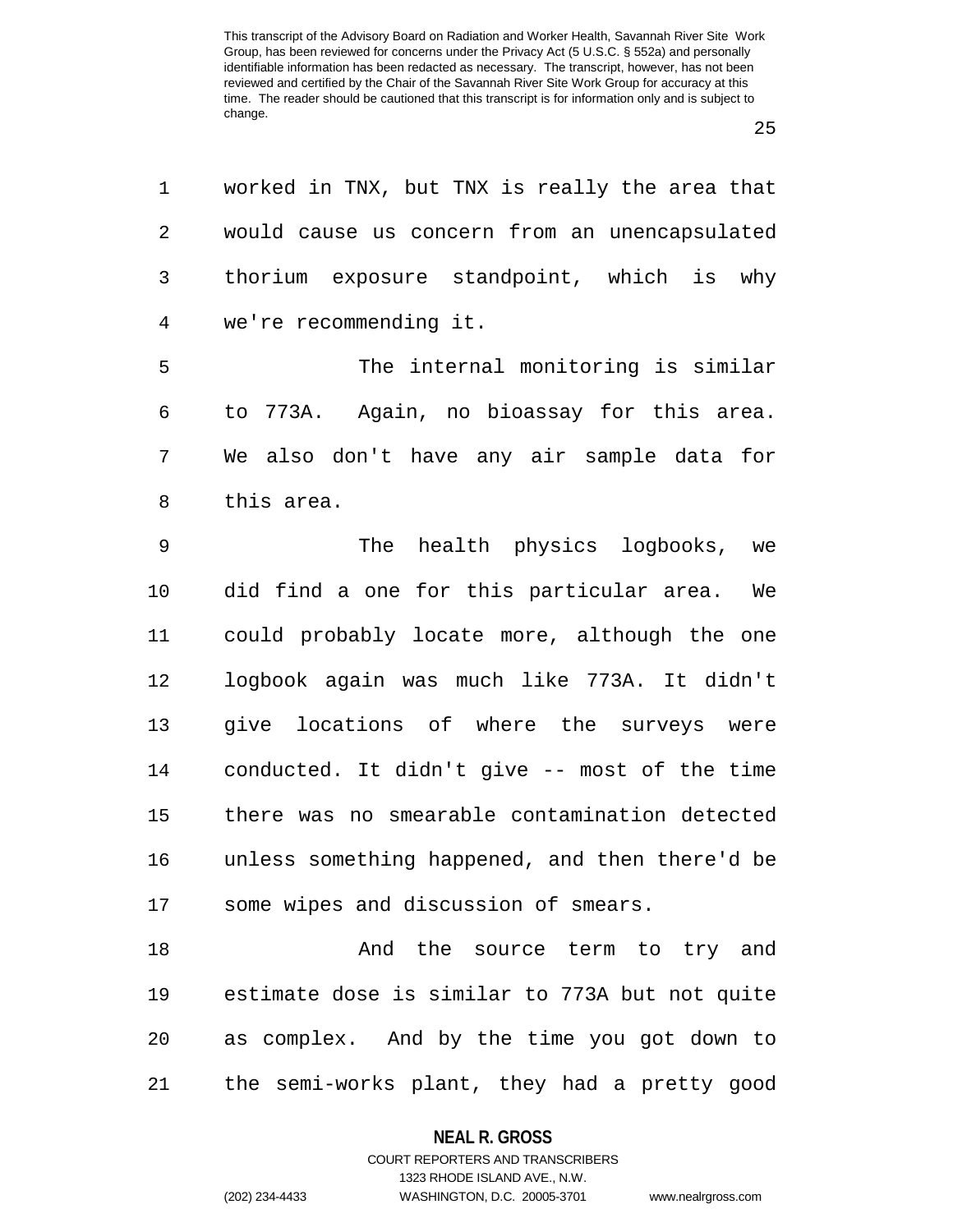26

1 idea of which of, you know the two to three 2 methods would be best. And so they really 3 didn't have the dozen or so different 4 operations for dissolving thorium that were 5 going up in the 773A Area. So it was less 6 complex, but still you got similar issues. 7 Within one process line, the whole purpose was 8 to take an irradiated slug and dissolve it 9 down into a solution and separate out the 10 uranium-233. So that was their whole goal. 11 So in dealing with the semi-works

12 TNX area we didn't feel like we could estimate 13 the dose for this area, and so we wanted to 14 include this in the SEC as well.

15 Another area that we looked at and 16 followed up was the burial grounds. And this 17 is something that the health physics logbooks 18 really helped illuminate. Now we found back 19 when were doing the research from the 300 Area 20 and Addendum 1 and Report 46 that material 21 leaving from the 300 Area to the burial

## **NEAL R. GROSS** COURT REPORTERS AND TRANSCRIBERS

1323 RHODE ISLAND AVE., N.W.

(202) 234-4433 WASHINGTON, D.C. 20005-3701 www.nealrgross.com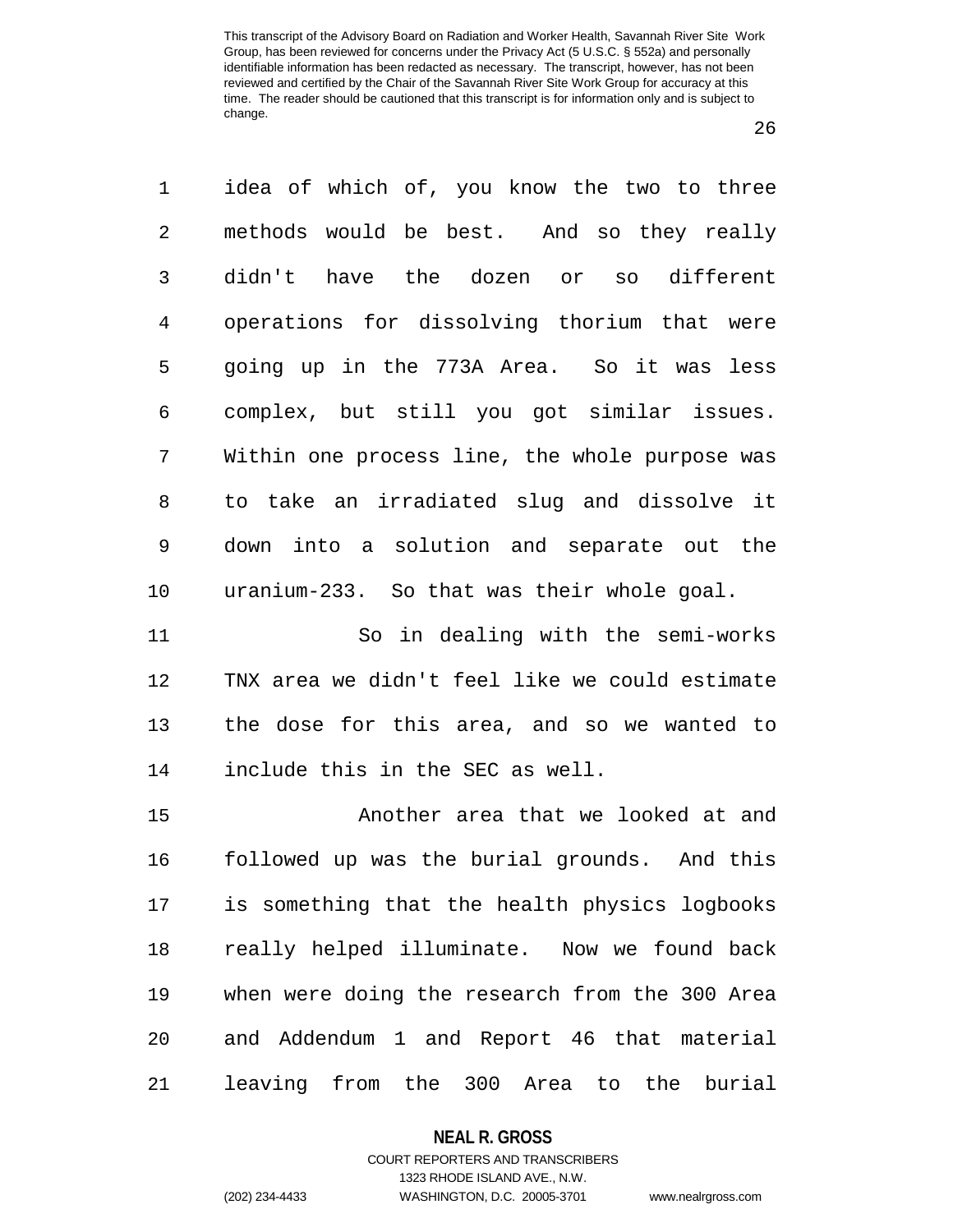27

1 grounds was surveyed. They would take smears 2 on this and then they would send it out to the 3 burial grounds. A significant portion of the 4 logbook entries for 773A and TNX were just 5 that. It was sending material, leaving the 6 building, some going to the burial grounds, 7 some going to other areas, going to the 300 8 Area or the TNX area. And so whenever 9 material was moving between these regulated 10 areas, between these radiation control areas 11 effectively, it was surveyed. And so we don't 12 really feel that there's any potential for 13 internal contamination there at the burial 14 grounds due to thorium.

15 The other interesting component of 16 this was the high level cave waste when it was 17 leaving 773A to go to the burial grounds 18 before it was surveyed it was encapsulated in 19 concrete and then sent to the burial ground. 20 And this was due to these were irradiated 21 plugs, and so they had a high gamma component

#### **NEAL R. GROSS**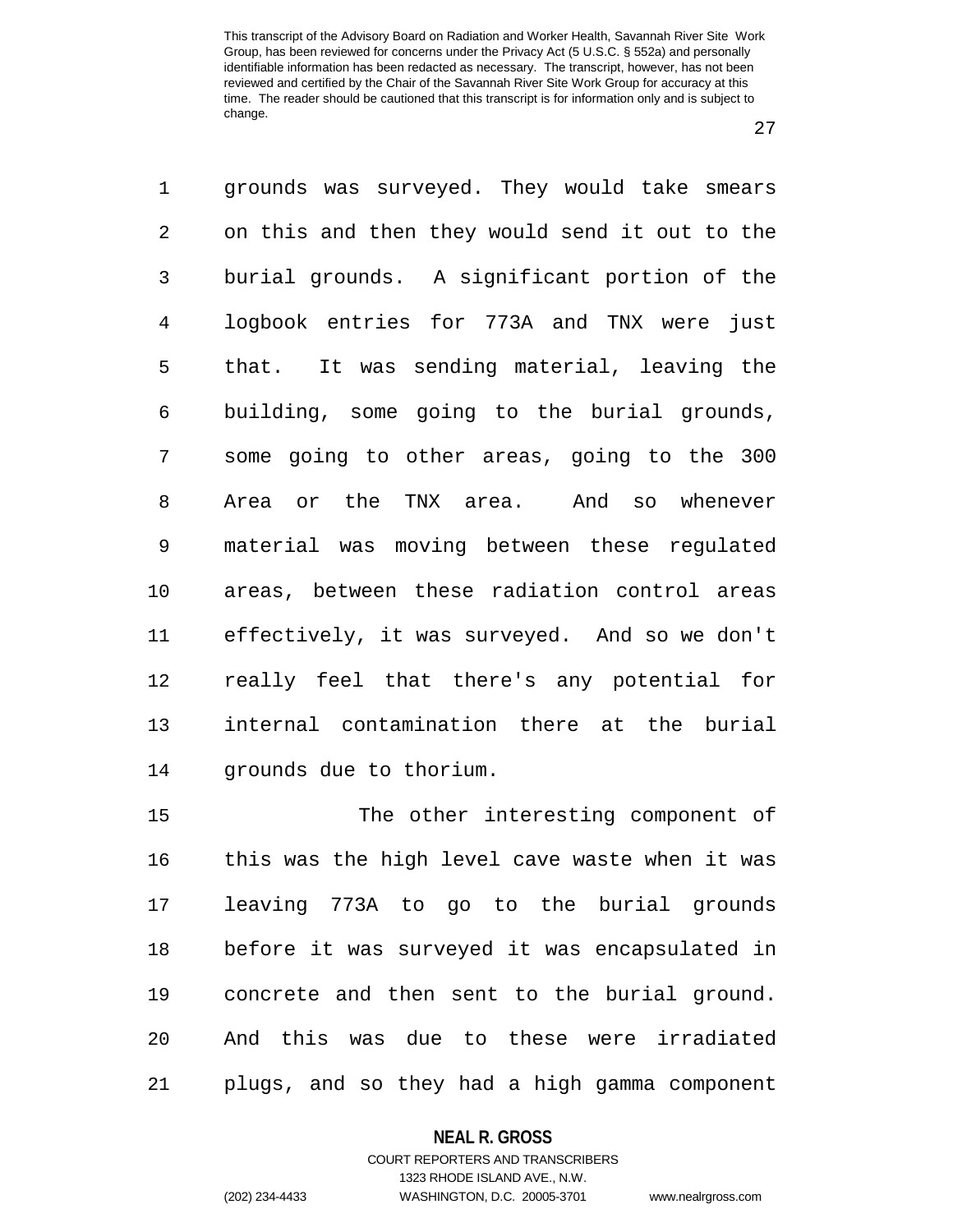1 and so they wanted to reduce the dose rates,

28

2 so they encapsulated them in concrete and then 3 sent them out. So, again, we don't really 4 feel that there's a potential for exposure 5 here at the burial grounds. 6 The 200H separations is the next 7 one that I want to discuss. And this is, the 8 only thing that's important to remember with 9 this particular process was the product was 10 uranium-233, not thorium. And by the way, for 11 the 200 separations, now I'm talking 1964 to 12 1972 time frame. 13 During this time period the 14 product was U-233. Coming out of the reactors 15 these slugs have a rather high dose rate. And 16 what I'm talking is in the r per hour type of 17 range. So these were transported in shielded 18 casks. They were taken from the shielded 19 casks by an overhead crane and lifted and put 20 into the large canyon cells for dissolving. 21 So there's really a minimal potential for

**NEAL R. GROSS**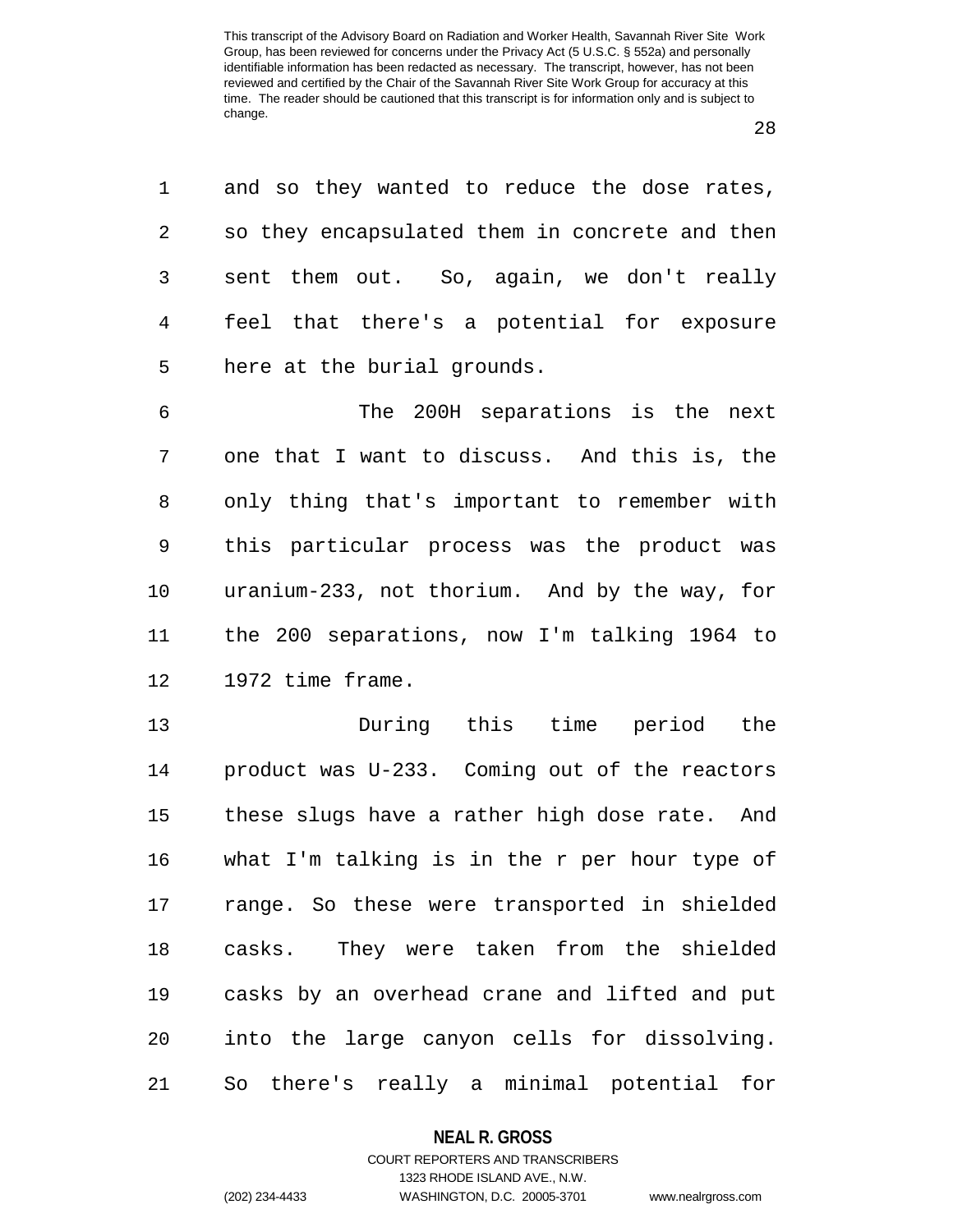29

1 exposure on the front end here.

2 at that point in the canyons, and 3 Brad and Mark when we toured those canyons you 4 remember seeing from the crane view those 5 remote cameras that would move from one cell 6 to the next cell all the way through the hot 7 canyon side into the warm canyon side the 8 product would. And then the final uranium 9 solution that would be coming out of this 10 would go up the B line. And at that point 11 during the first campaign the thorium and the 12 mixed fission products were pumped directly 13 out to the waste tanks as high level waste.

14 After that first campaign, 15 Savannah River decided to start trying to 16 recover that thorium, and so they added a 17 hold-up tank for the thorium nitrate. And so 18 they went through the whole process. The 19 uranium goes up to the B line, the mixed 20 fission products go out to the waste tanks, 21 and the thorium went into a hold-up tank there

#### **NEAL R. GROSS**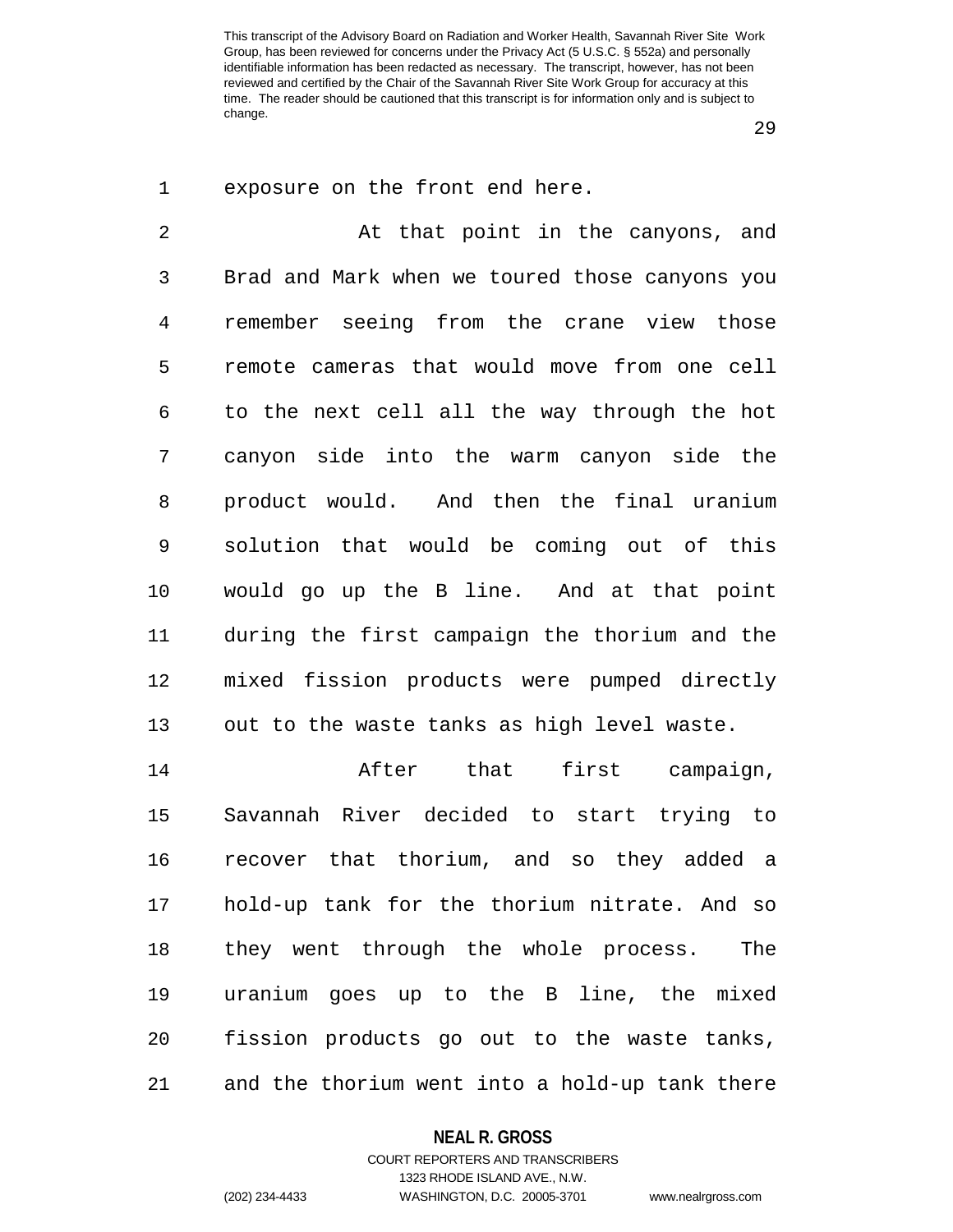30

| $\mathbf 1$    | at the end of the canyon.                      |
|----------------|------------------------------------------------|
| $\overline{2}$ | From that hold-up tank it was                  |
| 3              | transferred to railroad cars. It was pumped    |
| 4              | directly into the railroad cars. We found      |
| 5              | that these railroad cars were equipped with    |
| $\epsilon$     | filtrate -- filters to prevent particulate     |
| 7              | contamination during the filling, and also for |
| 8              | thermal expansion. This material was stored    |
| 9              | in these railroad cars for actually several    |
| 10             | months, and I believe over a year in one case  |
| 11             | before being sent to Fernald. So it was        |
| 12             | stored there on-site in the railroad cars.     |
| 13             | Now due to the high photon dose                |
| 14             | rates from this material, and I'm not talking  |
| 15             | r per hour now, it's back down to the mr, but  |
| 16             | it is still significant. These railroad cars   |

16 it is still significant. These railroad cars 17 were roped off and they were inspected via 18 binoculars for leaks. So people weren't going 19 up to them, they weren't lingering around them 20 during the time period. They were kind of 21 isolated until they got clearance that Fernald

#### **NEAL R. GROSS**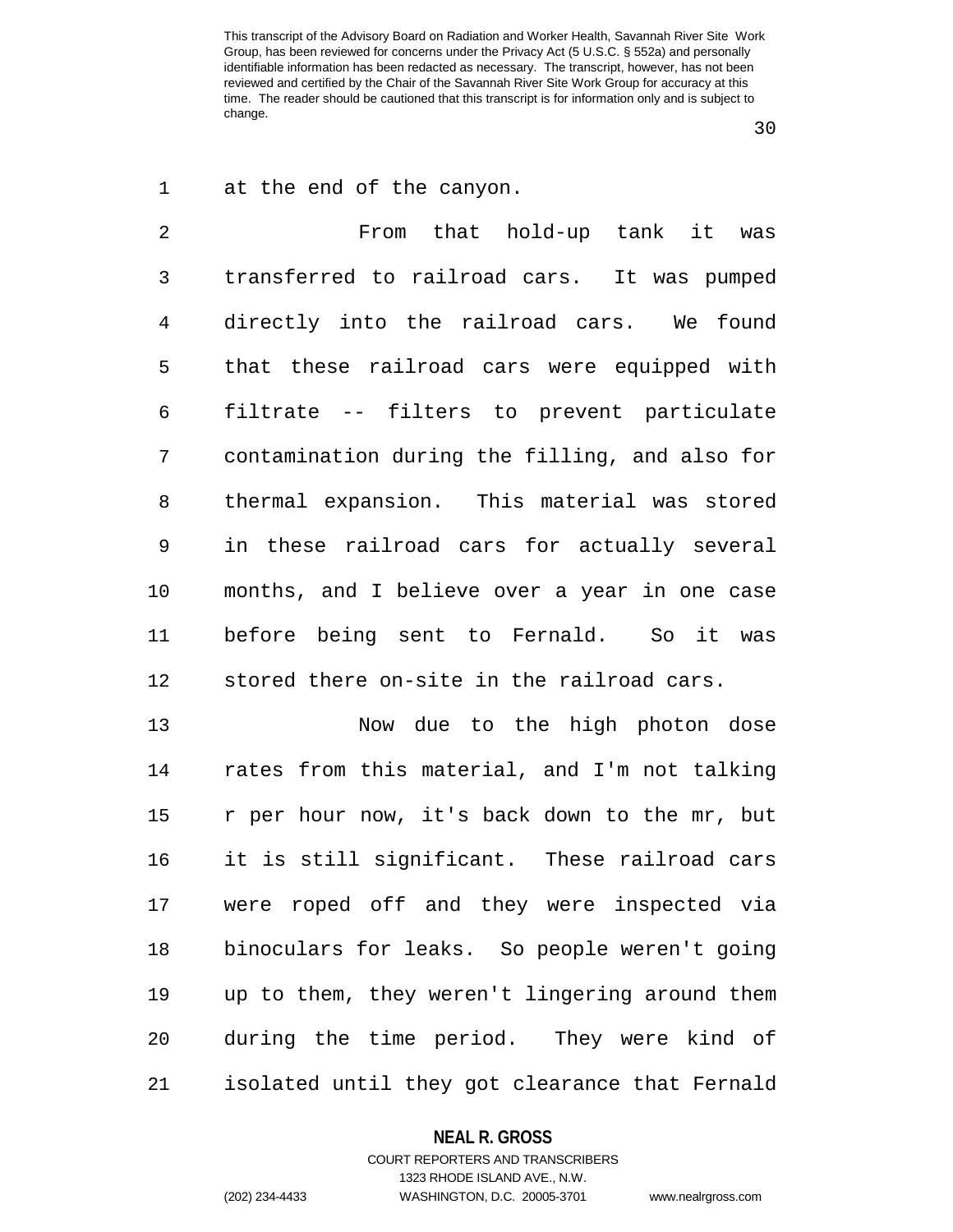31

1 could handle them, and they were then sent to 2 Fernald.

3 So because of this particular wet 4 process operation, the filters on the railroad 5 cars, Savannah River roping these railroad 6 cars off, inspecting with binoculars, we 7 really don't feel that there's a significant 8 potential for internal exposure from this 9 process either.

10 So this pretty much left us then 11 with a proposed Class for the 773A and the TNX 12 Area. And before I go into the Class 13 Definition, I will pause here and see if 14 anybody has any questions.

15 MEMBER CLAWSON: Hey, Tim. This is 16 Brad.

17 Now you're telling me that they 18 roped off these railroad cars and just looked 19 at them with binoculars, period. I kind of 20 have a little bit of a hard time with that, 21 because per a lot of your inspection criteria,

#### **NEAL R. GROSS**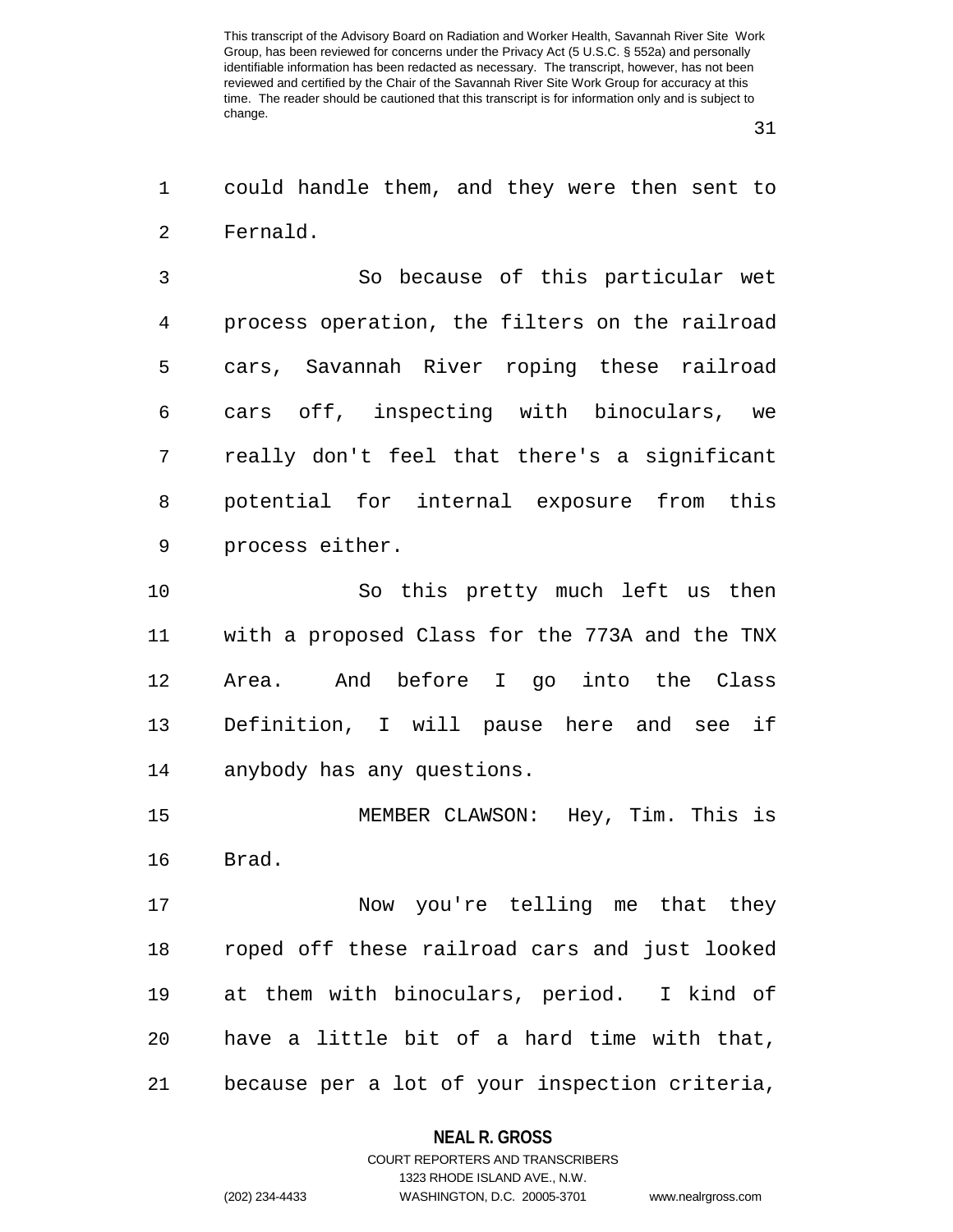32

| 1              | you know you've got to be able to check it for |
|----------------|------------------------------------------------|
| $\overline{2}$ | so many things. It's like my casks right now.  |
| 3              | I have to physically go out there and look for |
| 4              | any cracks or degradations that could create   |
| 5              | something. I have a question on that because   |
| 6              | it sounds real good to me, but I just -- I     |
| 7              | really have a hard time with that.             |
| 8              | So I just want you to keep that in             |
| 9              | the back of your mind. I'll let you continue   |
| 10             | on because things may clear up. But I do have  |
| 11             | a little bit of a question there.              |
| 12             | DR. TAULBEE: Okay. I thank you                 |
| 13             | for that, Brad.                                |
| 14             | This is what we found from the                 |
| 15             | reports where they talked about isolating      |
| 16             | these such that people wouldn't be around them |
| 17             | and they were trying to minimize the exposure  |
| 18             | to the people doing the inspection, and so     |
| 19             | this was a method to try and do that.          |
| 20             | MEMBER CLAWSON: Yes.                           |
| 21             | DR. TAULBEE: So, that's just the               |

**NEAL R. GROSS** COURT REPORTERS AND TRANSCRIBERS 1323 RHODE ISLAND AVE., N.W.

(202) 234-4433 WASHINGTON, D.C. 20005-3701 www.nealrgross.com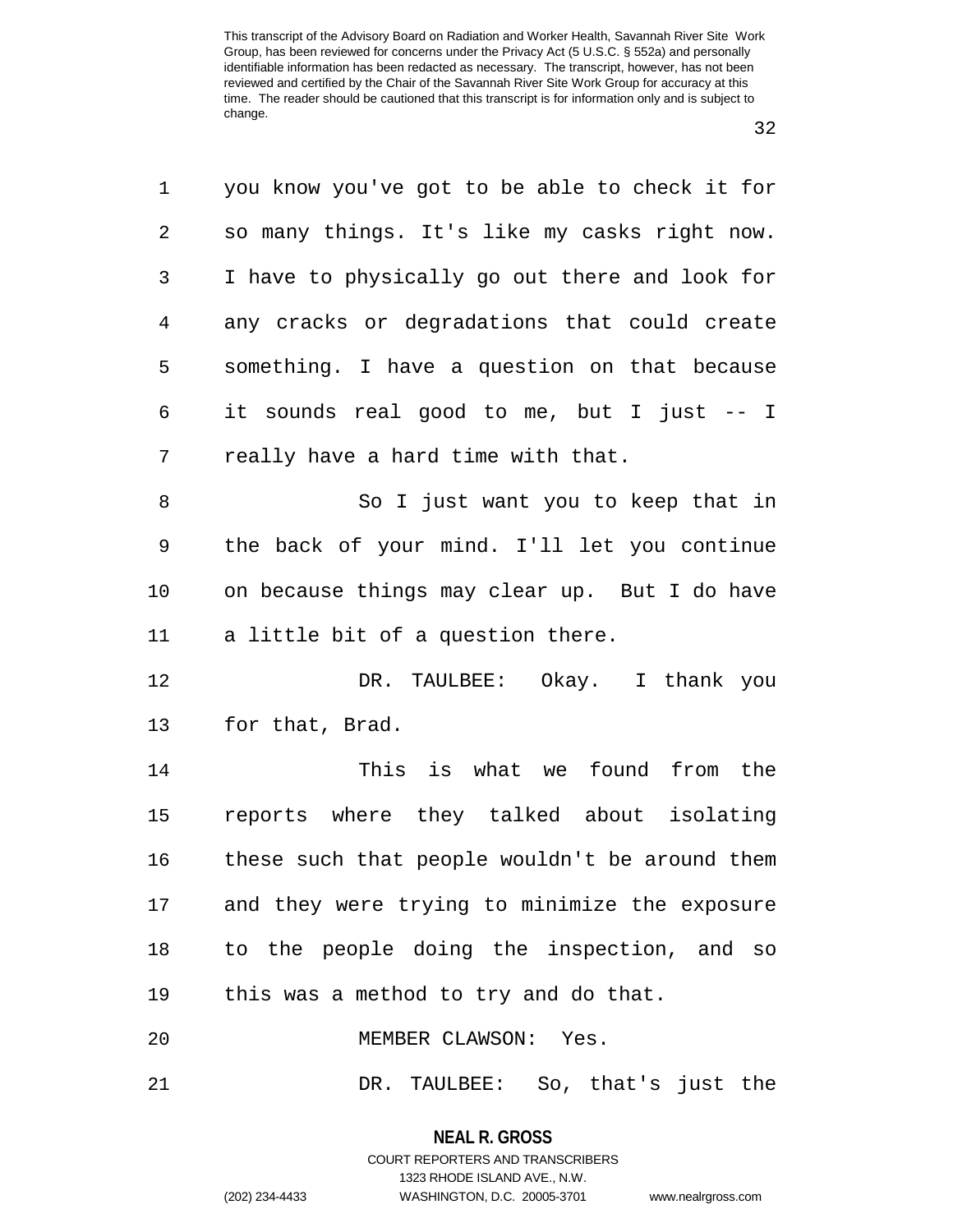33

1 information we have. But thank you for that. 2 MEMBER CLAWSON: And I understand 3 that. You know, because in the back of your 4 mind you've got to look at something. They put 5 a lot of this in because they were worried. 6 Something triggered it to make this a big 7 problem. So I just -- you know, I just wanted 8 to keep that in the back of your mind, and 9 we'll continue on. 10 DR. TAULBEE: Okay. Yes. By the 11 way, the big problem here really was the 12 photon does rate, so that was why they were 13 doing it, at least that's what the 14 documentation says was the dose rate. 15 DR. MAKHIJANI: This is Arjun. 16 May I ask a question? 17 DR. TAULBEE: Sure. 18 DR. MAKHIJANI: I mean, you 19 determined that there was no significant 20 exposure potential at these railroad cars. 21 But how did you extrapolate that to the

#### **NEAL R. GROSS**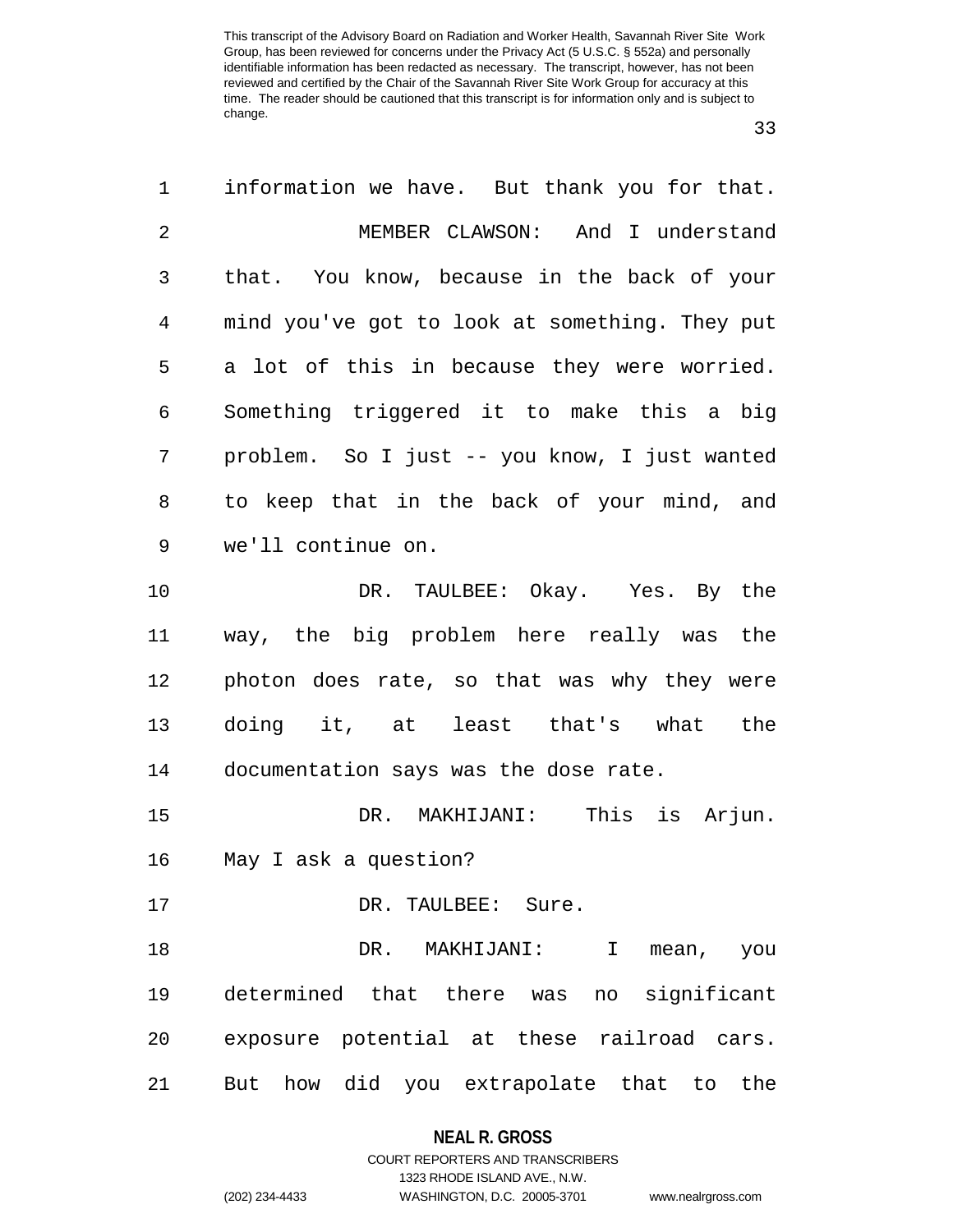34

| $\mathbf 1$    | reprocessing plant in general?                 |
|----------------|------------------------------------------------|
| $\overline{2}$ | DR. TAULBEE: And this is where I               |
| 3              | hope that Mark and Brad can help me out. If    |
| 4              | you look at how the canyons are designed,      |
| 5              | people don't go where thismaterial was being   |
| 6              | dissolved. It's moved from one cell to the     |
| 7              | other all remotely, the different extractions, |
| 8              | dissolve them down, the columns were set for   |
| 9              | chemical separation. These were remote.        |
| 10             | Due to the extreme high dose rate              |
| 11             | the fission products that are within<br>from   |
| 12             | these particular slugs, and in this case       |
| 13             | protactinium that was causing a very high dose |
| 14             | rate that was causing lots of problems<br>for  |
| 15             | them. And so there really wasn't<br>any        |
| 16             | potential during that dissolving process. You  |
| 17             | know, once the process was done, they flushed  |
| 18             | the systems. And if they were doing a          |
| 19             | modification of one then they=re flushed       |
| 20             | first, then they=re pulled out, and I just     |

21 don=t see where there's any major -- or

## **NEAL R. GROSS**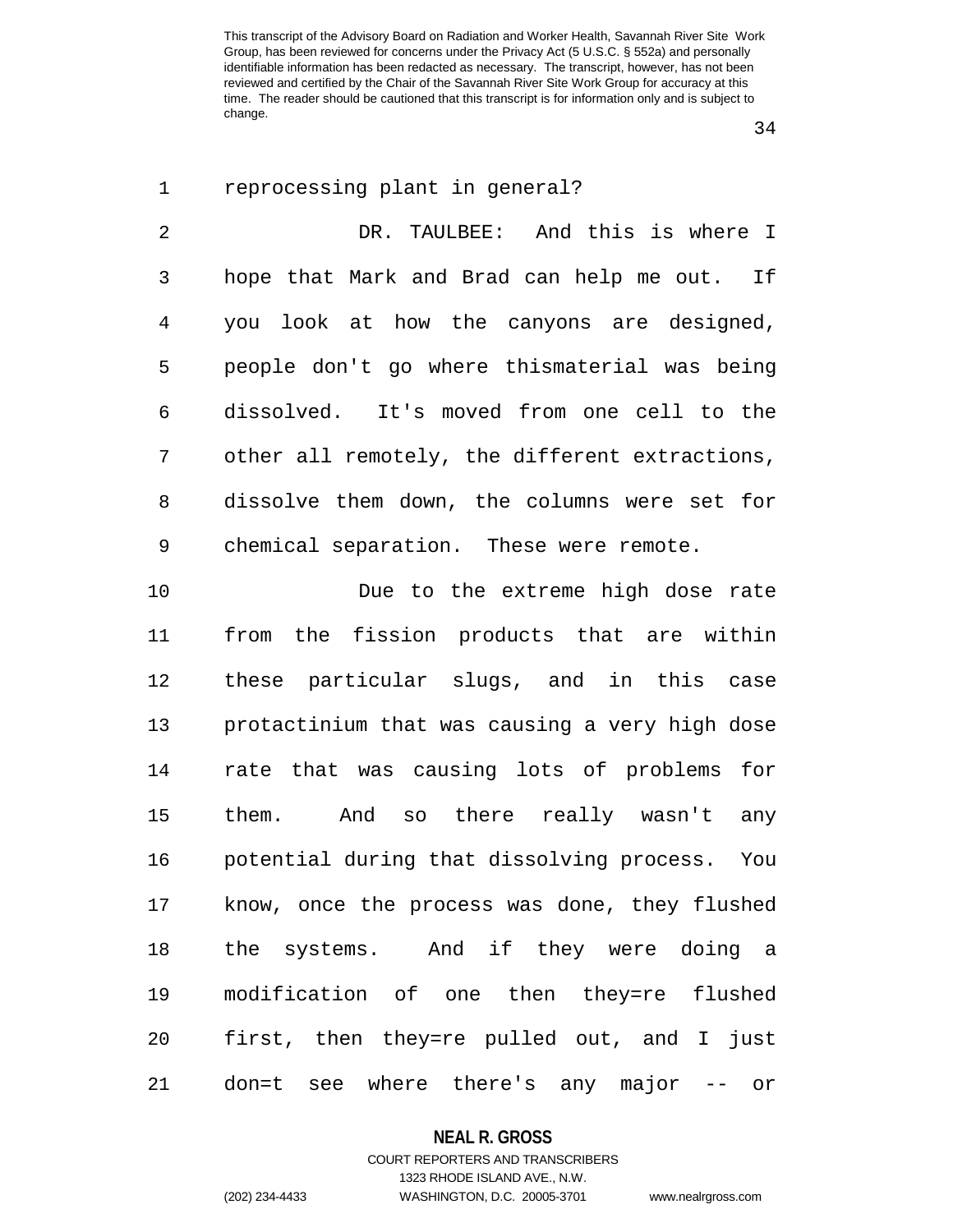35

1 potential here for an internal exposure during 2 these campaigns.

3 So that's how I came to that 4 conclusion. Is people aren=t standing next to 5 these next tanks or being able to get to these 6 tanks and then after they got material in 7 them, the dose rate is so high that people 8 aren't working on them. They're done by remote 9 from a crane overhead lifting this entire 10 pallet down into the cell. And I think Brad 11 and Mark, you remember standing out there 12 outside of the canyon area seeing those 13 pallets that have all the piping and tubes and 14 tanks and so forth.

15 MEMBER CLAWSON: Yes.

16 CHAIRMAN GRIFFON: Tim, this is 17 Mark.

18 Yes, I do remember that, and I 19 think generally you know that's an accurate 20 description. I would question, you know if 21 there was a path for exposure. The only parts

#### **NEAL R. GROSS**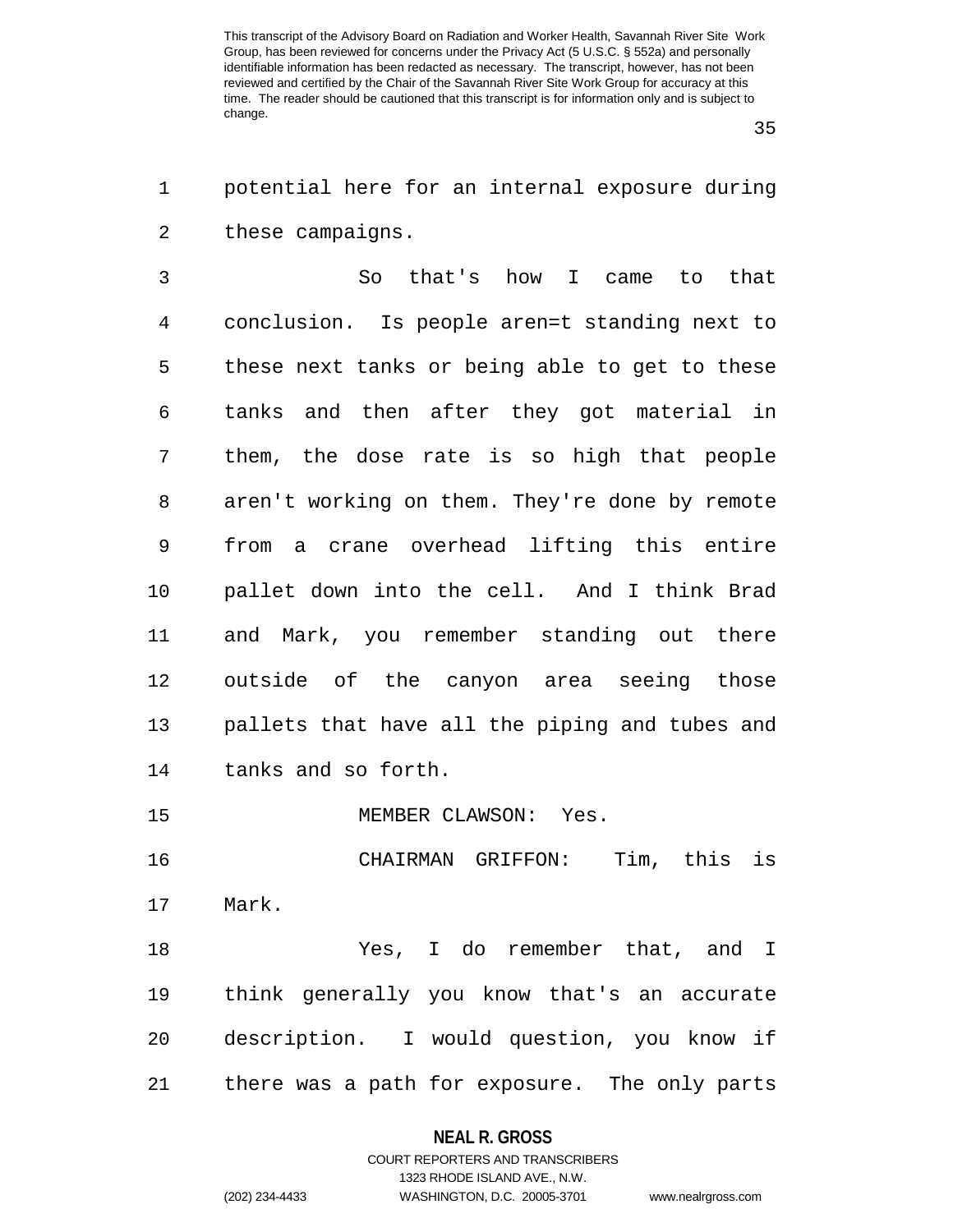36

1 of it that I don't know enough about to really 2 speak to or historically, would be whether 3 there were opportunities for exposure through 4 maintenance and things like that where in 5 between runs, you know, did parts of the 6 system get contaminated, did workers have to 7 go in there? You know, that part I wouldn't 8 know. The general processing I think you 9 accurately describe though. 10 DR. TAULBEE: Yes. I think --11 CHAIRMAN GRIFFON: At least from 12 my understanding, yes. 13 DR. MAKHIJANI: This is Arjun. 14 Yes, I know that reprocessing is done by 15 remote control. But the implication of what 16 you just said, Tim, is that generally in 17 reprocessing operations there's no internal 18 exposure potential to uranium/plutonium 19 fission products. And I don't think that the 20 actual monitoring records would sustain that. 21 There is internal exposure

#### **NEAL R. GROSS**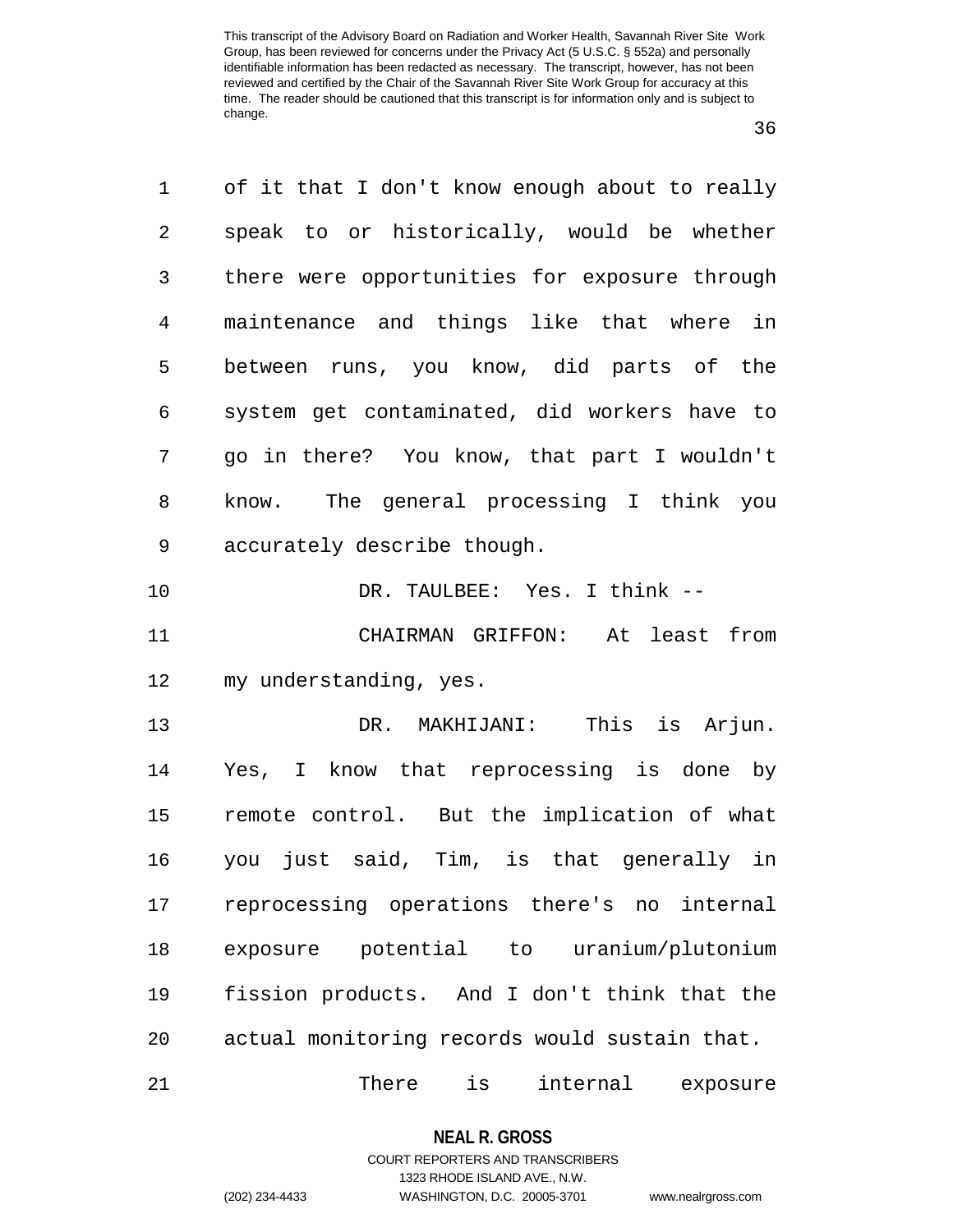1 potential documented by internal exposures to

37

2 reprocessing workers in the 200 Area. There's 3 also internal exposure documented to tank farm 4 workers. 5 So, you know while filling 6 railroad cars is not the same as tank farm 7 work, there are considerable similarities. 8 And I'm just raising a question as 9 to how you did this extrapolation. And 10 basically I'm hearing that you say the 11 position is there's no exposure potentials for 12 internal -- there's no internal exposure 13 potential in the reprocessing process 14 altogether. So, I just want to clarify that; 15 that's all. 16 DR. TAULBEE: Okay. Thank you. 17 And let me explain that --18 CHAIRMAN GRIFFON: This is Mark. 19 I guess I should say if I said no, 20 I didn't mean to say no. I think lower. I 21 would tend to think from the -- of what they

#### **NEAL R. GROSS**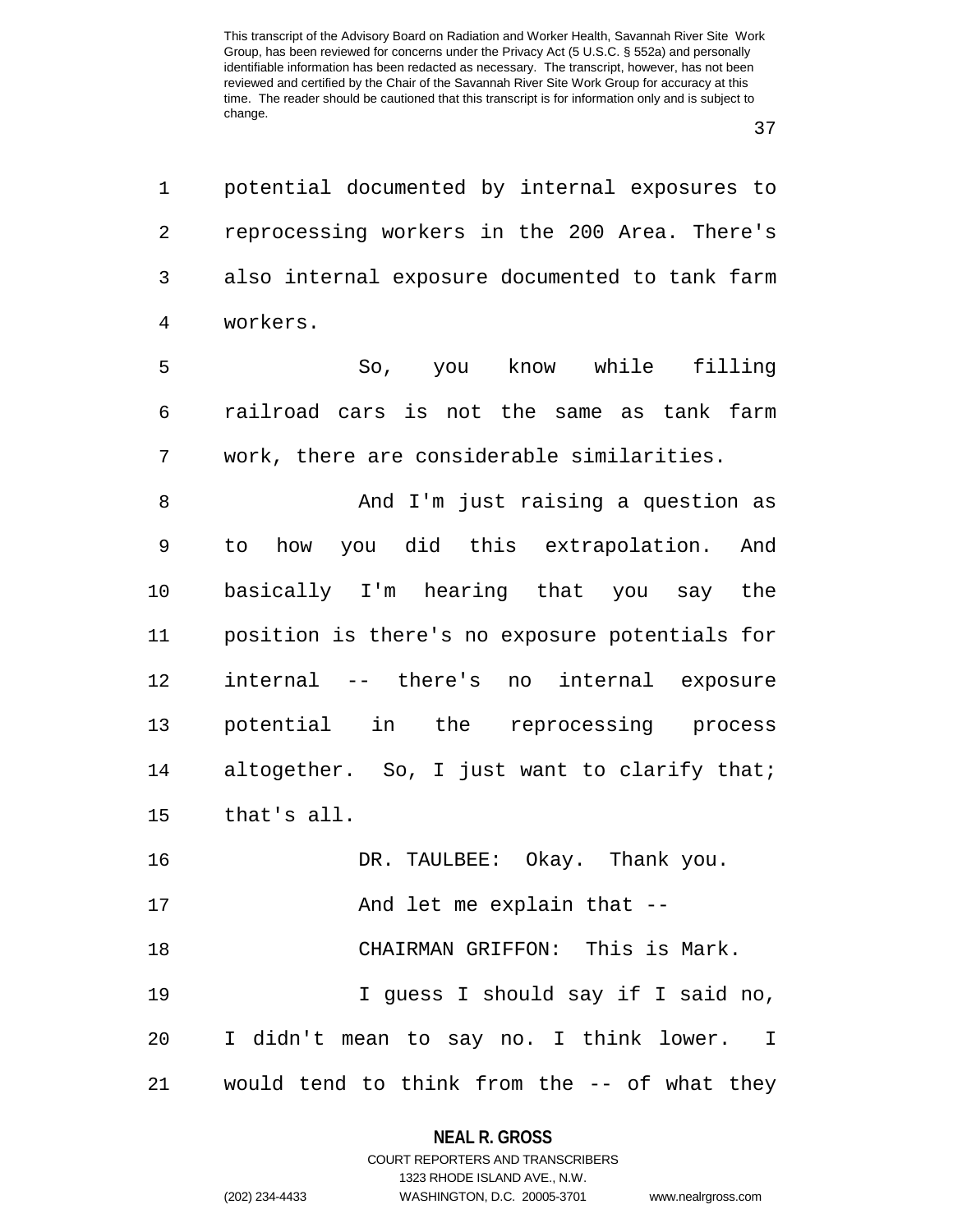38

| 1              | did, I would guess that it was a lower           |
|----------------|--------------------------------------------------|
| $\overline{2}$ | potential. But, you know, no I wouldn't go so    |
| 3              | far as saying no potential.                      |
| 4              | DR. MAKHIJANI: And that can be                   |
| 5              | verified by comparing canyon --                  |
| 6              | CHAIRMAN GRIFFON: Yes.                           |
| 7              | DR. MAKHIJANI: -- exposure                       |
| 8              | potential with other areas --                    |
| 9              | CHAIRMAN GRIFFON:<br>Yes.                        |
| $10 \,$        | Absolutely. Yes.                                 |
| 11             | DR. MAKHIJANI: -- we have data.                  |
| 12             | DR. TAULBEE: Let me explain just                 |
| 13             | a little bit further here. You're absolutely     |
| 14             | right, Arjun. In the 200 Area there were         |
| 15             | plutonium exposures and uranium exposures.       |
| 16             | But if you think of the process that was going   |
| 17             | on for making plutonium, the irradiated slugs,   |
| 18             | the uranium irradiated slugs came<br>into<br>the |
| 19             | canyon. They were dissolved down. And the        |
| 20             | plutonium nitrate them went up to the B line     |
| 21             | for further separation.<br>That area is where    |

### **NEAL R. GROSS**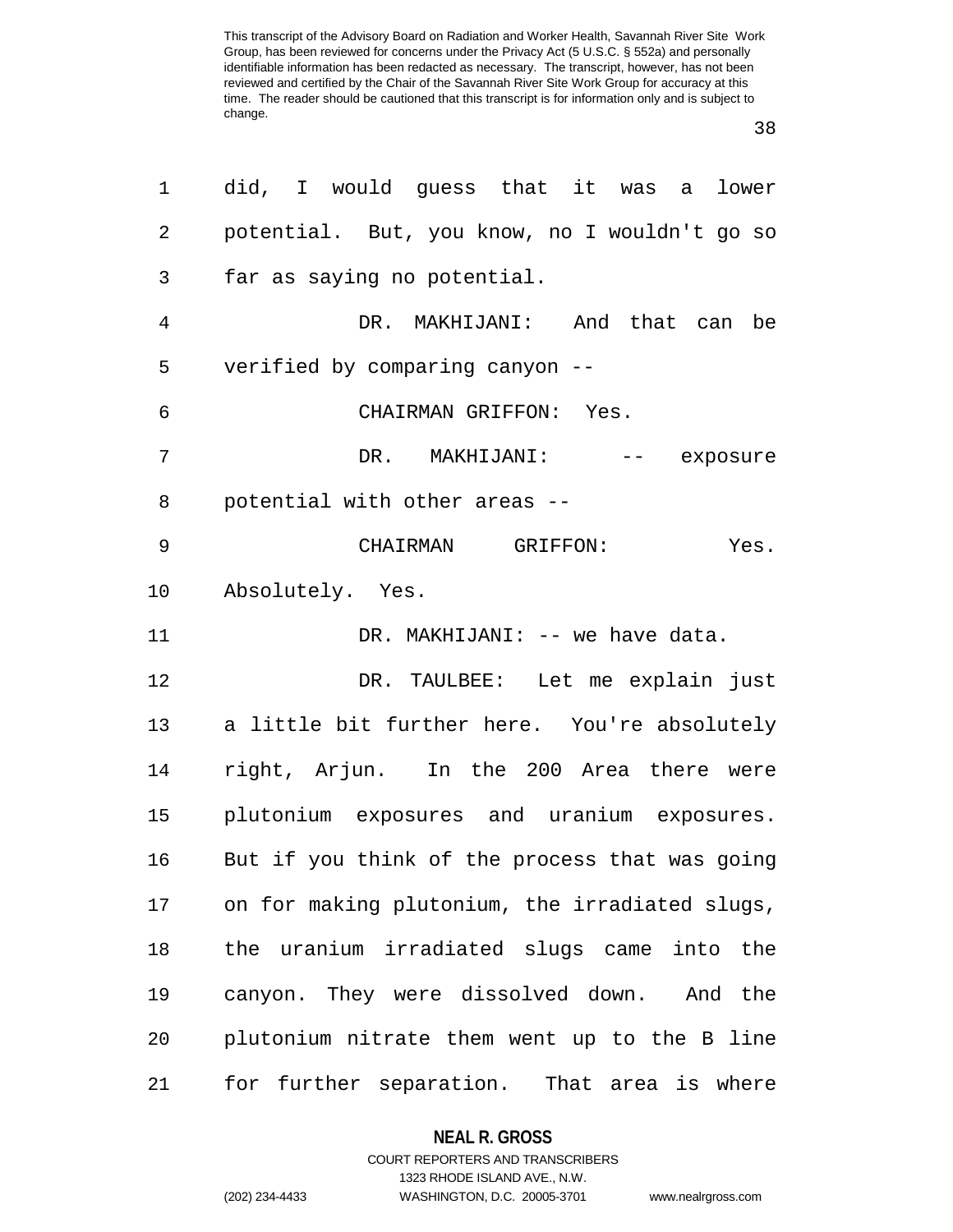39

| 1              | the plutonium intakes would be occurring;      |
|----------------|------------------------------------------------|
| 2              | where the plutonium nitrate was then taken     |
| 3              | back into metal, you know it was taken to      |
| $\overline{4}$ | plutonium fluoride. The neutron, there's       |
| 5              | neutron exposures then. And that's where       |
| 6              | those plutonium exposures would be occurring.  |
| 7              | The uranium exposures within that              |
| 8              | area would be when the uranium went down the A |
| 9              | line for recycling, basically to extract out   |
| 10             | the uranium again and recycle it and reuse it. |
| 11             | So both of those two when you're               |
| 12             | talking about exposures for internal, those    |
| 13             | were the two main pathways for alpha emitters  |
| 14             | within the 200 Area.                           |
| 15             | DR. MAKHIJANI: Yes.                            |
| 16             | In the tank<br>DR. TAULBEE:<br>farm            |
| 17             | area, you're talking mixed fission products.   |
| 18             | Well, the same -- this particular process, the |
| 19             | mixed fission products would then go to the    |
| 20             | tank farm areas and its mixed fission          |
| 21             | products.<br>In this particular case with the  |

# **NEAL R. GROSS** COURT REPORTERS AND TRANSCRIBERS

1323 RHODE ISLAND AVE., N.W. (202) 234-4433 WASHINGTON, D.C. 20005-3701 www.nealrgross.com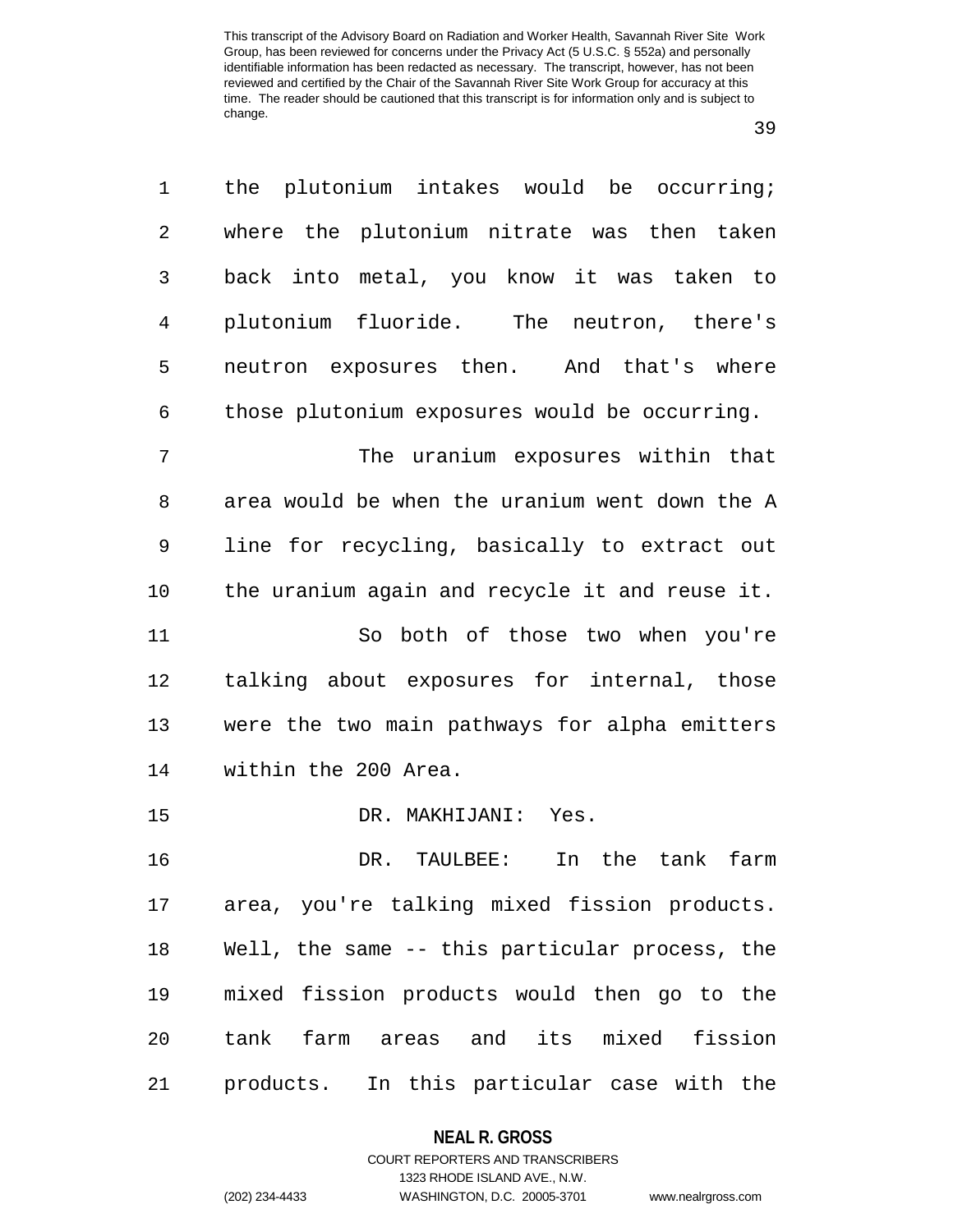40

1 thorium, the thorium didn't go down an A line 2 for extraction back into thorium metal and is 3 pumped directly to a rail car. The uranium 4 that was separated from the thorium actually 5 went to the B line down the same path that the 6 plutonium would be. So from a uranium-233 7 standpoint, yes, I would agree that there was 8 a potential for internal exposures to U-233 9 from that process. But for the thorium, it 10 was just in this hold-up tank and then pumped 11 to the railroad cars.

12 And I also agree with what Mark 13 said a few minutes ago. You know the 14 potential for exposure was lower, I agree. I 15 misspoke if I said there was no potential. I 16 apologize for that. I would say that the 17 potential was very low here such that any 18 doses that we had from uranium metal work over 19 in the 300 Area where there's grinding and 20 welding and so forth on these slugs, I feel 21 that the doses would be bounded because this

#### **NEAL R. GROSS**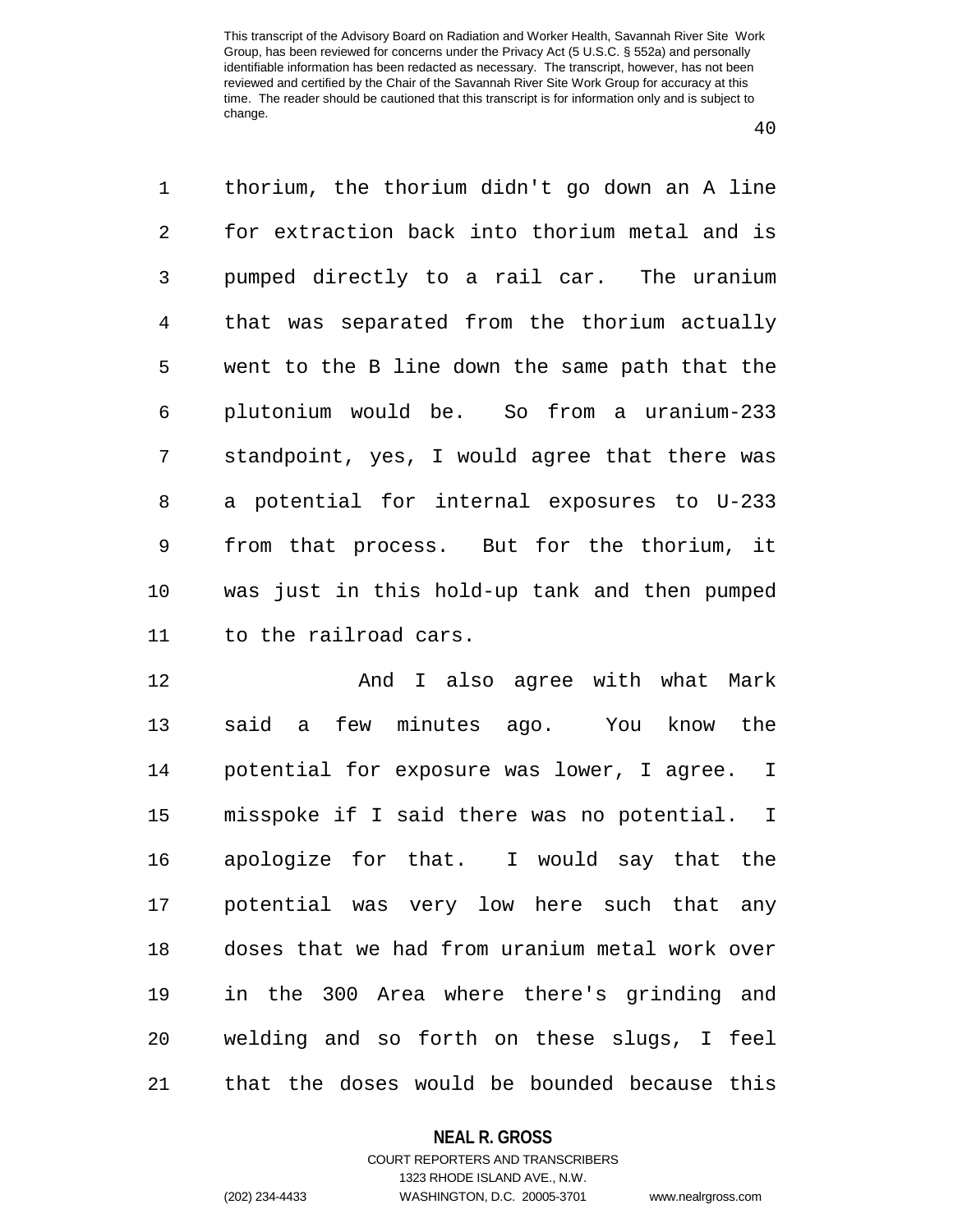41

| 1  | is a wet process and it was only limited       |
|----|------------------------------------------------|
| 2  | exposure during that pumping operation and     |
| 3  | then it was stored there in the railroad cars. |
| 4  | This is why we haven't included this in the    |
| 5  | SEC.                                           |
| 6  | DR. MAKHIJANI: Yes. Now in our                 |
| 7  | review of your Report 46 we did point out that |
| 8  | recycled thorium was handled in the 313M Area. |
| 9  | Where did that come from?                      |
| 10 | DR. TAULBEE: Well, that would                  |
| 11 | probably be coming back from Fernald after it  |
| 12 | would go to Fernald, be turned back into metal |
| 13 | -- in this case, this time period actually it  |
| 14 | would come back as thorium oxide.              |
| 15 | But remember, in the 300 Area we               |
| 16 | have lots of uranium bioassay. And I mean a    |
|    | 17 lot of data. A lot of bioassay for uranium. |
| 18 | And so --                                      |
| 19 | DR. MAKHIJANI: I'm not talking                 |
| 20 | about uranium. I'm talking about recycled      |
| 21 | thorium.                                       |

### **NEAL R. GROSS**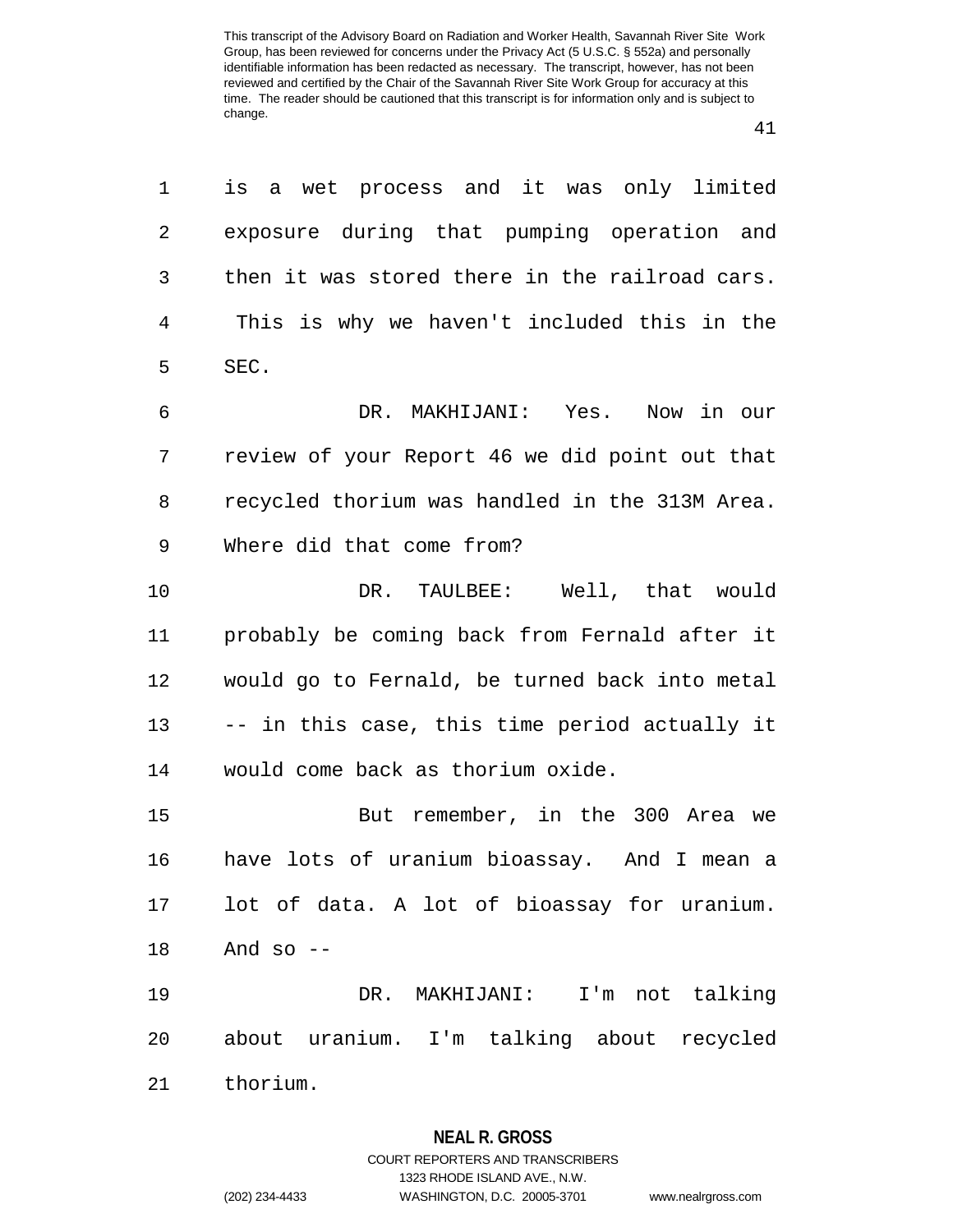42

| $\mathbf 1$    | DR. TAULBEE: Right. But recycled               |
|----------------|------------------------------------------------|
| 2              | thorium, the contaminate would be uranium.     |
| $\mathfrak{Z}$ | DR. MAKHIJANI: Well, no.<br>I'm                |
| 4              | talking about exposure to thorium, not the     |
| 5              | exposure -- there would also be exposure to    |
| 6              | fission products as well as U-233. So it's     |
| 7              | not just -- there would be mixed -- there'd be |
| 8              | exposure to uranium-232, there's neutron       |
| 9              | exposure potential. There are lots of          |
| 10             | complications with recycled thorium.           |
| 11             | DR. TAULBEE: Okay. I'd have to                 |
| 12             | see more from that standpoint from you on      |
| 13             | that. We do have what the assay was of the     |
| 14             | thorium that came out that was sent back to    |
| 15             | Fernald. So we do have the U-233 content and   |
| 16             | I believe, again, the component measurement as |
| 17             | well for that. So we do have data on the       |
| 18             | recycled thorium that was sent to Fernald. So  |
| 19             | that was turned back into a thorium powder and |
| 20             | was sent to Savannah River for, you know the   |
| 21             | whole recycle path. We do have data on it.     |

### **NEAL R. GROSS**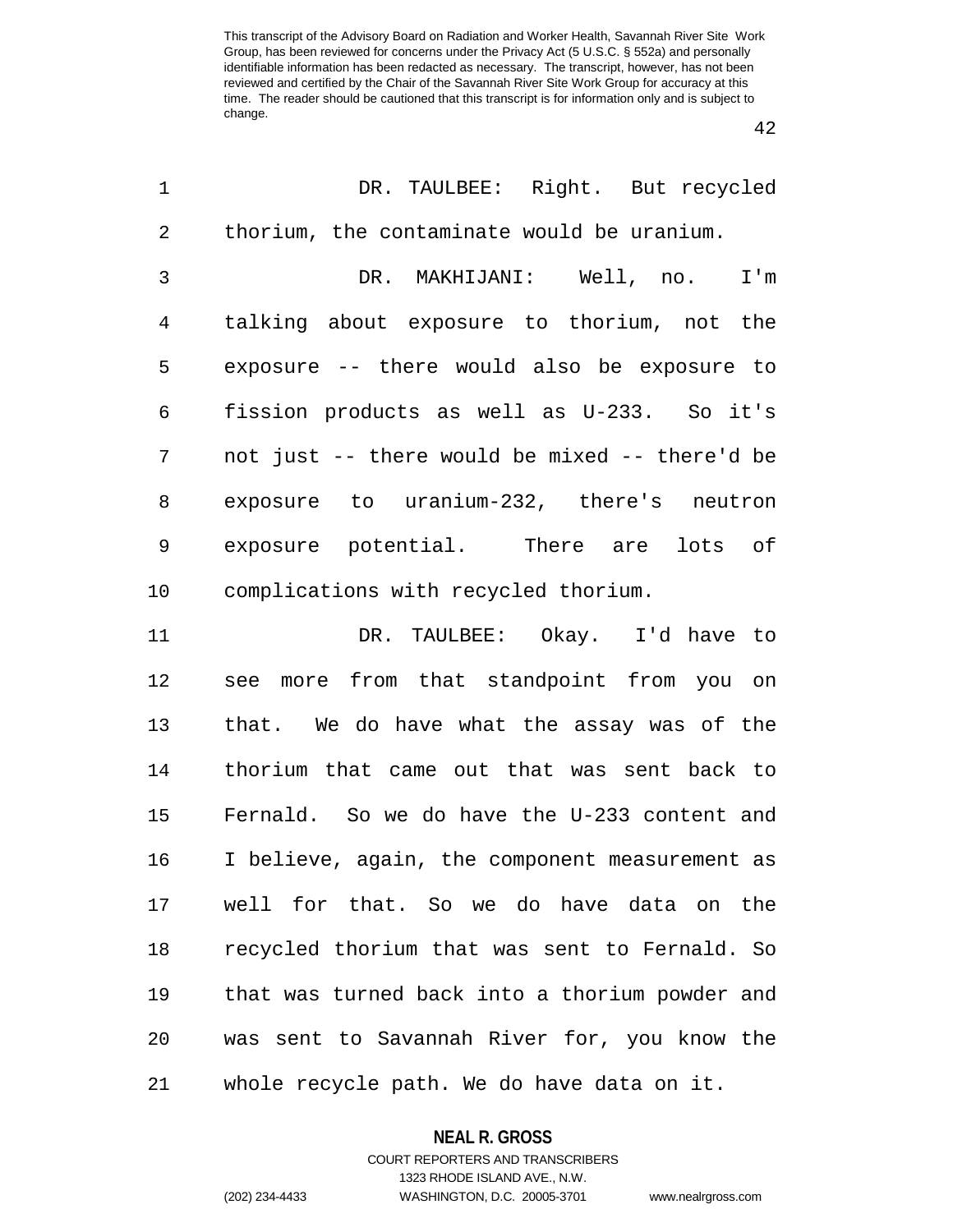43

| 1  | DR. MAKHIJANI: I'm just raising                |
|----|------------------------------------------------|
| 2  | questions. Because, you know I've only         |
| 3  | briefly looked at your report, of course.      |
| 4  | DR. TAULBEE: Right. I understand.              |
| 5  | And I apologize for this not getting to you    |
| 6  | all sooner. I really hoped that it would.      |
| 7  | Sorry about that.                              |
| 8  | CHAIRMAN GRIFFON: This is<br>Mark              |
| 9  | Griffon. I did want to say one thing, Tim,     |
| 10 | that I think that's probably a general thing   |
| 11 | from this call today is that, you know this is |
| 12 | good -- it's definitely worthwhile you going   |
| 13 | through this and giving us this background. I  |
| 14 | think -- as we get towards the end of this     |
| 15 | call we probably want to hone in on your       |
| 16 | proposed Class and sort of discuss that. But I |
| 17 | think what we're going to have to say at the   |
| 18 | end of the day is that, you know, even if the  |
| 19 | Work Group is going to make a motion to bring  |
| 20 | to the Advisory Board regarding the proposed   |
| 21 | Class, I would also say that SC&A has          |

## **NEAL R. GROSS**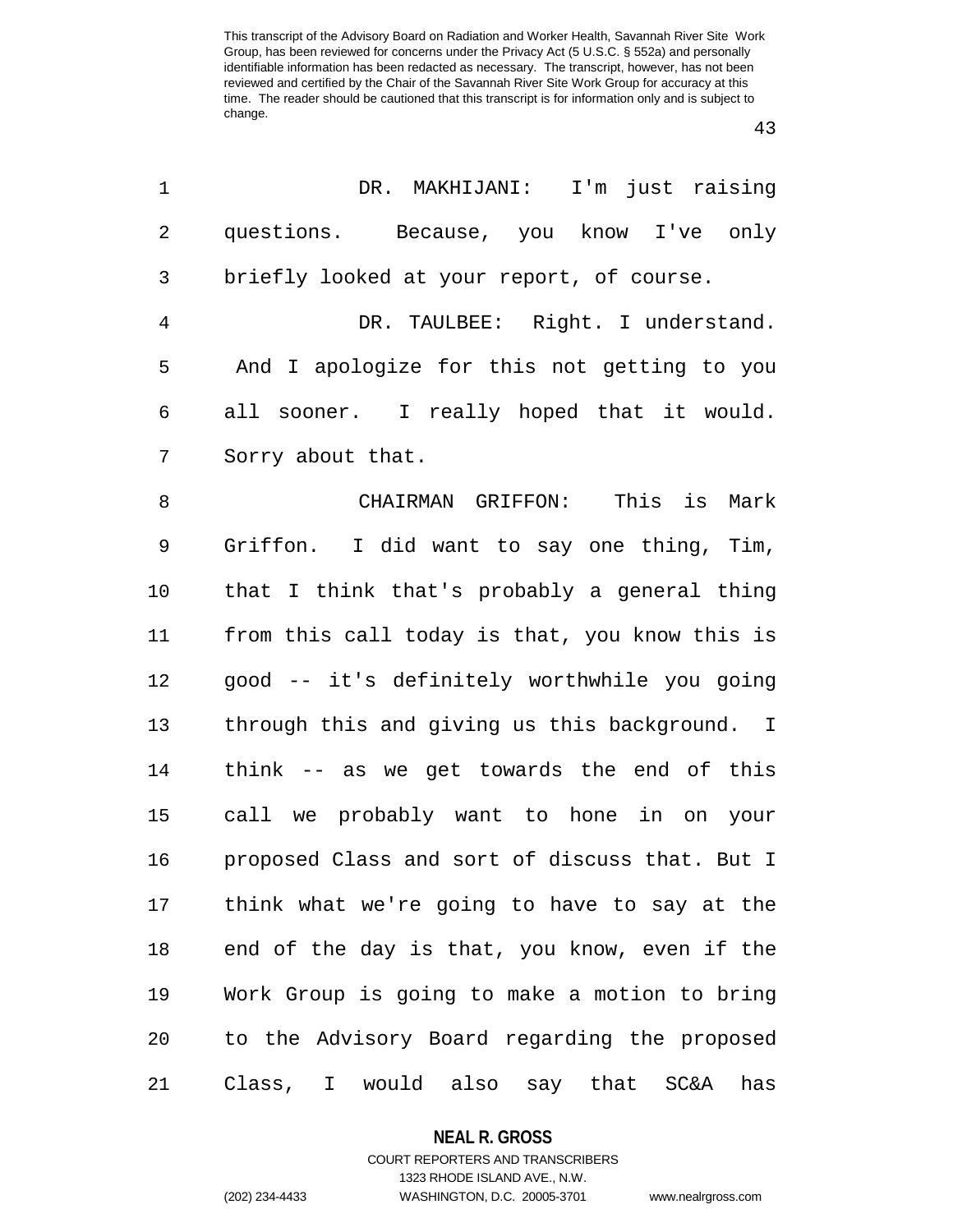44

1 additional comments or questions or needs more 2 time to consider the other operations and 3 whether we're ready to say they would be 4 bounded by the current approach, that sort of 5 thing. I think that sort of stuff is going to 6 have to probably wait for more analysis -- you 7 know, more discussion and work between all of 8 us. 9 So anyway, I think that's where we 10 want -- our goal today would probably be to 11 flush out the proposed Class, anyway, by the 12 end of the call. 13 DR. TAULBEE: I fully understand 14 that, Mark. Would you like for me to go over 15 the proposed Class and how we came up with 16 this Definition? 17 CHAIRMAN GRIFFON: I didn't mean 18 to cut you off if you have more on the 19 operational end, just to go through. Because, 20 quite frankly, this is a good background 21 discussion for me and for all of us I think to

#### **NEAL R. GROSS**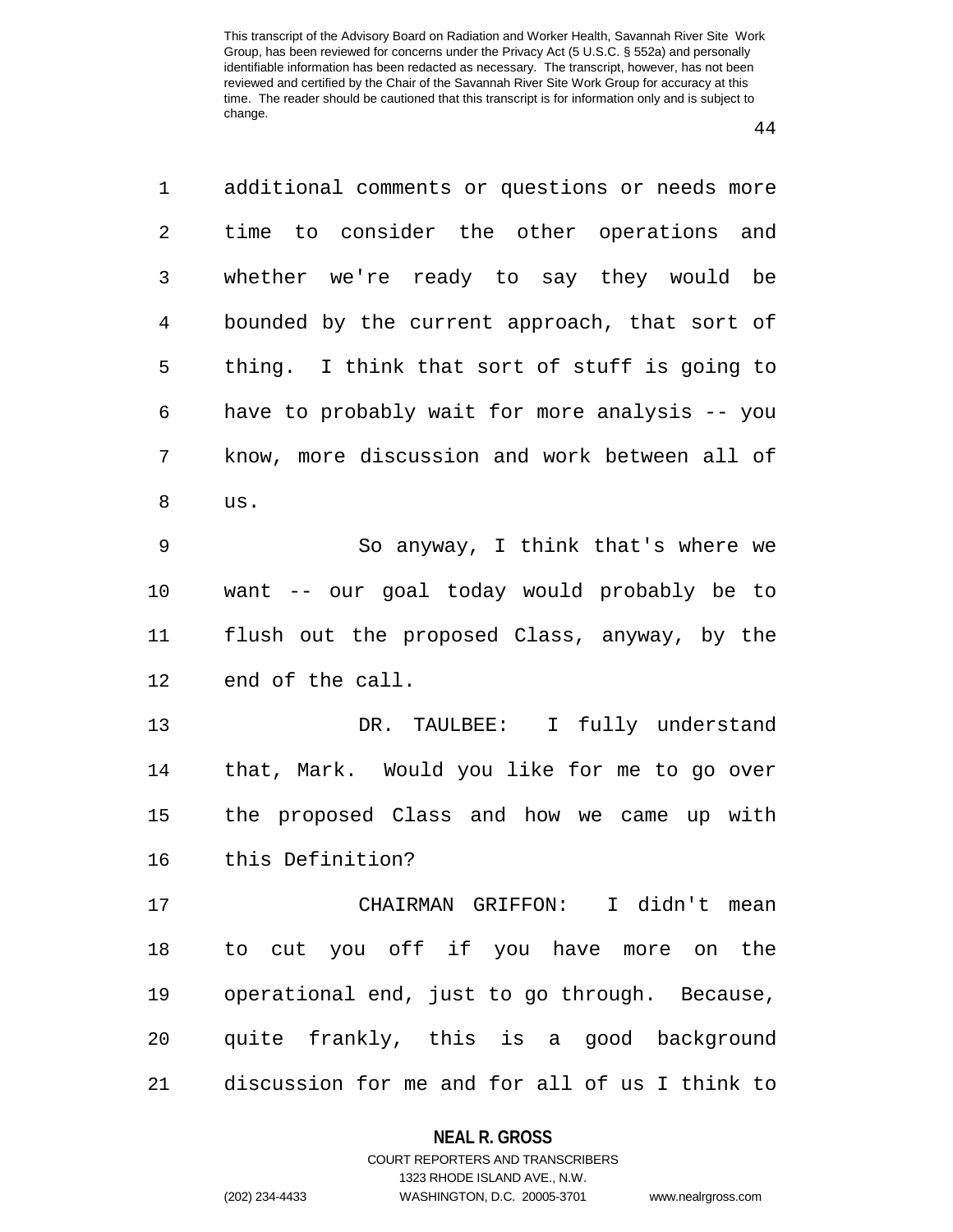45

| 1  | hear. But if you're ready, you know, if you         |
|----|-----------------------------------------------------|
| 2  | don't have any more sort of other thorium           |
| 3  | operations that you've considered in putting        |
| 4  | together this document that you want to go          |
| 5  | through then -- I'll leave it up to you, I          |
| 6  | guess.                                              |
| 7  | DR. TAULBEE: Okay. The only                         |
| 8  | other area that we covered here within the          |
| 9  | report a little bit were the reactor areas.         |
| 10 | And I believe I discussed that some at the May      |
| 11 | Board meeting where, you know, it was               |
| 12 | encapsulated thorium at that point, so --           |
| 13 | CHAIRMAN GRIFFON: Why don't you                     |
| 14 | just through that and then go into the Class,       |
| 15 | and that'd be good.                                 |
| 16 | DR. TAULBEE: Okay.                                  |
| 17 | MEMBER CLAWSON: Okay.                               |
| 18 | DR. TAULBEE: Well with the                          |
| 19 | reactors, if you recall from the whole process      |
| 20 | once the thorium is canned in the 300 Area, it      |
| 21 | is<br>then sent to<br>the<br>for<br>reactor<br>area |

**NEAL R. GROSS** COURT REPORTERS AND TRANSCRIBERS

1323 RHODE ISLAND AVE., N.W.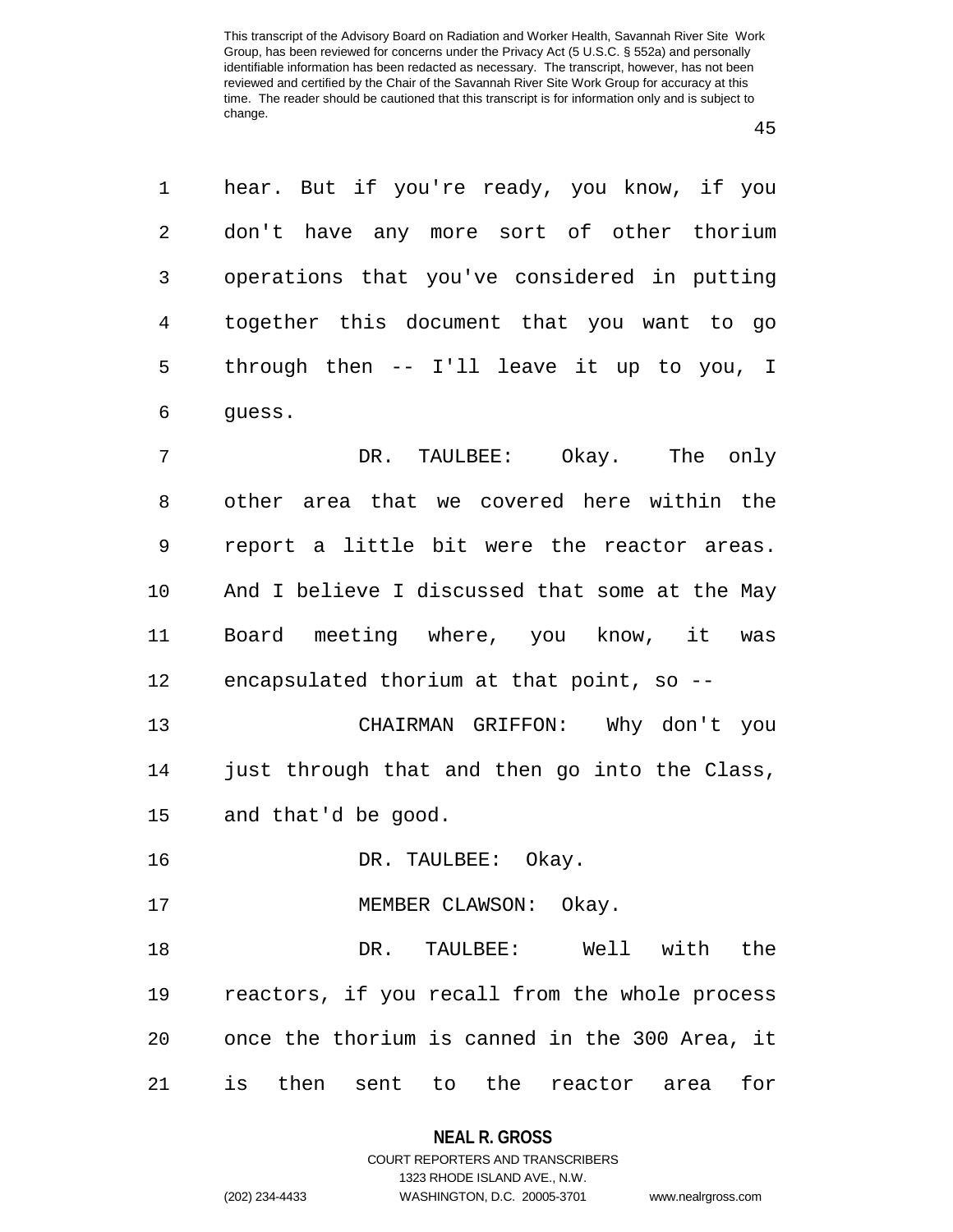46

1 irradiation, and so at that point the 2 individual slugs are loaded into full 3 assemblies -- fuel assemblies. These are then 4 lifted into the reactor for an extended period 5 of time. The slugs would be irradiated, 6 basically creating uranium-233. At the end of 7 the cycle these fuel assemblies would be 8 lifted out of the reactor, again remotely, 9 directly put into a transfer channel that 10 dropped down into the disassembly pool, that I 11 think Brad and Mark, you guys might remember 12 walking around. And at that point those fuel 13 assemblies were allowed to sit for a number of 14 days to cool and to allow the short lived 15 fission products to decay off. And then these 16 fuel assemblies would be unloaded. Basically 17 they're under water. The assemblies would be 18 unloaded, the individual slugs would be put 19 into a cask. The cask then sealed, lifted 20 out, put onto a rail car and sent to the 200 21 Area.

## **NEAL R. GROSS**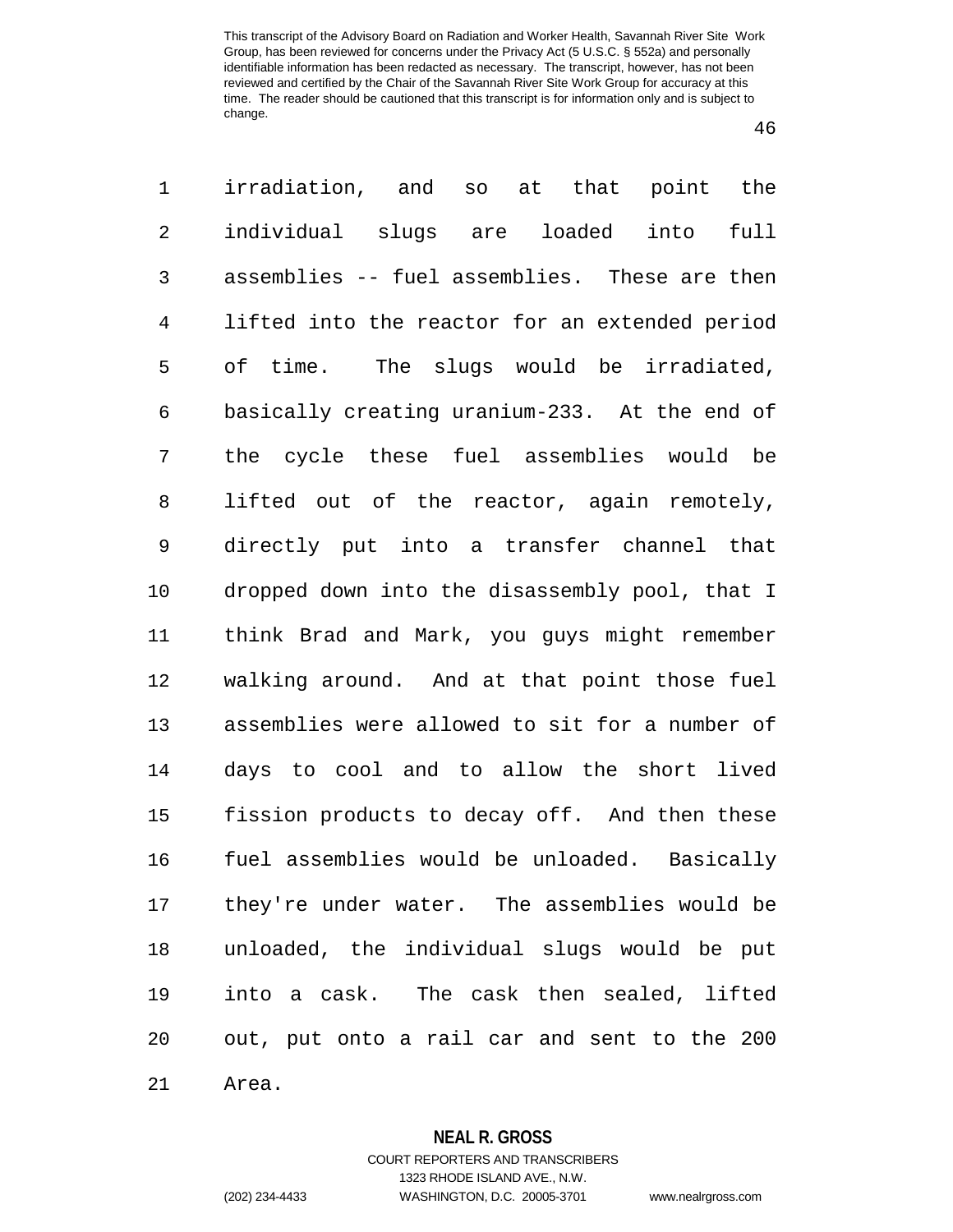47

1 So because we're starting with 2 sealed thorium slugs and we are ending with 3 steel canned highly radioactive now thorium 4 slugs going out of the building, I don't see 5 any potential for the internal exposure in 6 this particular area. There were times when 7 they would take a slug, a few slugs out and 8 they would do some visual inspection. We 9 found reports of this. They would do 10 basically non-destructive testing. They were 11 very concerned about the warping of these 12 slugs and how much the dimensional changes 13 might be due to heat within the reactor. And 14 so we found quite a few reports on this type 15 of an operation.

16 And there's no indication of any 17 of these being -- I shouldn't say no. There 18 was some slug ruptures, but not significant. I 19 can only recall one report talking about a 20 thorium slug rupture and when this occurs, 21 remember they're coming out from the reactor

#### **NEAL R. GROSS**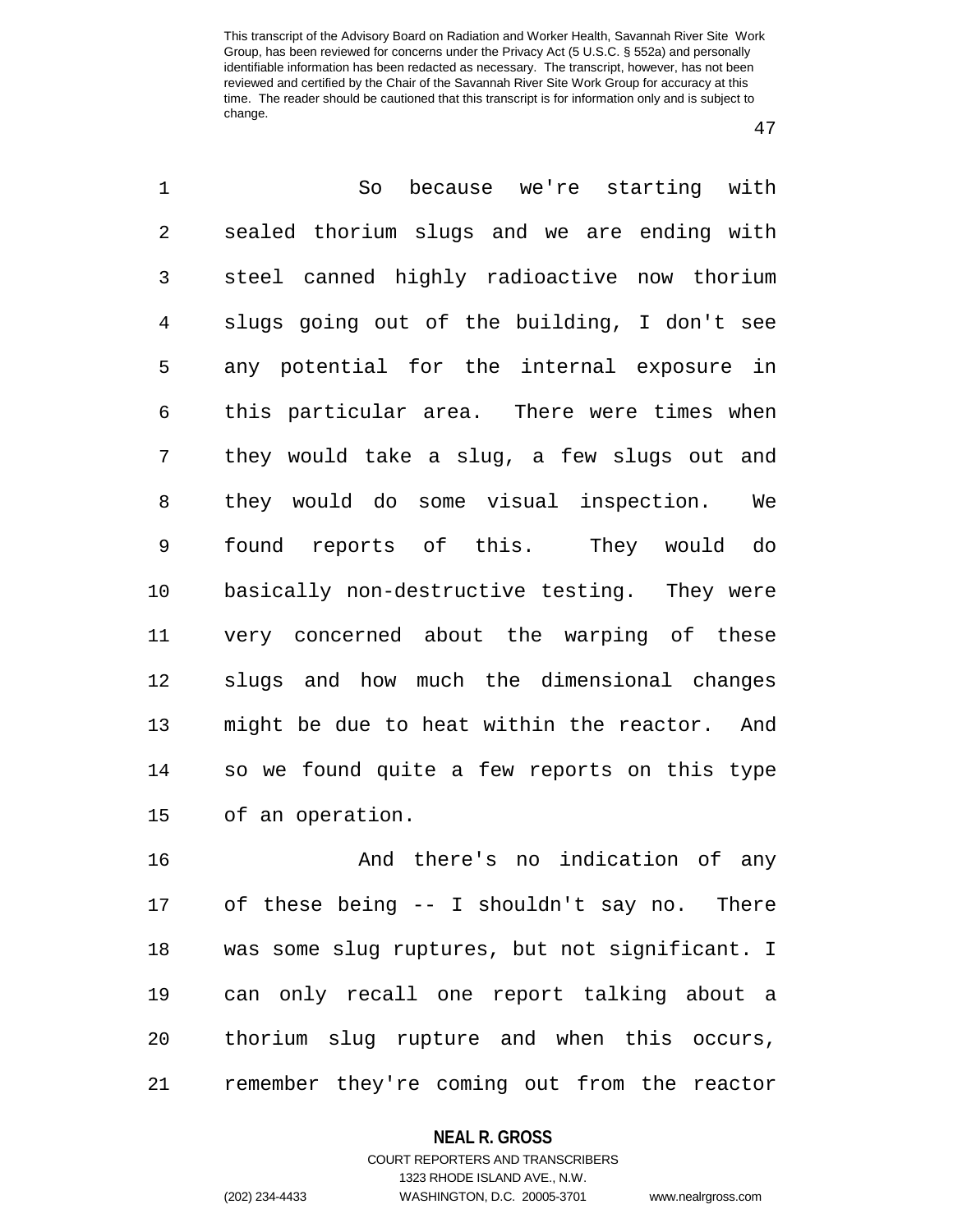48

1 into a water pool under that walkway area that 2 we walked though and they're kept under water 3 at that point.

4 So the main hazard when one of 5 these ruptured was actually the iodine and the 6 fission products, the gaseous fission products 7 coming out. That's the major concern. These 8 are kept under water and some of these gases 9 come out and will bubble up and cause dose to 10 people. But it's not due to the thorium at 11 that point.

12 So when this occurs, the slugs 13 will be sent over to the high level caves in 14 773A for further analysis as to what happened. 15 So this is why we have not included the 16 reactor areas within this particular Class 17 Definition, within this proposal, is we just 18 don't see a potential for internal exposure 19 here that is significant.

20 So with that, that pretty much 21 covers all of the areas. The only other area

> **NEAL R. GROSS** COURT REPORTERS AND TRANSCRIBERS

> > 1323 RHODE ISLAND AVE., N.W.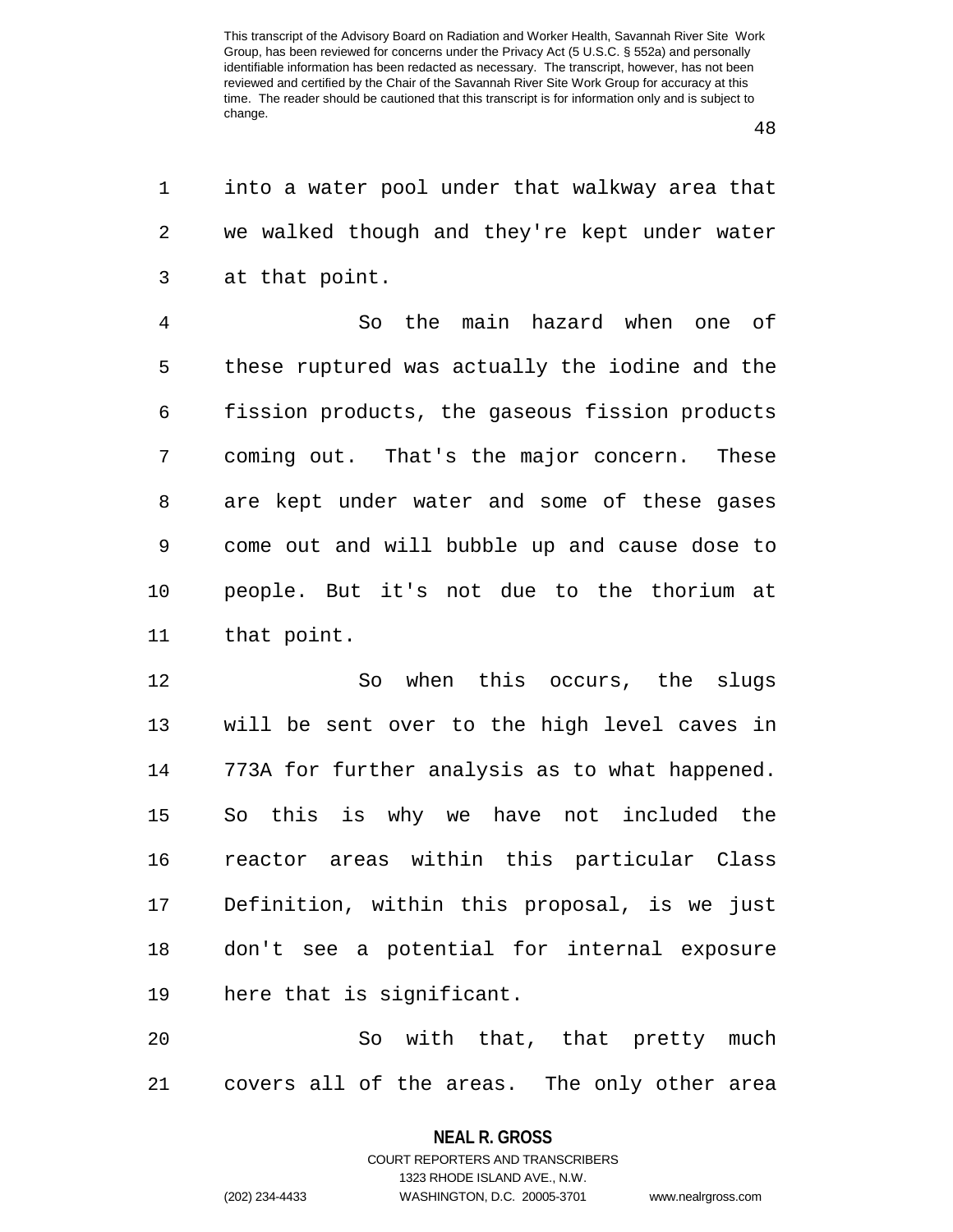49

1 that's out there is the 400 Area, and that's 2 the heavy water plant, and there's no evidence 3 that thorium was ever there in any quantity 4 from those inventory log sheets.

5 These other areas that I've 6 discussed clearly in the 300 Area, the 773A, 7 the TNX, the reactors, they all had very 8 significant quantities of thorium according to 9 those inventory logs.

10 So with that, we're looking at how 11 can we identify who was potentially exposed in 12 773A and TNX from other workers down-site. 13 And in particular, you know you got the 400 14 Area workers that were exposed to tritium. 15 They were doing heavy water separation and 16 reprocessing this heavy water coming from the 17 reactors. So, you know, when somebody=s 18 bioassay indicates they worked in the 400 19 Area, their dosimetry records indicate they 20 worked in the 400 Area, we interviewed them 21 for dose reconstruction, they indicated they

#### **NEAL R. GROSS**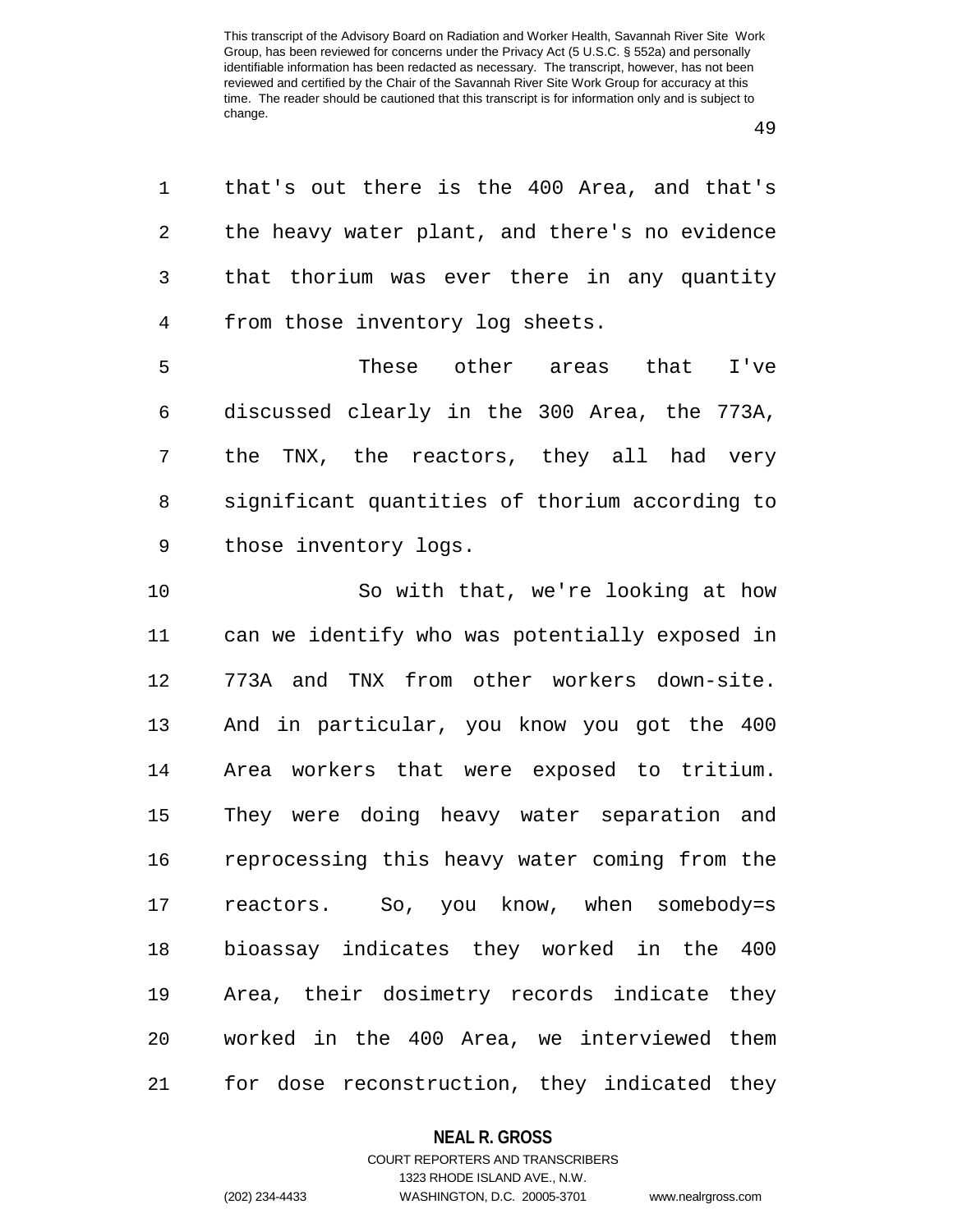50

1 worked in the 400 Area. There's really no 2 potential for exposure to thorium for this 3 type of a worker.

4 So we started looking at how can 5 we identify a Class of workers who were 6 exposed. And we ended up looking at the 7 external dosimetry data. Within all of these 8 areas where thorium was worked with, it was 9 required that people wear a film badge 10 dosimeter. This is in procedures. It's been 11 documented or confirmed through interviews 12 with workers. We've specifically asked them 13 "Could you have worked in one of these areas 14 without a film badge?" And the answer came 15 back no, that people were monitored going into 16 these areas wearing a film badge.

17 It kind of plays out from when we 18 look at the claimant populations for Savannah 19 River, 80 percent of the claimants that we 20 have have external monitoring data. So it 21 bears out that Savannah River was monitoring a

#### **NEAL R. GROSS**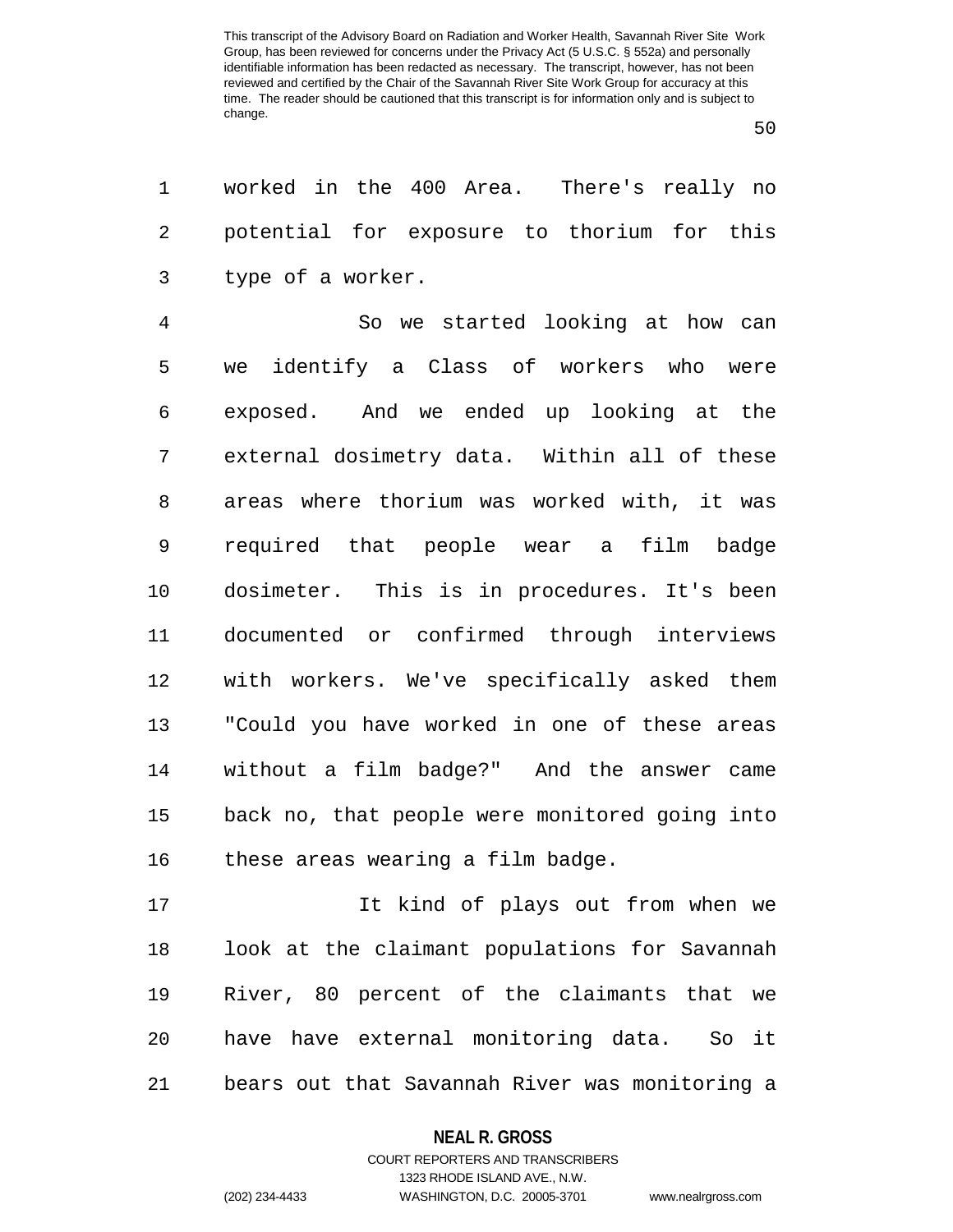51

1 tremendous number of people for external 2 radiation.

3 So from that standpoint we felt 4 that these regulated areas, 773A and the TNX, 5 you had to have a film badge to go into them. 6 Could we use the dosimetry codes? Well, it 7 turns out we feel we can.

8 at the bottom of the early cards, 9 early dosimetry cards, this will be 1953 10 through 1957, at the very bottom of the card 11 it lists the area where the individual worked. 12 And it would be A area, G area, TNX, CMX. It 13 could also indicate T reactor, R reactor, L, 14 the F area, the H area, D area. And so just 15 from looking at an individual's card you can 16 tell where they were monitored.

17 CHAIRMAN GRIFFON: Tim, this is 18 Mark Griffon.

19 DR. TAULBEE: Yes, sir.

20 CHAIRMAN GRIFFON: Can I ask a 21 question? It's hard to interrupt when we

> **NEAL R. GROSS** COURT REPORTERS AND TRANSCRIBERS

> > 1323 RHODE ISLAND AVE., N.W.

(202) 234-4433 WASHINGTON, D.C. 20005-3701 www.nealrgross.com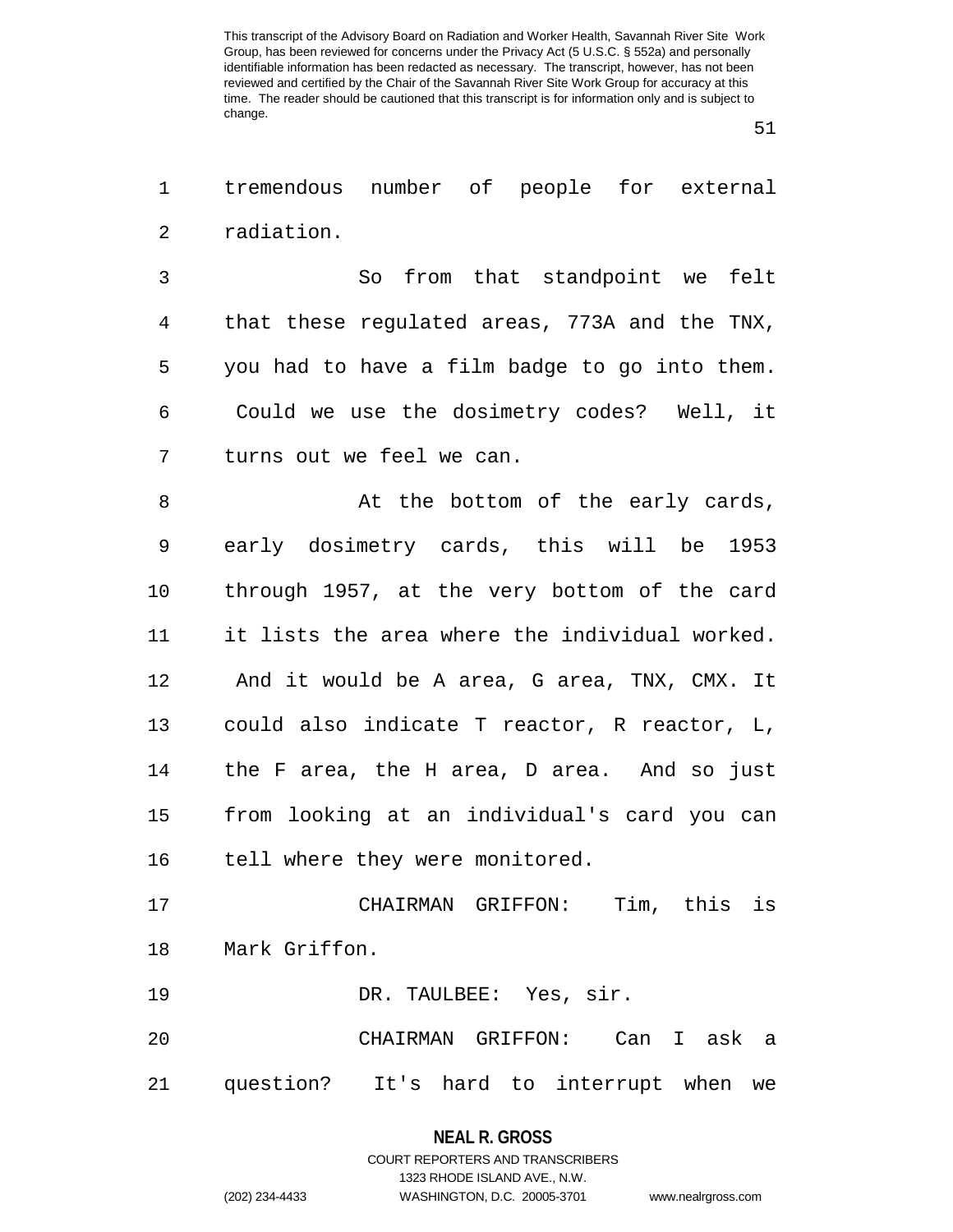52

| 1              | can't see each other.                          |
|----------------|------------------------------------------------|
| $\overline{2}$ | But just while I'm thinking of it,             |
| 3              | the question I have and this does get to the   |
| $\overline{4}$ | heart of this Class question I think for most  |
| 5              | of us, is you know the determining who had     |
| 6              | access and not. But, I mean, you said you      |
| 7              | talked to many people and they all agreed that |
| 8              | you had to have film badges to go in. But did  |
| $\mathsf 9$    | they have to have film badges with that        |
| 10             | notation on the bottom for the particular      |
| 11             | building? I mean, access control is different  |
| 12             | then requiring a film badge to enter certain   |
| 13             | areas, isn't it? And can you speak to that a   |
| 14             | little bit?                                    |
| 15             | DR. TAULBEE: Absolutely. You're                |
| 16             | absolutely correct. And this is why as you'll  |
| 17             | see here in a minute, we've included the G     |
| 18             | area for this early time period and why you'll |
| 19             | see for the second time period why we included |
| 20             | that 6B through 6Z series and 12D through 12H  |
| 21             | and 12J through 12Z is to account for those    |

### **NEAL R. GROSS**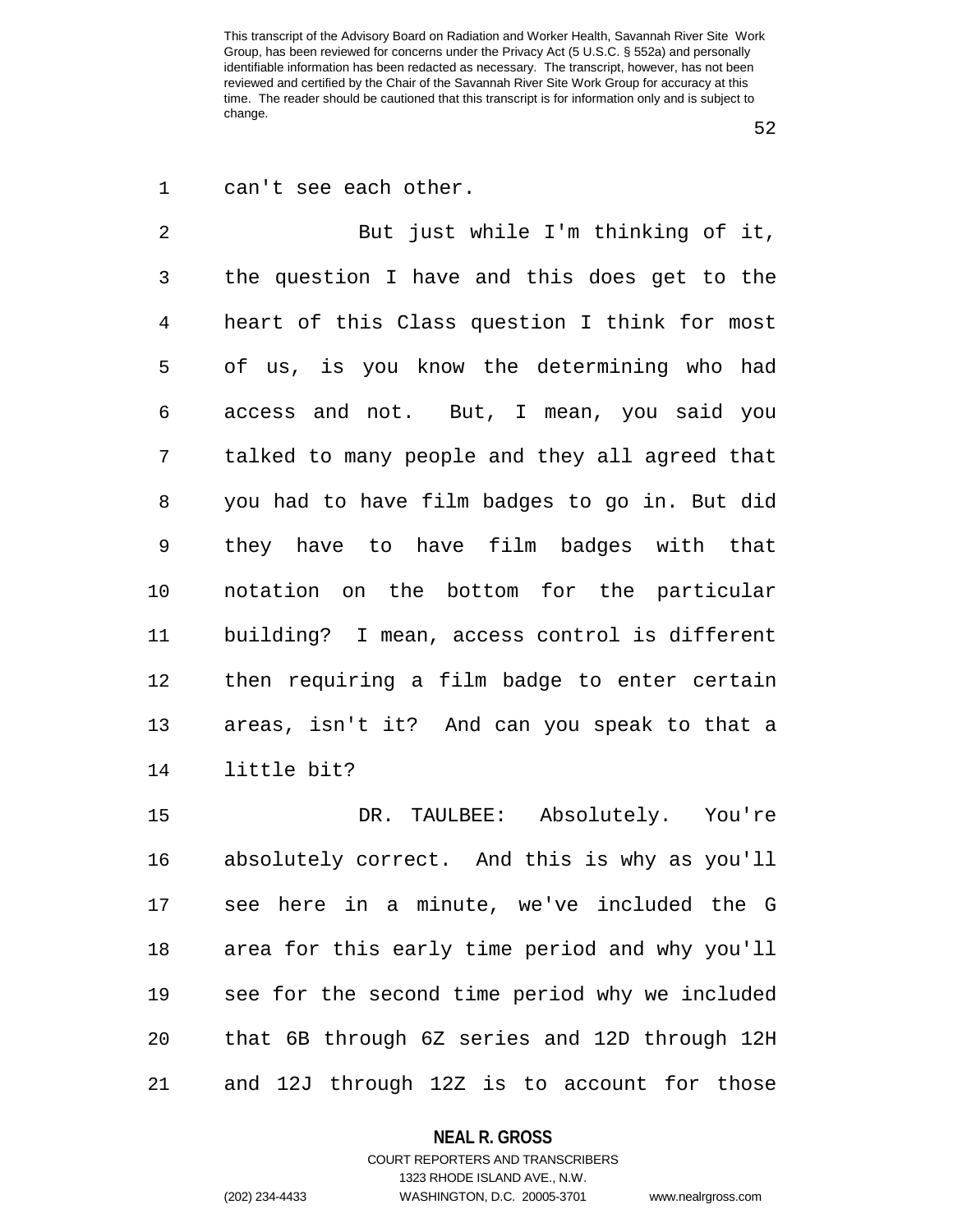53

| 1              | people who might have been badged from other   |
|----------------|------------------------------------------------|
| $\overline{2}$ | areas that could have worked in 773A.<br>So we |
| 3              | have tried to address this directly.           |
| $\overline{4}$ | Bear with me here and I think I'll             |
| 5              | be able to explain this. I hope.               |
| 6              | CHAIRMAN GRIFFON:<br>Sorry to                  |
| 7              | interrupt. Okay.                               |
| 8              | DR. TAULBEE: Oh, no problem.<br>No             |
| 9              | problem whatsoever.                            |
| 10             | Okay. So with this early time                  |
| 11             | period we have these dosimetry cards that are  |
| 12             | in each individual's file. For people who are  |
| 13             | more along the construction trade, there are a |
| 14             | separate type of card that we see where their  |
| 15             | dosimetry is also entered on an individual     |
| 16             | card. Visitor type of badge information, so    |
| 17             | construction trades going into this area will  |
| 18             | have one of these little visitor card tablets  |
| 19             | that we see. And on there it will indicate     |
| 20             | the area that theymay have worked in.          |
| 21             | whenever somebody<br>So<br>has<br>а            |

**NEAL R. GROSS** COURT REPORTERS AND TRANSCRIBERS

1323 RHODE ISLAND AVE., N.W.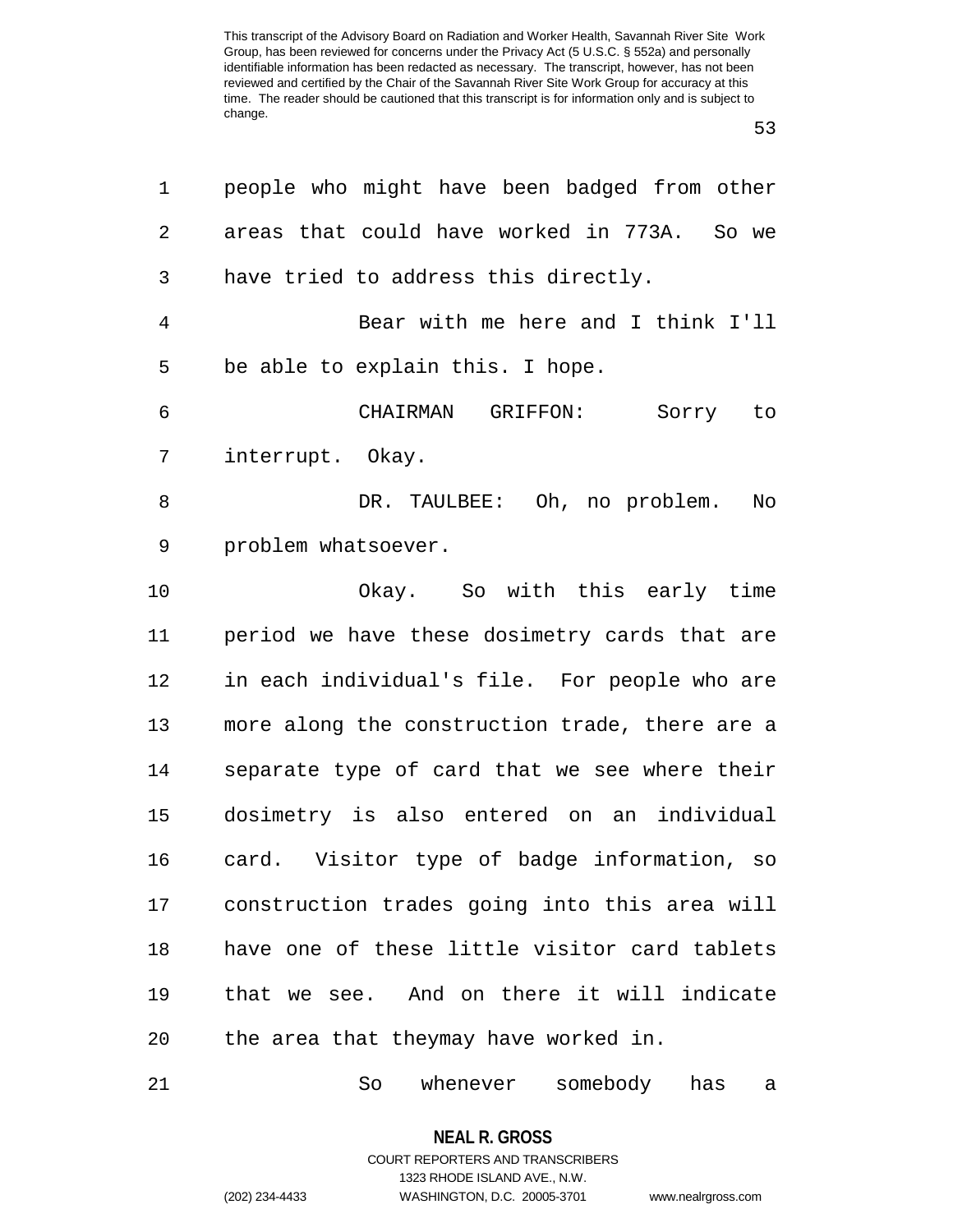54

1 dosimeter code that is A, G, CMX, or TNX we 2 consider them to be included in the Class. 3 And that G area basically covers all of the 4 central shops workers all during that time 5 period. So all the construction trades who 6 might have gone into 773A and conducted 7 renovations, which by the way the logbooks 8 bear out. The health physics logbooks clearly 9 discuss when renovations were going on and, 10 you know, construction trades workers coming 11 into the area and then briefing them on the 12 work that needs to be done. And so health 13 physics was involved with this. I'm quite 14 confident that these people were monitored and 15 that we have those records from looking at 16 these dosimetry codes within their records. 17 This early time period, and this 18 is a little bit confusing as to why we went 19 January 1, 1953 to December 31, 1957 is purely 20 due to a change in the recording practices at

21 the site. It doesn't change anything with

**NEAL R. GROSS**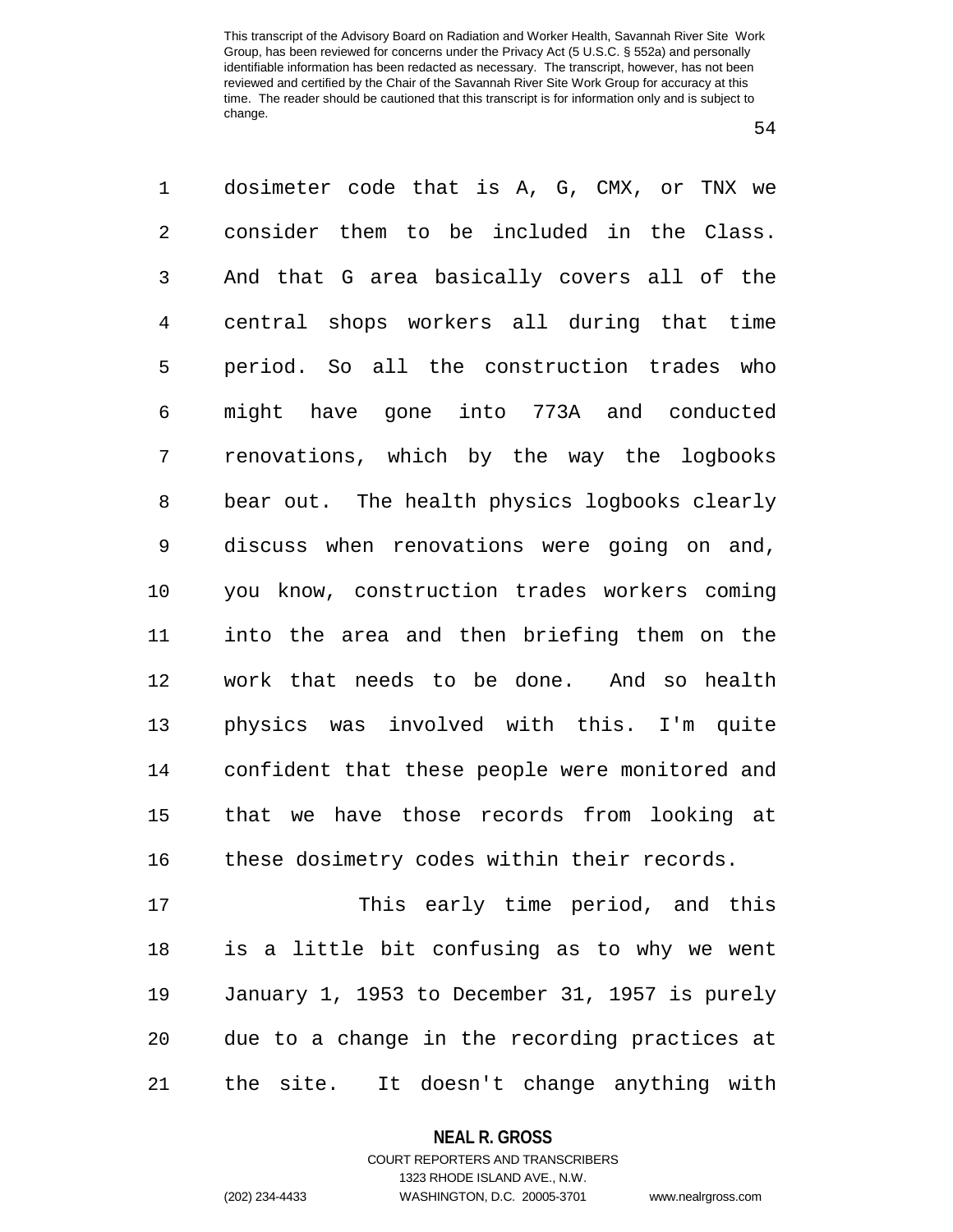55

1 exposure potential. It just changes how they 2 started monitoring or recording the dosimetry 3 badges.

4 Prior to 1957 all of the data is 5 recorded on these individual cards and they're 6 filed by a person within the dosimetry lab. 7 So when people file a claim with us, the 8 dosimetry lab who will issue records there at 9 Savannah River goes to their stacks, goes to 10 their microfiche and pulls out an individual 11 worker's card and they send them to us. And 12 so we can look at these cards and we can see 13 all of these different areas where an 14 individual worked.

15 Starting January 1, 1958 they 16 started using an IBM system, an electronic 17 computer system to record their data. At that 18 time they changed how the dosimetry codes were 19 being recorded. So instead of just A area, 20 they started indicating basically more 21 information within A area.

#### **NEAL R. GROSS**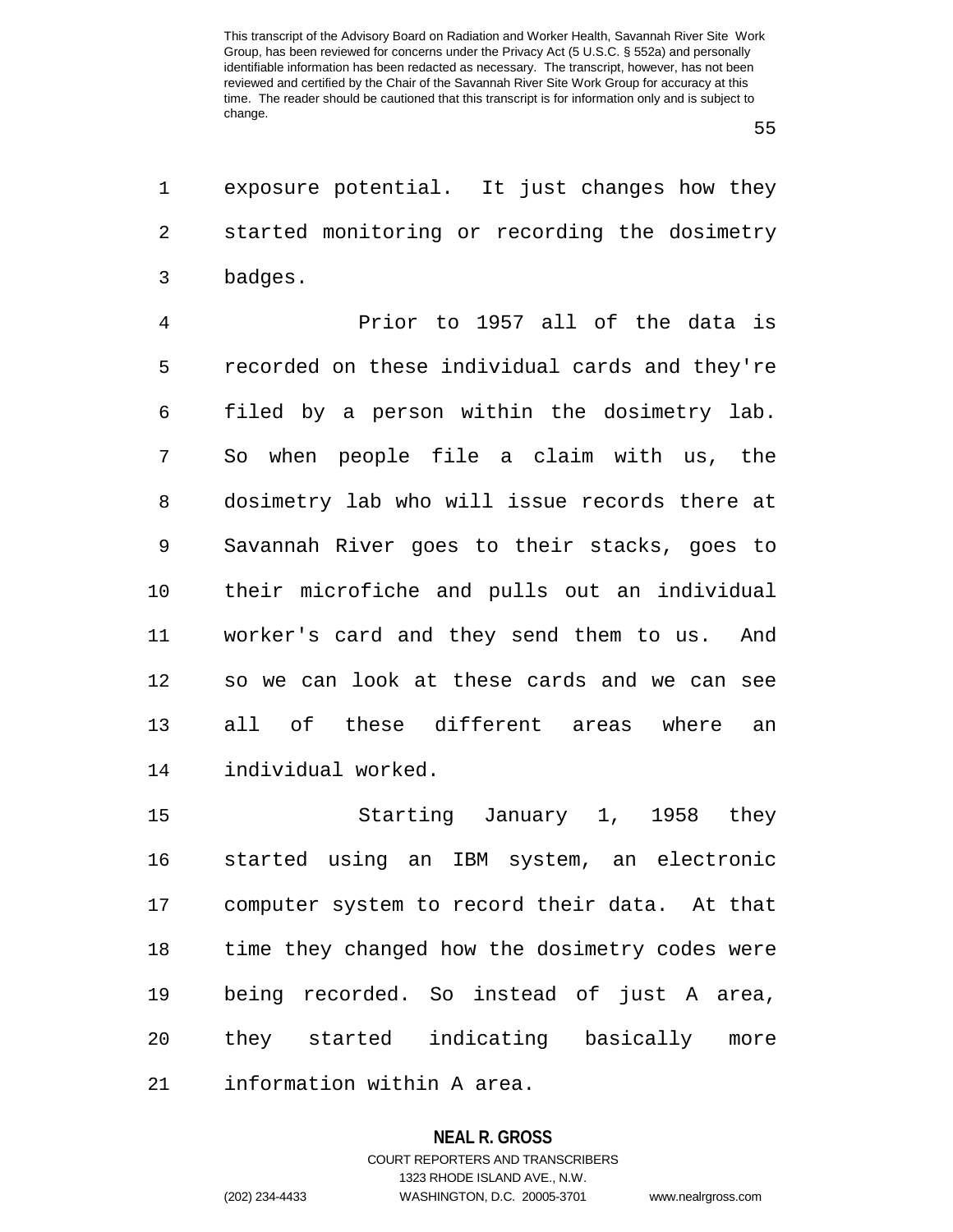56

1 I'll ask you all to go to a 2 certain page. Let=s go to page 41 of the 3 Evaluation Report. I'll give you all a second 4 to get there.

5 This is the table that discusses 6 the early time period that I was just talking 7 about where we were discussing the different 8 separations area, the manufacturing area, 9 heavy water, the technical and semi-works 10 areas, A Area supports, reactors and central 11 shops. And what you'll see there in that third 12 column of Table 7-4 is the area designation 13 that we find on those dosimetry cards. Then 14 the other columns you're seeing was 15 unencapsulated thorium, encapsulated thorium 16 and then whether we feel that they should be 17 included in the SEC based upon whether we can 18 reconstruct doses for those areas.

19 So this covers that early time 20 period up to 1957 -- up to 1958, rather. If 21 you flip the page to page 42, you'll see Table

## **NEAL R. GROSS** COURT REPORTERS AND TRANSCRIBERS

1323 RHODE ISLAND AVE., N.W.

(202) 234-4433 WASHINGTON, D.C. 20005-3701 www.nealrgross.com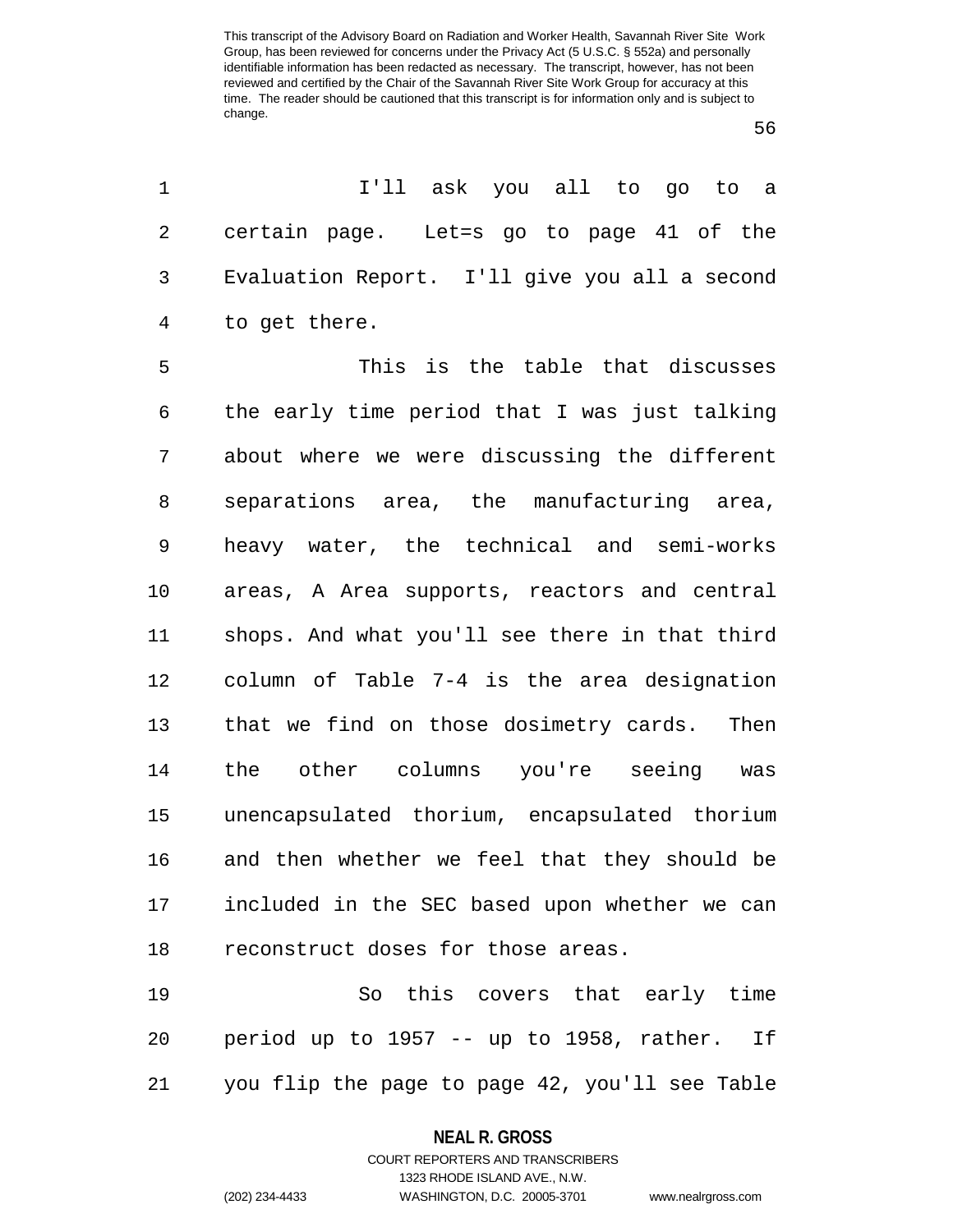57

1 7-5 has the area codes for the same areas and 2 you'll see that the HP area codes has changed. 3 Instead of it being F Area or just an F there, 4 the HP code was 1A. 2A was the 200H, 3A was 5 the 300M, 4A was 400D, 773 was 5A, 777M which 6 is over in M Area next to the 300 Area so 7 they're doing those reactivity measurements on 8 thorium, not doing any other manipulation with 9 the thorium, that code would be 5D. The CMX, 10 TNX Area was 5C. The A Area support is 11 actually goes 6A through 6Z.

12 We excluded 6A from this 13 particular definition and that's because 6A 14 designated Building 703. And 703 is that 15 large white building that's the administration 16 building that you can see from the road when 17 you first pull in. This is where all of the 18 managers and so forth from the entire site 19 would be located. And they were badged out of 20 that area because they basically went anywhere 21 on site. So instead of moving around -- or

#### **NEAL R. GROSS**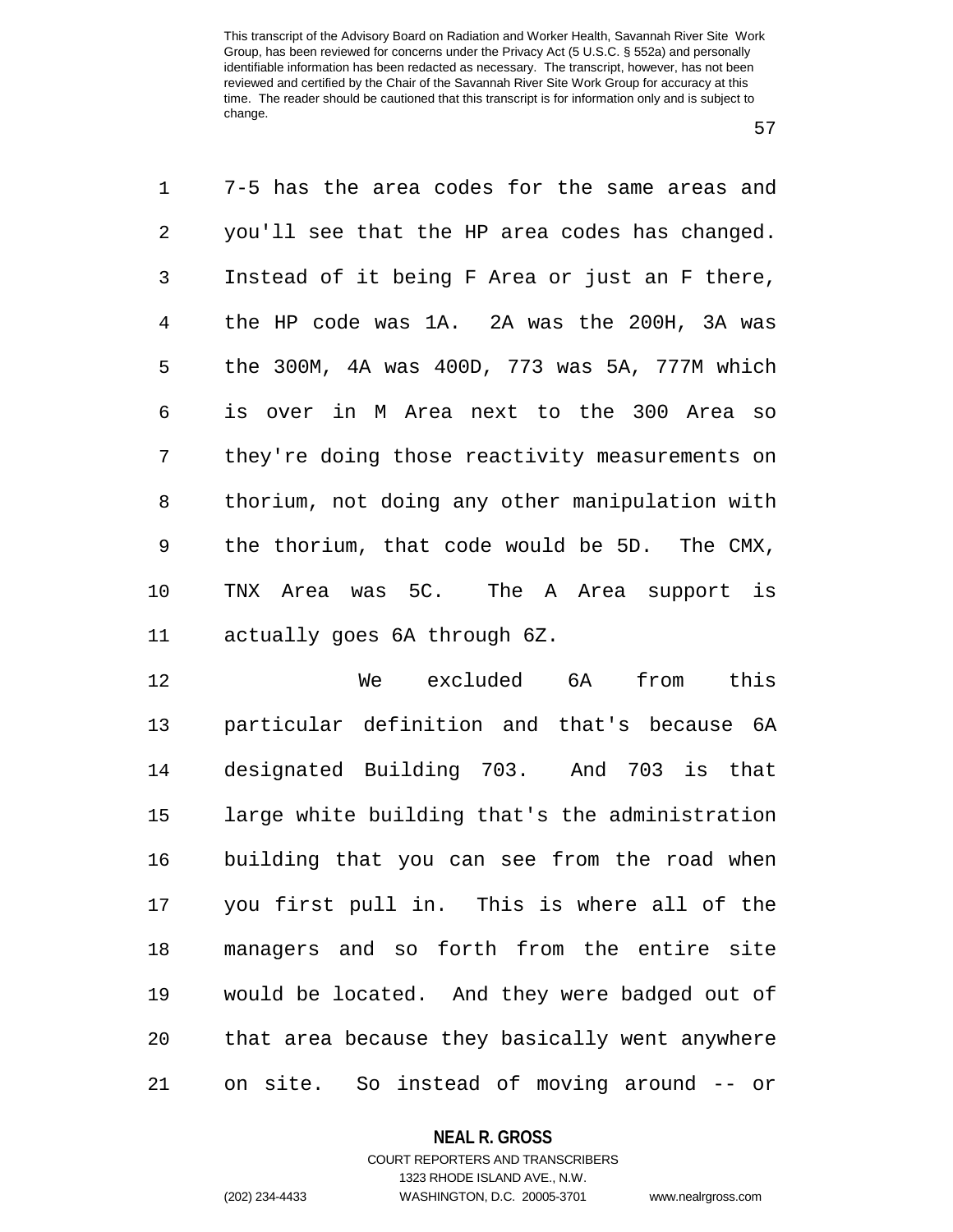58

1 picking up a visitor badge everywhere, I 2 believe they badged them directly out of that 3 building. I don't believe that those managers 4 and so forth would spend a significant amount 5 of time in any of these areas such that they 6 would be exposed to thorium for an extended 7 period, you know, 250 day type of scenario. 8 Other people around the 700 area, 9 though, could have been. And that's why we 10 included those 6B through 6Z. Somebody 11 working over in 723, which we was an add-on to 12 the metal lab for a short period of time, 13 could have gone over into the other metal lab 14 to do some work for, like I said, 250 days 15 over this 20 year period. And so because 16 people were badged out of these other 17 buildings in that 700 Area -- complex area, we 18 feel that they should be included in the 19 Class. So that was why we included them. 20 The 7A dosimeter codes are the R

21 reactor. 8A is the P reactor -- I'm back on

#### **NEAL R. GROSS**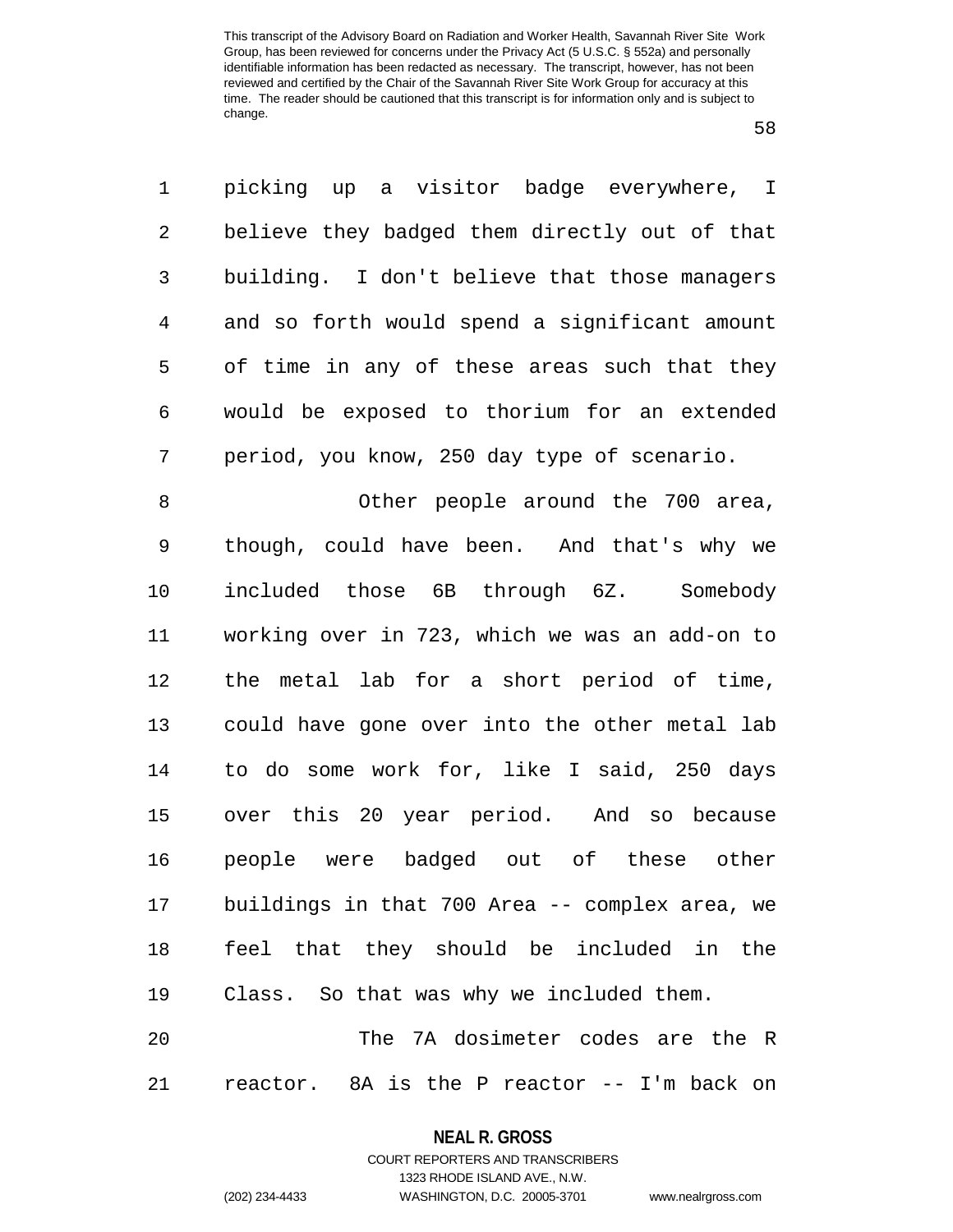59

1 table 7-5 right now. 9A would be the L 2 reactor, 10A is the K reactor, and 11A is the 3 C reactor. 4 And then you got the 12 series.

5 And these were all the central shops areas. 6 These are all construction trades workers. 7 You'll see here that we have excluded 12A, B, 8 and C, and the primary reason for this is 12A 9 was the locomotive shop. So these would be 10 people that worked on the trains that were 11 hauling materials back and forth.

12 12B was the traffic and 13 transportation shop. This was where 14 maintenance was done on all of the vehicles on 15 site. And then the 12C was traffic and 16 transportation office. And, again, people who 17 are handling how traffic and transportation 18 and how cars are signed out and so forth. We 19 just don't feel that there's a potential for 20 exposure to thorium for those people.

21 The other shops in that area,

**NEAL R. GROSS**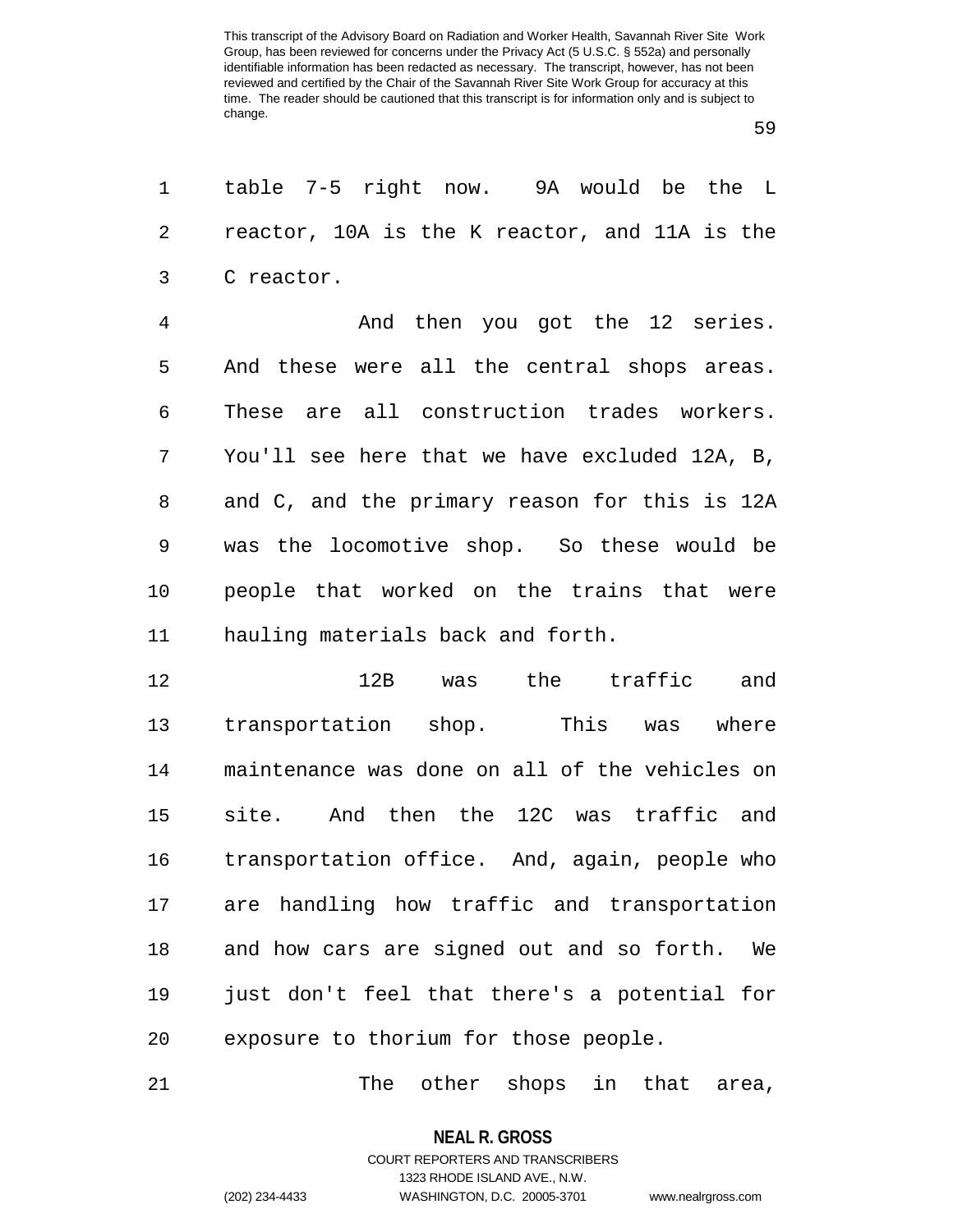60

1 however, 12D through 12H, this is including 2 carpenters, the carpenter shop, the 3 boilermakers, the pipe fitters, the glazers, 4 all of the other construction trades workers. 5 They were separated by dosimetry code by shop 6 where they were issued their badge out of the 7 shop. All of them could have gone to 773A, 8 all of them could have gone to TNX for 9 extended periods of time doing these 10 renovations in these areas, and so therefore 11 we feel they should be included in the SEC.

12 We excluded in particular 12I. And 13 this was because this was from the temporary 14 construction area, this was the B Area. And 15 this is the area where -- it housed the 16 offices of procurement, payroll, medical, 17 accounting, timekeeping, and the management 18 offices for the construction division. So 19 these weren't workers. Well, they were 20 workers, but they aren't trades workers per 21 se. These were the people handling all the

#### **NEAL R. GROSS**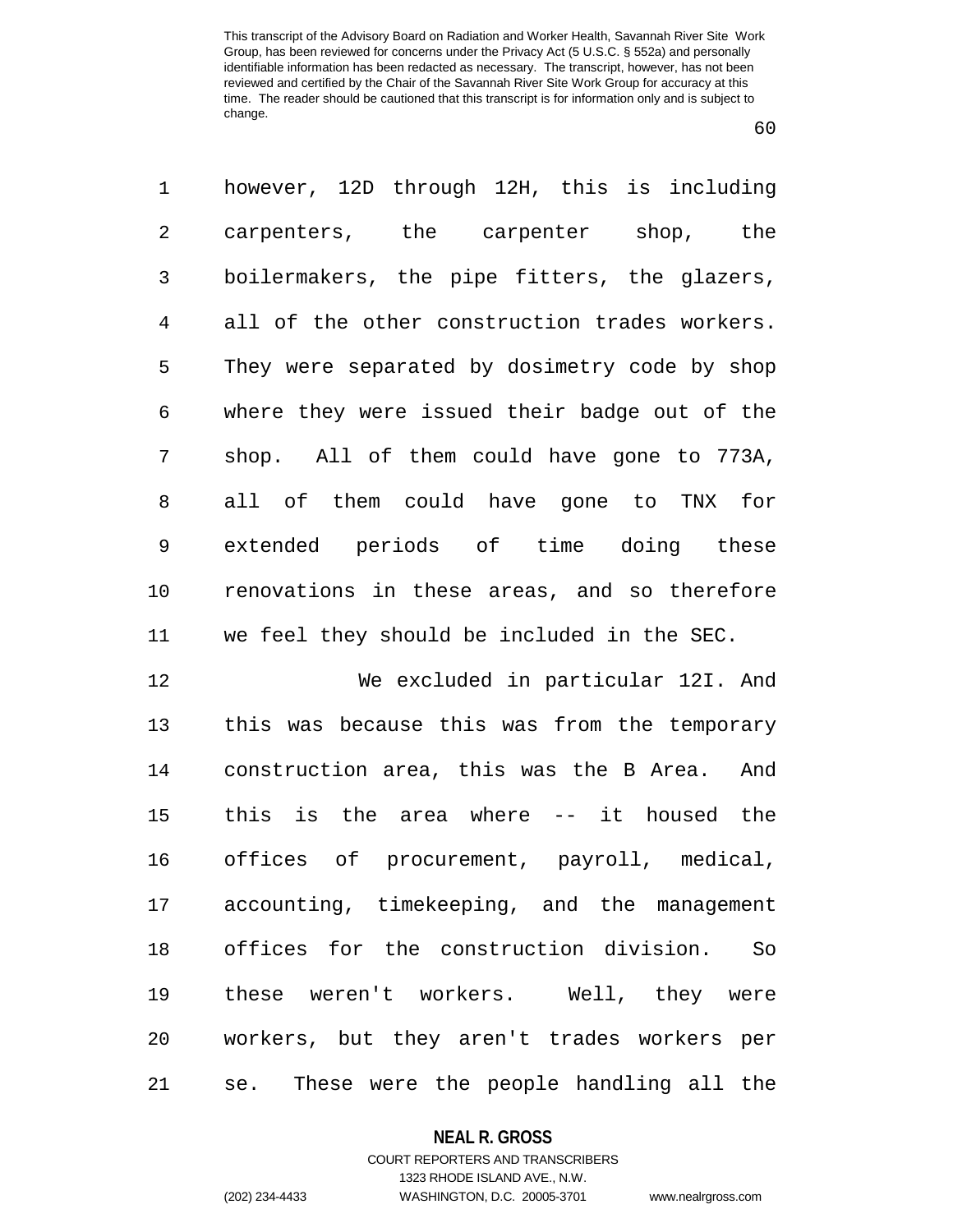61

1 administration for construction trades, and 2 they were badged out of that particular area, 3 out of that designation 12I. And so we=ve 4 excluded those individuals as well because we 5 just don't see that people from construction 6 payroll would have been up in 773A working and 7 being exposed to thorium during these time 8 periods.

9 So this Class Definition is unique 10 due to the thorium being located in two areas 11 that we are having difficulty and we don't 12 feel we can estimate the dose and so to 13 identify workers who were working there we 14 kind of split it into three categories. The 15 first category being people who definitely 16 worked in those buildings, and that would be 17 from that latter dosimetry code area 5A and 18 5C, 5A being 773, 5C being the TNX, CMX Area. 19 The second category is people who

20 may have been exposed to thorium. And that 21 would include the people in the surrounding

### **NEAL R. GROSS**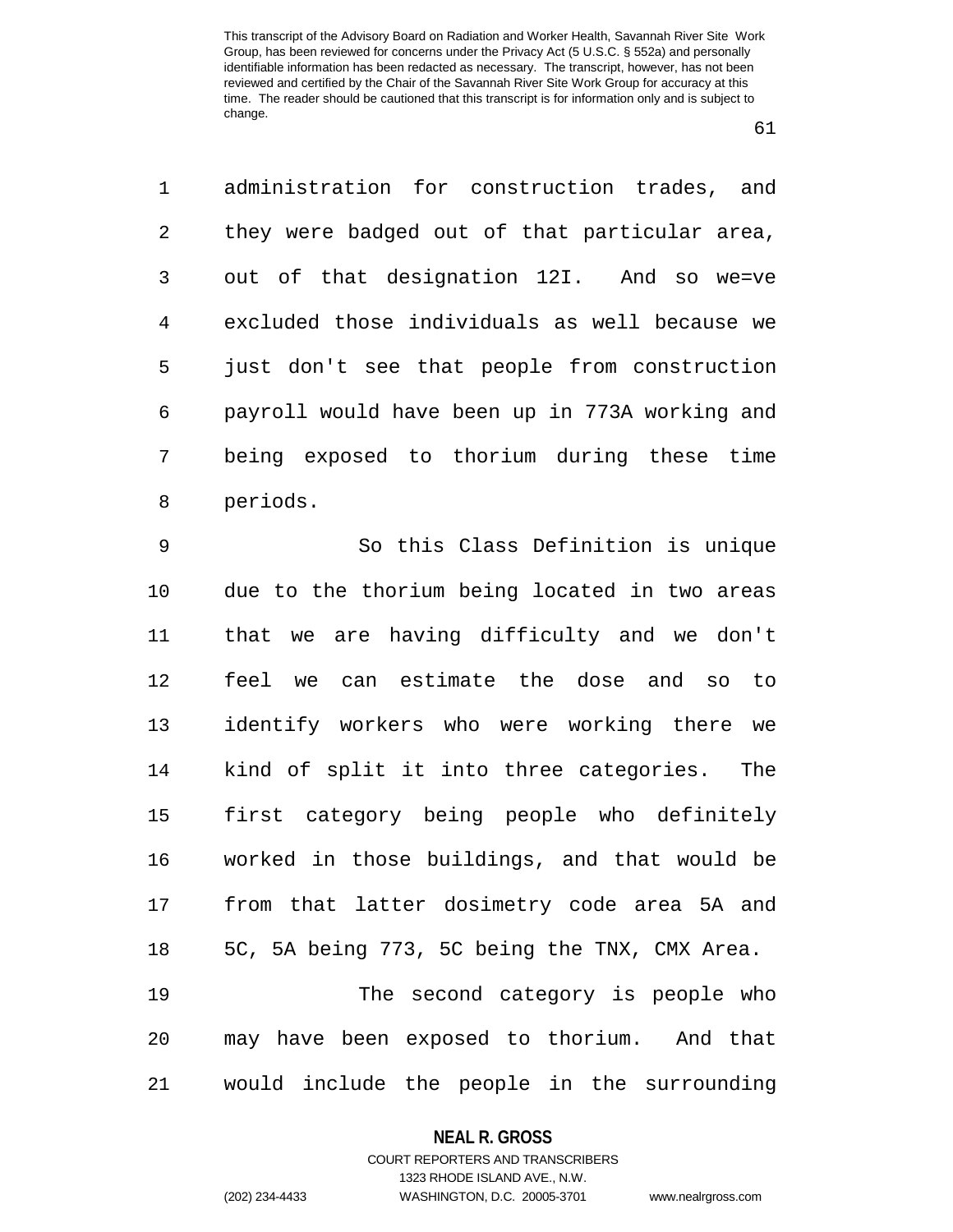62

1 buildings around 773A that could have gone 2 into there. They were part of the Technical 3 Division. They could have worked in there 4 excluding the managers and including the 5 construction trades workers who also could 6 have gone up there and worked and been exposed 7 to thorium for an extended period of time. 8 Those are all people we considered may have 9 been exposed to thorium and we feel they 10 should be included in the Class.

11 The third category is people who I 12 consider not having a potential for internal 13 exposure to thorium, and that would be all the 14 reactors in the D Area due to how those 15 materials were handled.

16 Please keep in mind that the 300 17 Area there was definitely potential for 18 internal exposure to thorium, however we feel 19 the uranium bioassay method that we proposed 20 in Addendum 1 and the air sample in Report 46 21 would enable us to estimate the doses for

#### **NEAL R. GROSS**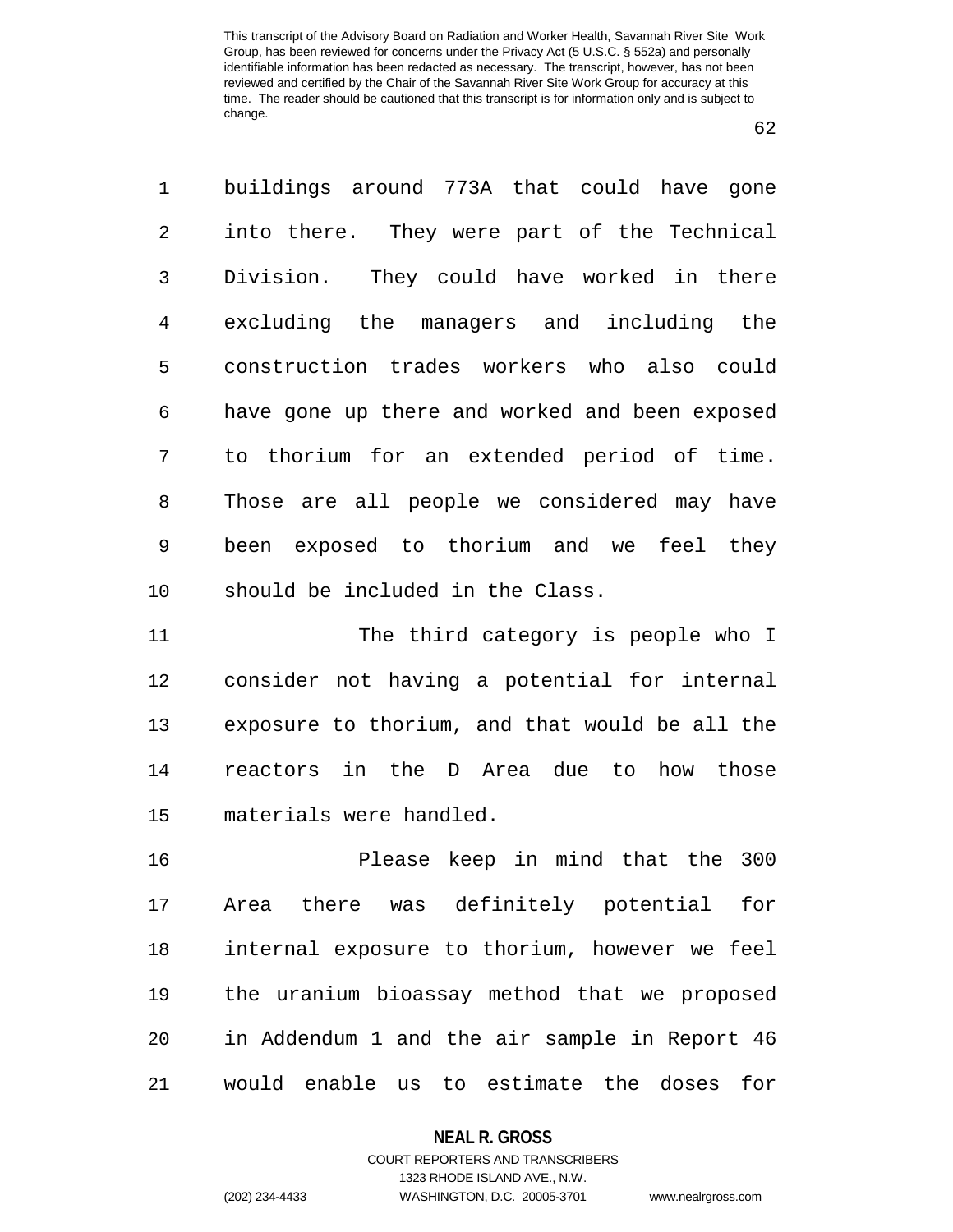63

1 those people who worked in that 3A dosimeter 2 designation.

3 And that basically leaves then the 4 200 Area which I believe you're going to be 5 looking at and providing us some comments more 6 on. At this time we feel that the 300 Area 7 can be for the -- doses that we've got we've 8 estimated from the 300 Area would bound the 9 minimal exposures to the 200 Area during that 10 transfer of thorium from that hold-up tank 11 into those railroad cars.

12 And this is how we came up with 13 this Class Definition. And I'll pause there 14 for questions or clarifications, comments, 15 whatever.

16 CHAIRMAN GRIFFON: Yes, Tim, this 17 is Mark. And those tables are useful 18 summaries of your approach.

19 One question, I mean it looks -- 20 well, a couple of questions, but I'll start 21 with one on the process side, and I may have

#### **NEAL R. GROSS**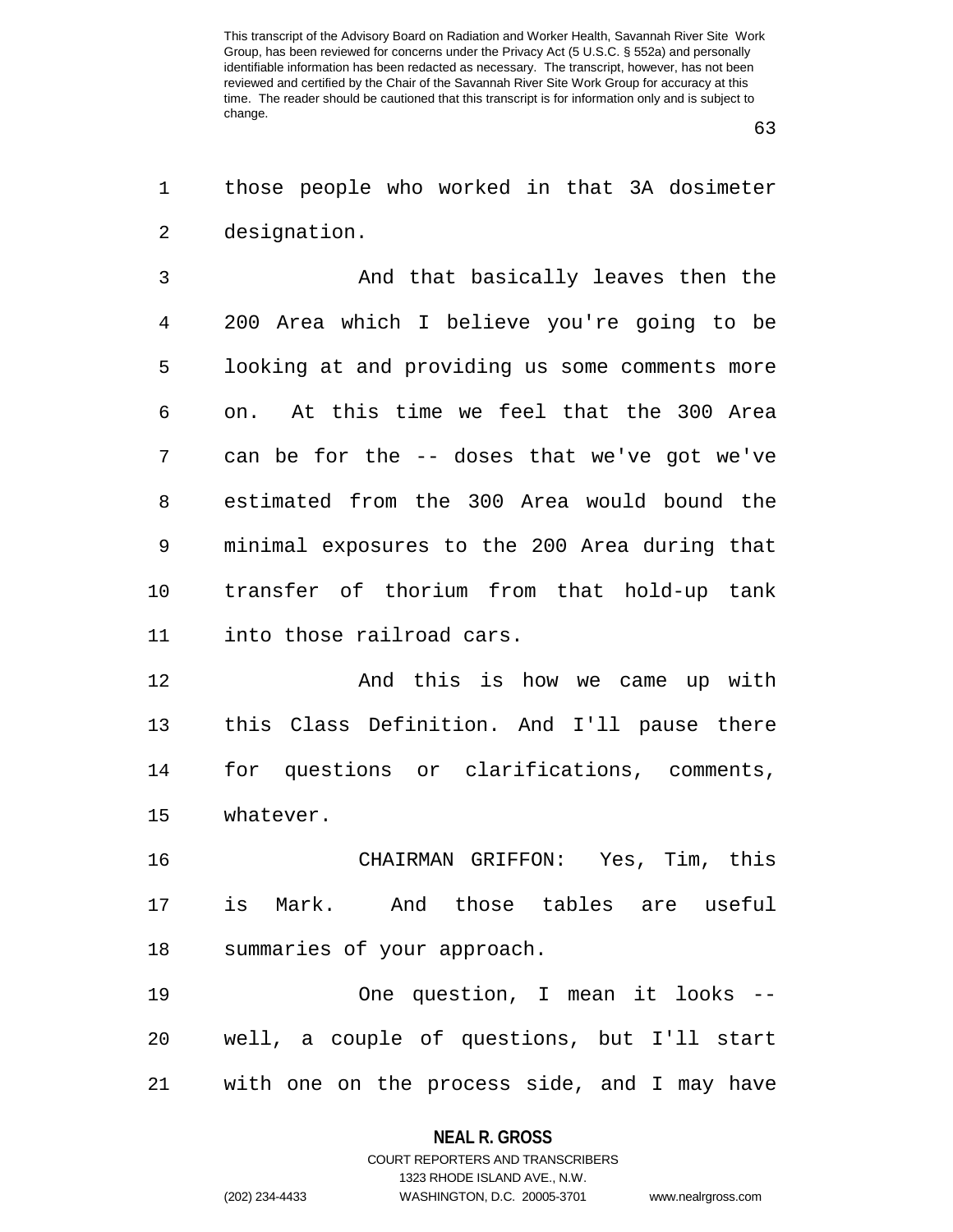64

1 missed this. You may have said this earlier 2 in your discussion. But 777M, I'm looking in 3 your table areas that you determined 4 unencapsulated thorium existed and yet you're 5 not proposing to include in the SEC. One of 6 them, obviously, is 300M you just talked 7 about. But the 777M can you give me a little 8 background on that and why the rationale for 9 not including that? It's probably in your 10 footnote, but I'm talking as I'm reading some 11 of this.

12 DR. TAULBEE: Yes. The main 13 reason here is this is where there was a 14 series of critical piles where they would do 15 reactivity measurements on thorium slugs. 16 Most of the thorium that was over there in 17 that area was encapsulated. However, not all 18 of it. Some of it was bare thorium slug, 19 however they weren't doing anything with them 20 other then loading them into a critical pile, 21 taking reactivity measurements and unloading

#### **NEAL R. GROSS**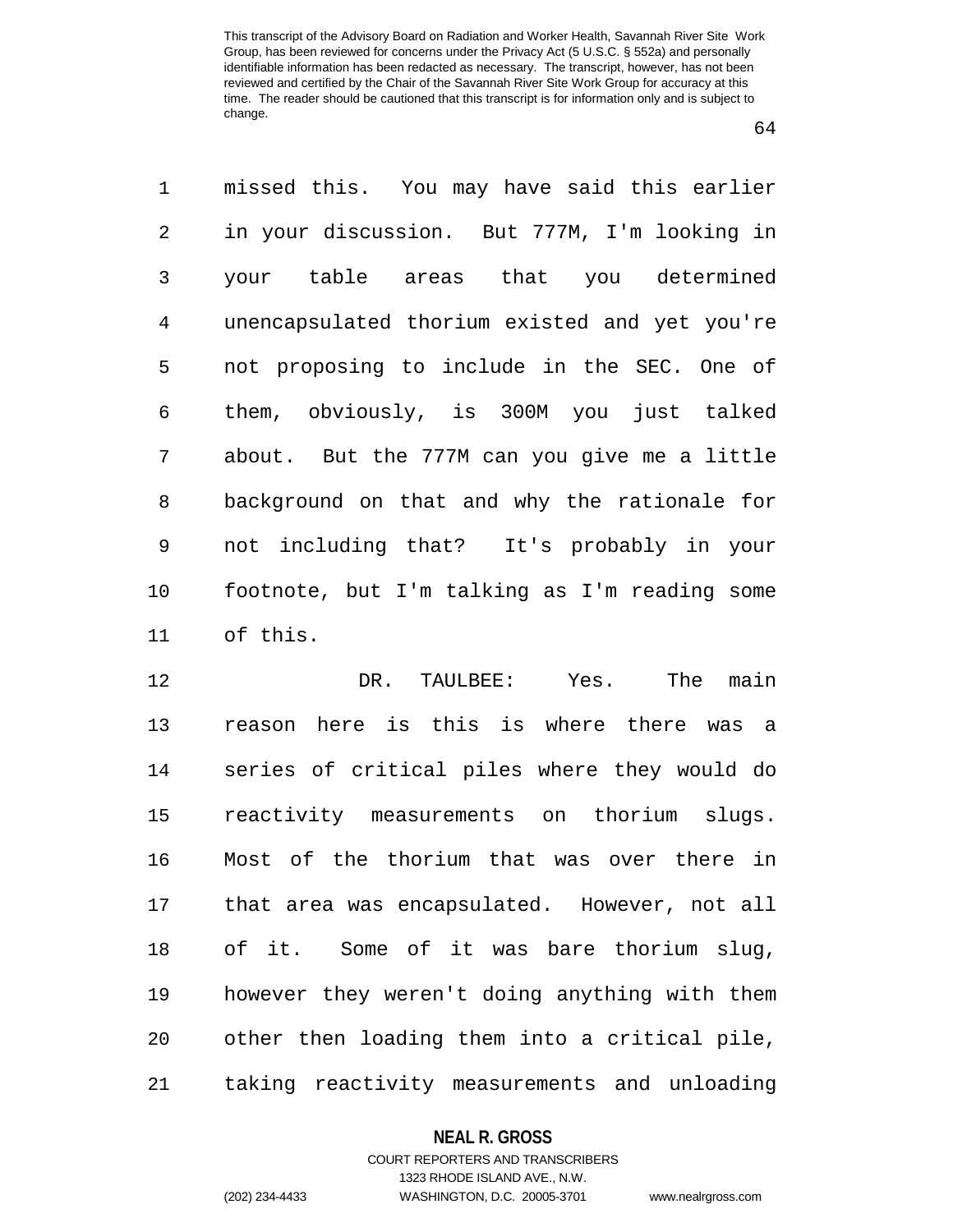65

1 them. They weren't doing grinding, glazing, 2 cutting, welding; anything else with these in 3 that area. So this is mostly handling 4 encapsulated thorium, but there were a few 5 times where we've seen some bare thorium 6 measurements that they were doing. They're 7 doing reactivity measurements, taking it up to 8 critical for a short period of time, not an 9 extended, high-flux, this is just to measure 10 the reactivity of the cross-sections of what 11 was happening with the different slug or the 12 different fuel geometry, assemblies; that type 13 of thing.

14 So that was what they were doing 15 in this area. And so we feel that the 300 16 Area M, the 300M Area, which is this just to 17 the east end of that particular area if you 18 look at it on a map where it's located, we 19 feel that these people would be bounded by 20 those uranium exposures from that M Area.

21 CHAIRMAN GRIFFON: Okay. And then

**NEAL R. GROSS** COURT REPORTERS AND TRANSCRIBERS

1323 RHODE ISLAND AVE., N.W.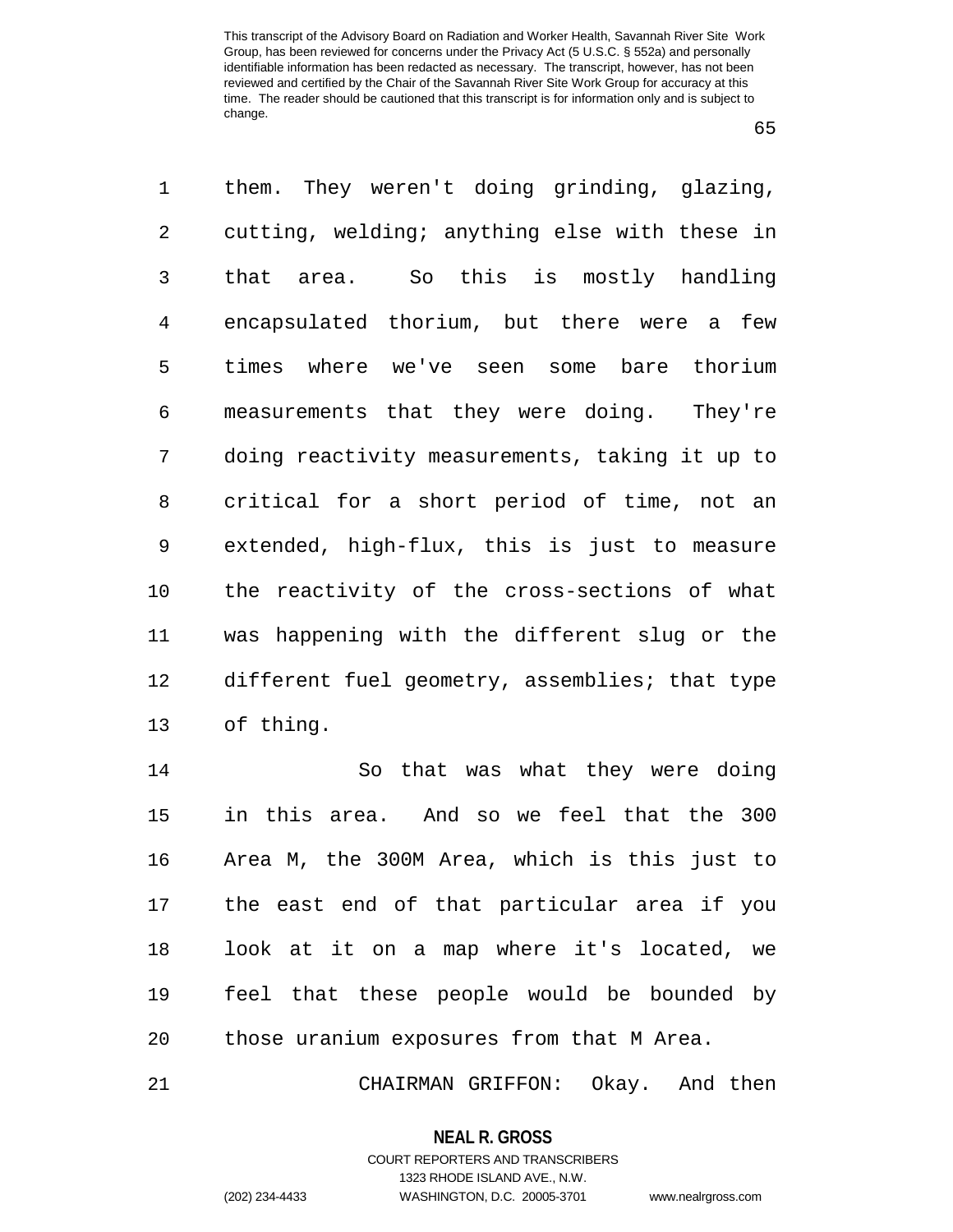66

1 I'll start into the one obvious area I think 2 that some of us have on our mind, which is you 3 know I think we've stumbled down this path 4 several times where we've tried to parse out 5 buildings. And I think, you know we all get a 6 little nervous when we -- and I'm sure you 7 guys also, that you are concerned about from 8 the implementation side when Labor tries to 9 implement this. And I know you've talked to 10 them a little bit. But I mean the question of 11 did the workers go back and forth between 12 buildings. And I appreciate your approach 13 with the central shops. That's a good thing I 14 think. And the A area, some of those things 15 are taking that into account.

16 There's one thing in this, not 17 intended to be a sort of -- I mean, the last 18 meeting and when I was reading this and 19 thinking of the 300M Area and some of the 20 approach you were using from that, I went back 21 to the transcript from the last meeting.

**NEAL R. GROSS**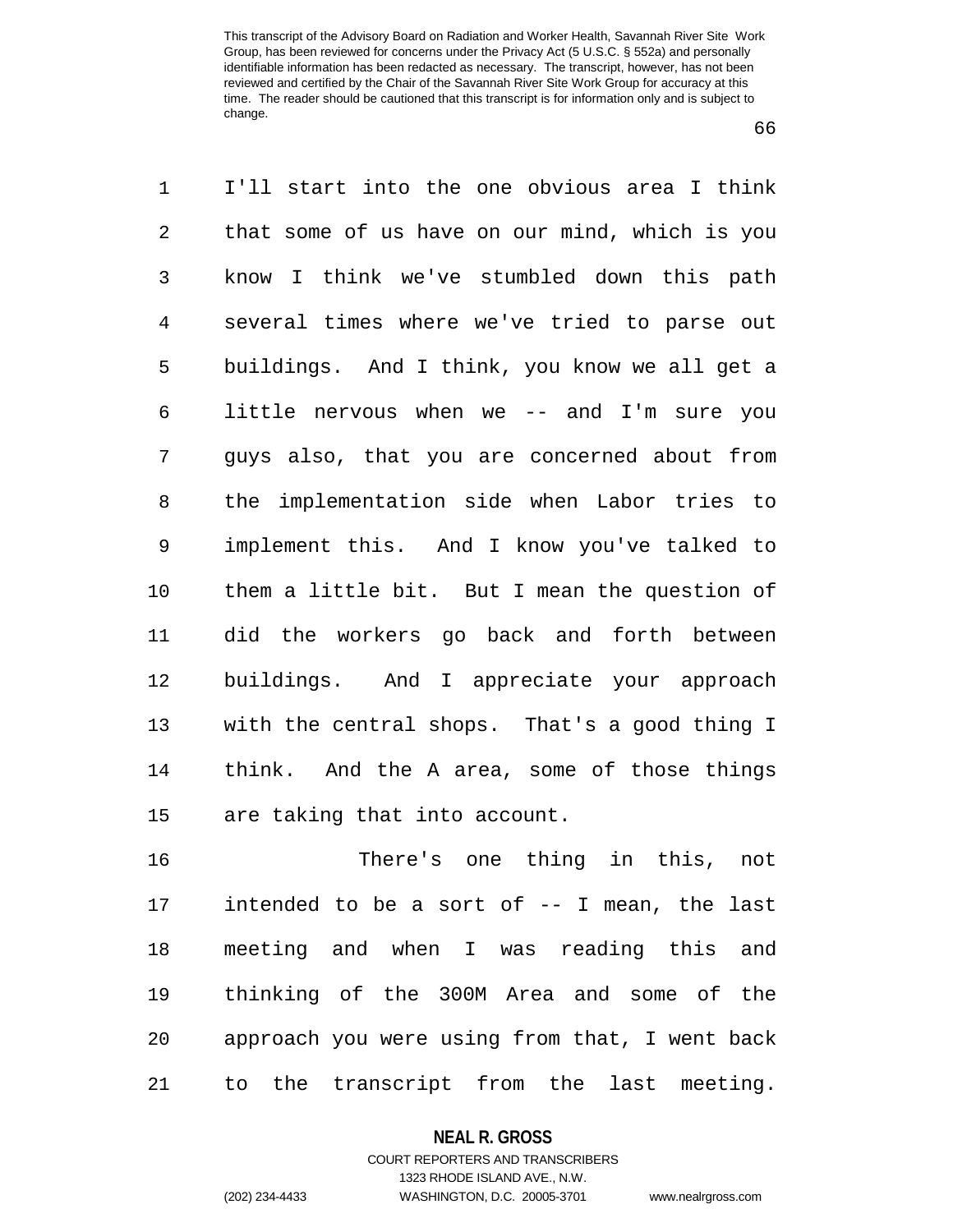67

1 Because I remembered this, but I just wanted 2 to refresh my memory.

3 And, you know when we talked about 4 those bioassay measurements, the logsheets, I 5 guess. Anyway, I can find the excerpt from the 6 transcript from last time. But it was 7 basically you were saying that they -- I think 8 Joyce pointed out that all these workers that 9 you're using for the M Area were actually -- 10 in their column of where they worked it said 11 773, Building 773. And then you said, yes, 12 but based on some of them also indicated M 13 Area, and in fact we heard through interviews 14 that people were moving back and forth between 15 the two areas.

16 So I guess 300M Area jumps out at 17 me as one that it seems like in the past, at 18 least, that you've concluded through 19 interviews and other information that that 20 these people were in fact moving between these 21 areas. So I think that might be a problem in

#### **NEAL R. GROSS**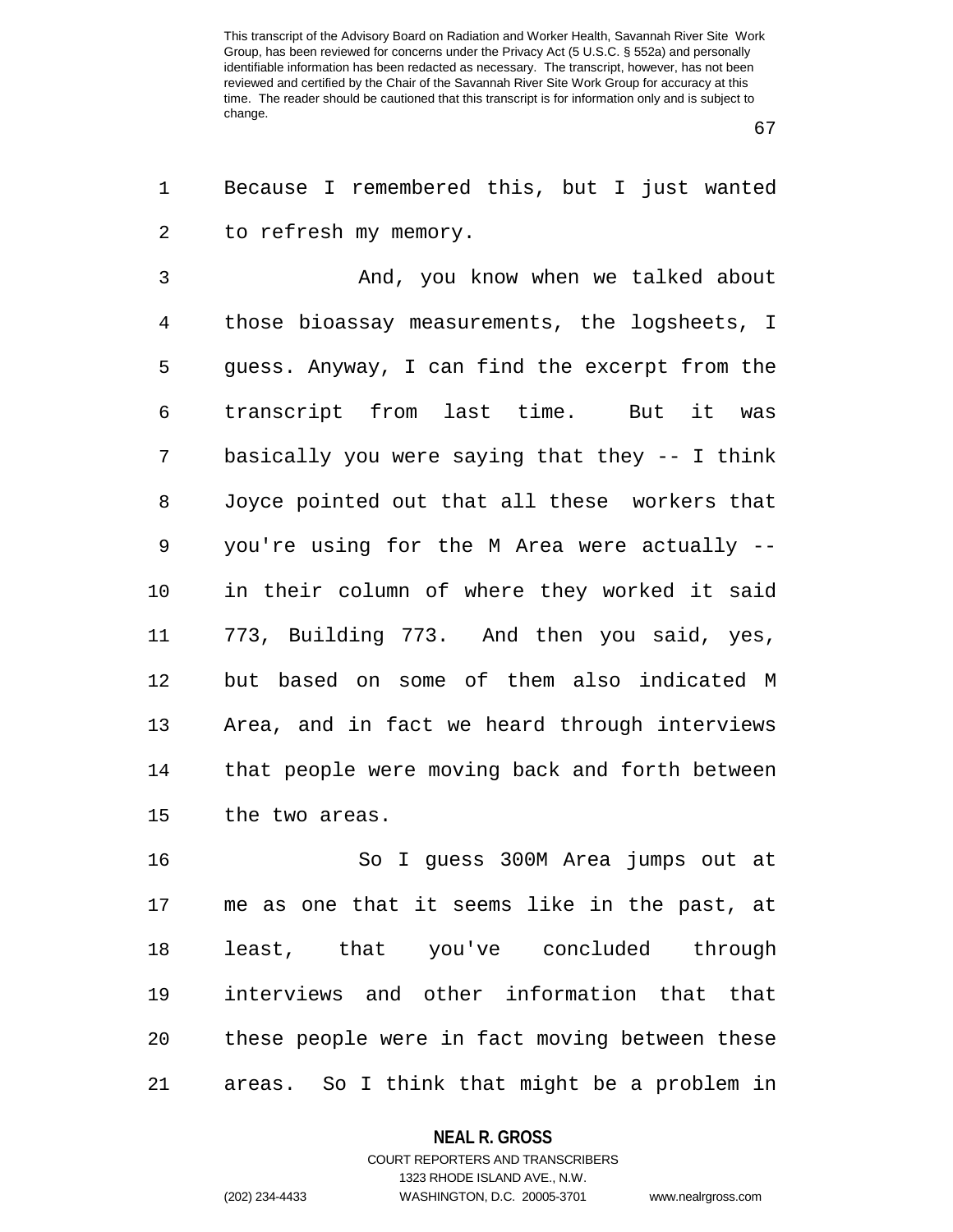68

1 terms of just which workers belong in this 2 Class Definition.

3 DR. TAULBEE: Yes. Let me clarify 4 a little bit. You know, our information at 5 that time was that it was only small 6 quantities of thorium being worked with in 7 773A. So in an effort to try and explain why 8 all these bioassays for 773A and none for M 9 Area, we were drawing a conclusion, 10 incorrectly because the inventory reports have 11 shown us clearly that there was significant 12 material in 773A now, that there was movement 13 between the two buildings.

14 Now the interviews you're talking 15 about, absolutely they did indicate that they 16 would go between the buildings, however the 17 people who we were talking to were the 18 engineers and researchers type of scenario. 19 The regular production workers we don't 20 believe that they were moving back and forth 21 as being described here because they were in

#### **NEAL R. GROSS**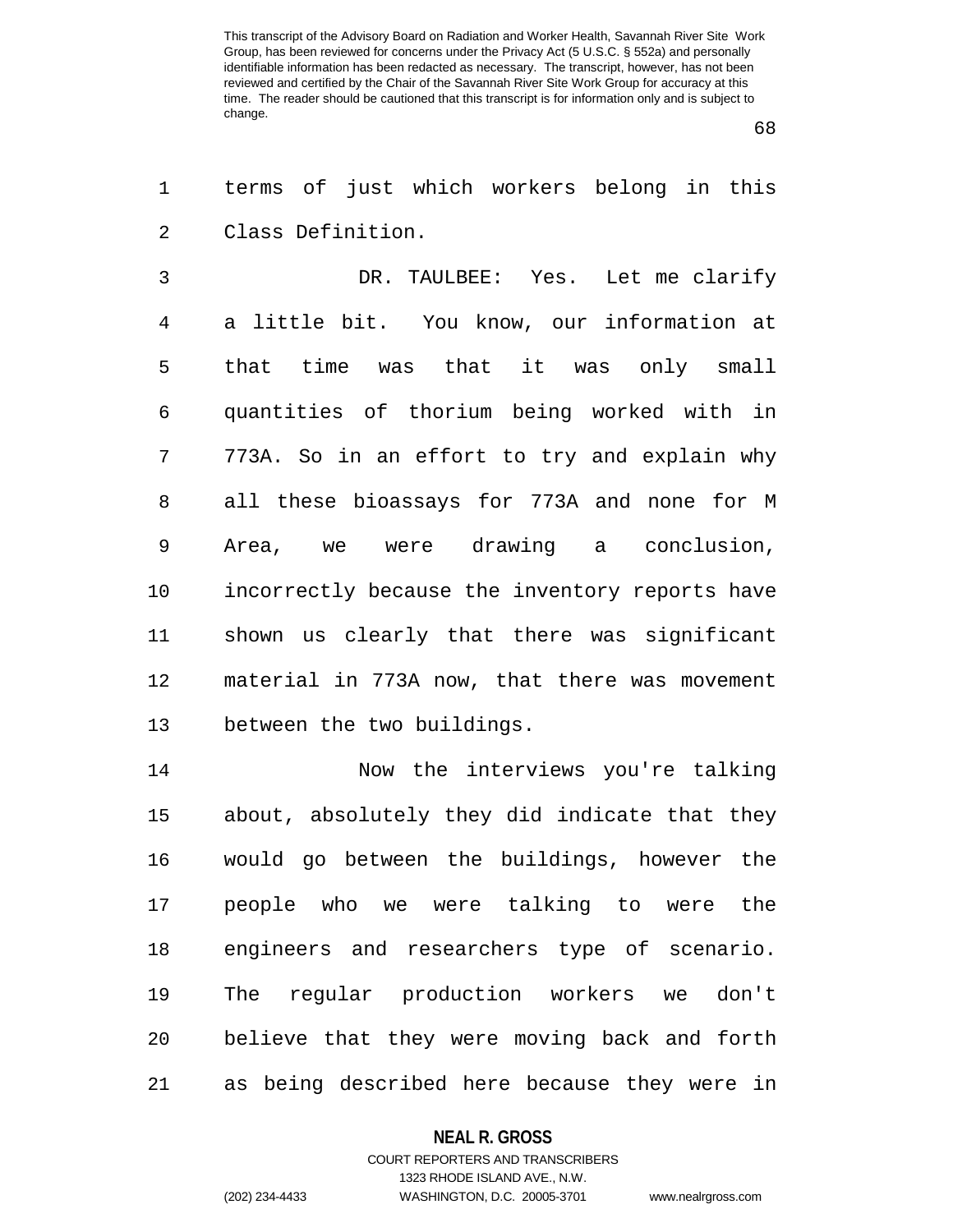69

| 1  | different divisions, from what I can see at    |
|----|------------------------------------------------|
| 2  | this time. This changes from what I had said   |
| 3  | back in January, yes.                          |
| 4  | CHAIRMAN GRIFFON: Okay. I mean,                |
| 5  | I'm just looking at potential pitfalls on      |
| 6  | going forward that we're going to have people  |
| 7  | claiming that they were in that area all the   |
| 8  | time. I mean, we've been through this play     |
| 9  | before, you know.                              |
| 10 | DR. TAULBEE: Yes.                              |
| 11 | CHAIRMAN GRIFFON: And, I mean and              |
| 12 | those engineers if they worked there 20, 25    |
| 13 | years over that course of time, could they     |
| 14 | have been in the 773 Area, you know could they |
| 15 | have been in one of the areas that you're      |
| 16 | designating for more than the 250? I mean,     |
| 17 | how do you sort of make a judgment call on     |
| 18 | that, I guess?                                 |
| 19 | DR. TAULBEE: Well, from what we                |
| 20 | can tell the engineers and so forth were       |
| 21 | actually badged out of the 5A dosimeter code   |

### **NEAL R. GROSS**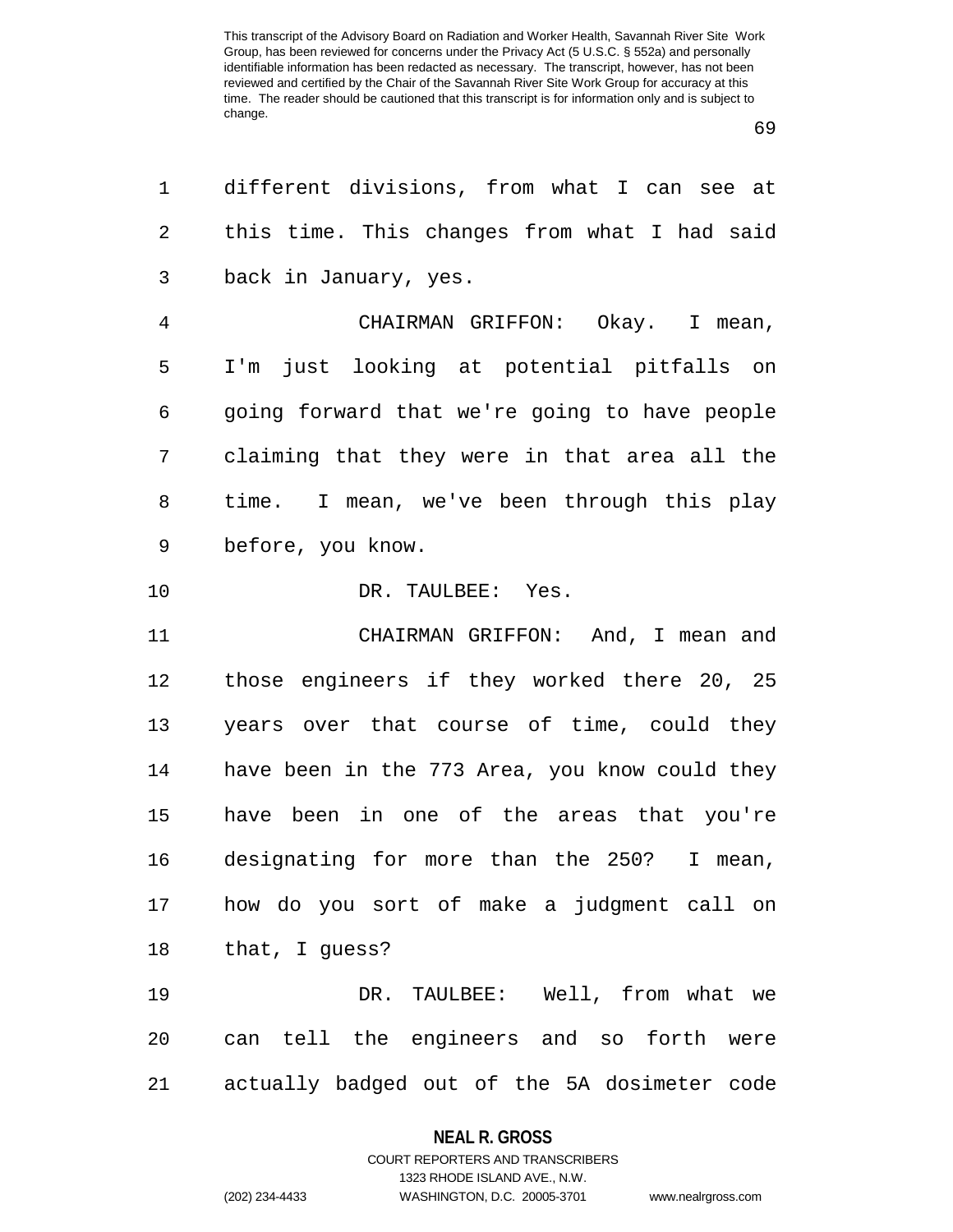70

| 1              | out of 773A.                                   |
|----------------|------------------------------------------------|
| $\overline{2}$ | CHAIRMAN GRIFFON: Oh, okay. So                 |
| 3              | they would have been included?                 |
| 4              | DR. TAULBEE: That's correct. So,               |
| 5              | yes, they should have been included from that, |
| 6              | or should be included. And as far as the       |
| 7              | buildings in the Class Definition of doing     |
| 8              | this, this is why the Class Definition is      |
| 9              | written the way it is. There's no indication   |
| 10             | of building written in there. It is only time  |
| 11             | period and the dosimeter codes. And that is    |
| 12             | because there are -- the front section of 773A |
| 13             | is all administrative offices. So there could  |
| 14             | be secretaries who worked in that front part   |
| 15             | of that office, in order to go to the back     |
| 16             | area to go into the regulated area, they had   |
| 17             | to pick up a dosimeter badge. And there were   |
| 18             | visitor badges there. And when they picked     |
| 19             | one up and they file a claim, we see that      |
| 20             | visitor dosimeter badge. So if they went back  |
| 21             | there into those areas, then we would see a    |

**NEAL R. GROSS** COURT REPORTERS AND TRANSCRIBERS

1323 RHODE ISLAND AVE., N.W. (202) 234-4433 WASHINGTON, D.C. 20005-3701 www.nealrgross.com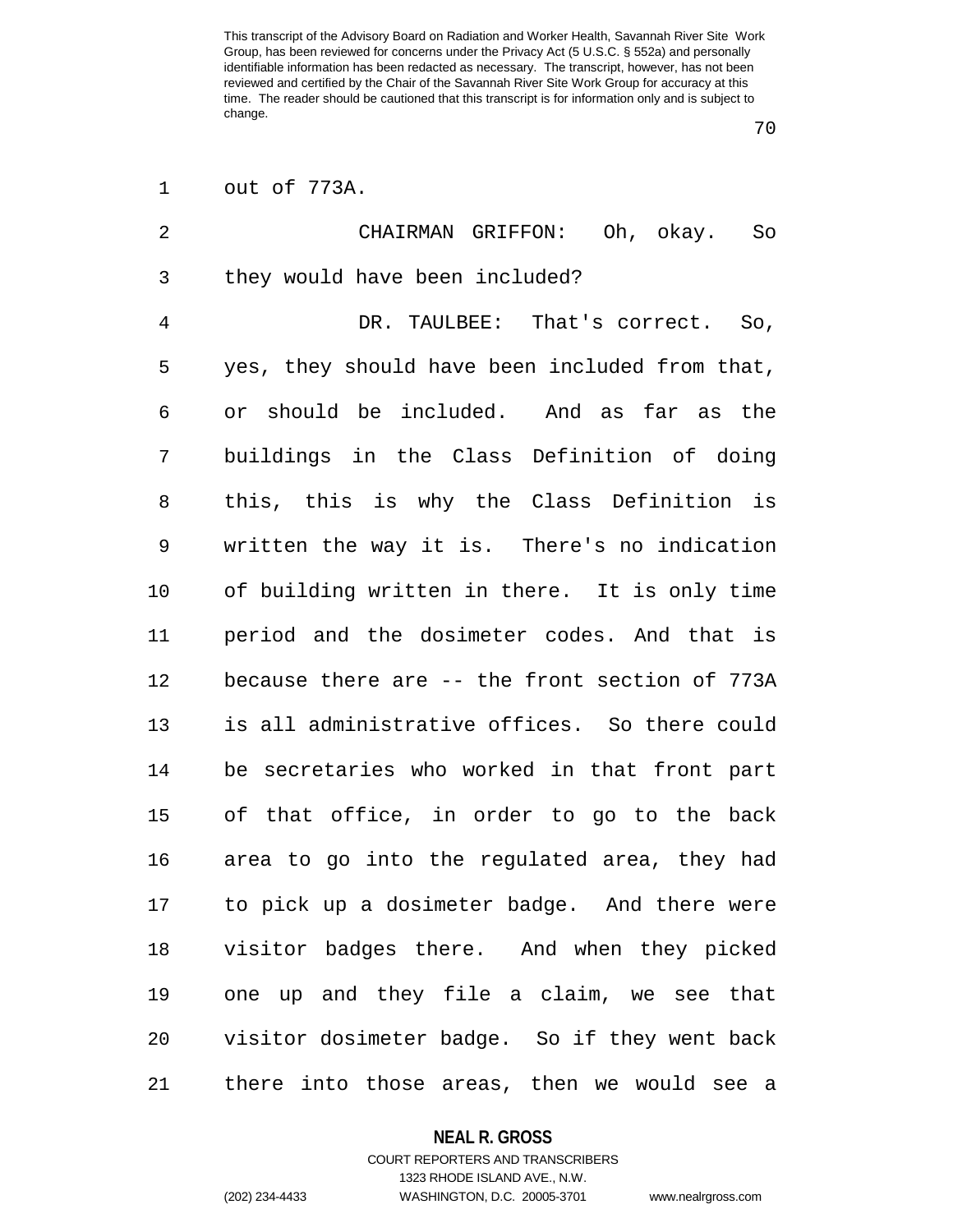71

| 1  | dosimeter badge from that standpoint. So this  |
|----|------------------------------------------------|
| 2  | is why we've written the Definition the way -- |
| 3  | what if<br>CHAIRMAN GRIFFON: And               |
| 4  | they had a visitor dosimeter badge? Then do    |
| 5  | you try to parse it out to say well they were  |
| 6  | an administrative worker that went back there, |
| 7  | but it was only a visitor badge so they        |
| 8  | probably weren't there more then a few days?   |
| 9  | DR. TAULBEE: I wouldn't do that,               |
| 10 | but I don't know how Department of Labor is    |
| 11 | going to do this.                              |
| 12 | CHAIRMAN GRIFFON: Okay. I mean,                |
| 13 | these are the problems sometimes we get into   |
| 14 | with this. I mean, I think overall you lay     |
| 15 | reasonable argument for this,<br>out a         |
| 16 | notwithstanding other questions that we have   |
| 17 | still on the 300M area and your approach that  |
| 18 | you're using there and some other areas that   |
| 19 | Arjun has raised as where you may have         |
| 20 | concluded that there wasn't any significant    |
| 21 | chance of internal exposure. But SC&A may --   |

## **NEAL R. GROSS**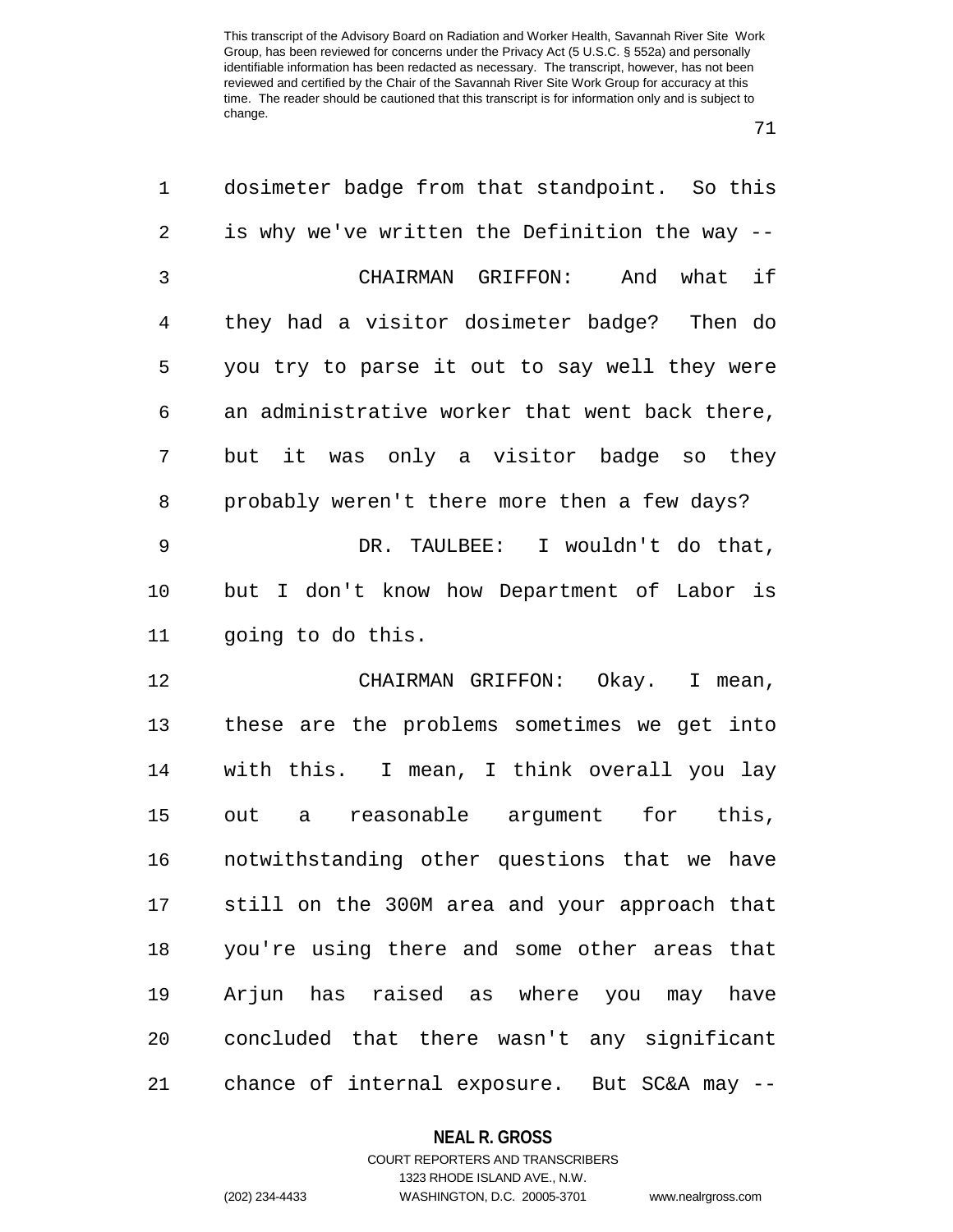72

1 you know. We still have those issues on the 2 table, but for these particular areas or for 3 this Class that you're proposing to add, you 4 make a reasonable argument, I think, at least 5 from my opinion. I just worry about these 6 folks coming forward and having to -- you 7 know, then you get into a situation of an 8 individual having to fight Department of Labor 9 to say "But I was in there all the time. What 10 do you want? I can get supervisors to give 11 affidavits that say that I was in there." I 12 mean, I worry about going down that path is my 13 point. 14 DR. MAKHIJANI: This is Arjun. 15 I have a question about the badge 16 designations. What were the badge 17 designations of the construction workers who 18 were not DuPont employees; subcontractors and 19 subcontractors of subcontractors? Because we 20 have very clear sort of interview information 21 that, you know, they went wherever they were

#### **NEAL R. GROSS**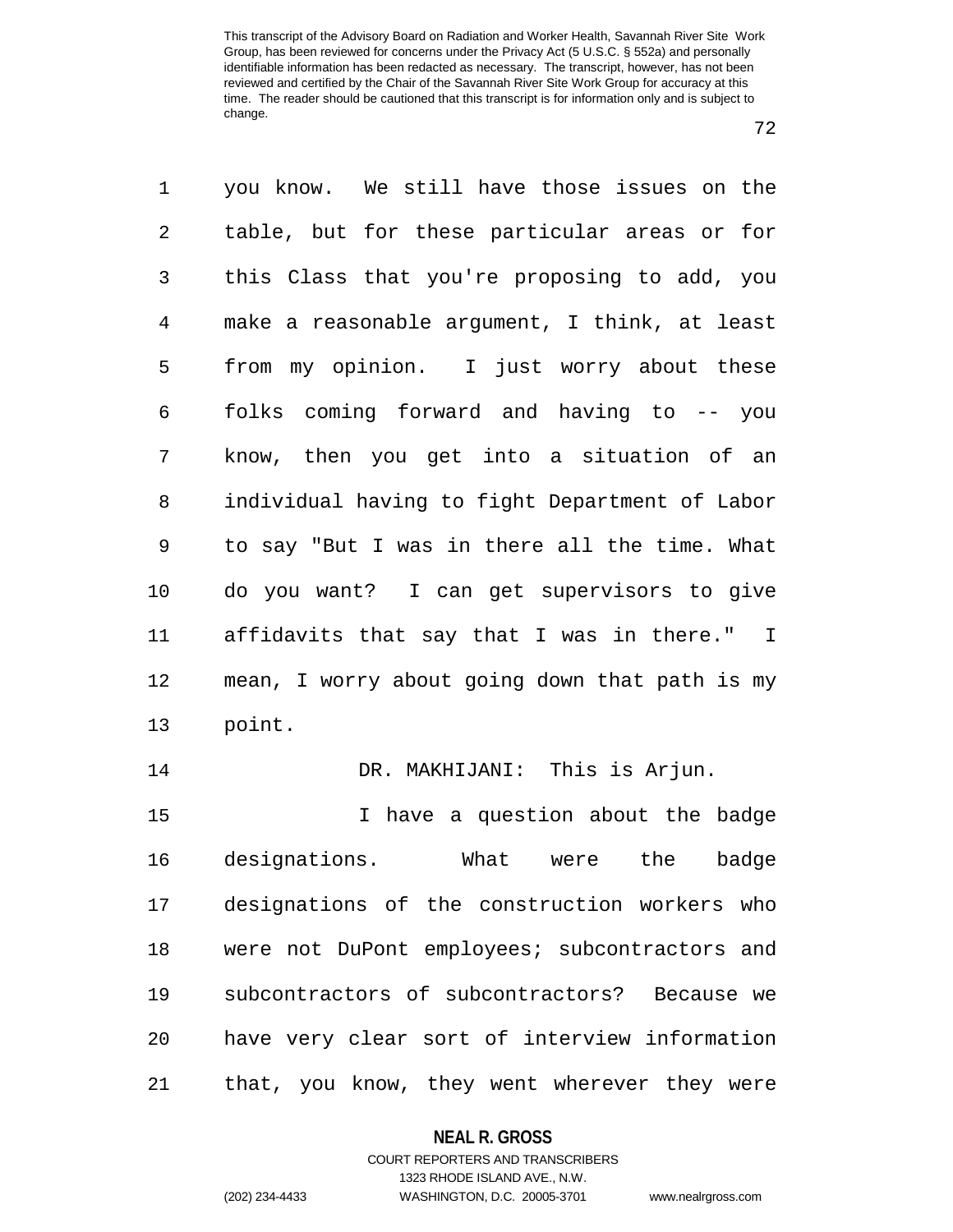73

1 asked and they did similar jobs to production 2 workers sometimes, and then they did 3 construction worker jobs, you know, 4 maintenance jobs, new buildings, new 5 facilities, you know, the works.

6 Did they have the same badge 7 designations as DuPont workers? I'm not 8 including DuPont maintenance workers now. I'm 9 just talking about construction workers who 10 were not DuPont employees.

11 DR. TAULBEE: It is our 12 understanding that they would have been 13 badged, now it would depend upon where they 14 first reported. If they were reporting down 15 to, say, the carpenter shop in the central 16 shops area and then going out with a crew from 17 there, then they would have been badged down 18 there from the central shops.

19 (Simultaneous speaking.) 20 DR. MAKHIJANI: -- that that's

21 what happened?

### **NEAL R. GROSS**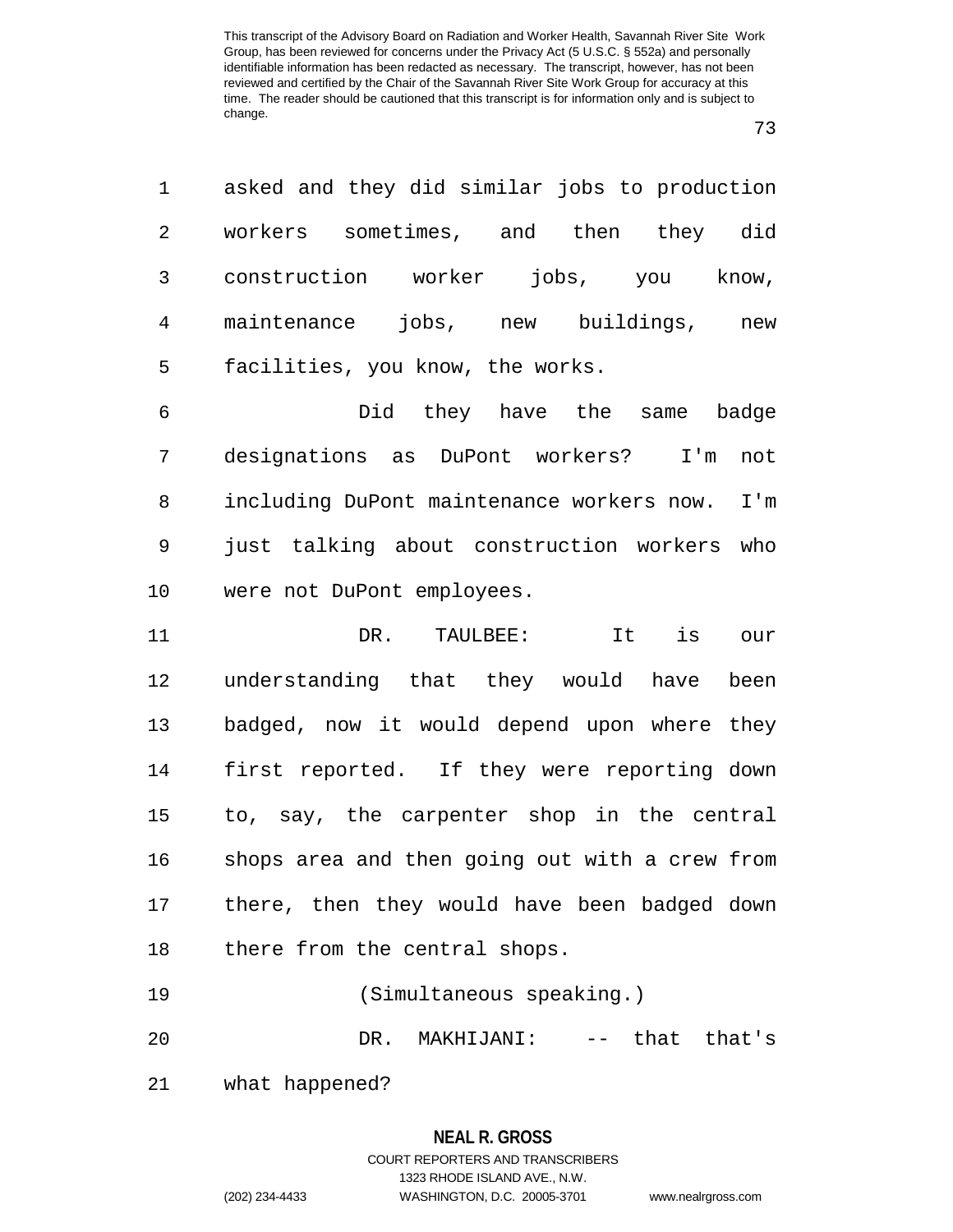74

| $\mathbf 1$    | DR. TAULBEE: I'm sorry?                        |
|----------------|------------------------------------------------|
| $\overline{2}$ | DR. MAKHIJANI: Now this is from                |
| 3              | memory, Tim, because I haven't looked at these |
| 4              | interviews in a while. But I think that's      |
| 5              | what they said happened, and of course apart   |
| 6              | from the question that they've said that they  |
| 7              | were often working when they didn't have       |
| 8              | badges. But leaving that aside for the         |
| 9              | moment, I think non-DuPont construction        |
| 10             | workers -- I mean, I just don't know whether   |
| 11             | they would fall into these badging categories  |
| 12             | and whether your SEC would capture them.       |
| 13             | DR. TAULBEE: Well, I believe the               |
| 14             | SEC would capture them because they would go   |
| 15             | through one of two paths. Either they would    |
| 16             | go down to the central shops and be badged     |
| 17             | from the central shops area or they would be   |
| 18             | badged up there in the 700 Area.<br>In the     |
| 19             | latter years there's a particular badge        |
| 20             | designation for -- called the construction     |
| 21             | gate where they would be badged from. So one   |

### **NEAL R. GROSS**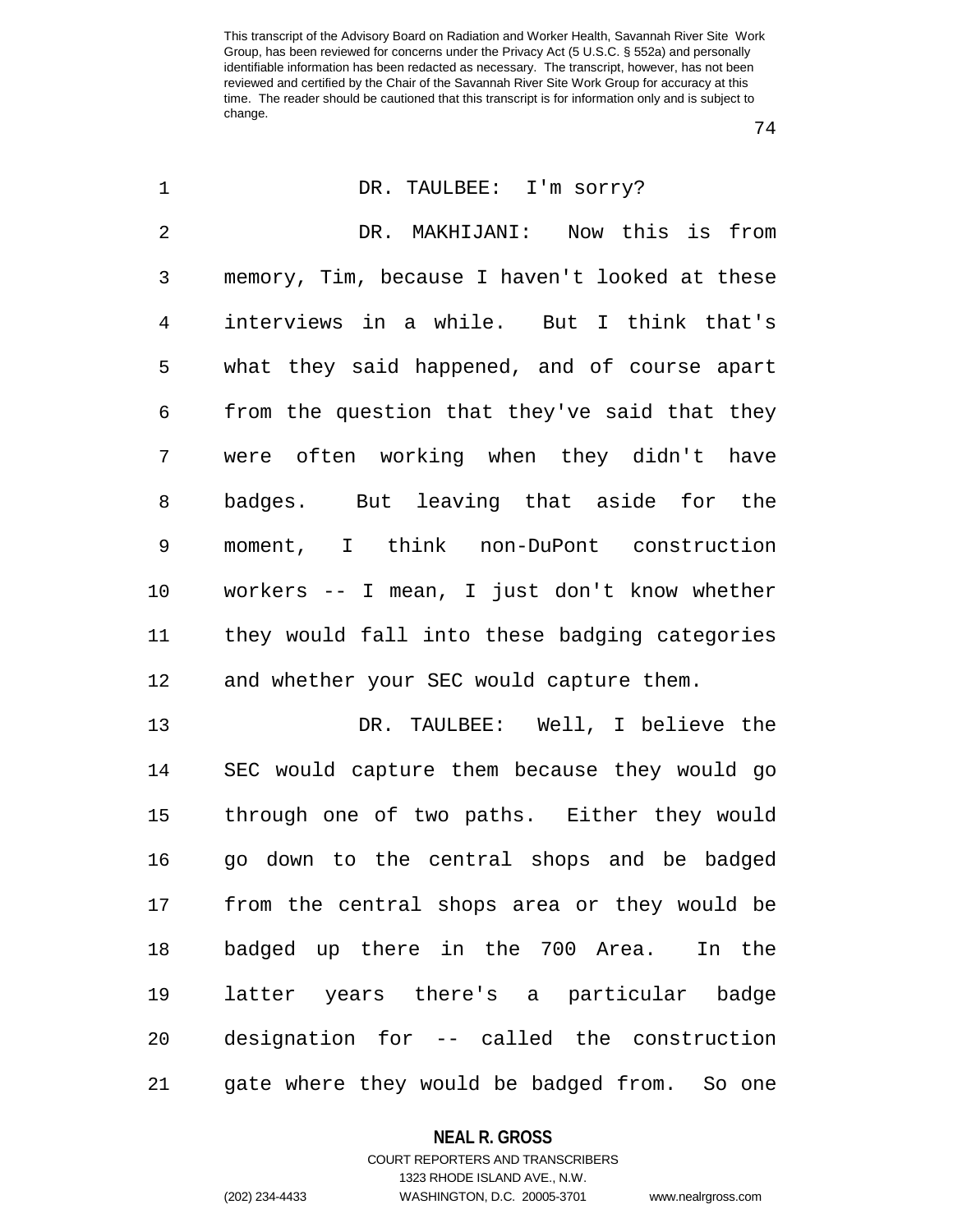75

1 of those six series, 6B through 6D would 2 capture them under that particular 3 designation. So when they went into the 700 4 Area and then down in the TNX Area. These 5 workers would be badged as visitors, but again 6 whenever they would file a claim with us, 7 Savannah River sends their dosimetry to us, we 8 can look through their dosimetry codes and we 9 can see where it is that they worked.

10 DR. MAKHIJANI: And so the claim 11 is basically that there are no generic 12 visitors' badges. That visitors' badges are 13 assigned to particular workers consistently 14 and not to any other workers so that you could 15 actually track when a construction worker went 16 into the 773 Area that they always wore the 17 same badge?

18 DR. TAULBEE: It is our 19 understanding that for a continuous project 20 they would have. However, if once that 21 project was finished and they went to, say,

#### **NEAL R. GROSS**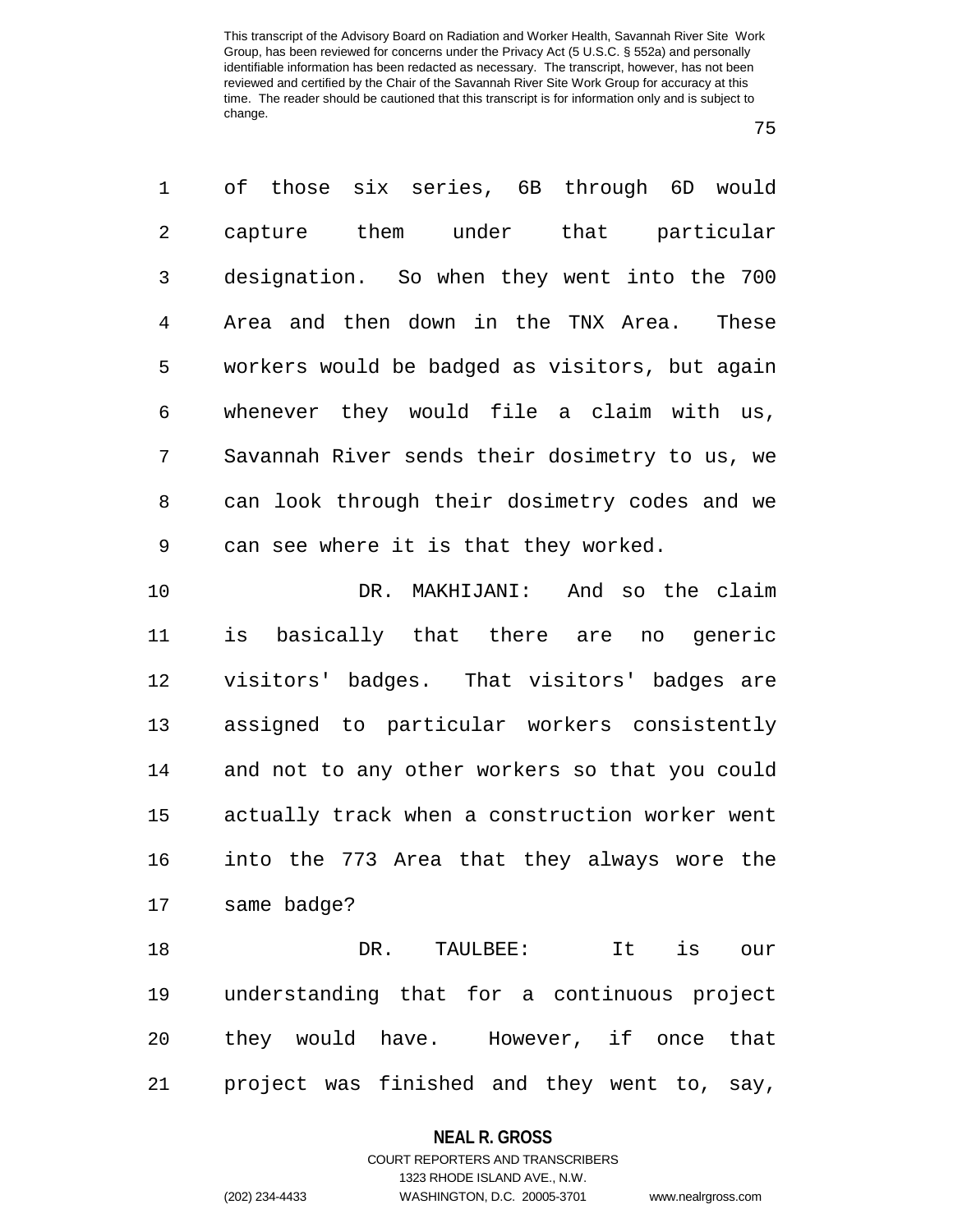76

1 the R reactor, they would get a different 2 visitor badge issued out of the R reactor. 3 And so it would have the R reactor 4 designation. Their name would be associated 5 within a badge in the 700 area and a badge in 6 the R area. 7 DR. MAKHIJANI: Besides their own 8 badge, so they -- did they not have a badge 9 that they continuously wore themselves? 10 DR. TAULBEE: That's correct, they 11 did not have a badge that they continuously 12 wore themselves unless they were going to be 13 doing an extended project in that area. And 14 then we do see a lot of construction trades 15 workers that are monitored for a period of a 16 few months, and then they drop off. And when 17 you look at the dosimetry logs, the largest 18 group of people that are on determination work 19 are construction trades workers that are 20 moving in and out of different areas.

21 DR. MAKHIJANI: Yes. I'm a little

**NEAL R. GROSS** COURT REPORTERS AND TRANSCRIBERS

1323 RHODE ISLAND AVE., N.W. (202) 234-4433 WASHINGTON, D.C. 20005-3701 www.nealrgross.com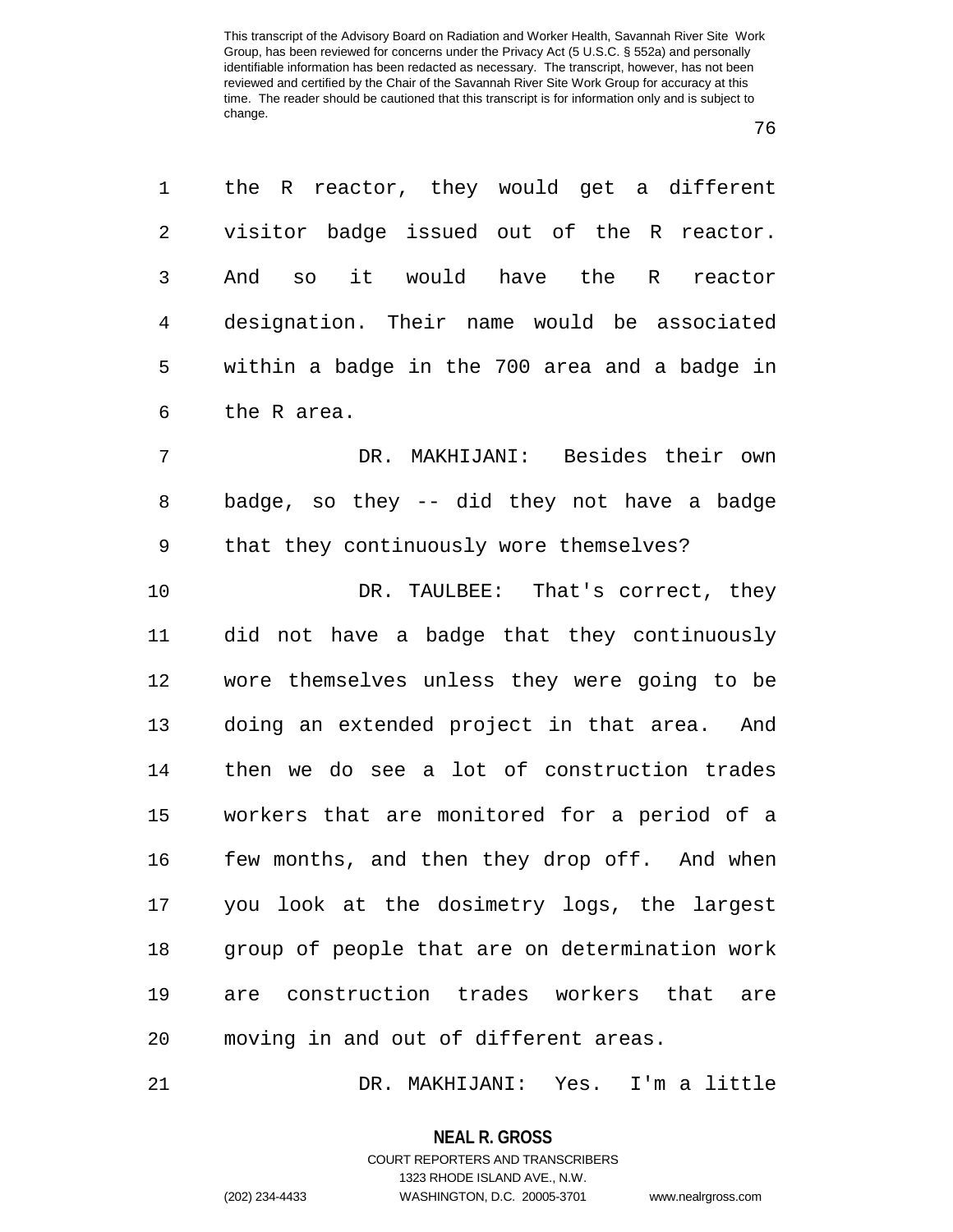77

1 -- I'm actually more confused now then I was 2 before. So are you saying that there were 3 many construction workers on site who were not 4 badged unless they were assigned to particular 5 areas of work? 6 DR. TAULBEE: I'm not sure what 7 you're asking there. 8 DR. MAKHIJANI: Well, if they were 9 only wearing visitor badges, they went into 10 700 or 300 or 100 and then they got a badge of 11 that area that had their name on it and that 12 would be in their file, then presumably they 13 didn't have any badges when they were not 14 assigned to a particular area? 15 CHAIRMAN GRIFFON: Perhaps I can 16 try. This is Mark Griffon. If I'm 17 understanding Tim correctly you're saying they 18 would be assigned "visitor badges," but they'd 19 be area-specific visitor badges, Tim? 20 DR. TAULBEE: That is correct. 21 CHAIRMAN GRIFFON: Yes.

> **NEAL R. GROSS** COURT REPORTERS AND TRANSCRIBERS 1323 RHODE ISLAND AVE., N.W.

(202) 234-4433 WASHINGTON, D.C. 20005-3701 www.nealrgross.com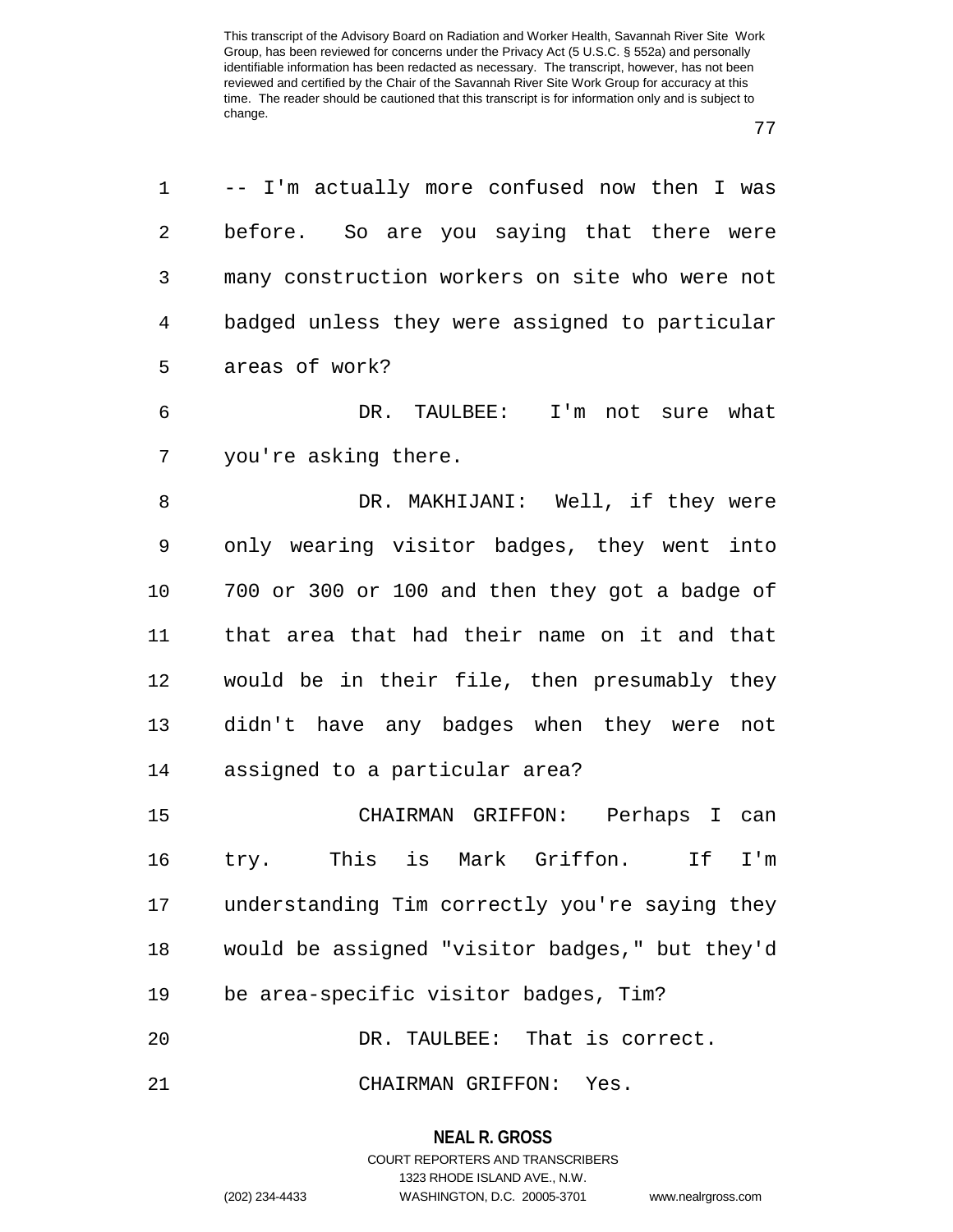78

| 1              | DR. MAKHIJANI:<br>As a person-                 |
|----------------|------------------------------------------------|
| $\overline{2}$ | specific? So not just area-specific --         |
| 3              | CHAIRMAN GRIFFON: Right. They                  |
| 4              | hold onto that badge while they're working on  |
| 5              | that project in that area. But then if they    |
| 6              | went to another area, they would turn in that  |
| 7              | badge and get another badge from the other     |
| 8              | area.                                          |
| 9              | DR. MAKHIJANI:<br>I'm not                      |
| 10             | understanding. What happened to that badge?    |
| 11             | Did somebody else wear it after -- before it   |
| 12             | was read?                                      |
| 13             | CHAIRMAN GRIFFON: I'm assuming it              |
| 14             | was read. Yes, I don't know that. Yes.         |
| 15             | That's a good question.                        |
| 16             | DR. TAULBEE: Yes, it would be                  |
| 17             | read. It would be read with that particular    |
| 18             | person and then basically -- you know, that    |
| 19             | one person that say he wore this badge for a   |
| 20             | week in R area, that badge would then be read. |
| 21             | He then went to, say, 700 area, he was issued  |

**NEAL R. GROSS** COURT REPORTERS AND TRANSCRIBERS

1323 RHODE ISLAND AVE., N.W. (202) 234-4433 WASHINGTON, D.C. 20005-3701 www.nealrgross.com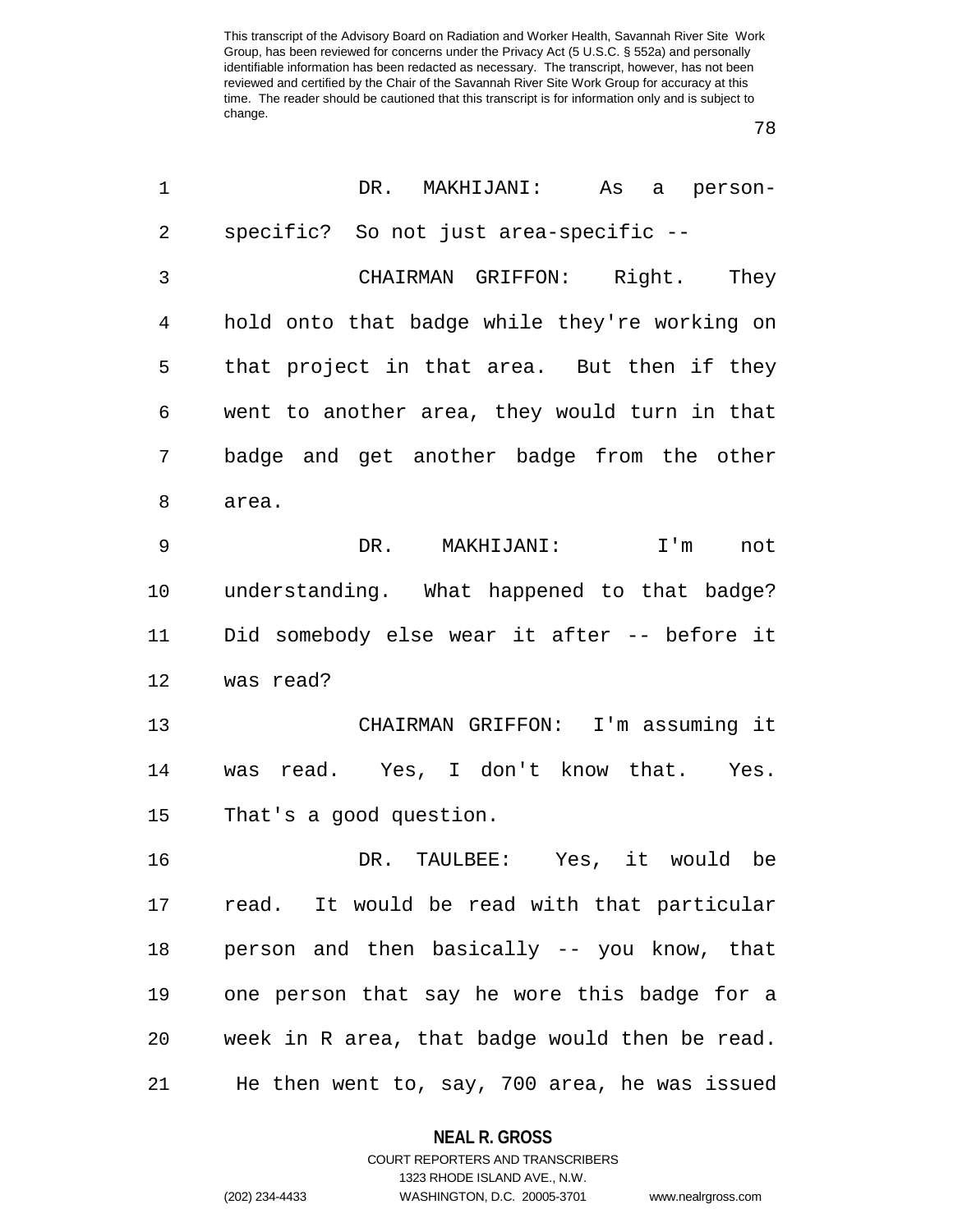79

| $\mathbf 1$ | a different badge --                           |
|-------------|------------------------------------------------|
| 2           | CHAIRMAN GRIFFON: Yes.                         |
| 3           | DR. TAULBEE: -- and he wore that               |
| 4           | for, say, two weeks, and that badge would be   |
| 5           | read.                                          |
| 6           | And in<br>DR. MAKHIJANI: Yes.                  |
| 7           | between assignments to these areas they had no |
| 8           | badge?                                         |
| 9           | DR. TAULBEE: If they were not in               |
| 10          | the area that was regulated or a radioactive   |
| 11          | material area, that's correct. They would not  |
| 12          | have a badge.                                  |
| 13          | DR. MAKHIJANI: Okay. Because a                 |
| 14          | lot of them have said that they were in        |
| 15          | radioactive areas that were not properly       |
| 16          | marked. And so essentially you're confirming   |
| 17          | something that they've said, I just wanted to  |
| 18          | clarify that.                                  |
| 19          | And so I presume that you've                   |
| 20          | tracked this kind of visitor badge issue       |
| 21          | because it's obviously going to be a very      |

### **NEAL R. GROSS**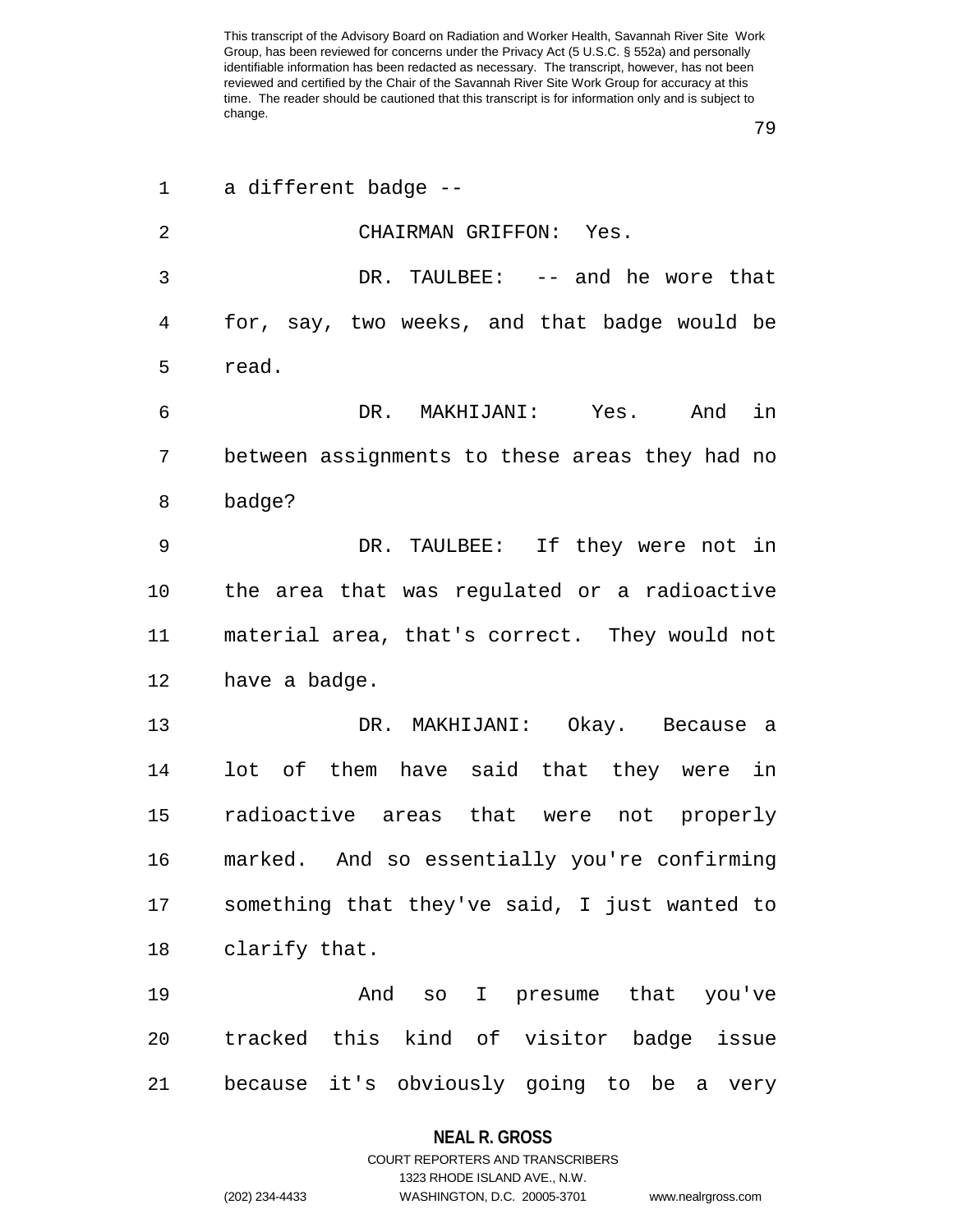80

1 central issue, especially for non-DuPont 2 employees because you know a good level of 3 confidence that they had individual badges 4 that were designated as visitor badges that 5 also carried the name of the person 6 consistently and were read consistently that 7 way. I mean, I presume you've researched and 8 documented that.

9 DR. TAULBEE: Yes. Within the 10 dosimetry logs or dosimetry records there are 11 visitor logs as well. And this is almost -- I 12 wouldn't say exclusively, but the vast 13 majority of the entries of people in those 14 visitor logs are construction trades workers. 15 And when everybody had their badge and -- 16 continuing on this R 700 Area example, they 17 would have an individual card and it would say 18 that this person was monitored for this week 19 and in there, and here's the dose. And then 20 the next line would be the person was 21 monitored for -- well, externally monitored in

#### **NEAL R. GROSS**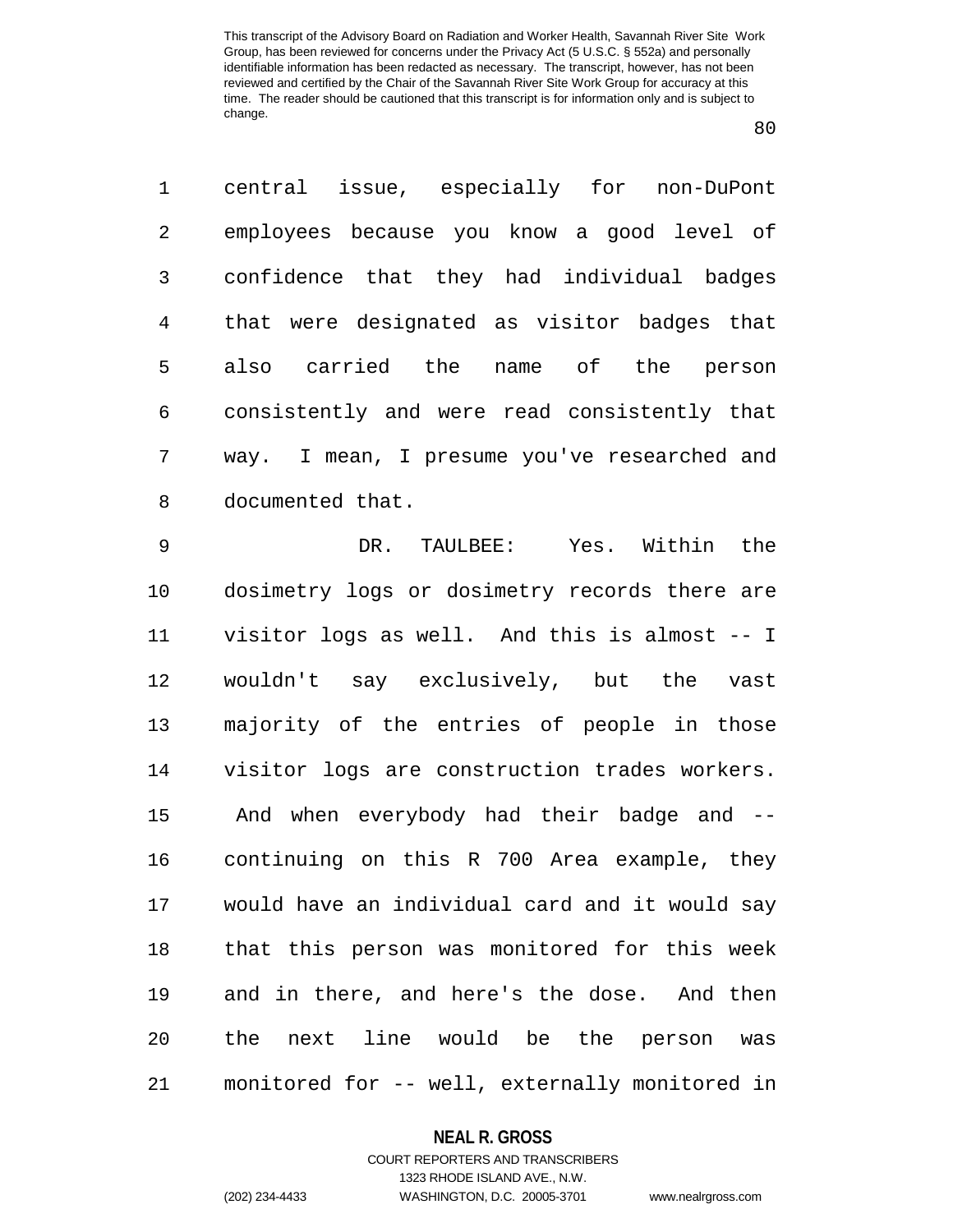81

1 the 700 Area for this week and it would have 2 that dose.

3 So these individual cards are 4 filed by alphabetical name, comprise multiple 5 dosimeter badges for an individuals who was a 6 nonstandard DuPont worker who had a payroll 7 ID.

8 DR. MAKHIJANI: And this kind of 9 thing extends to the film badge before -- 10 we're talking mainly before the TLD era, 11 right?

12 DR. TAULBEE: That's correct. Yes. 13 DR. MAKHIJANI: So you're talking 14 about somebody goes for two days, does a job, 15 has a film badge, and it will be read. And 16 then, of course, it's over for that film 17 badge, right? 18 DR. TAULBEE: That's correct, yes.

19 DR. MAKHIJANI: And that there is 20 a kind of -- that all of the construction 21 workers -- so there's another kind of

#### **NEAL R. GROSS**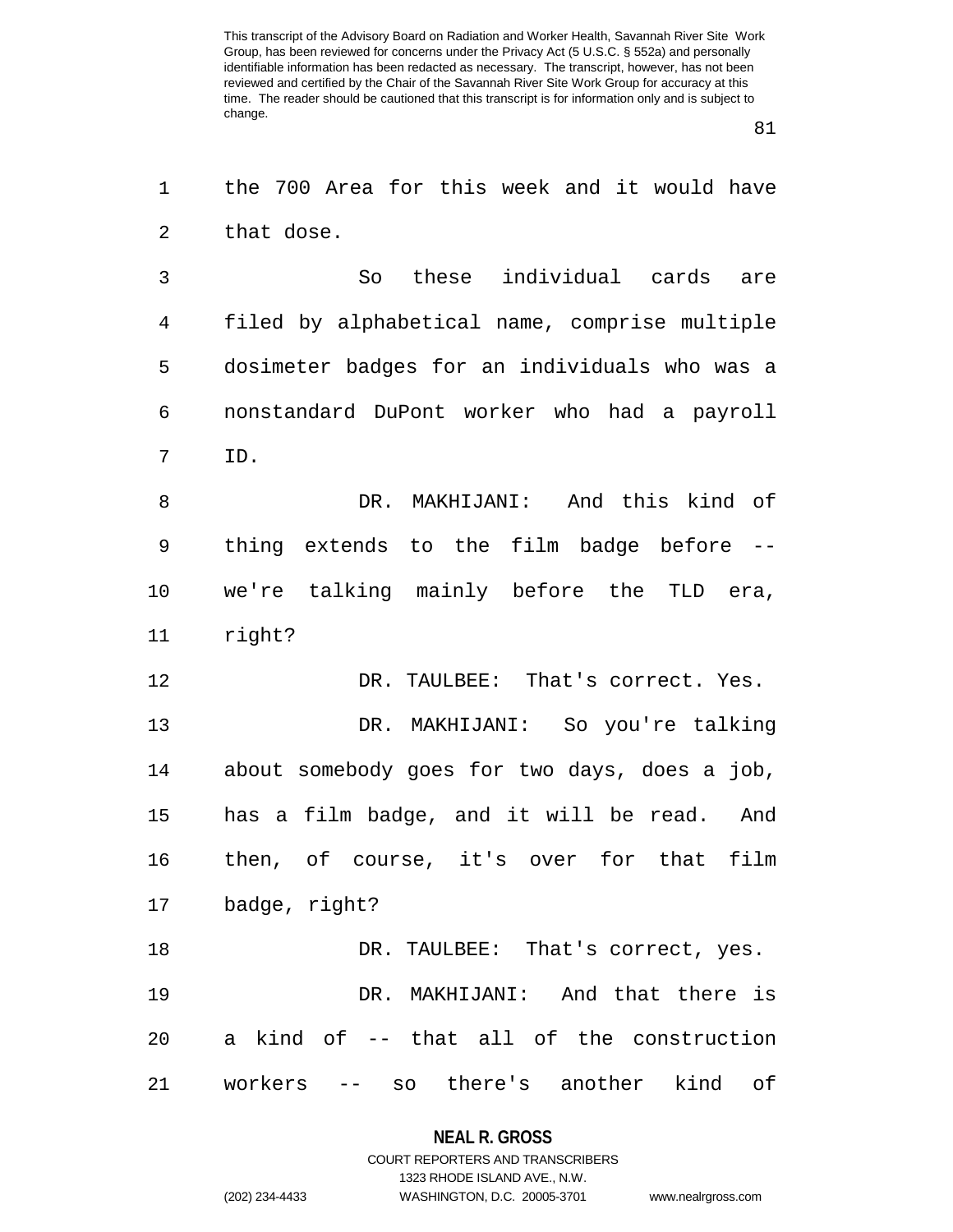82

| 1              | question. Did the construction workers always  |
|----------------|------------------------------------------------|
| 2              | just use visitor badges? Weren't there         |
| $\mathfrak{Z}$ | construction workers who were there on site    |
| 4              | for years together who were not DuPont         |
| 5              | employees who had their own badges, and what   |
| 6              | were their badge designations?                 |
| 7              | DR. TAULBEE: That is -- well,                  |
| 8              | yes. The construction -- there's two           |
| $\mathsf 9$    | different parts here. One for -- within the    |
| 10             | dosimetry logs is construction trade workers,  |
| 11             | okay? Not all of them were DuPont employees    |
| 12             | because they have payroll ID numbers that are  |
| 13             | very large. And depending upon the trade       |
| 14             | number it kind of goes sequentially but it     |
| 15             | jumps up to like 90,000 -- not all of them are |
| 16             | DuPont employees. Many of the<br>DuPont        |
| 17             | employees were actually under roll two; these  |
| 18             | were mechanics, maintenance type of people.    |
| 19             | They were all under what was called the Local  |
| 20             | Wage Roll. Construction was different wage     |
| 21             | roll.                                          |

### **NEAL R. GROSS**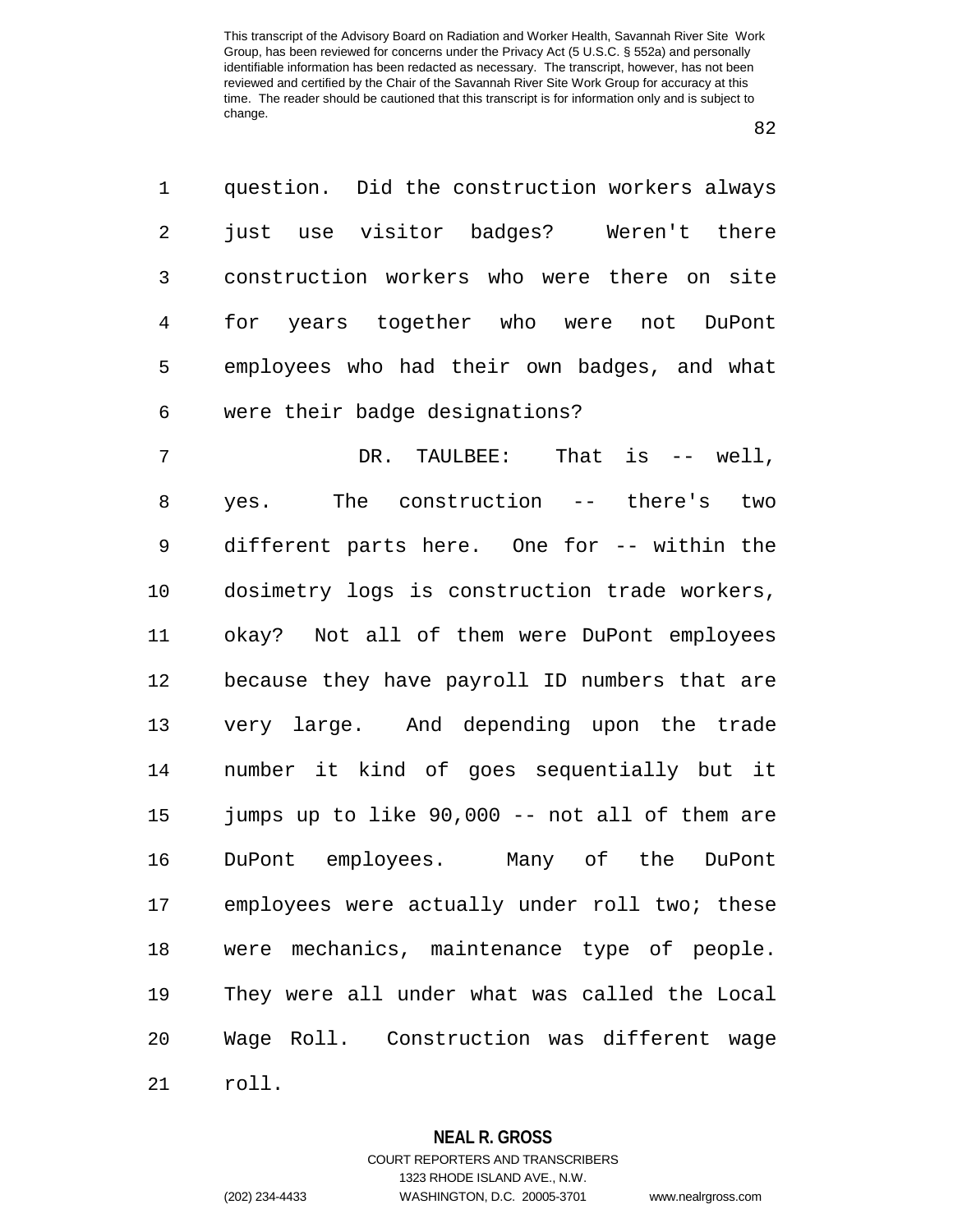83

| 1              | And so -- was going to be there                |
|----------------|------------------------------------------------|
| $\overline{c}$ | for an extended period of time, got their own  |
| 3              | badge designation. And these would be out of   |
| $\overline{4}$ | that 12 series that you're looking at, and     |
| 5              | they could go anywhere with that single badge, |
| 6              | which is why we've included them in the SEC.   |
| 7              | So the roll four is not<br>just                |
| 8              | DuPont, it also includes some of these other   |
| 9              | construction trades workers. What I've been    |
| 10             | talking about with the visitor ones is people  |
| 11             | who only worked at the site for, you know, a   |
| 12             | maybe one to two year period and worked        |
| 13             | between multiple areas. Those were the ones    |
| 14             | who they probably did not issue an individual  |
| 15             | badge to and assign an individual number to.   |
| 16             | But we do have the dosimetry when they file a  |
| 17             | claim we can get their dosimetry back and look |
| 18             | at which areas they worked in.                 |
| 19             | DR. MAKHIJANI: Probably?                       |
| 20             | DR. TAULBEE: I=m sorry?                        |

21 DR. MAKHIJANI: Probably?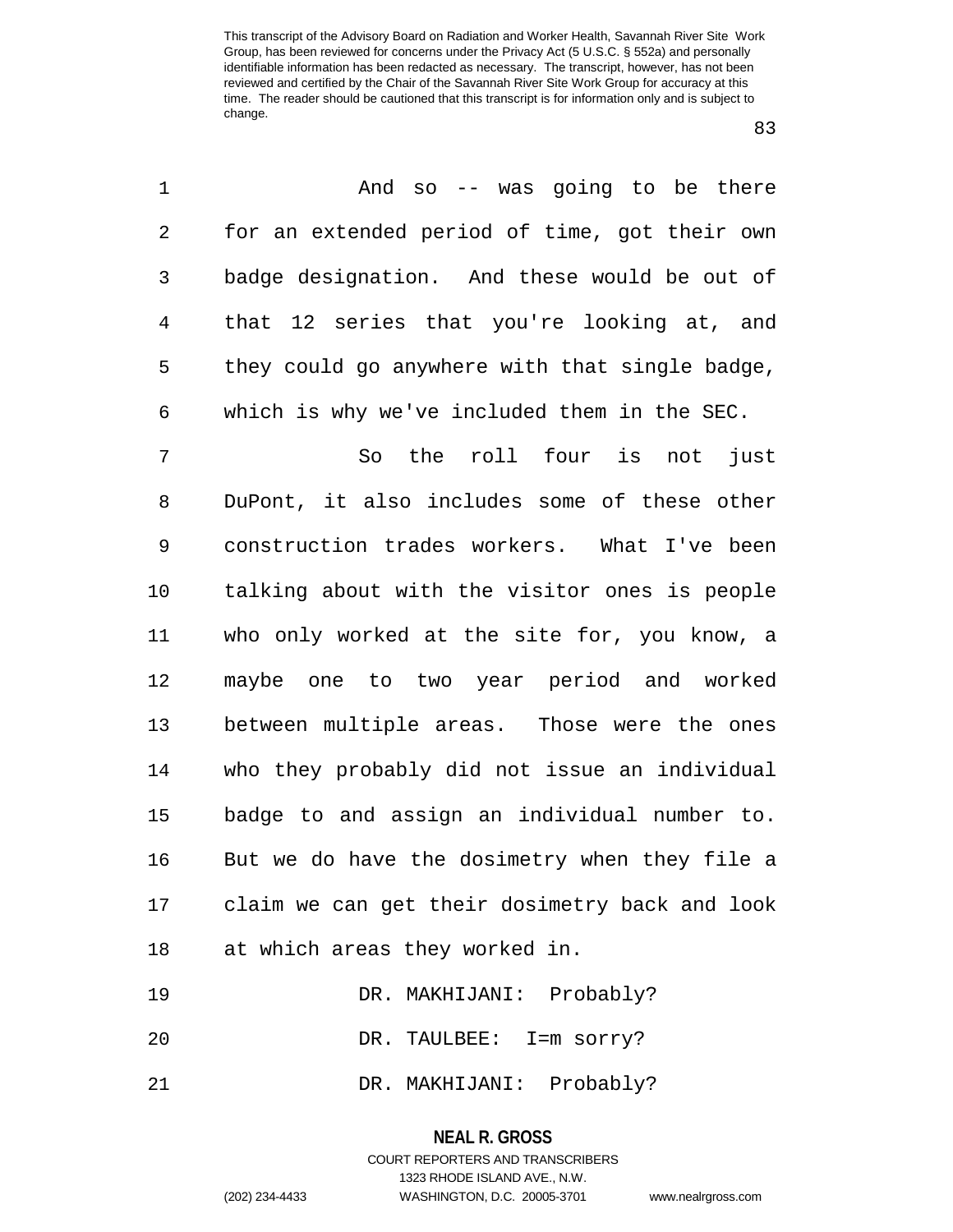84

| 1  | DR. TAULBEE: What do you mean by               |
|----|------------------------------------------------|
| 2  | $B -$                                          |
| 3  | DR. MAKHIJANI: Yes, it=s just a                |
| 4  | question. I mean, if they worked for one to    |
| 5  | two years, they probably didn't have a badge   |
| 6  | but maybe they did and we're not sure or was   |
| 7  | there a time limit like three years? If they   |
| 8  | worked for three years, they had their own     |
| 9  | badge? And if they did, if they were non-      |
| 10 | DuPont -- so I'm a little puzzled because I    |
| 11 | mean we've got a bunch of interviews with      |
| 12 | workers that said that, you know, they could   |
| 13 | have been there for a few months and there     |
| 14 | were people who came for a few months and then |
| 15 | they were laid off, and they were brought back |
| 16 | and there was construction union hall hiring   |
| 17 | and all that. And then there were              |
| 18 | construction workers who were on-site for      |
| 19 | years who were not DuPont employees and many   |
| 20 | of them later became DuPont employees, as you  |
| 21 | I'm talking about<br>And<br>those<br>know.     |

#### **NEAL R. GROSS**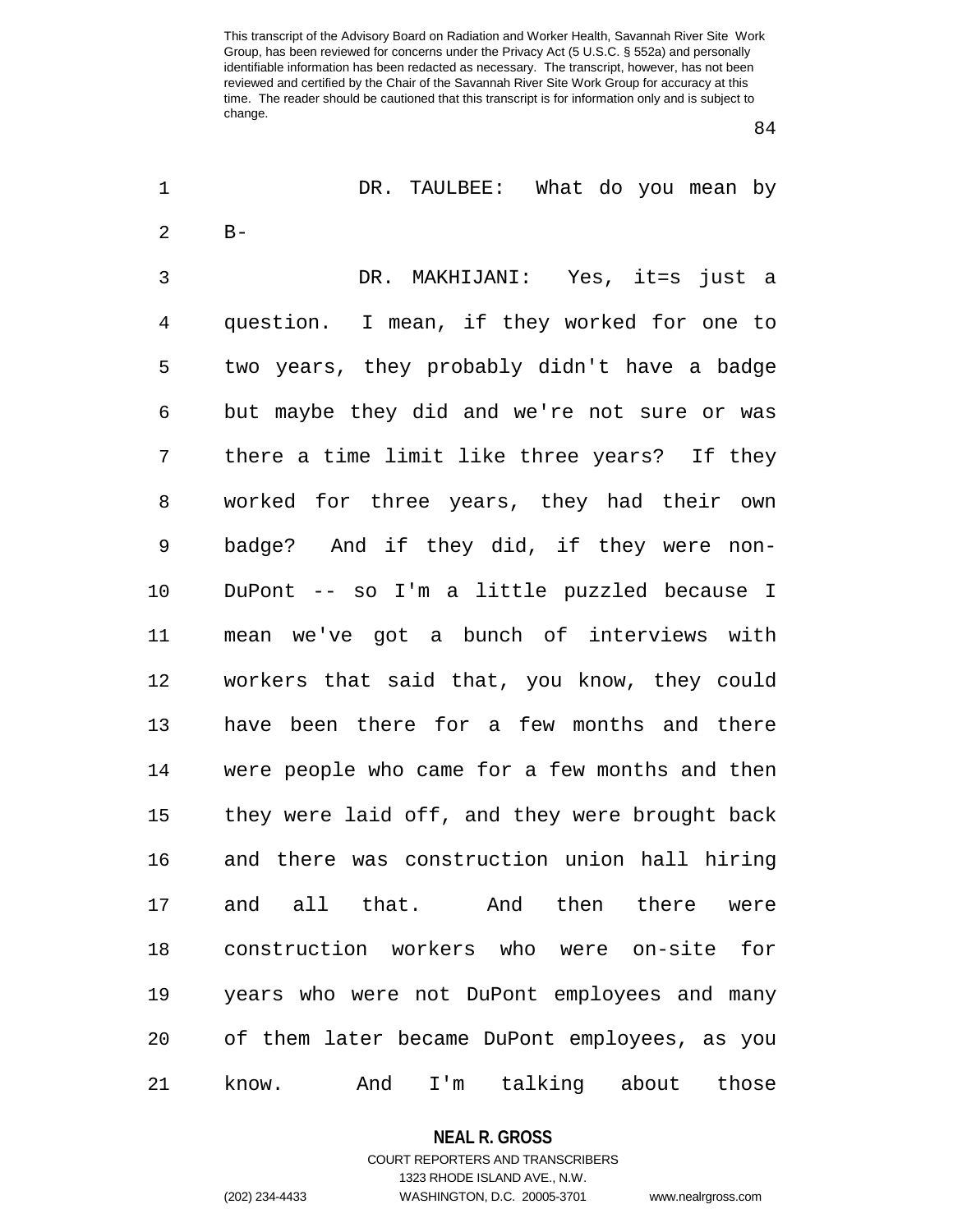85

| 1  | construction workers who were there on site    |
|----|------------------------------------------------|
| 2  | for prolonged periods whether they had their   |
| 3  | own badges and what those badge designations   |
| 4  | were and whether you've captured them.         |
| 5  | DR. TAULBEE: If they were on-site              |
| 6  | for prolonged periods, then they were given a  |
| 7  | unique identifying number. And, yes, we have   |
| 8  | their dosimetry data, their log -- they are in |
| 9  | those dosimetry logs, okay?                    |
| 10 | DR. MAKHIJANI: No, no. Whether                 |
| 11 | you=ve captured them in your SEC --            |
| 12 | DR. TAULBEE: Yes --                            |
| 13 | DR. MAKHIJANI: -- these badge                  |
| 14 | designations?                                  |
| 15 | DR. TAULBEE: -- they would have                |
| 16 | been badged out of that 12 series. Almost all  |
| 17 | of the construction trades workers are badged  |
| 18 | out of that 12 series.                         |
| 19 | DR. MAKHIJANI: Okay. Including                 |
| 20 | non-DuPont employees?                          |
| 21 | DR. TAULBEE: Yes.                              |

# **NEAL R. GROSS**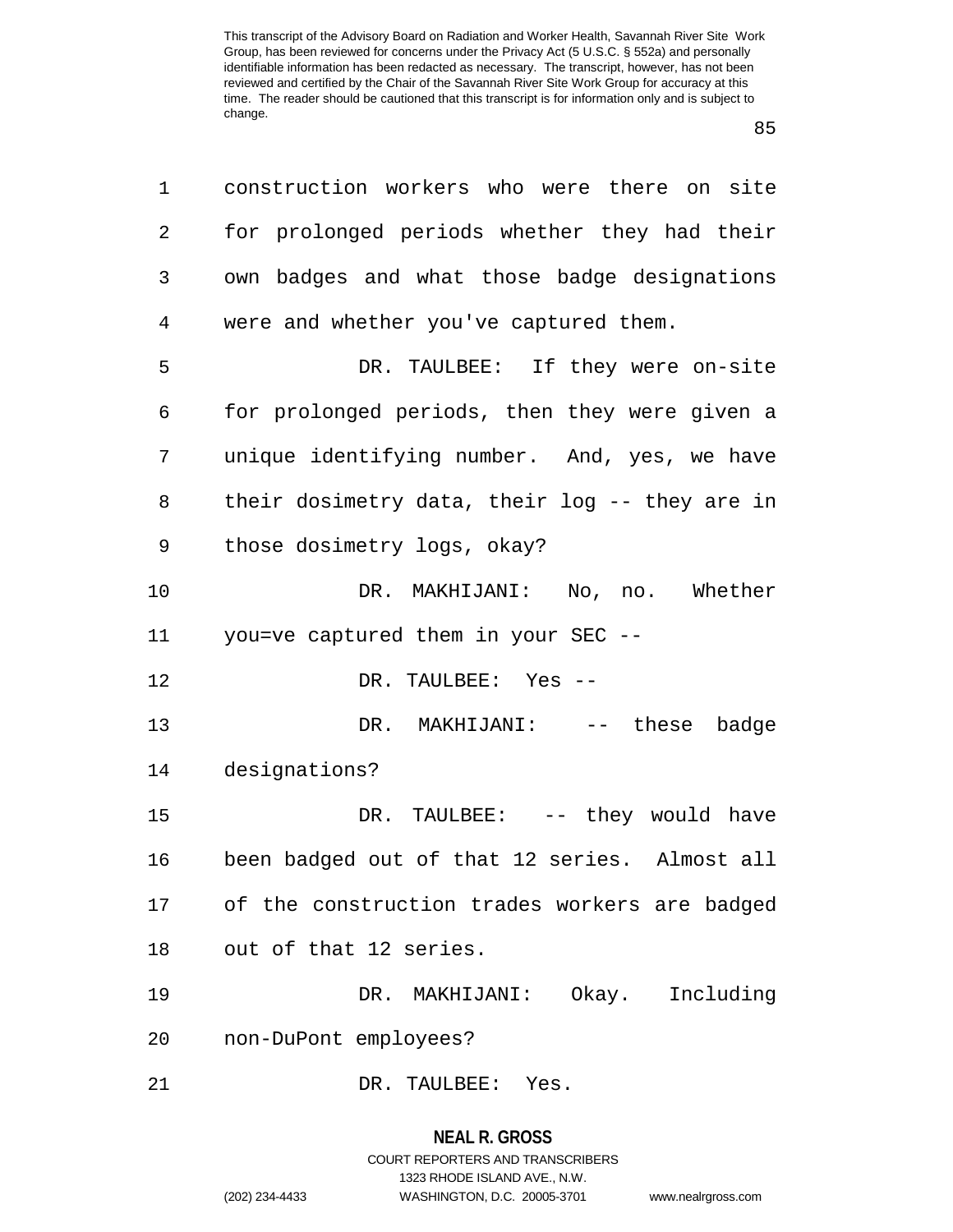86

| $\mathbf 1$    | DR. MAKHIJANI: Okay.                           |
|----------------|------------------------------------------------|
| $\overline{2}$ | MR. MAHAFFEY: Tim, Mark Mahaffey.              |
| 3              | have hundreds of records of<br>We              |
| 4              | visitors, call ups and non-DuPont construction |
| 5              | workers with badges as short as one day and    |
| 6              | over multiple months, and also bioassay data.  |
| 7              | And, you know, the HP techs we interviewed     |
| 8              | said that no one went into the rad controlled  |
| 9              | area without a film badge.                     |
| 10             | DR. MAKHIJANI: Oh, yes. I'm not                |
| 11             | talking about whether they went without a film |
| 12             | badge or not because we're parsing this by     |
| 13             | film badge designations and not whether they   |
| 14             | were badged or not. I mean, if the SEC were -- |
| 15             | you know all workers who were badged, that     |
| 16             | would be a different argument.                 |
| 17             | MEMBER CLAWSON: Tim?                           |
| 18             | DR. TAULBEE: Yes.                              |
| 19             | MEMBER CLAWSON: This<br>is Brad                |
| 20             | speaking.                                      |
| 21             | hope you understand. I mean,<br>I.             |

**NEAL R. GROSS**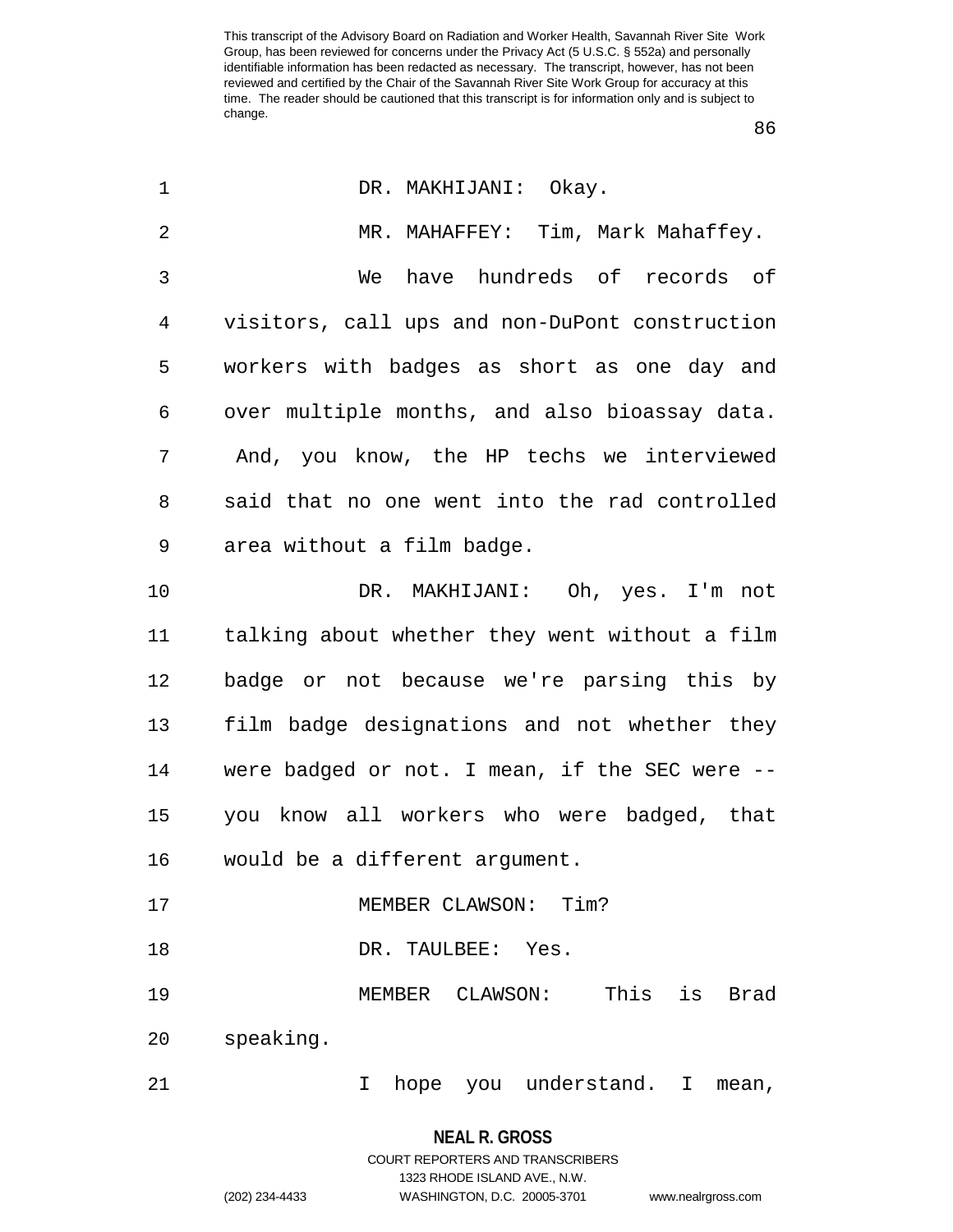87

1 you've talked several times on this. Savannah 2 River is a very unique site from the 3 standpoint of the operations personnel being 4 DuPont employees plus a large majority of the 5 contractors being DuPont employees. Then we 6 switch over to the subcontractors of 7 subcontractors being classified as 8 construction trades, too. And this is kind of 9 where I know where Arjun is going because me 10 and him have looked into many of these things 11 and heard many of these interviews as well; at 12 one time I was a DuPont employee and then I 13 wasn't. I was working for Rust, or somebody 14 like this, and so forth. That's kind of where 15 our worry comes into this.

16 You know as well as I do the 17 uniqueness of Savannah River. And when we 18 talked to especially the construction trades, 19 I understand what you're saying if they're in 20 the central shops and stuff, if they weren't-- 21 hadn't been there for several years, or

### **NEAL R. GROSS** COURT REPORTERS AND TRANSCRIBERS

1323 RHODE ISLAND AVE., N.W. (202) 234-4433 WASHINGTON, D.C. 20005-3701 www.nealrgross.com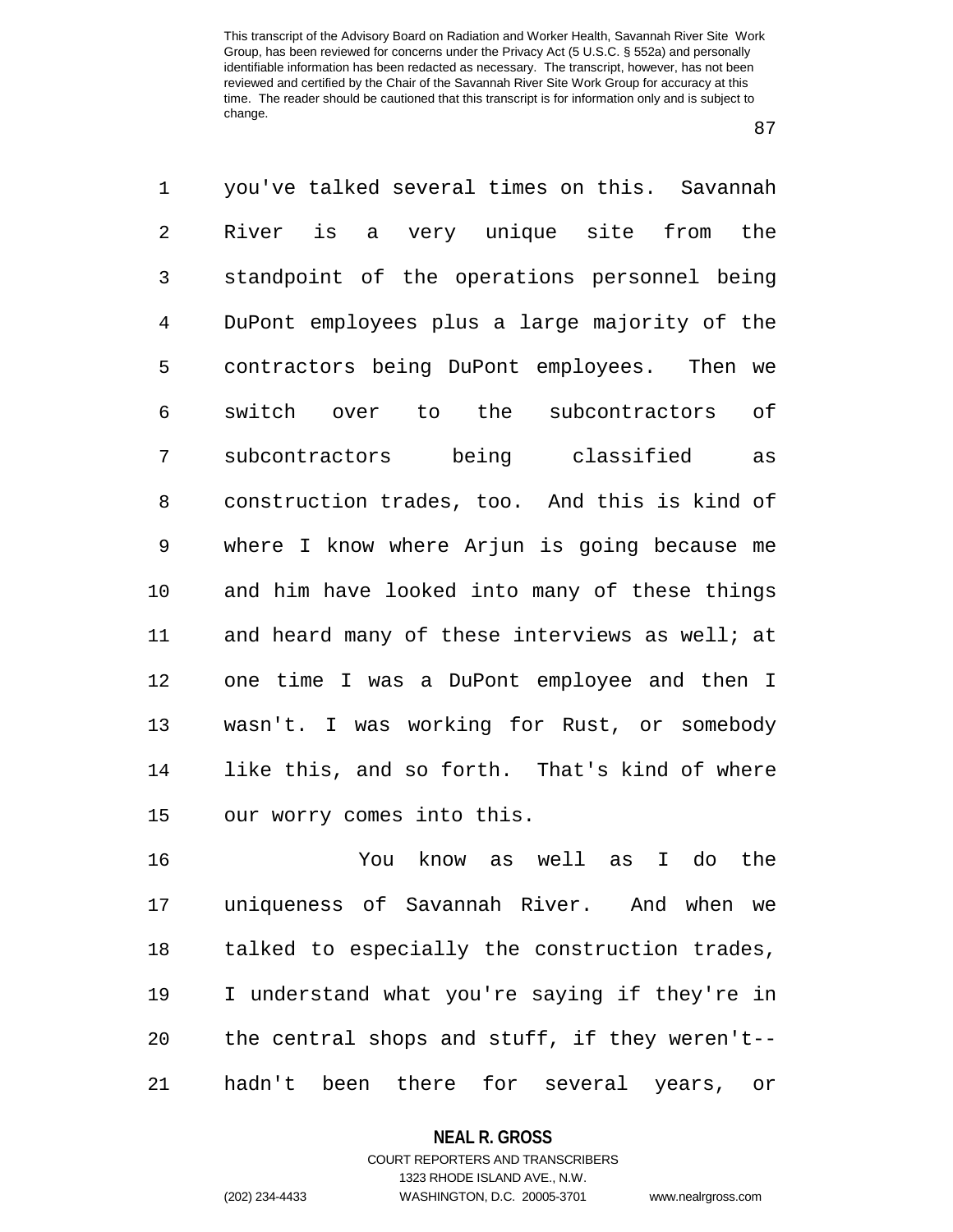88

1 whatever, part of the pool to say then they 2 didn't have a film badge. And when they went 3 out to different sites, like the R or any of 4 the other areas, then they would get a new 5 film badge.

6 And I was surprised but I was also 7 delighted to hear that when they went out, 8 that these film badges were reading and that 9 you've actually found where at one week they 10 were at this place and they were one week at 11 the other place. Because this was one of the 12 questions of, you know, did they just take 13 this film badge and go from one site to the 14 other or did they have designators in it. And 15 a lot of times they couldn't tell us that they 16 did or they didn't. And this is why it was 17 good to see that you'd found this in the 18 radiological reports and so forth, which I'm 19 sure that Arjun's going to look into it and 20 stuff like that.

21 But I want you to understand we're

**NEAL R. GROSS**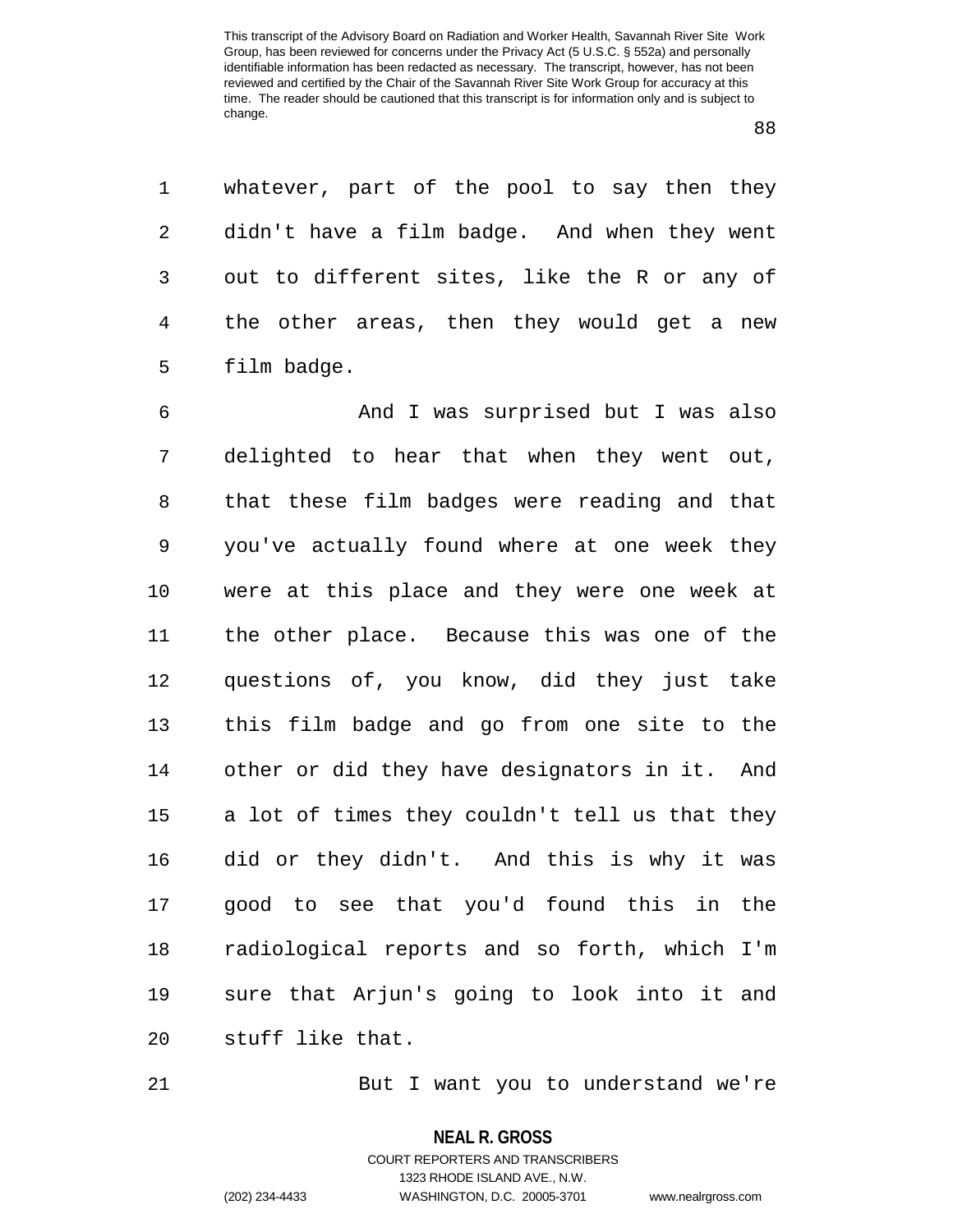89

1 not criticizing what you've done or we're not 2 trying to nitpick at it. The thing is that 3 from my standpoint is it seems like we've been 4 down this road again. And we just want to 5 make sure that we have our questions answered 6 to make sure that we've covered all of our 7 bases. And as Mark said earlier, we just got 8 this the other day so there might be a lot of 9 questions that you have that you can answer 10 for us and it'll give us a better, easy 11 feeling on it. Because, you know, it's 12 looking pretty good.

13 I just want you to understand when 14 we say these things, it isn't criticizing the 15 work that you've done and stuff like that. 16 Actually, my personal opinion is that you've 17 done a very good job. We just want to make 18 sure that we're implementing it in the right 19 way. Because with Savannah River, especially 20 the construction trades, it's a whole 21 different ball game then any other site. It's

#### **NEAL R. GROSS**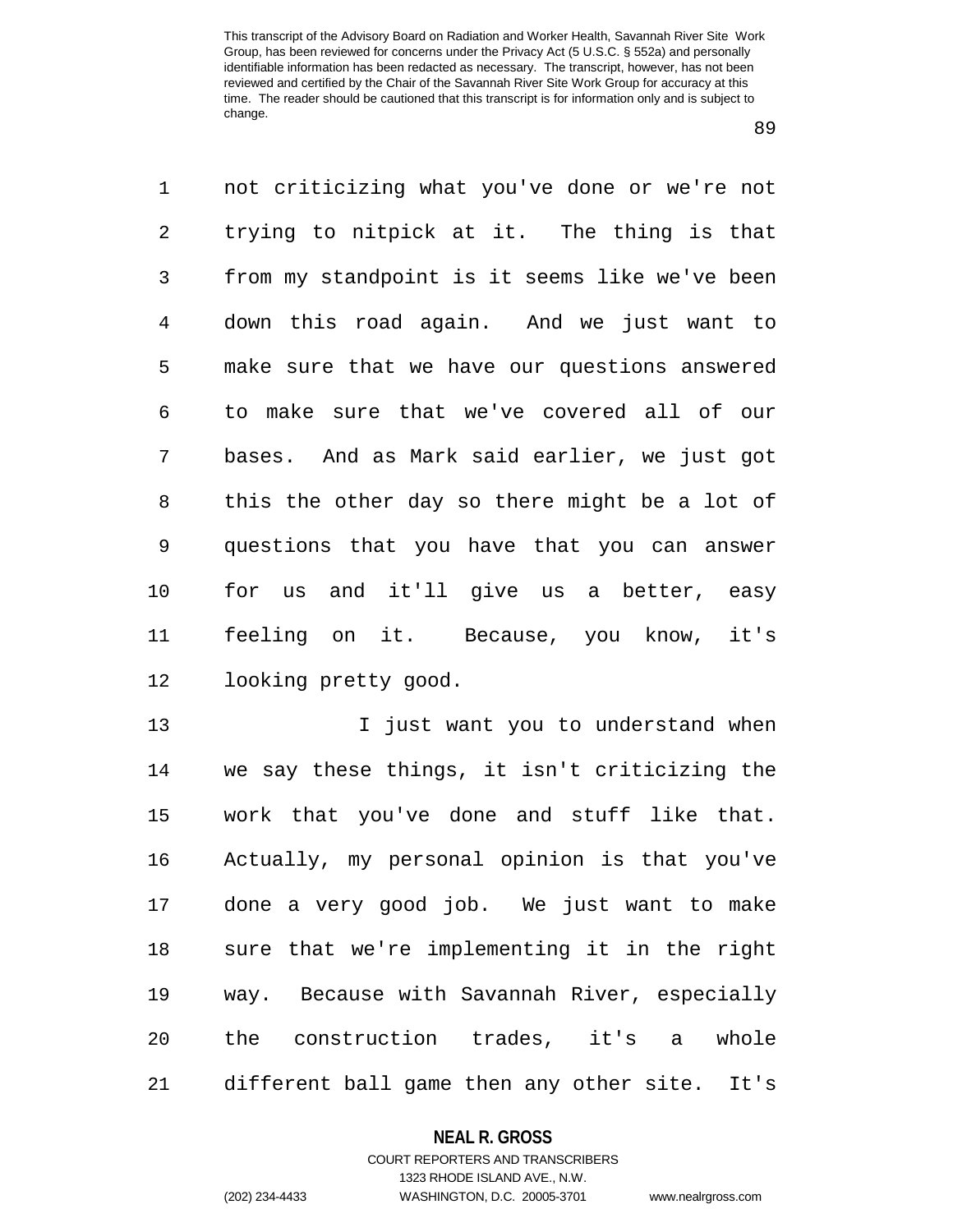90

1 unique in its own way. And I just want you to 2 understand that. 3 DR. TAULBEE: Thank you very much 4 for that, Brad. 5 CHAIRMAN GRIFFON: Tim, this is 6 Mark Griffon. I think at this point, I mean I 7 just wanted to think path forward. And I 8 agree with Brad=s sentiments. 9 You know, at least my feeling is I 10 appreciate the intent of this Class being 11 added. There still might be some questions 12 about, you know, trying to do it this way as 13 opposed to the all worker approach, which we 14 often end up at. 15 But I think what I'd like to do is 16 there is time on the agenda in the upcoming 17 Board meeting at the end of August here at 18 Hanford for Savannah River. I think it even 19 says, Tim, you were going to present, and I 20 think I had a little time, or whatever. 21 I don't know that today we

> **NEAL R. GROSS** COURT REPORTERS AND TRANSCRIBERS

> > 1323 RHODE ISLAND AVE., N.W.

(202) 234-4433 WASHINGTON, D.C. 20005-3701 www.nealrgross.com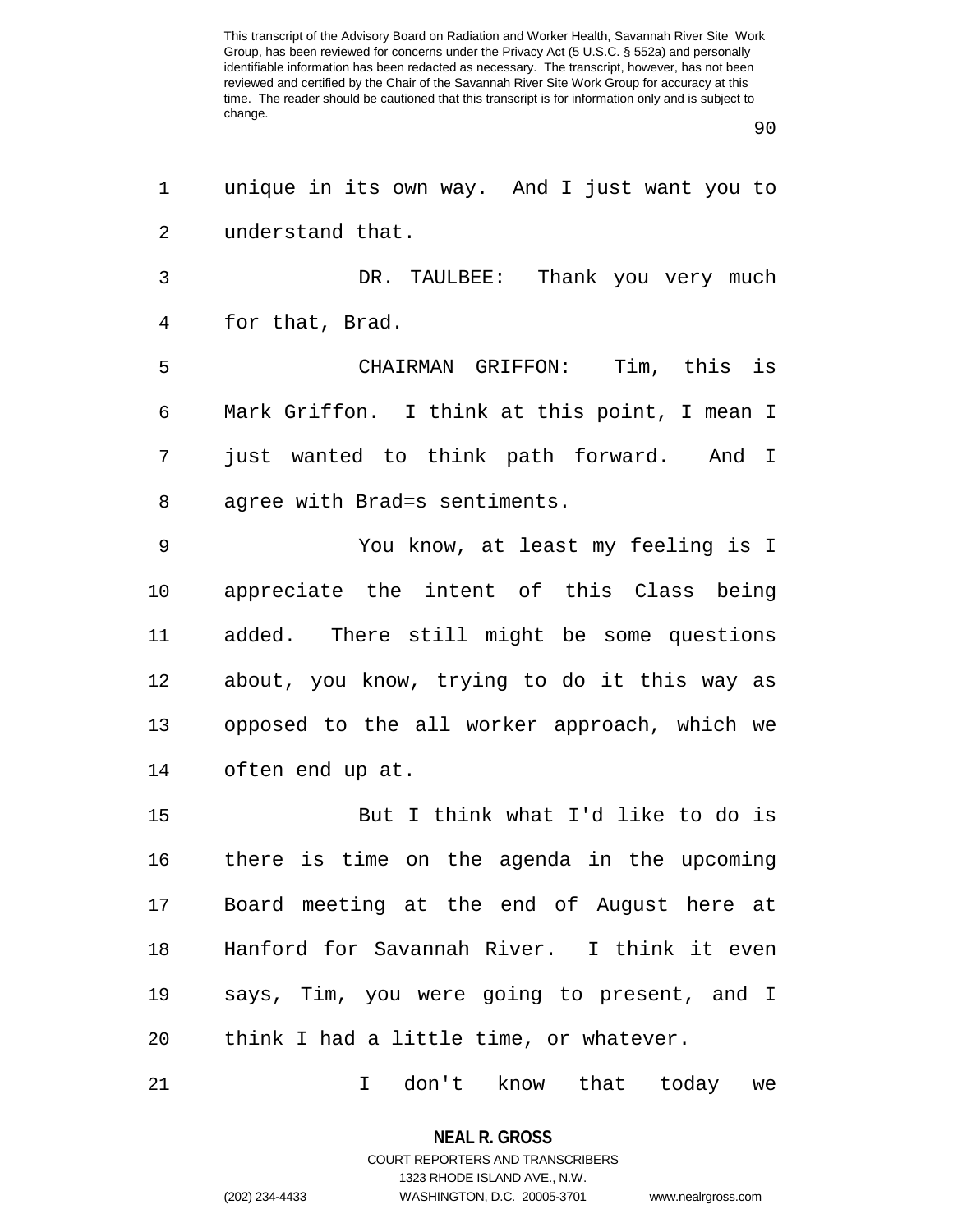91

1 necessarily have to come up with a Work Group 2 motion to bring to the Board. What I'd rather 3 propose is that, you know, well Tim will 4 summarize, but I can also say that from our 5 standpoint we heard this and, you know, that - 6 - just sort of outline what the Work Group's 7 still doing. And my intent right now would be 8 to present that I support the addition of this 9 Class, but that we have some remaining 10 questions about the who part of the Class, 11 whether NIOSH can adequately identify these 12 workers for the reasons we've just discussed 13 for a while. And then, you know offer it for 14 discussion to the full Board.

15 And maybe the other thing I would 16 ask is that we -- I don't know if this 17 document has been offered; if it's on the 18 website and/or if it's been sent to the 19 petitioners. Because I think they might be 20 able to comment during that time period on 21 these very issues whether they believe, you

#### **NEAL R. GROSS**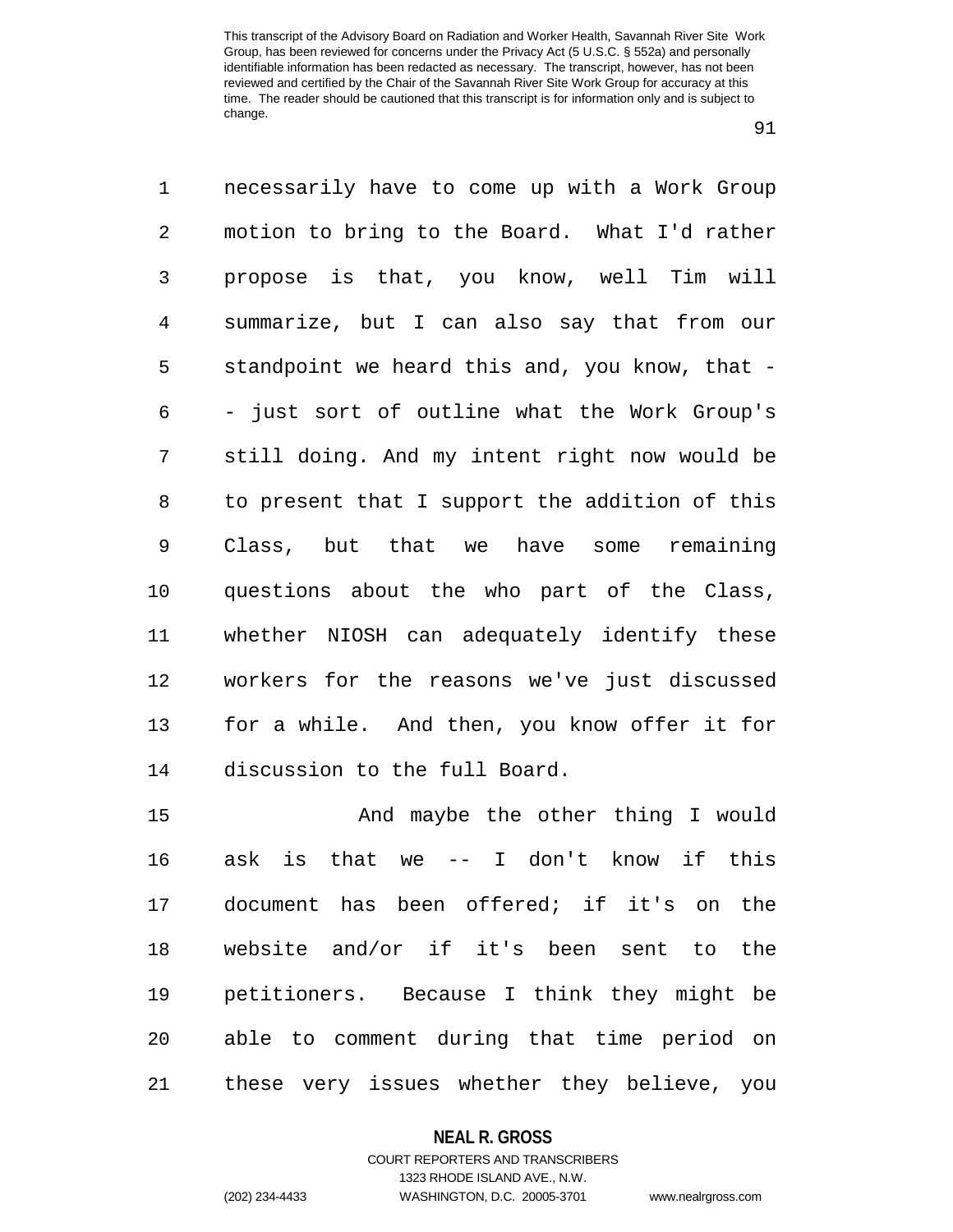92

1 know, on the badging questions and things like 2 that. We might get some useful public 3 comments that would be helpful to sort out 4 this question.

5 So that would be my proposal right 6 now is to sort of bring this back in to 7 Hanford. And then if the Board, if everyone 8 sort of feels comfortable at a certain point, 9 we might want to make a motion during the 10 Board meeting to add the two, accept this 11 Class Definition and add the Class. But I 12 don't know that we have to have a Work Group 13 motion today.

14 How do other -- Brad or Jim, how 15 do you feel about that?

16 MEMBER LOCKEY: I agree with you 17 on this, Mark.

18 1'm going to be right honest. 19 Part of my apprehension is having tried to 20 single this out, and Tim has done a very good 21 job of expressing why he feels that this would

### **NEAL R. GROSS**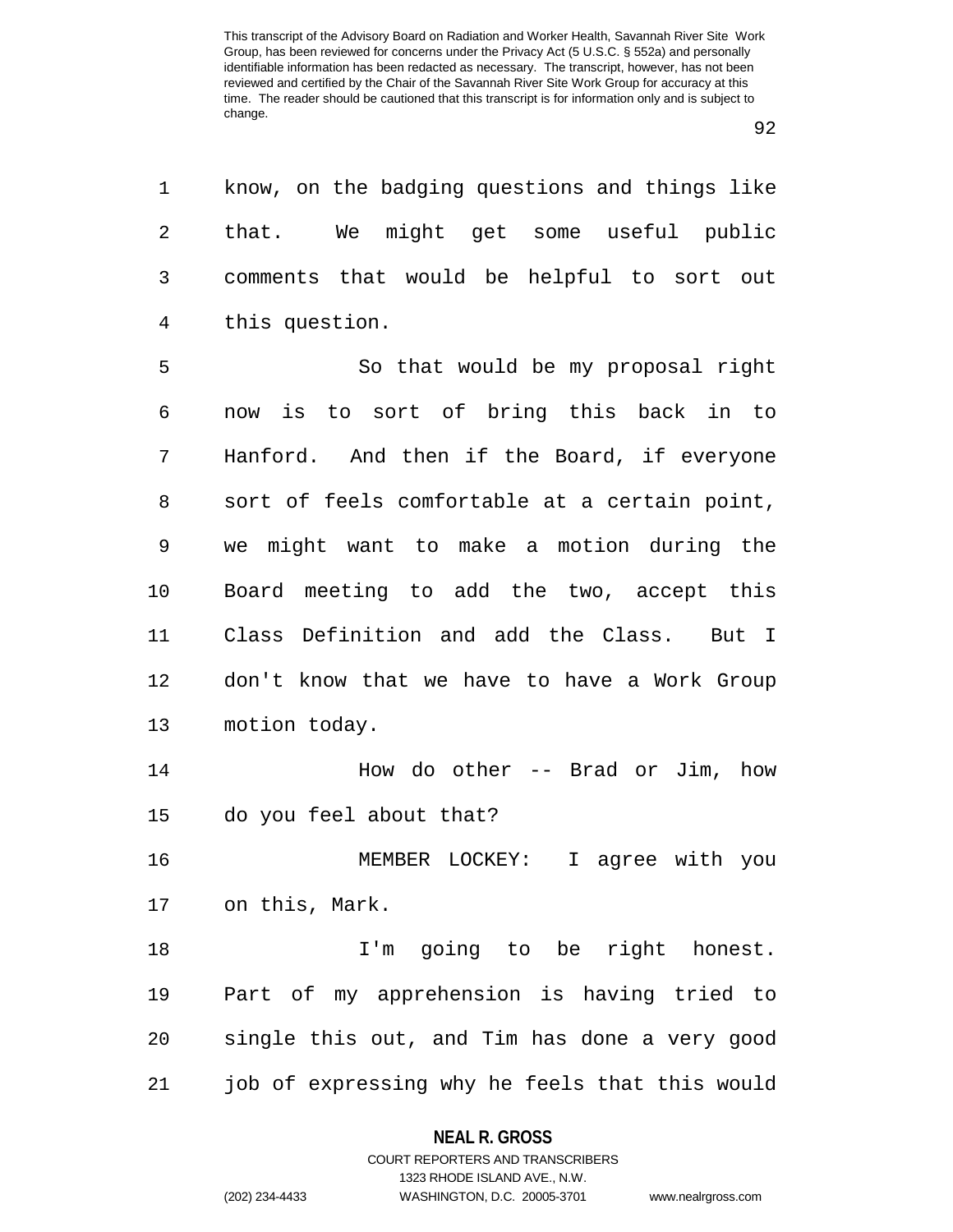93

| $\mathbf 1$ | be the best and so forth, I would just like a |
|-------------|-----------------------------------------------|
| 2           | little bit of time to be able to look at it.  |
| 3           | The way it looks, it looks good to me at this |
| 4           | time. And I think that we could do something  |
| 5           | at the Board and go from there. But also--    |
| 6           | CHAIRMAN GRIFFON: And the other--             |
| 7           | MEMBER LOCKEY: -- time to look at             |
| 8           | it.                                           |
| 9           | CHAIRMAN GRIFFON: And this is                 |
| $10 \,$     | Mark again.                                   |
| 11          | The other thing I plan to say in              |
| 12          | my portion of the presentation is that -- and |
| 13          | this is just with regards to thorium. I hope  |
| 14          | that after we finish this discussion in a few |
| 15          | minutes, Tim will update us on other areas    |
| 16          | that the Work Group is still working on.      |
| 17          | But that, you know, we're not --              |
| 18          | the SC&A and the Work Group are certainly,    |
| 19          | even if we support and make a motion to add   |
| 20          | this Class, it doesn't mean that we support   |
| 21          | everything in Addendum 2.<br>We have<br>some  |

**NEAL R. GROSS** COURT REPORTERS AND TRANSCRIBERS

1323 RHODE ISLAND AVE., N.W. (202) 234-4433 WASHINGTON, D.C. 20005-3701 www.nealrgross.com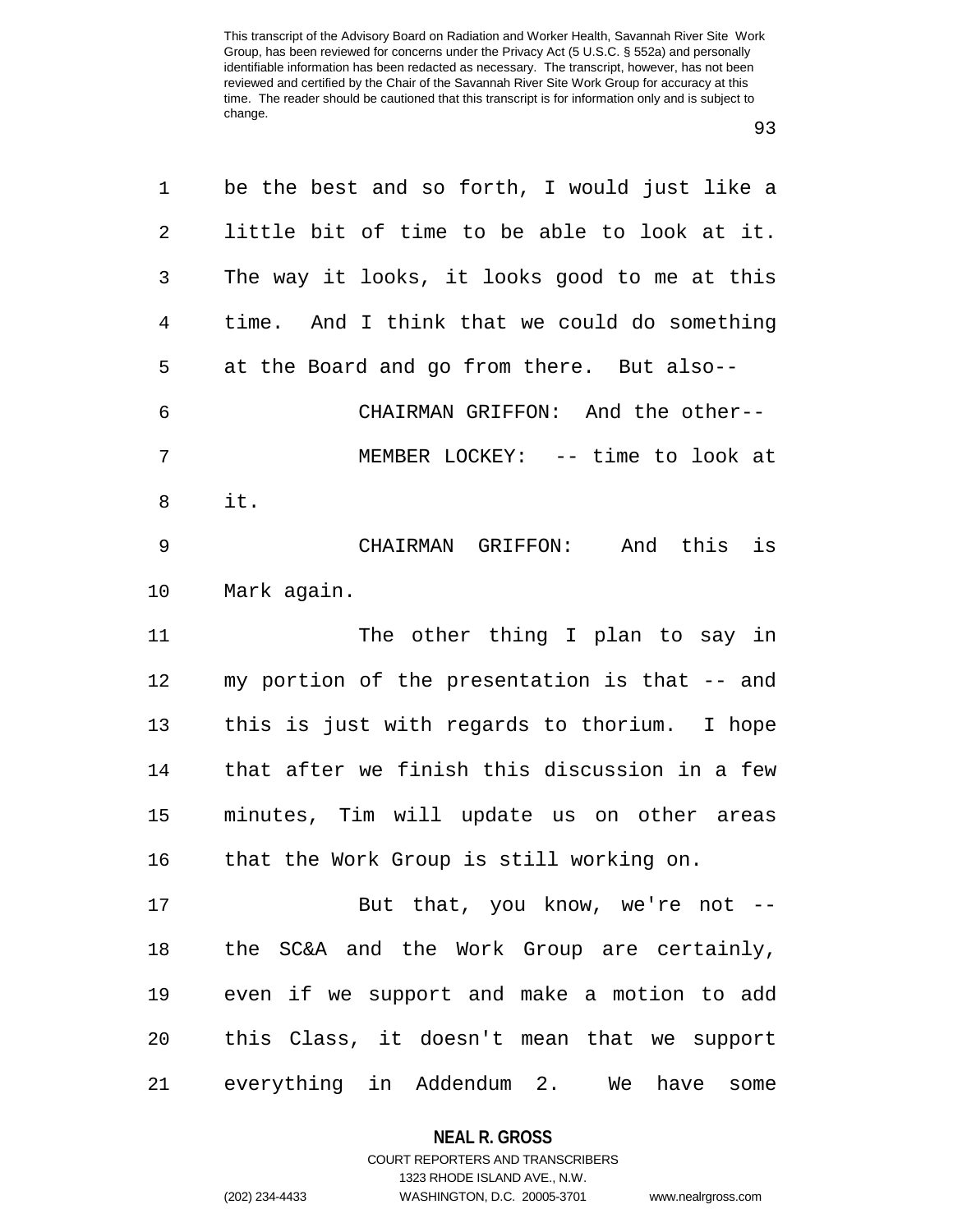94

| 1              | questions about other areas, and we have to    |
|----------------|------------------------------------------------|
| $\overline{2}$ | research those further. You know, this is new  |
| 3              | to all of us so we want to still consider,     |
| 4              | like, 300M Area and the other model that's out |
| 5              | there and those issues. So I'll also bring     |
| 6              | that up.                                       |
| 7              | But I think that probably is the               |
| 8              | best thing to do now would be just to bring    |
| 9              | this issue back to the Board and discuss it    |
| $10 \,$        | there.                                         |
| 11             | Jim, do you have any thoughts on               |
| 12             | that?                                          |
| 13             | MEMBER LOCKEY: Yes. I agree with               |
| 14             | that. I'd like some additional time to look at |
| 15             | the report I got yesterday.                    |
| 16             | CHAIRMAN GRIFFON: Right.                       |
| 17             | MEMBER LOCKEY: And so I agree. I               |
| 18             | concur with what you're both saying.           |
| 19             | CHAIRMAN GRIFFON: Okay, and I                  |
| 20             | don=t know -- Arjun, I think as far as -- I    |
| 21             | don't think we have to get a separate tasking, |

### **NEAL R. GROSS**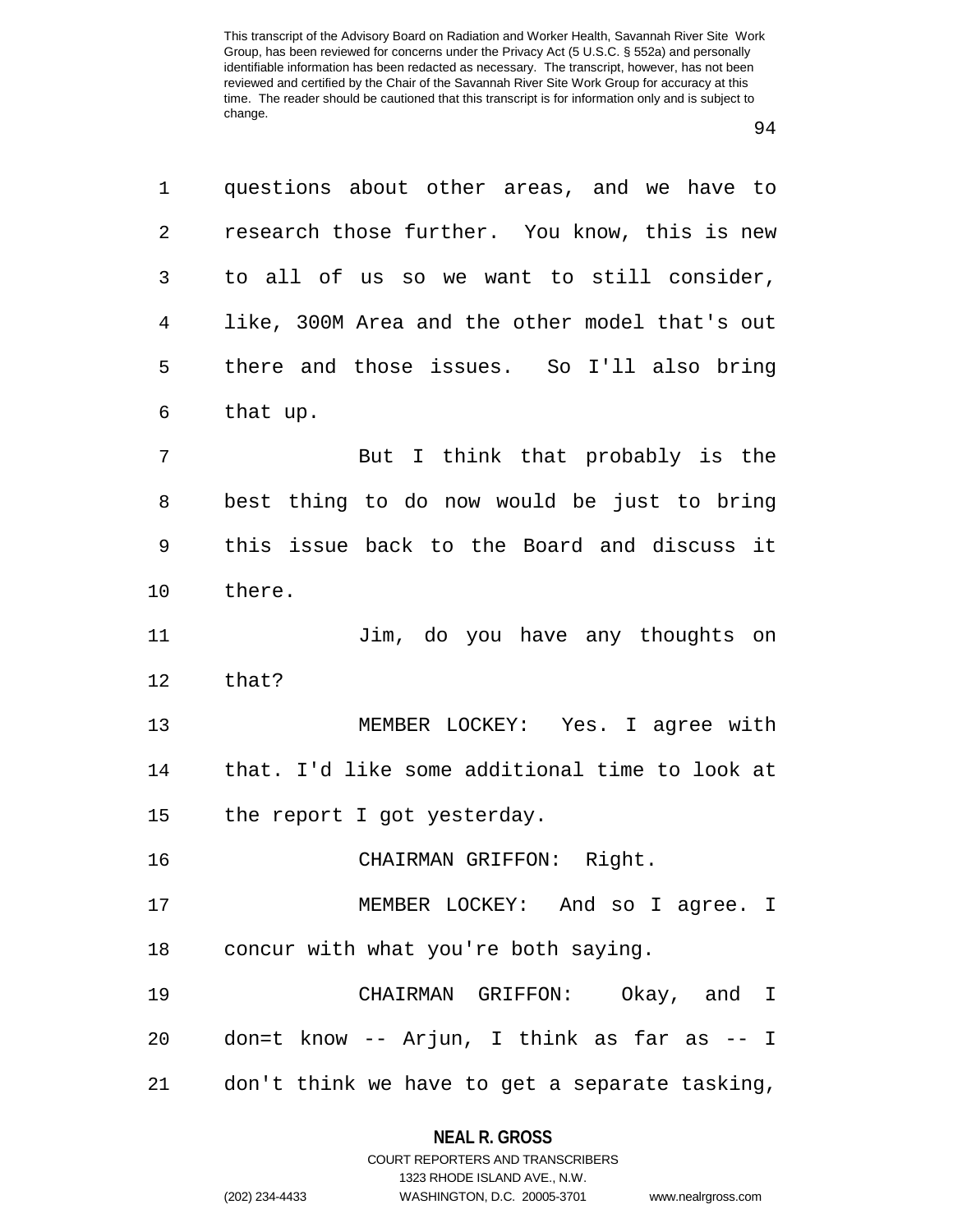95

1 but I would think by the nature of SC&A being 2 tasked in the Work Group that I would ask that 3 you continue working on looking at this 4 report, also SC&A look at this report and 5 certainly compare it to your last thorium 6 report and continue on those issues, 7 especially with regard to other areas where 8 you believe -- and the question of the 300M 9 area, the current model that's out there, et 10 cetera. I think that's still a task for SC&A. 11 Is that -- do you agree with that? Arjun? 12 DR. MAKHIJANI: Am I off mute? 13 CHAIRMAN GRIFFON: Oh, you're on 14 now, yes. 15 DR. MAKHIJANI: Sorry. I didn't 16 remember I was on mute. 17 Yes, the two reports that we wrote 18 covered the period up to 1972, which is the 19 same period now or '71 something, that this ER 20 Addendum 2 covers. So maybe for the moment we 21 would restrict ourselves to that.

#### **NEAL R. GROSS**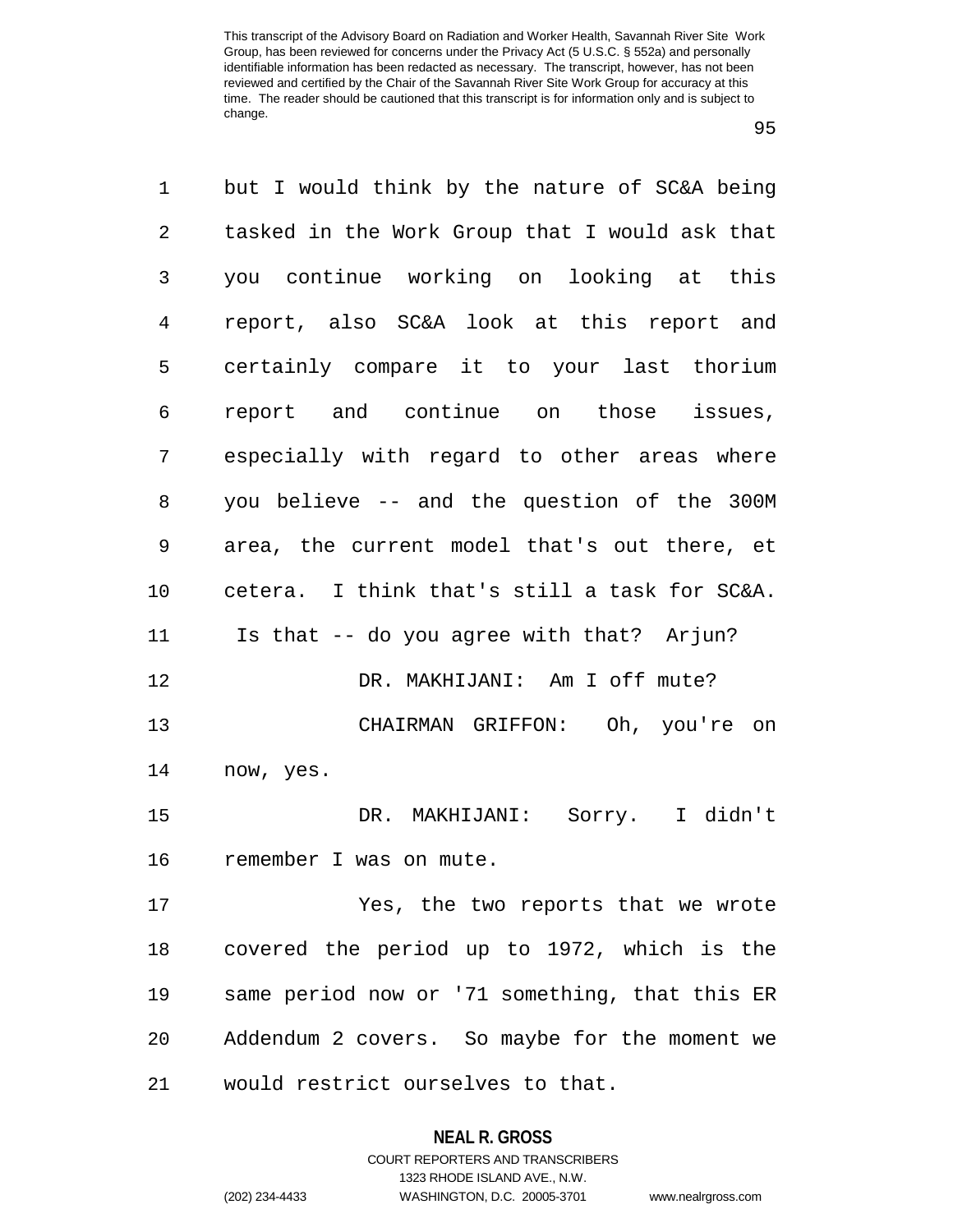96

| 1  | As you know I sent a note to the               |
|----|------------------------------------------------|
| 2  | Work Group and to Tim when he sent an email    |
| 3  | around about the period after 1972, which      |
| 4  | they're researching, which we had a<br>fair    |
| 5  | amount of information about that too. What     |
| 6  | I'll do for the moment until the Board meeting |
| 7  | is to look at this in some more detail.        |
| 8  | Obviously, there are a lot of comparisons to   |
| 9  | be done to see whether we want to revise       |
| 10 | anything we said before or modify it, or stand |
| 11 | by it, or -- you know. I have to consult with  |
| 12 | Joyce, obviously.                              |
| 13 | CHAIRMAN GRIFFON:<br>Sure. Sure.               |
| 14 | That's fine.                                   |
| 15 | And you know I would expect that               |
| 16 | you could -- I mean some of these issues are   |
| 17 | for review not necessarily for the upcoming    |
| 18 | Board meeting but for the next Work Group      |
| 19 | meeting after the Board meeting. You know,     |
| 20 | sometime in the future. But at least you'll,   |
| 21 | hopefully, have a little time to look a little |

**NEAL R. GROSS**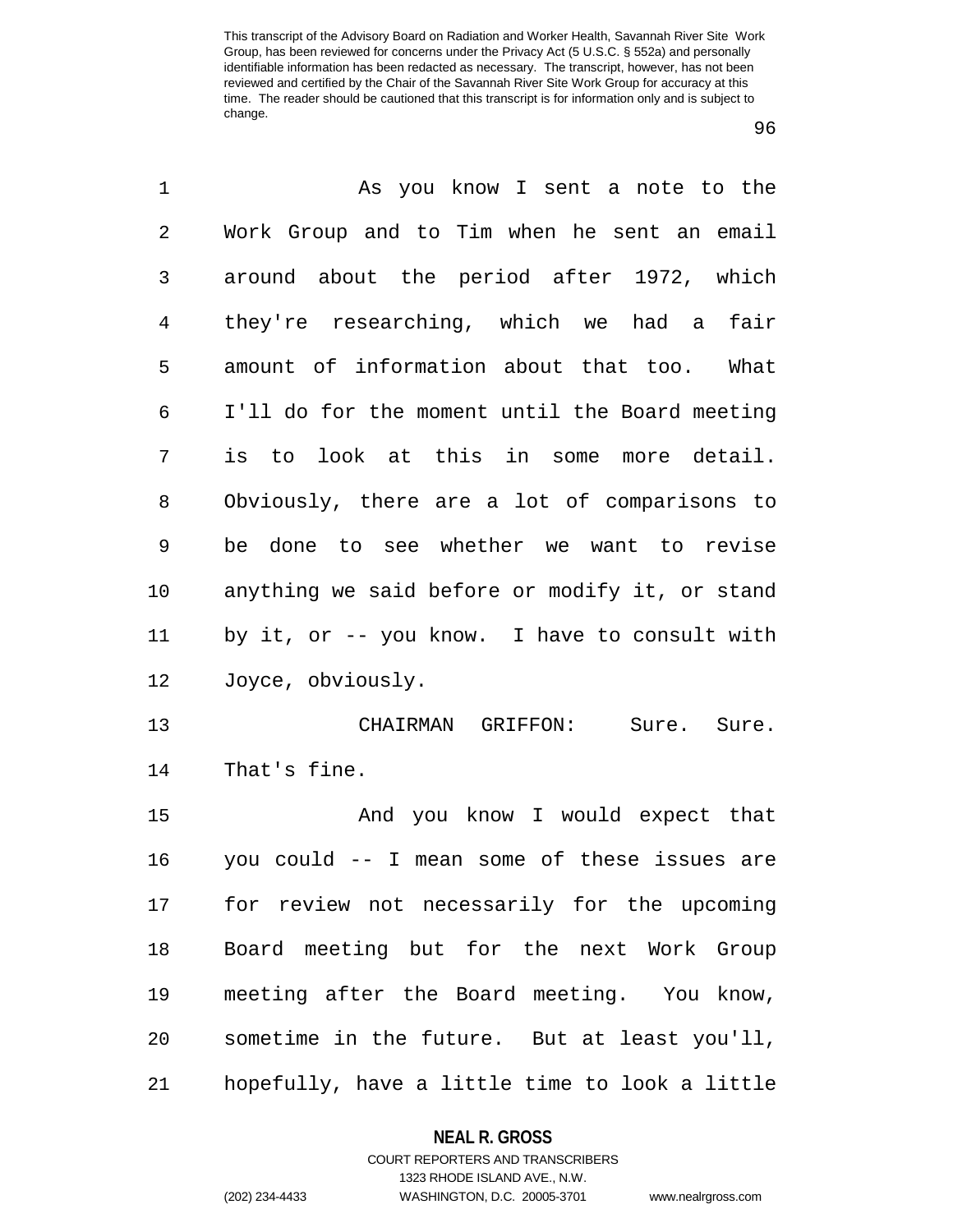97

| 1              | more at this report before the Board meeting   |
|----------------|------------------------------------------------|
| 2              | also so that during our presentation if we     |
| 3              | need to call on you, I'm sure you'll be ready  |
| $\overline{4}$ | to help us out.                                |
| 5              | DR. MAKHIJANI:<br>Yes.<br>I'11                 |
| 6              | certainly be more ready then I am today having |
| 7              | glanced at this --                             |
| 8              | CHAIRMAN GRIFFON: I think we can               |
| 9              | all say that. Yes, yes.                        |
| 10             | DR. MAKHIJANI: But what I propose              |
| 11             | for the longer -- until the next Work Group    |
| 12             | meeting for this particular topic is maybe we  |
| 13             | make a table that shows the various<br>can     |
| 14             | positions with comments, or write a memorandum |
| 15             | or something like that. I mean, I can send you |
| 16             | an email about what format I think might work  |
| 17             | best without going into another long drawn out |
| 18             | report.                                        |
| 19             | That<br>CHAIRMAN GRIFFON: Yes.                 |
| 20             | sounds good. Yes. Okay. All right.             |
| 21             | And, Tim, if there's nothing more              |

**NEAL R. GROSS** COURT REPORTERS AND TRANSCRIBERS

1323 RHODE ISLAND AVE., N.W. (202) 234-4433 WASHINGTON, D.C. 20005-3701 www.nealrgross.com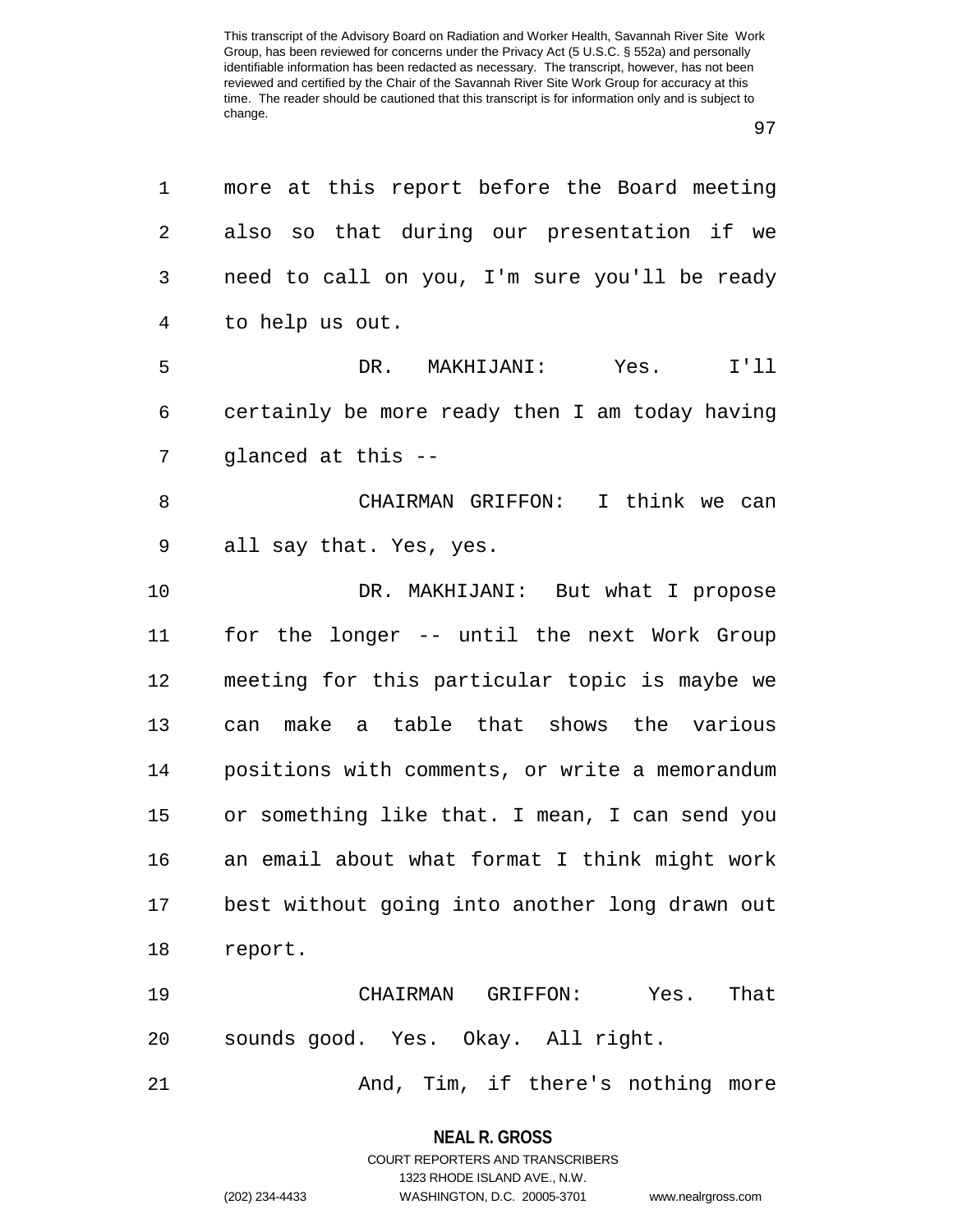98

1 on thorium, do you have anything else to add? 2 Otherwise, I would just ask you -- and I 3 understand based on our earlier discussions 4 that this has taken a lot of your team's 5 efforts in the last several months. And 6 that's why I didn't want to go through the 7 entire matrix at this meeting today. But I 8 thought if there's any -- you know, some of 9 the main actions you might just give us a 10 little update on other actions that are 11 proceeding, other coworker models. You know, 12 the exotic radionuclides, some of that stuff, 13 whether it's -- you know, just give us maybe a 14 little status report on some of those issues 15 if you can today. That would be great. 16 DR. TAULBEE: Sure. Before I do 17 that, though, I do appreciate you recognizing

18 that the team has been working very hard on 19 this, and so we haven't made a tremendous 20 amount of progress on the other issues. They 21 are still going on kind of in the background.

#### **NEAL R. GROSS**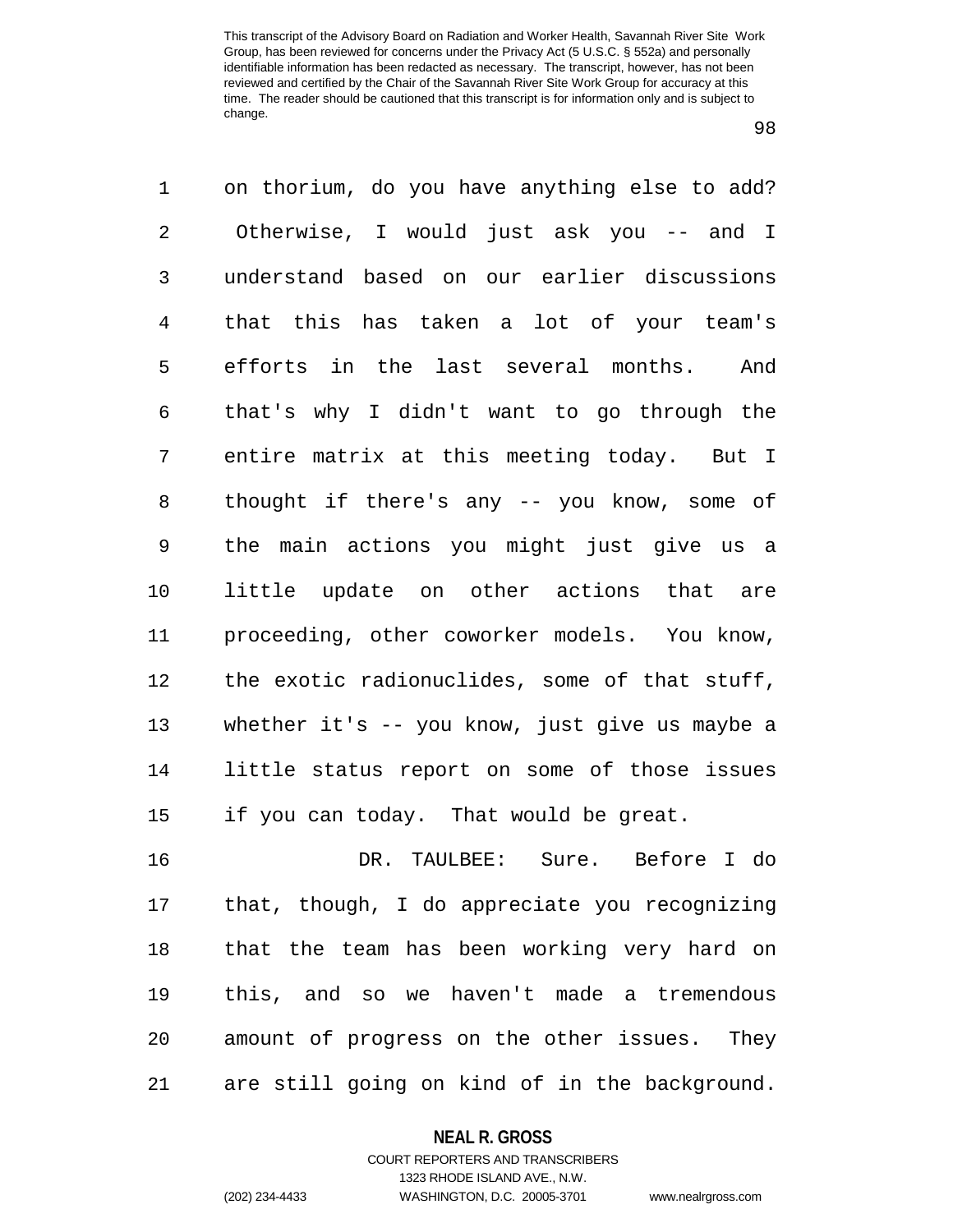99

| 1              | But, again, the team Mike Mahaffey is the     |
|----------------|-----------------------------------------------|
| $\overline{a}$ | ORAU lead on this site for us. And pulling    |
| 3 <sup>7</sup> | this report together in this relatively short |
| $\overline{4}$ | time period has taken a tremendous effort.    |
| 5              | And I really thank Mike for doing that and    |
| 6              | pulling this together pretty quickly.         |

7 With regard to the other issues, 8 the main one that has been worked on is the 9 exotic radionuclides, the coworker model 10 associated with that. We had gone back, and 11 I'm not sure if I reported this during the May 12 or the February Board meetings, but we had 13 coded or began coding all of the americium 14 data, americium, curium and californium data 15 from the logbooks, and that effort has been 16 completed. And so the data is being cleaned 17 up at this time and being checked and 18 verified. And at that point we will begin the 19 coworker model development. And this is a 20 case where we are comparing the construction 21 trades workers to non-construction trades

#### **NEAL R. GROSS**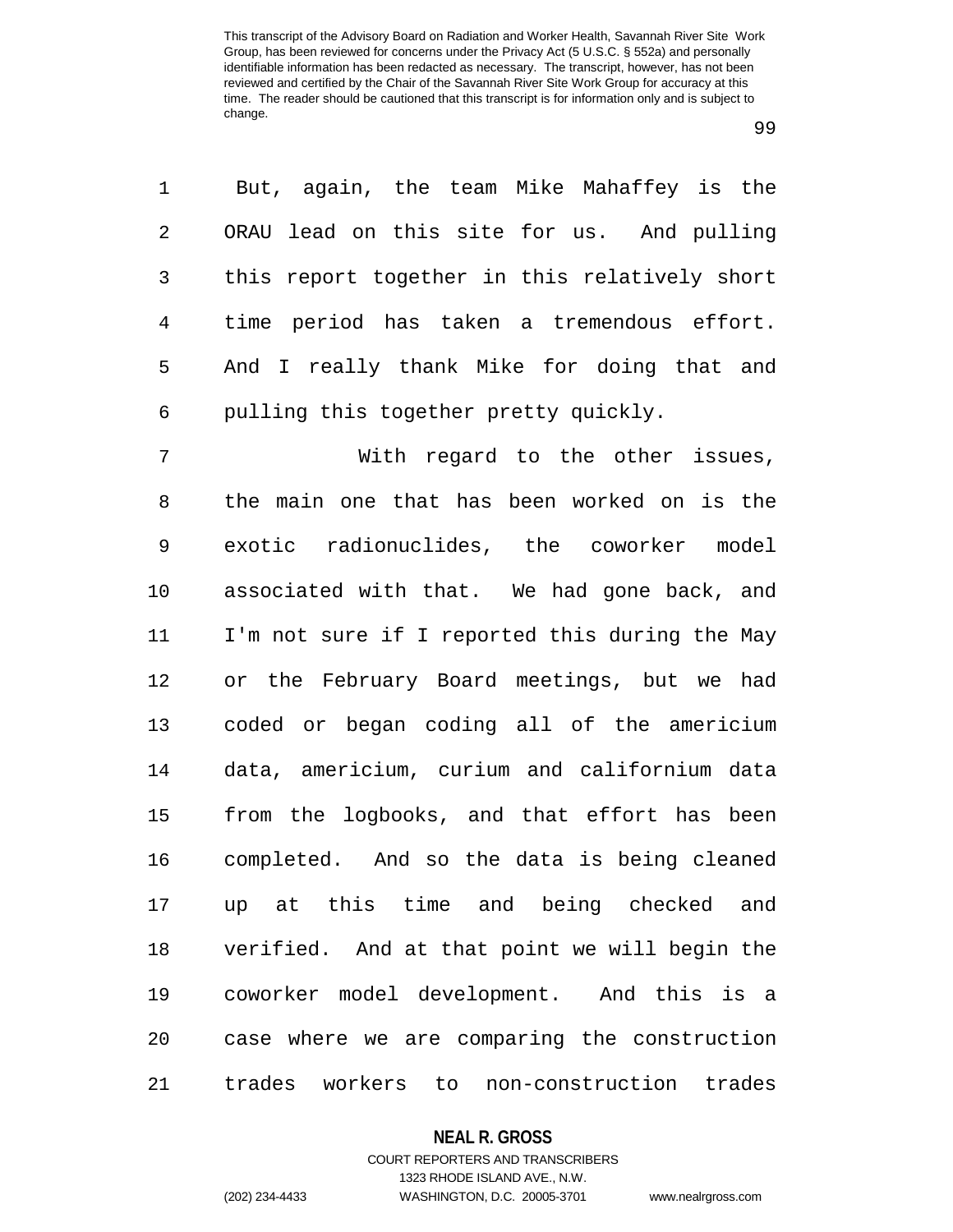100

1 workers. And we've developed the methodology 2 to do this.

3 As you might be aware, this is a 4 rather difficult task compared to the tritium 5 in that there's significant missed dose -- or 6 not missed dose, a below-detection result 7 associated with these particular radionuclides 8 because of the way they were handled in glove 9 boxes and fume hoods and so forth. So we have 10 a lot of data and a lot of it is below-11 detection limit. So we have developed methods 12 on how to do that, and therefore doing a 13 stratification comparison and the methodology 14 is developed, not just for Savannah River but 15 kind of complex-wide. Fernald, for example, 16 is another one where we might use this 17 particular type of methodology.

18 So we've ended up making progress 19 on that. The data, like I said, has been coded 20 and so we're getting ready to start that 21 particular analysis.

#### **NEAL R. GROSS**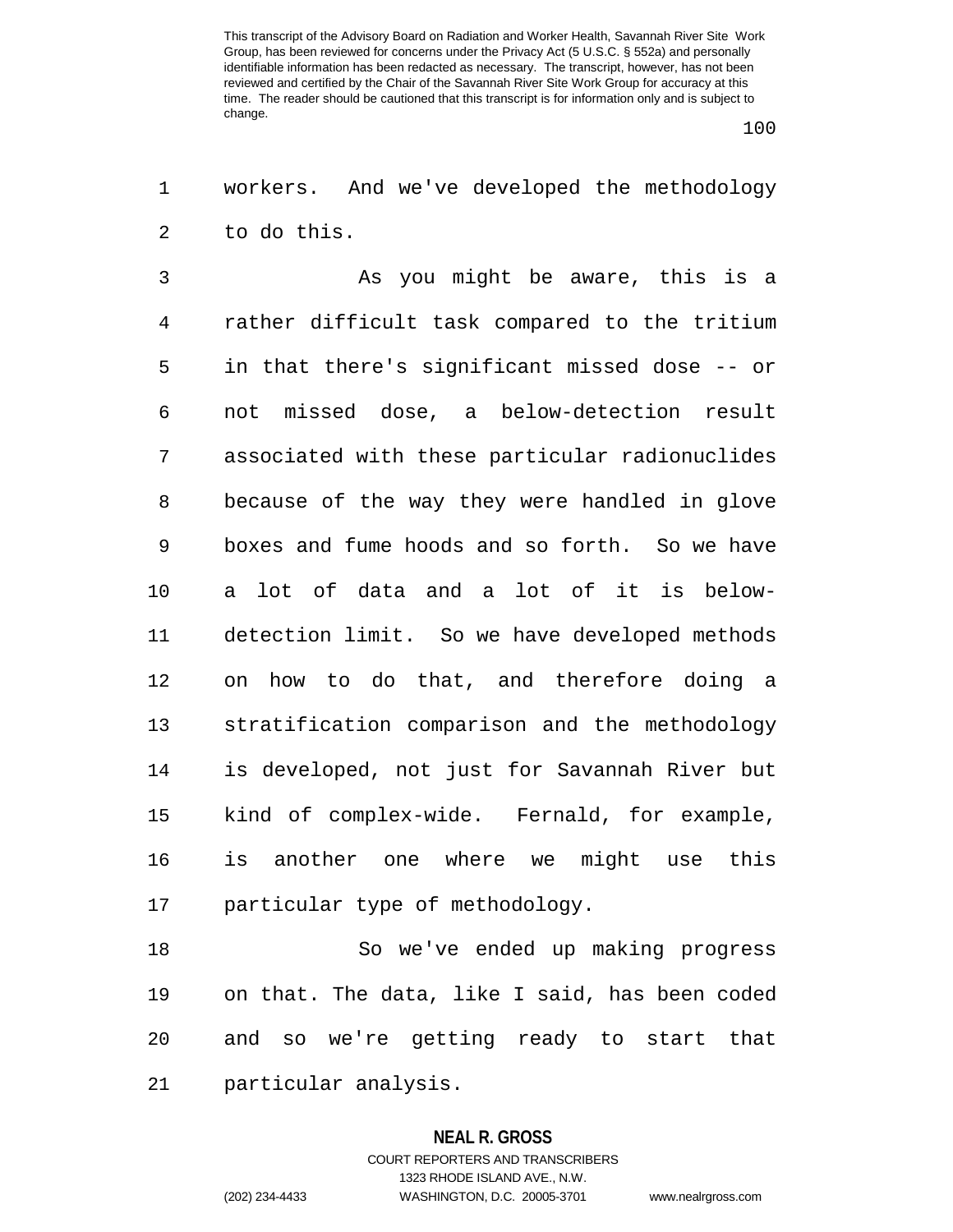101

| 1  | CHAIRMAN GRIFFON: Tim, you said                |
|----|------------------------------------------------|
| 2  | that was for americium and californium?        |
| 3  | DR. TAULBEE: Americium, curium,                |
| 4  | californium.                                   |
| 5  | CHAIRMAN GRIFFON: Curium and                   |
| 6  | californium? Okay.                             |
| 7  | DR. TAULBEE: And so, like I said,              |
| 8  | that effort is going to be first. These are    |
| 9  | actually coming in serial. There's some here   |
| 10 | we can work in parallel, we have been. But     |
| 11 | due to resource limitations when it gets down  |
| 12 | to the actual analysis part they do go in      |
| 13 | series. So this is where we're at with this    |
| 14 | one, the exotic --                             |
| 15 | CHAIRMAN GRIFFON: Do you have any              |
| 16 | on timing on this? As you're giving<br>idea    |
| 17 | updates if you have any ideas on times?        |
| 18 | DR. TAULBEE: Yes. Let me see.                  |
| 19 | Give me just a second here to pull up our      |
| 20 | project plan of when we expect that this would |
| 21 | be completed. It looks like the first draft    |

### **NEAL R. GROSS**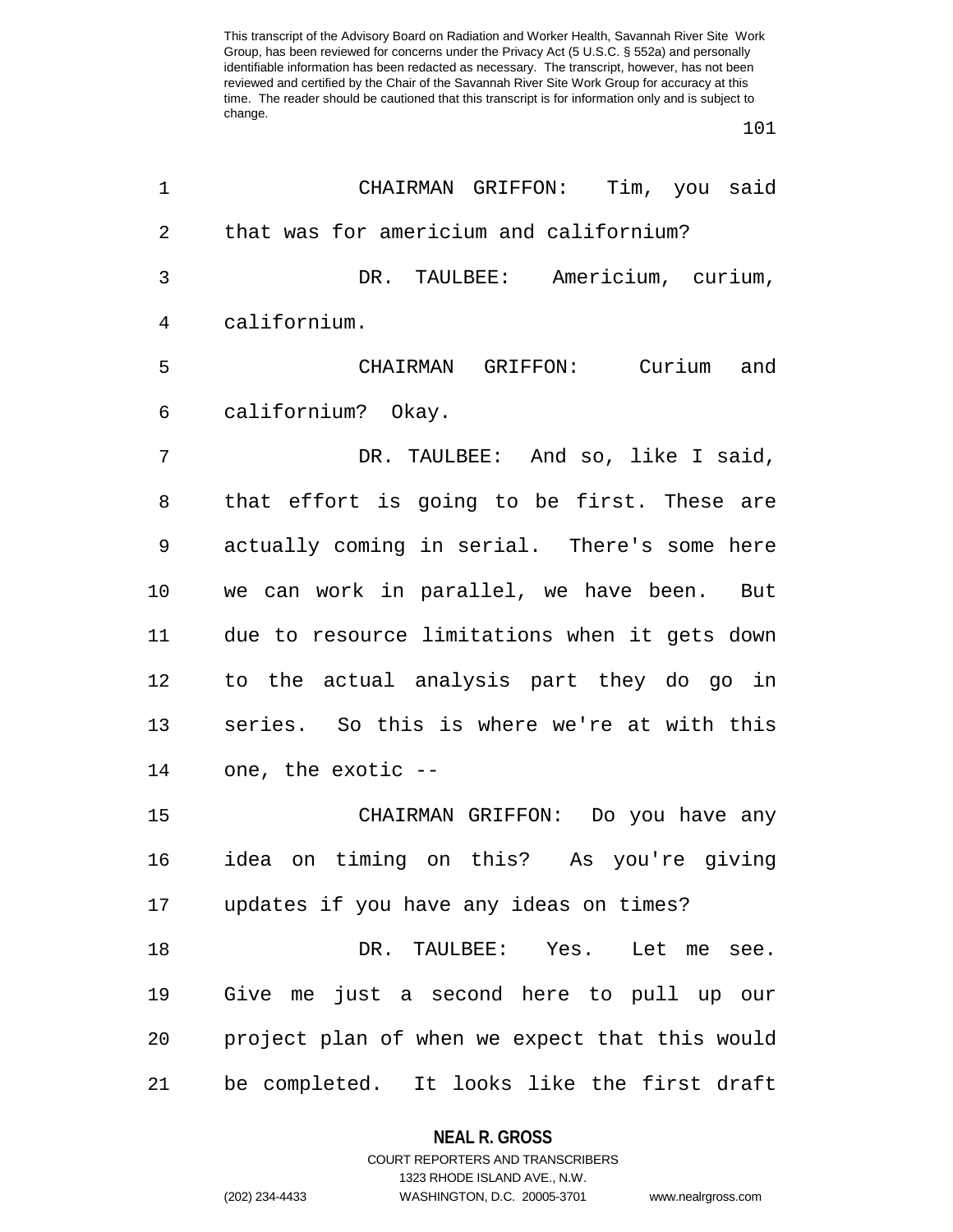| $\mathbf{1}$ | to us is going to be -- sorry. It looks like   |
|--------------|------------------------------------------------|
| 2            | it's in November is when we will get the first |
| 3            | draft of this. So I don't think it would be    |
| 4            | available by the December Board meeting, but   |
| 5            | shortly thereafter the final approved coworker |
| 6            | model comparing construction trades workers to |
| 7            | non-construction trade workers should be       |
| 8            | available.                                     |
| 9            | CHAIRMAN GRIFFON: Okay.                        |
| 10           | DR. TAULBEE: Okay. And the next                |
| 11           | one is neptunium, and then after that we'll go |
| 12           | on to the next fission products and then the   |
| 13           | cobalt-60.                                     |
| 14           | CHAIRMAN GRIFFON: Am I still on?               |
| 15           | DR. TAULBEE: Yes, you are.                     |
| 16           | CHAIRMAN GRIFFON: Yes, I<br>get                |
| 17           | confused with the *6.                          |
| 18           | Is there any sense, Tim, of --                 |
| 19           | because I'm just thinking here, you know, in   |
| 20           | terms of prioritizing. Assuming we accept the  |
| 21           | Class for these thorium areas anyway, a Class  |

### **NEAL R. GROSS**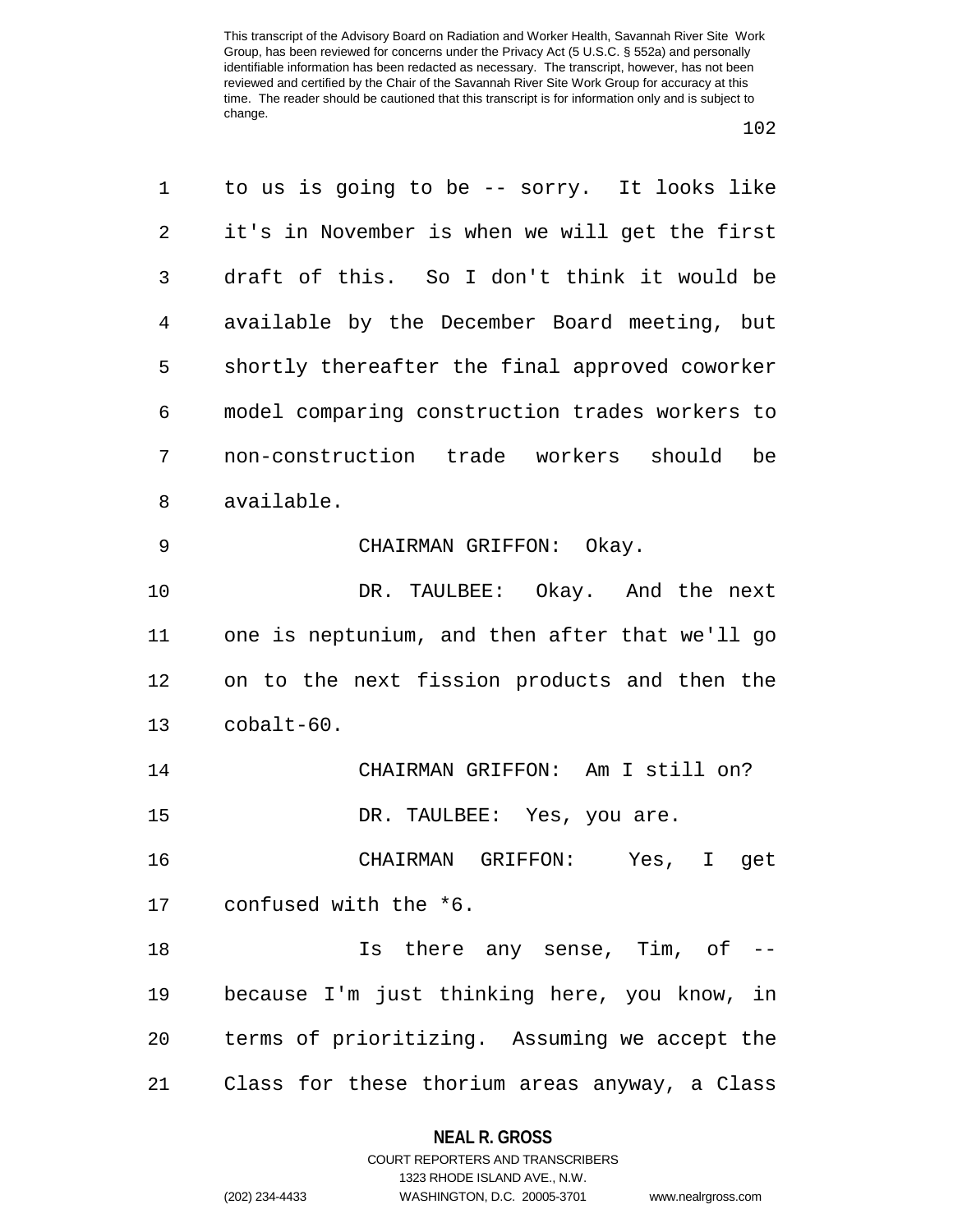103

| 1              | related to thorium work, then that goes from     |
|----------------|--------------------------------------------------|
| 2              | '52 to '73, am I right on the dates there?       |
| 3              | I quess my question would be is                  |
| $\overline{4}$ | there anyway that if the $-$ - for instance, I'm |
| 5              | just giving an example, if the curium work was   |
| 6              | also in one of the areas covered by this SEC     |
| 7              | and the workers, the external monitored          |
| 8              | people, it would have been the same folks,       |
| 9              | then we might be able to de-prioritize those     |
| 10             | because they would already have been added to    |
| 11             | the SEC. Do you understand what I'm saying?      |
| 12             | Is there any way that you can look at that and   |
| 13             | prioritize, you know, assuming we add this       |
| 14             | Class?                                           |
| 15             | DR. TAULBEE: Yes and no.                         |
| 16             | CHAIRMAN GRIFFON:<br>I knew that                 |
| 17             | would be a clean answer.                         |
| 18             | DR. TAULBEE: Yes, clearly most --                |
| 19             | the bulk of the americium, curium, californium   |
| 20             | work was done in 773A. So up through 1972,       |
| 21             | yes, that would be something that could, I       |
|                |                                                  |

**NEAL R. GROSS** COURT REPORTERS AND TRANSCRIBERS

1323 RHODE ISLAND AVE., N.W. (202) 234-4433 WASHINGTON, D.C. 20005-3701 www.nealrgross.com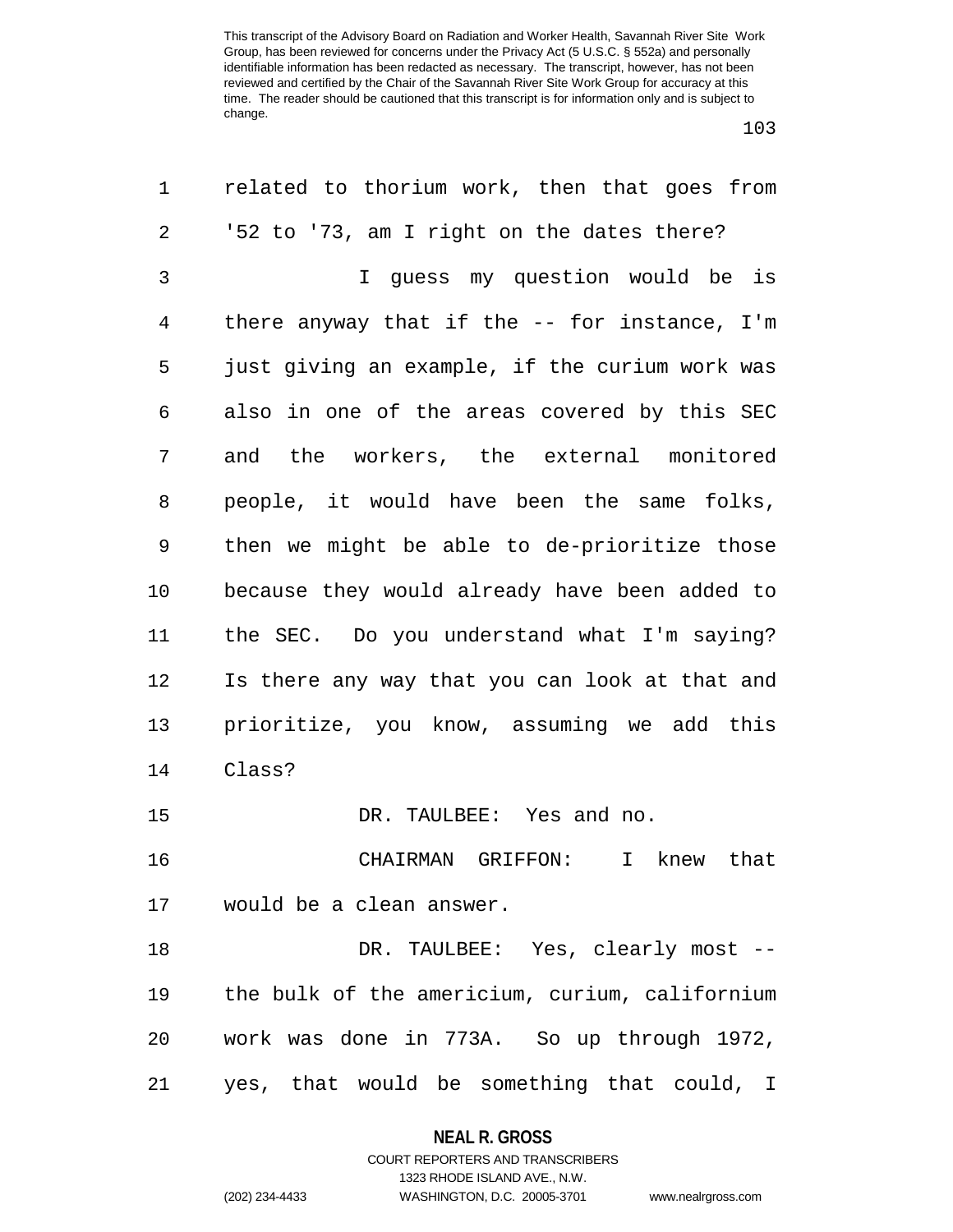104

1 guess, be de-prioritized within that time 2 period.

3 But really at that point it 4 doesn't really buy us a whole lot. The time 5 periods for this particular work that we're 6 looking at really goes up into -- I think the 7 dates here are 1963 through 1989. So post-'72 8 there's still a significant fraction of work 9 that's going on in those labs dealing with 10 americium, curium, californium. So the 11 addition of the '63 to '72 time period, once 12 the data=s been coded, which is really the 13 longest time period. And we are -- there are 14 two parts to this.

15 The first part is coding the 16 bioassay data. The second part is going 17 through the work history cards to identify 18 what that person's job title was when they 19 left that bioassay sample. That latter part 20 is what is taking the bulk of the time.

21 CHAIRMAN GRIFFON: Understood.

#### **NEAL R. GROSS**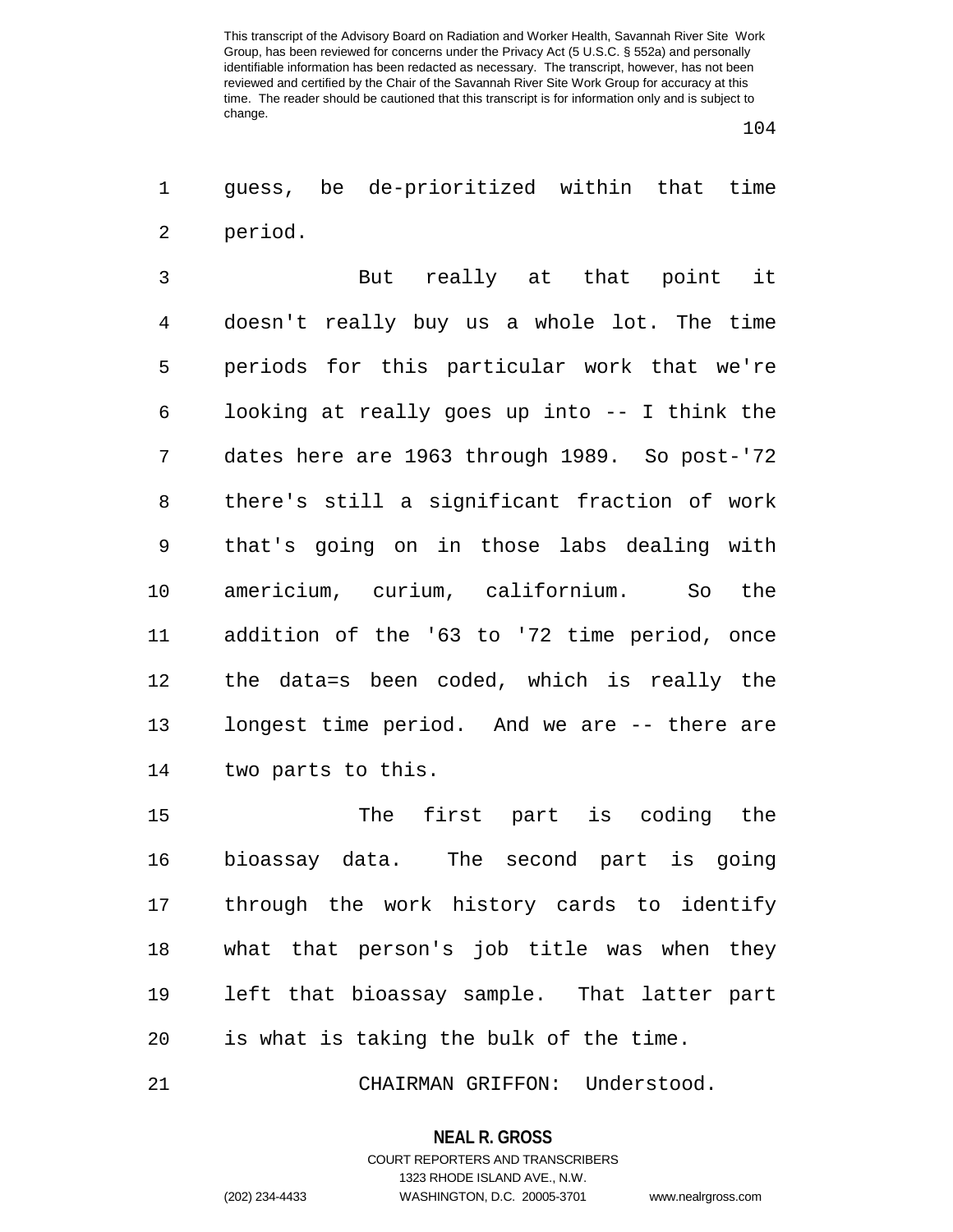105

| 1              | DR. TAULBEE: So once we get past               |
|----------------|------------------------------------------------|
| $\overline{2}$ | that step the actual analysis goes fairly      |
| 3              | quickly. There's a lot of internal review      |
| $\overline{4}$ | that has to be done to check numbers, but the  |
| 5              | bulk of the time period is actually -- I       |
| 6              | wouldn't say $--$ it's post '72, '63 to '89    |
| 7              | covers a very large time period.               |
| 8              | CHAIRMAN GRIFFON: Yes.                         |
| 9              | DR. TAULBEE: So it's really not                |
| 10             | adding that much work. So I guess --           |
| 11             | CHAIRMAN GRIFFON: Okay. And I                  |
| 12             | would just say you don't have to give me       |
| 13             | necessarily the details on each one of these,  |
| 14             | but as you're doing your project planning, I'm |
| 15             | sure you probably already thought of this, but |
| 16             | you know if some of the ones are cleaner, in   |
| 17             | other words they are totally encapsulated by   |
| 18             | that SEC time frame, maybe put those at the    |
| 19             | end of your work to do, or whatever. If        |
| 20             | there's any way to be more efficient with our  |
| 21             | process, then keep that in mind, I guess is    |

**NEAL R. GROSS**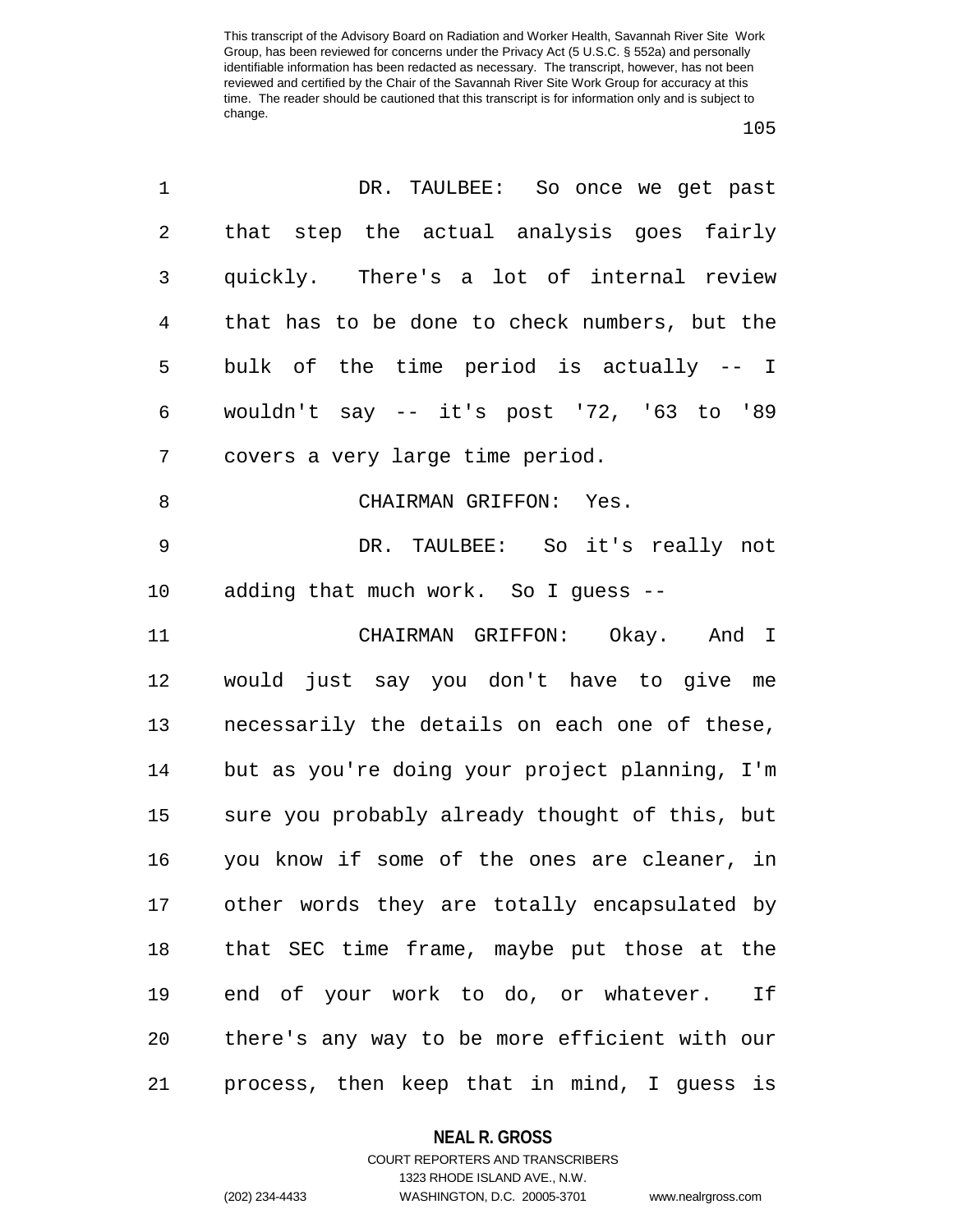106

| 1              | what I would say.                             |
|----------------|-----------------------------------------------|
| $\overline{2}$ | DR. TAULBEE: Okay.                            |
| 3              | CHAIRMAN GRIFFON: Yes.                        |
| 4              | DR. TAULBEE: Just to follow-on to             |
| 5              | that, I=m going to look at the cobalt-60      |
| 6              | dates, but I think the cobalt-60 might be     |
| 7              | completely encompassed by this Class. So I'll |
| 8              | look at that.                                 |
| 9              | CHAIRMAN GRIFFON: Okay.                       |
| 10             | DR. TAULBEE: And the other one,               |
| 11             | polonium, which I think SC&A has a task right |
| 12             | now, that would be completely encompassed by  |
| 13             | this Class. So that might be one that you     |
| 14             | might want to de-prioritize as well.          |
| 15             | CHAIRMAN GRIFFON: That's what I'm             |
| 16             | looking for. Okay. Thank you.                 |
| 17             | May I ask<br>DR. MAKHIJANI:<br>a              |
| 18             | question, Mark?                               |
| 19             | CHAIRMAN GRIFFON: Sure, yes.                  |
| 20             | The exotics, I<br>DR.<br>MAKHIJANI:           |
| 21             | Tim mention the californium,<br>only heard    |

### **NEAL R. GROSS**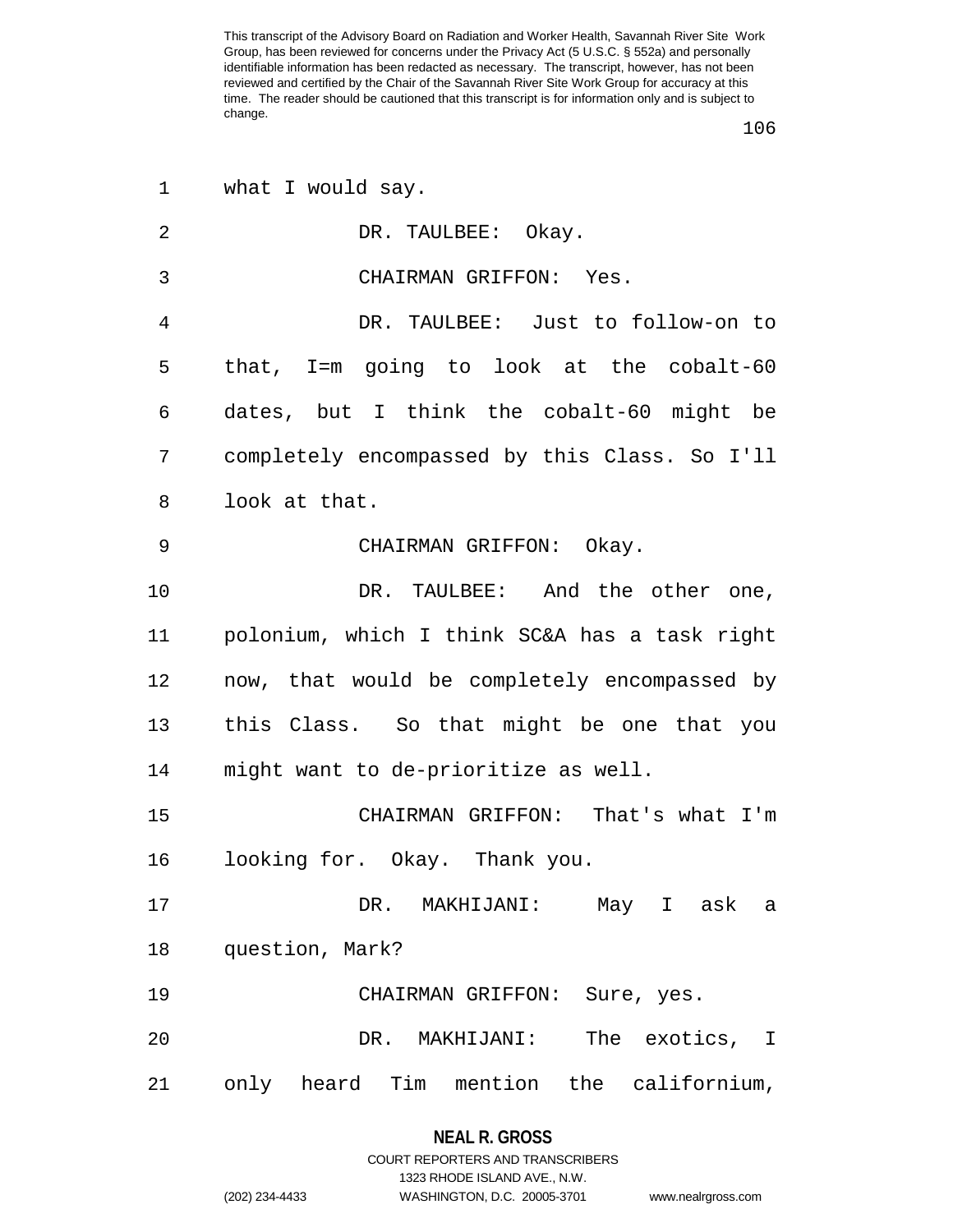107

1 americium. Actually, I think we kind of 2 decided -- this memory may not be serving me 3 well, but that we were going to restrict the 4 term "exotics" to other radionuclides than 5 these specific ones and neptunium that are 6 called out in the matrix. I mean, we've been 7 using the term in different ways in different 8 SECs. But there are a whole bunch of other 9 radionuclides under exotics, and I'm wondering 10 whether --

11 CHAIRMAN GRIFFON: Yes. I think 12 your memory is correct that we decided to-- 13 DR. MAKHIJANI: -- which is a 14 separate category. And we've written a report 15 about that. And, you know there's a table 16 with what they are. I mean, I guess we agree 17 there may not be 150, but you know there are 18 dozens of them.

19 CHAIRMAN GRIFFON: Yes, right. 20 And I think that's right. We did -- the ones 21 we called out -- I think we've been saving

#### **NEAL R. GROSS**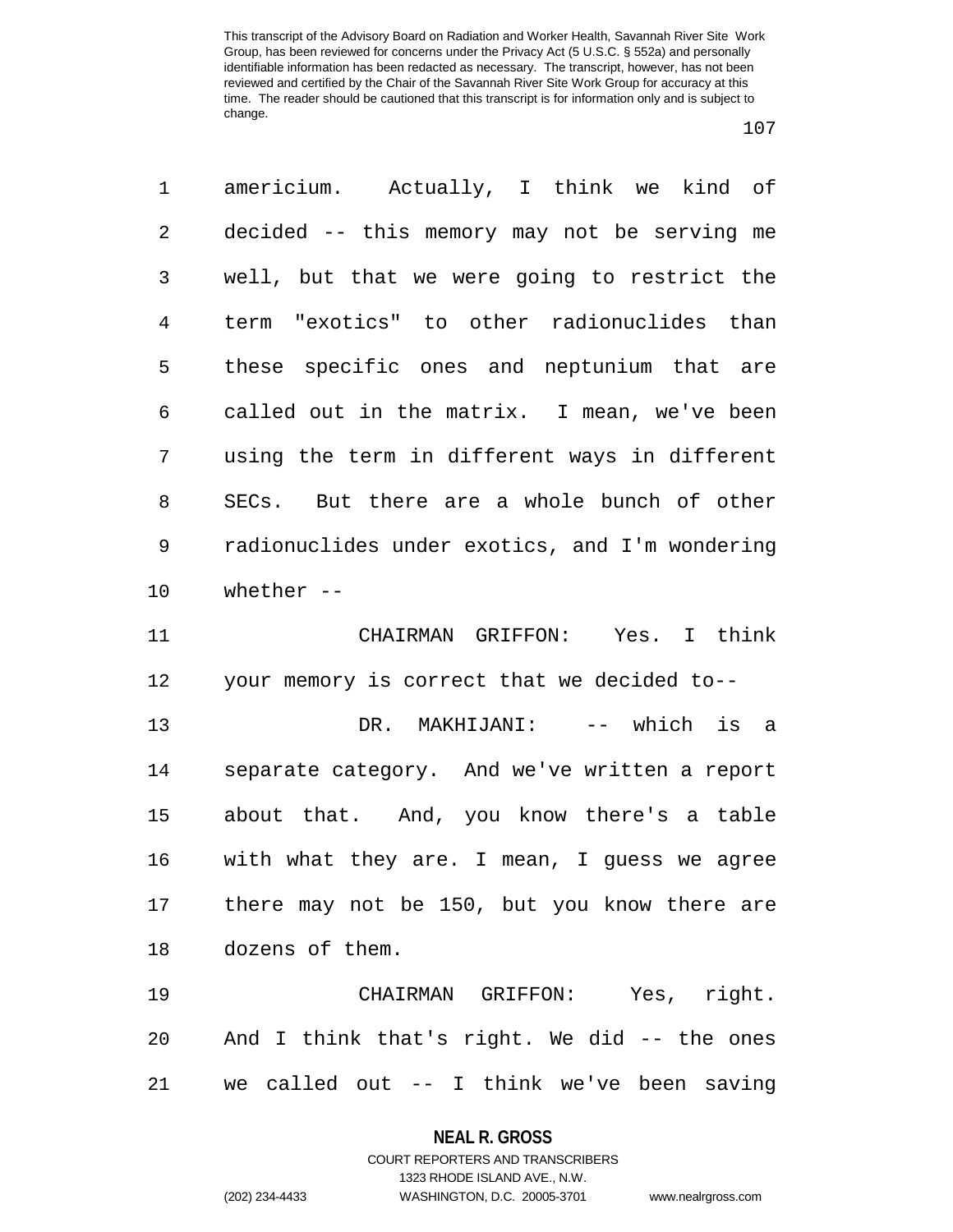108

| 1              | that longer list for it to be called          |
|----------------|-----------------------------------------------|
| $\overline{2}$ | "exotics," and these other ones we specified. |
| 3              | I think you're right. So we should try to     |
| $\overline{4}$ | stick to that when we're discussing it, I     |
| 5              | guess, yes.                                   |
| 6              | DR. MAKHIJANI: Yes. I was<br>just             |
| 7              | wondering about the status of what we have    |
| 8              | been calling exotics before.                  |
| $\mathsf 9$    | CHAIRMAN GRIFFON: Right. Yes.                 |
| 10             | Go ahead, Tim, do you have                    |
| 11             | anything on that, other --                    |
| 12             | DR. TAULBEE: Yes. We do have a                |
| 13             | report that is under development to address   |
| 14             | these other exotics, if you will. In fact,    |
| 15             | I'll try and limit exotics to this other      |
| 16             | category, and this is responding to Arjun's   |
| 17             | report. We do have a report that's in draft   |
| 18             | and undergoing review currently. And it looks |
| 19             | like the timeline for this one would be,      |
| 20             | again, the end of October first of November   |
| 21             | that we would be providing that to the Work   |

### **NEAL R. GROSS**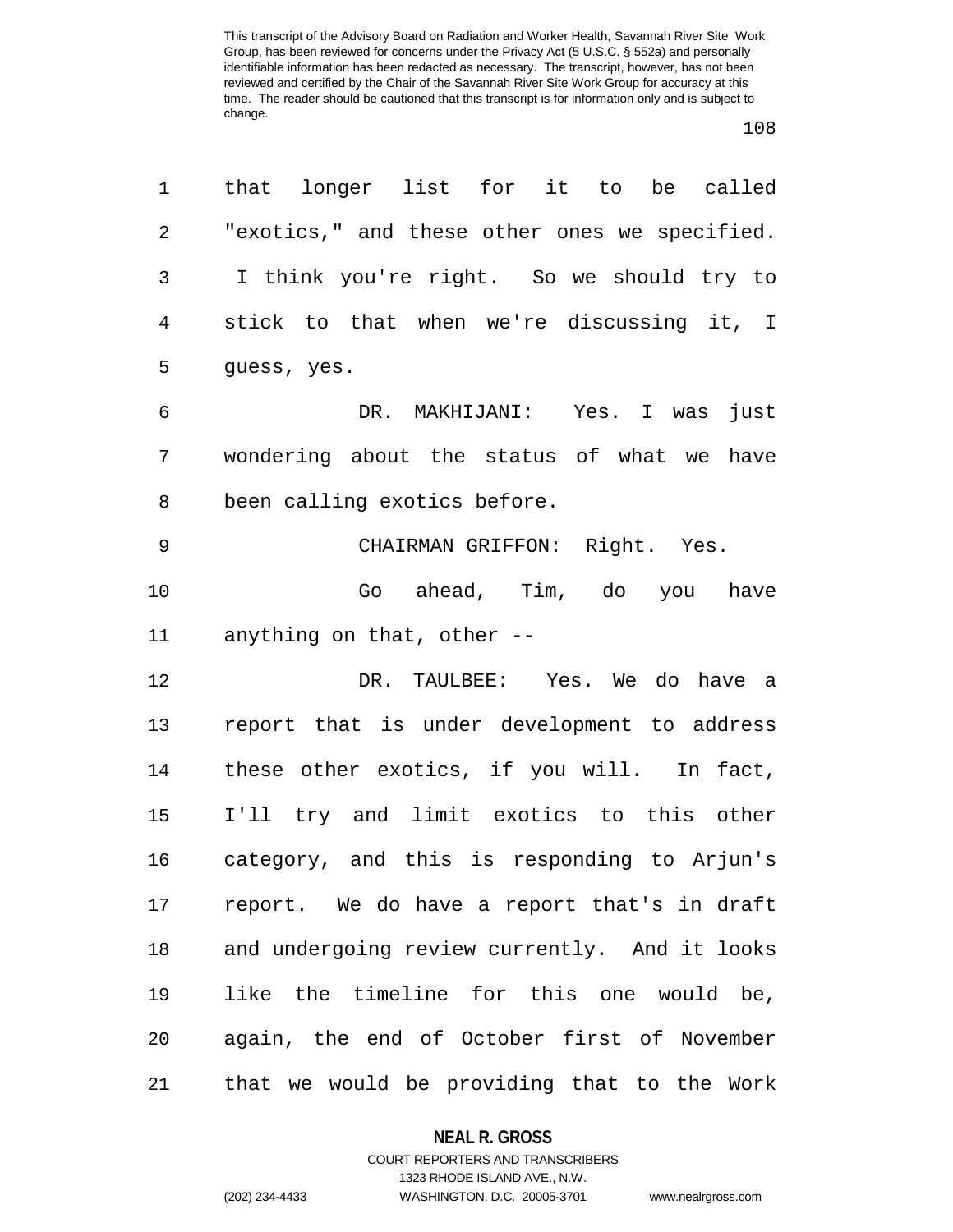1 Group here.

| 2  | One of the things that just struck             |
|----|------------------------------------------------|
| 3  | me as I was talking about this one is that     |
| 4  | that would be another area where we could      |
| 5  | possibly eliminate some of these exotics if a  |
| 6  | Class were designated. Because a lot of this   |
| 7  | research took place in the 1960s in the 773A   |
| 8  | laboratory. So --                              |
| 9  | CHAIRMAN GRIFFON: Okay.                        |
| 10 | DR. TAULBEE: So some of these                  |
| 11 | might go away -- or not go away, but from an   |
| 12 | issues standpoint here.                        |
| 13 | CHAIRMAN GRIFFON: Yes. All                     |
| 14 | right.                                         |
| 15 | And then, I'm sorry, I might have              |
| 16 | sidetracked your process there, but I think of |
| 17 | the ones that were listed, I didn't hear       |
| 18 | neptunium. Did you report on that?             |
| 19 | DR. TAULBEE: Neptunium is<br>one               |
| 20 | that we will follow right after the americium, |
| 21 | curium, californium. That's next in line.      |

**NEAL R. GROSS** COURT REPORTERS AND TRANSCRIBERS

1323 RHODE ISLAND AVE., N.W.

(202) 234-4433 WASHINGTON, D.C. 20005-3701 www.nealrgross.com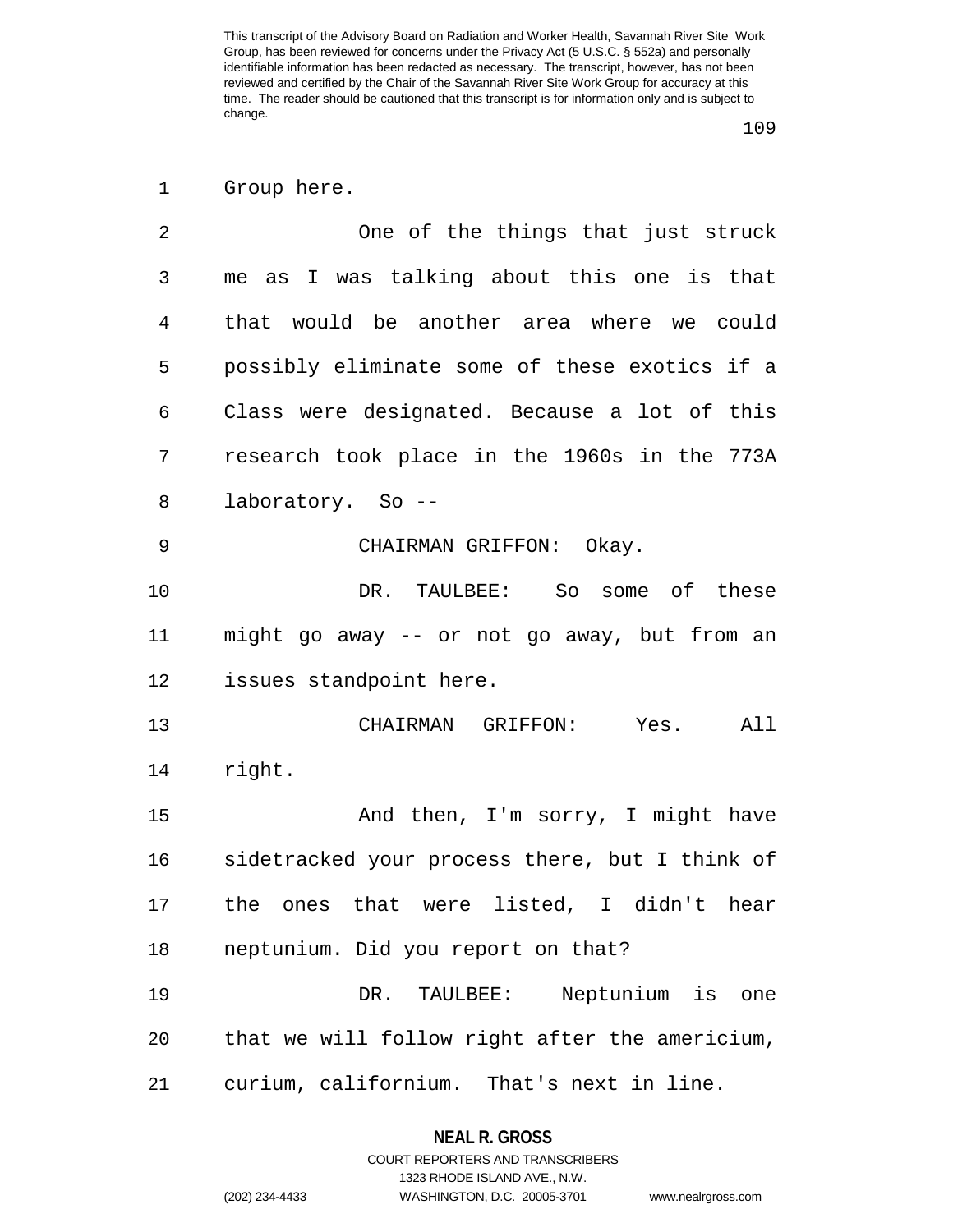110

| $\mathbf 1$ | CHAIRMAN GRIFFON:<br>Okay.<br>All              |
|-------------|------------------------------------------------|
| 2           | right.                                         |
| 3           | DR. TAULBEE: Then we will move to              |
| 4           | the mixed fission products, and again I got to |
| 5           | look at the cobalt-60 and see if that time     |
| 6           | period is already encompassed by this proposed |
| 7           | SEC.                                           |
| 8           | CHAIRMAN GRIFFON: And what about               |
| 9           | neptunium timeline, where is that solved, do   |
| 10          | you know offhand?                              |
| 11          | The<br>neptunium<br>DR. TAULBEE:               |
| 12          | actually continues on into the latter time     |
| 13          | periods.                                       |
| 14          | CHAIRMAN GRIFFON:<br>Okay.<br>All              |
| 15          | right.                                         |
| 16          | DR. MAKHIJANI: Mark, this is                   |
| 17          | Arjun.                                         |
| 18          | So far as SC&A is concerned, give              |
| 19          | me a little direction. For the moment I'll     |
| 20          | just focus on thorium and we have some -- a    |
| 21          | couple of to-do items that are in other areas  |
|             |                                                |

**NEAL R. GROSS** COURT REPORTERS AND TRANSCRIBERS

1323 RHODE ISLAND AVE., N.W.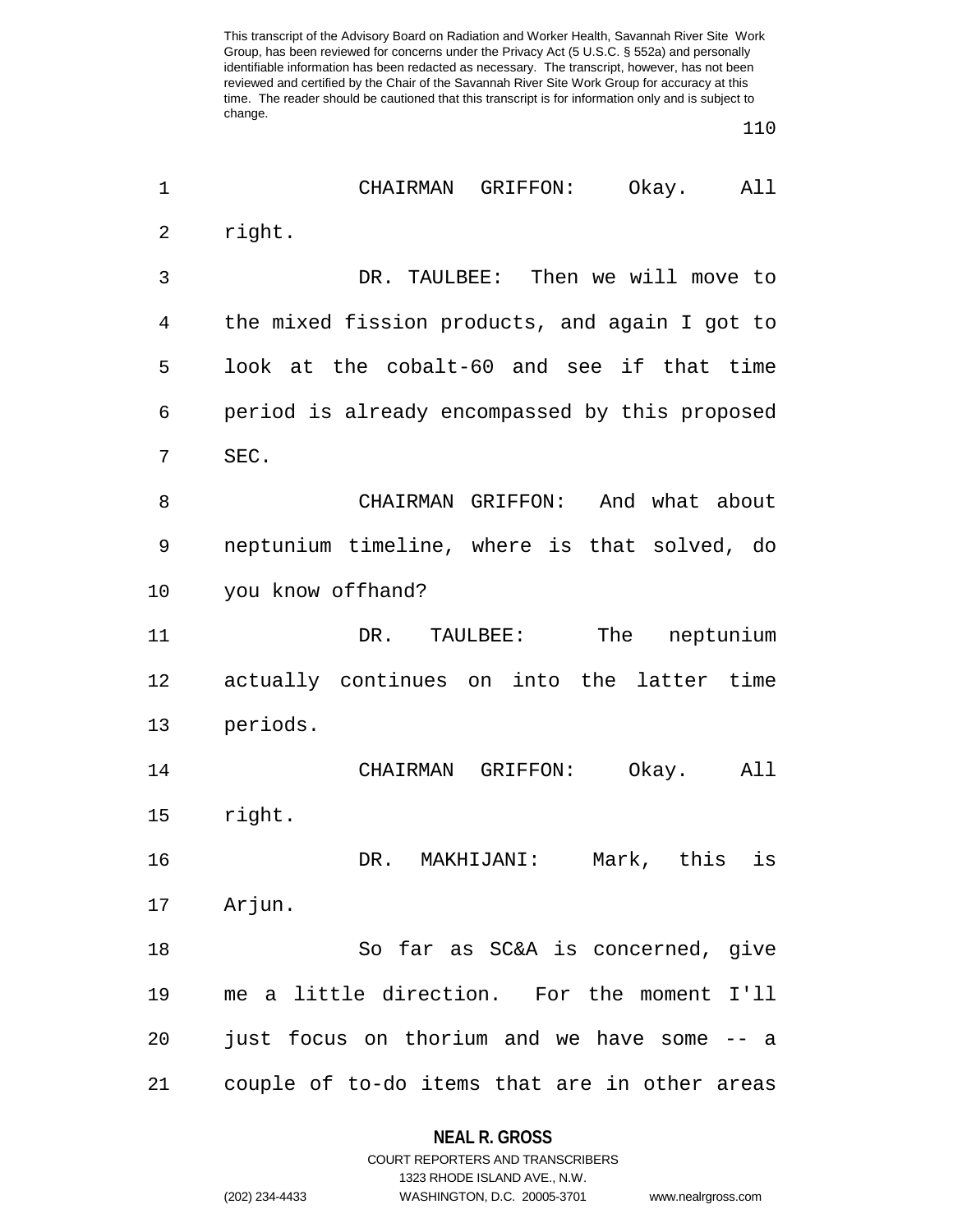$1 \qquad -$ 2 CHAIRMAN GRIFFON: Tim just 3 mentioned polonium was something that you were 4 tasked with. 5 DR. MAKHIJANI: Yes. I was 6 thinking it might be better to wait -- 7 CHAIRMAN GRIFFON: Yes. 8 DR. MAKHIJANI: -- until this 9 matter is clarified -- 10 CHAIRMAN GRIFFON: Yes. If this is 11 going to be covered, it may not be a priority, 12 right. 13 DR. MAKHIJANI: I think polonium 14 and tritium are responding to NIOSH's tritium 15 report. 16 CHAIRMAN GRIFFON: Right. 17 DR. MAKHIJANI: I think sort of we 18 were talking past each other a little bit in 19 that tritium report. But I've been kind of -- 20 knowing that this was coming, I kind of 21 thought that we shouldn't be wasting effort

## **NEAL R. GROSS**

COURT REPORTERS AND TRANSCRIBERS 1323 RHODE ISLAND AVE., N.W. (202) 234-4433 WASHINGTON, D.C. 20005-3701 www.nealrgross.com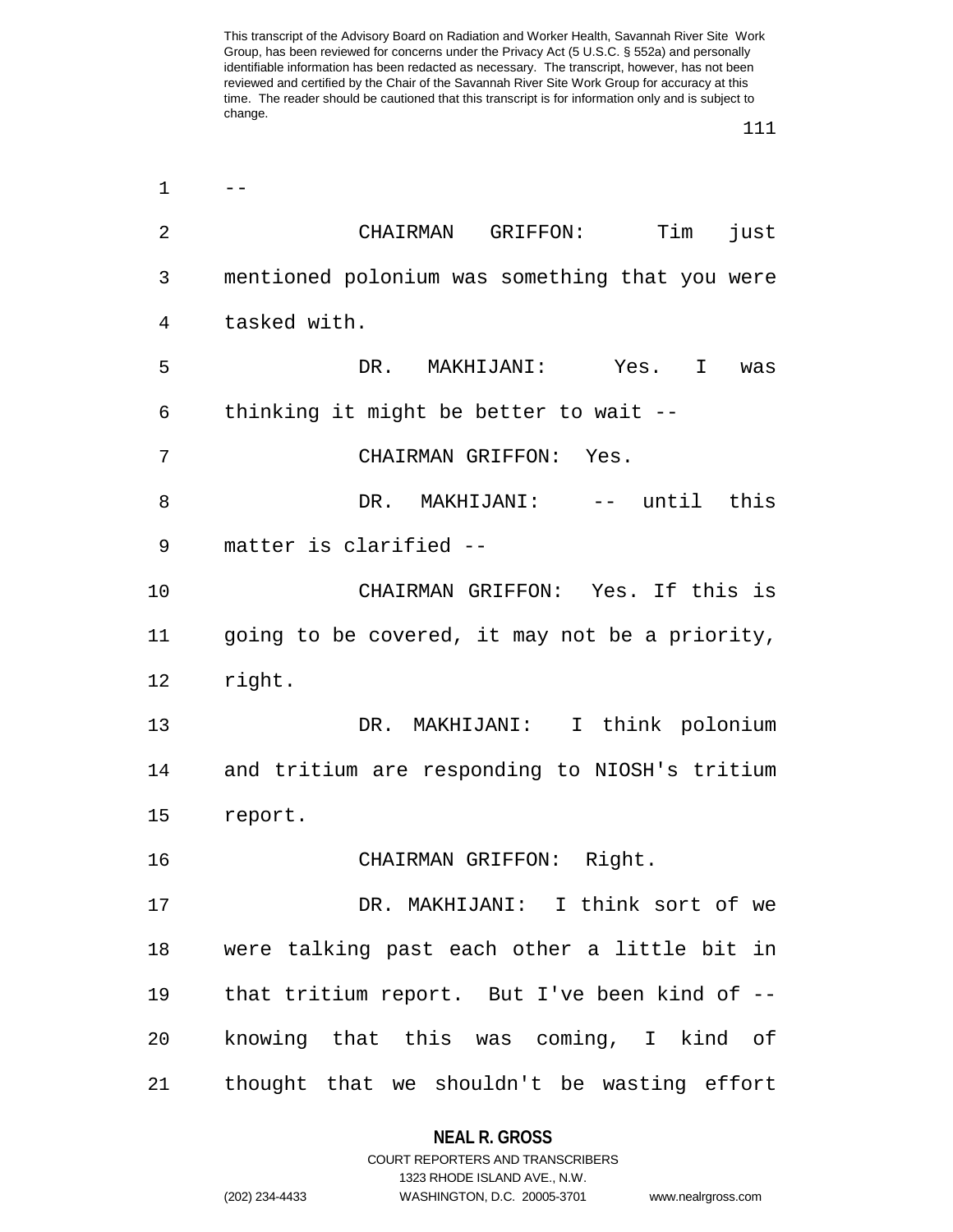112

| 1  | and to see what the outcome of this particular |
|----|------------------------------------------------|
| 2  | revision was going to be. So I'm looking for   |
| 3  | a little direction here as to whether you want |
| 4  | me to focus on any other thing or just thorium |
| 5  | for the moment?                                |
| 6  | CHAIRMAN GRIFFON: I think just                 |
| 7  | thorium for the moment.                        |
| 8  | DR. MAKHIJANI: Okay.                           |
| 9  | CHAIRMAN GRIFFON: Yes.                         |
| 10 | Tim, any other updates of                      |
| 11 | significance? You don't have to go through the |
| 12 | whole -- every matrix item, you know.          |
| 13 | DR. TAULBEE: Again, just as                    |
| 14 | priority issues, the americium, curium,        |
| 15 | californium, followed by neptunium, mixed      |
| 16 | fission products, cobalt-60 and then that      |
|    | 17 exotic radionuclide report; those are our   |
| 18 | priorities right now that we are focused.      |
| 19 | CHAIRMAN GRIFFON: Okay. All                    |
| 20 | right. That sounds good. And I think we'll do  |
| 21 | what we just discussed at the upcoming Board   |

**NEAL R. GROSS** COURT REPORTERS AND TRANSCRIBERS

1323 RHODE ISLAND AVE., N.W.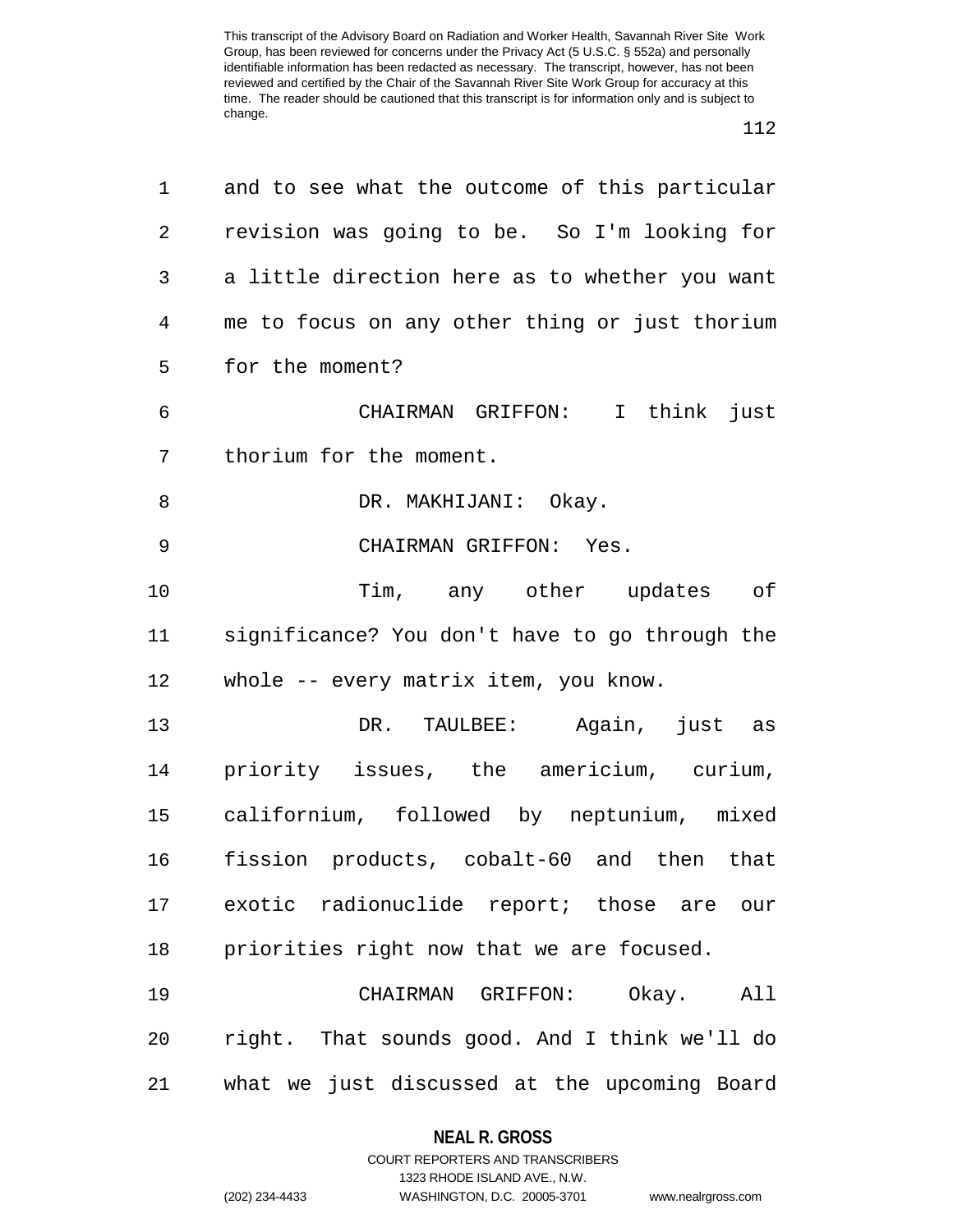113

1 meeting. Tim, you're going to probably 2 present similar to what you presented this 3 morning to the full Board, right? An overview 4 of the Addendum and then I'll just sort of 5 give a very brief status that the Work Group 6 discussed this as well and where we stand on 7 it, or if it doesn't come up in your 8 presentation, I'll at least raise the question 9 of the concern about trying to designating 10 workers by the badge number and that we 11 discussed it a bit and, you know, it seems 12 like you have a good basis for it. But also, 13 we've seen pitfalls on this before. And let 14 the full Board sort of discuss that I think is 15 the best way to go with this.

16 And then, hopefully, we'll get a 17 motion to move on this Class out of the next 18 Board meeting. Because I think the Savannah 19 River petitioners would appreciate that as 20 well.

21 So that's really all I have. Does

**NEAL R. GROSS** COURT REPORTERS AND TRANSCRIBERS

1323 RHODE ISLAND AVE., N.W.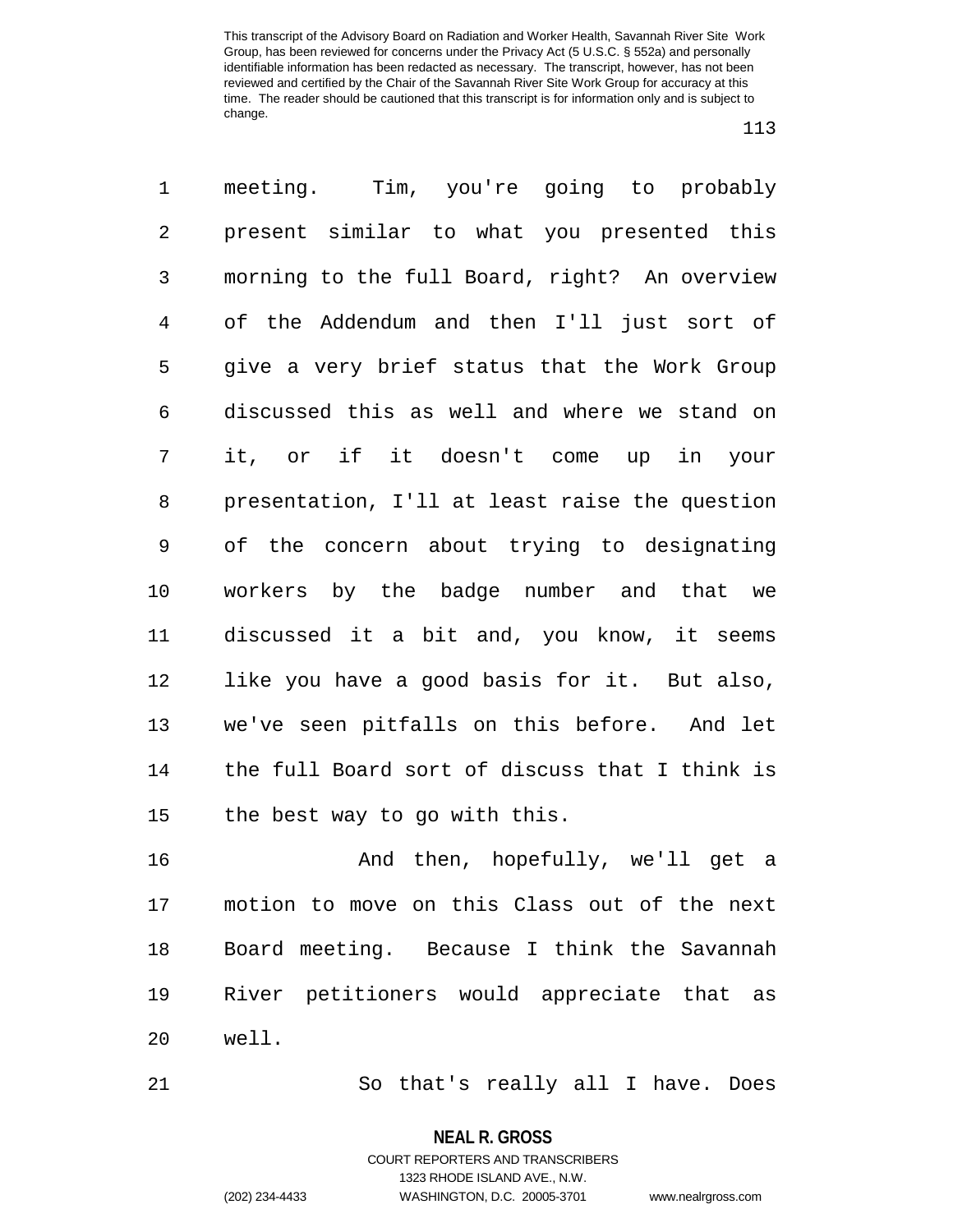| 1           | anybody else have anything else to add?        |
|-------------|------------------------------------------------|
| 2           | I know we had a couple of folks                |
| 3           | from the public, and I think one representing  |
| 4           | the petitioner, if there's any comments at     |
| 5           | this point? Okay. All right.                   |
| 6           | Tim, anything else? Ted, anything              |
| 7           | else to add?                                   |
| 8           | MR. KATZ: No, Mark. This is                    |
| $\mathsf 9$ | Ted. Sounds all good.                          |
| 10          | CHAIRMAN GRIFFON: Well, we were                |
| 11          | very efficient, and I think we're good to      |
| 12          | adjourn.                                       |
| 13          | If Jim and Brad, do you have                   |
| 14          | anything else to add before we adjourn?        |
| 15          | MEMBER CLAWSON: This is Brad. I                |
| 16          | just wanted to comment that Jim agreed with me |
| 17          | today. I thought that was a milestone right    |
| 18          | there.                                         |
| 19          | CHAIRMAN GRIFFON: Let the record               |
| 20          | say that B- state that.                        |
| 21          | (Laughter.)                                    |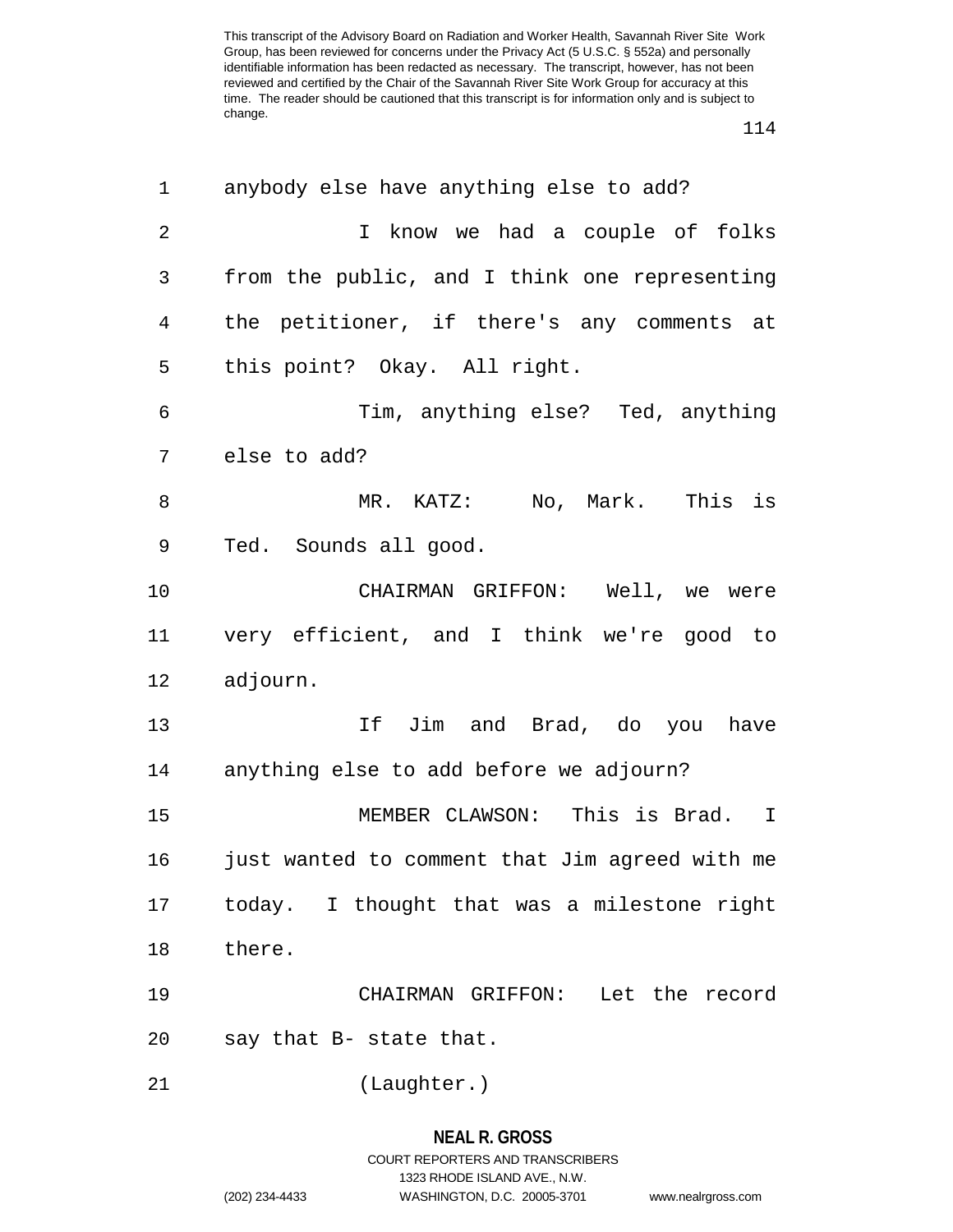| $\mathbf 1$    | Okay. All right. Very good.               |
|----------------|-------------------------------------------|
| $\sqrt{2}$     | Well, everybody have a good               |
| 3              | weekend and if we don't talk before then, |
| $\overline{4}$ | we'll see each other soon in Hanford.     |
| 5              | Meeting adjourned.                        |
| 6              | (Whereupon, the above-entitled            |
| 7              | matter went off the record at 10:27 a.m.) |
| 8              |                                           |
| $\mathsf 9$    |                                           |
| 10             |                                           |
| 11             |                                           |
| 12             |                                           |
| 13             |                                           |
| 14             |                                           |
| 15             |                                           |
| 16             |                                           |
| 17             |                                           |
| 18             |                                           |
| 19             |                                           |
| 20             |                                           |
| 21             |                                           |